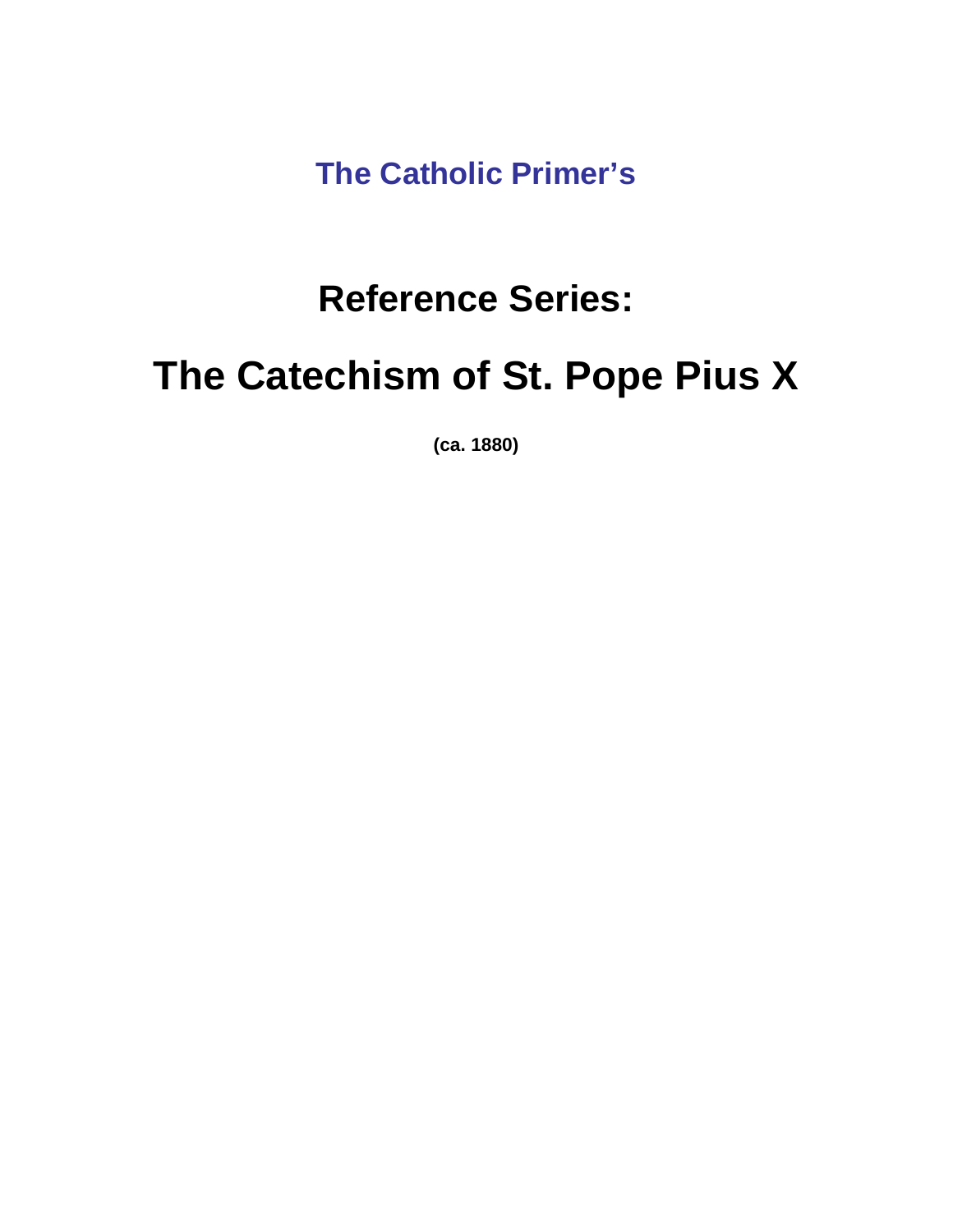**Caution regarding printing:** This document is over 115 pages in length, depending upon individual printer settings.

**The Catholic Primer** 



#### **Copyright Notice**

The contents The Catechism of St. Pope Pius X is in the public domain. However, this electronic version is copyrighted. © The Catholic Primer, 2005. All Rights Reserved.

This electronic version may be distributed free of charge provided that the contents are not altered and this copyright notice is included with the distributed copy, provided that the following conditions are adhered to. This electronic document may not be offered in connection with any other document, product, promotion or other item that is sold, exchange for compensation of any type or manner, or used as a gift for contributions, including charitable contributions without the express consent of The Catholic Primer. Notwithstanding the preceding, if this product is transferred on CD-ROM, DVD, or other similar storage media, the transferor may charge for the cost of the media, reasonable shipping expenses, and may request, but not demand, an additional donation not to exceed US\$15. Questions concerning this limited license should be directed to [webmaster@catholicprimer.org](mailto:webmaster@catholicprimer.org) . This document may not be distributed in print form without the prior consent of The Catholic Primer.

Adobe®, Acrobat®, and Acrobat® Reader® *are either registered trademarks or trademarks of Adobe Systems Incorporated in the United States and/or other countries.*

The Catholic Primer: www.catholicprimer.org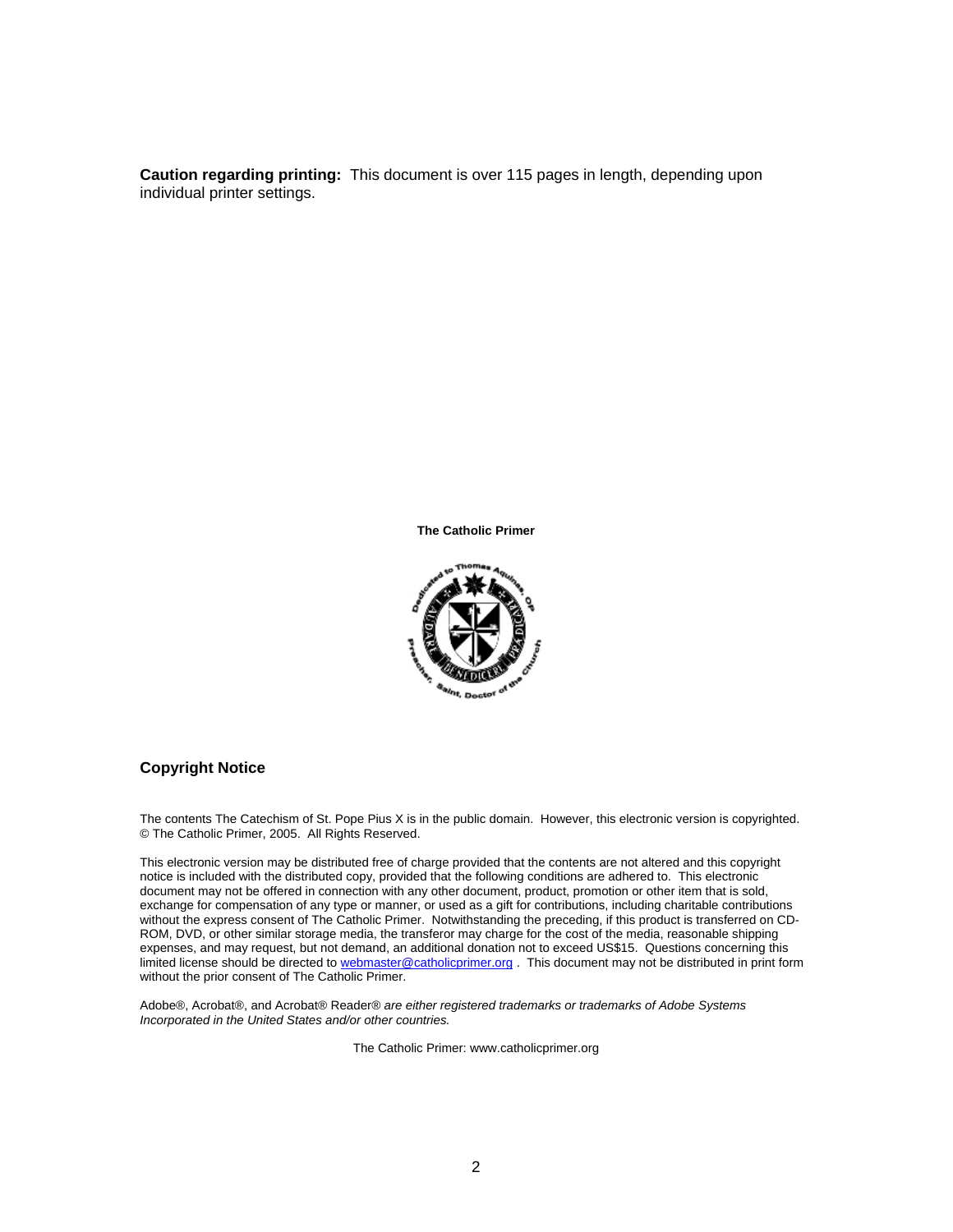# **CATECHISM OF SAINT PIUS X**

*The Catechism of the Council of Trent was directed to all priests. The recently released*  Catechism of the Catholic Church *was directed to all bishops. The* Catechism of Pope St. Pius X *is that pope's partial realization of a simple, plain, brief, popular Catechism for uniform use throughout the whole world. In other words it is directed to the layman. It was used in the ecclesiastical province of Rome and for some years in other parts of Italy. It was not, however, prescribed for use throughout the universal church.*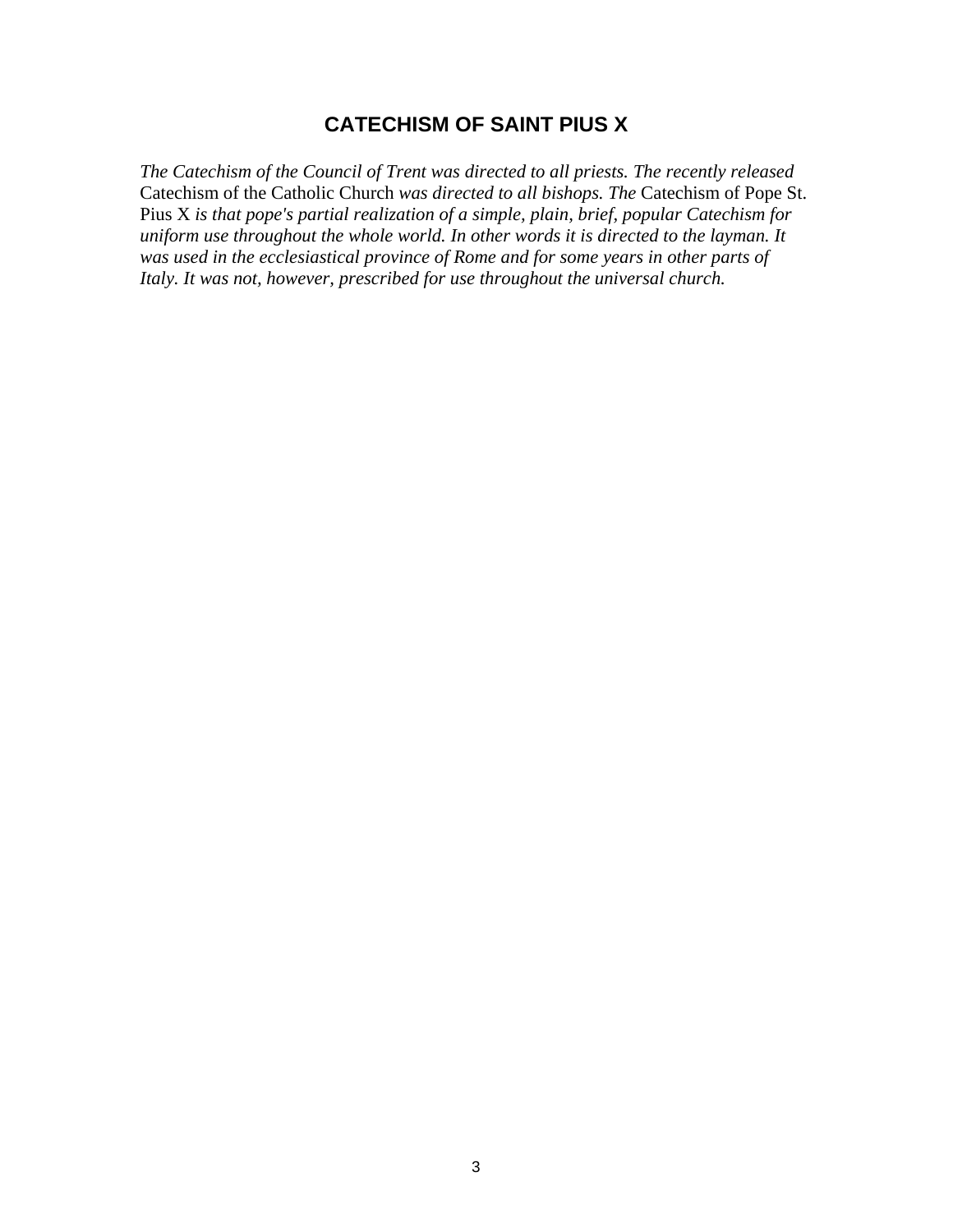# **CONTENTS**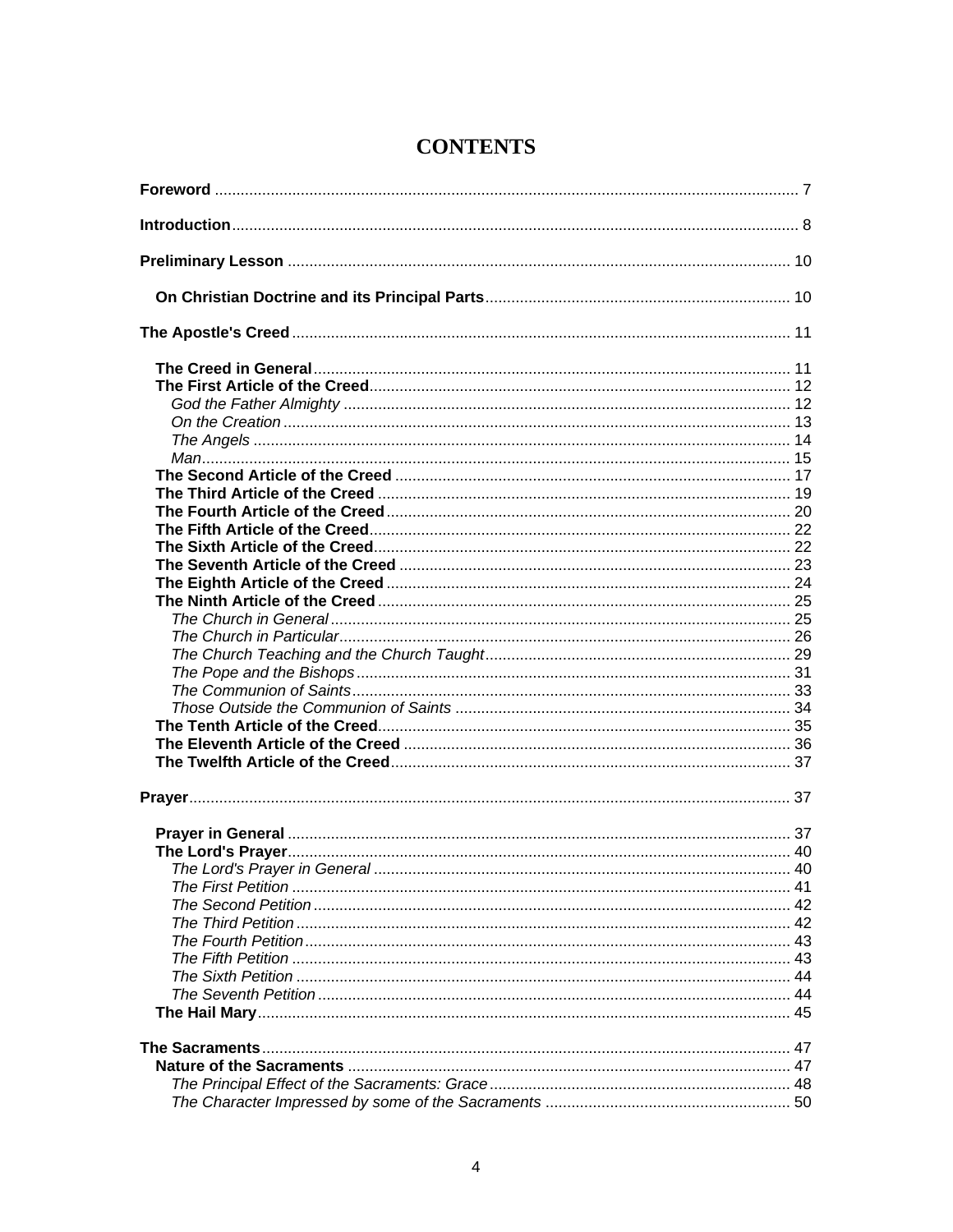| The Rite of Baptism and the Disposition of the Adult who Receives It 51                   |  |
|-------------------------------------------------------------------------------------------|--|
|                                                                                           |  |
|                                                                                           |  |
|                                                                                           |  |
|                                                                                           |  |
|                                                                                           |  |
|                                                                                           |  |
|                                                                                           |  |
|                                                                                           |  |
|                                                                                           |  |
|                                                                                           |  |
|                                                                                           |  |
|                                                                                           |  |
|                                                                                           |  |
|                                                                                           |  |
| The Effects and the Necessity of the Sacrament of Penance and the Dispositions to Receive |  |
|                                                                                           |  |
|                                                                                           |  |
|                                                                                           |  |
|                                                                                           |  |
|                                                                                           |  |
|                                                                                           |  |
|                                                                                           |  |
|                                                                                           |  |
|                                                                                           |  |
|                                                                                           |  |
|                                                                                           |  |
|                                                                                           |  |
|                                                                                           |  |
|                                                                                           |  |
|                                                                                           |  |
|                                                                                           |  |
|                                                                                           |  |
|                                                                                           |  |
|                                                                                           |  |
|                                                                                           |  |
|                                                                                           |  |
|                                                                                           |  |
|                                                                                           |  |
|                                                                                           |  |
|                                                                                           |  |
|                                                                                           |  |
|                                                                                           |  |
| The Precepts of the Church in General [The current regulations are given after each       |  |
|                                                                                           |  |
|                                                                                           |  |
|                                                                                           |  |
|                                                                                           |  |
|                                                                                           |  |
|                                                                                           |  |
|                                                                                           |  |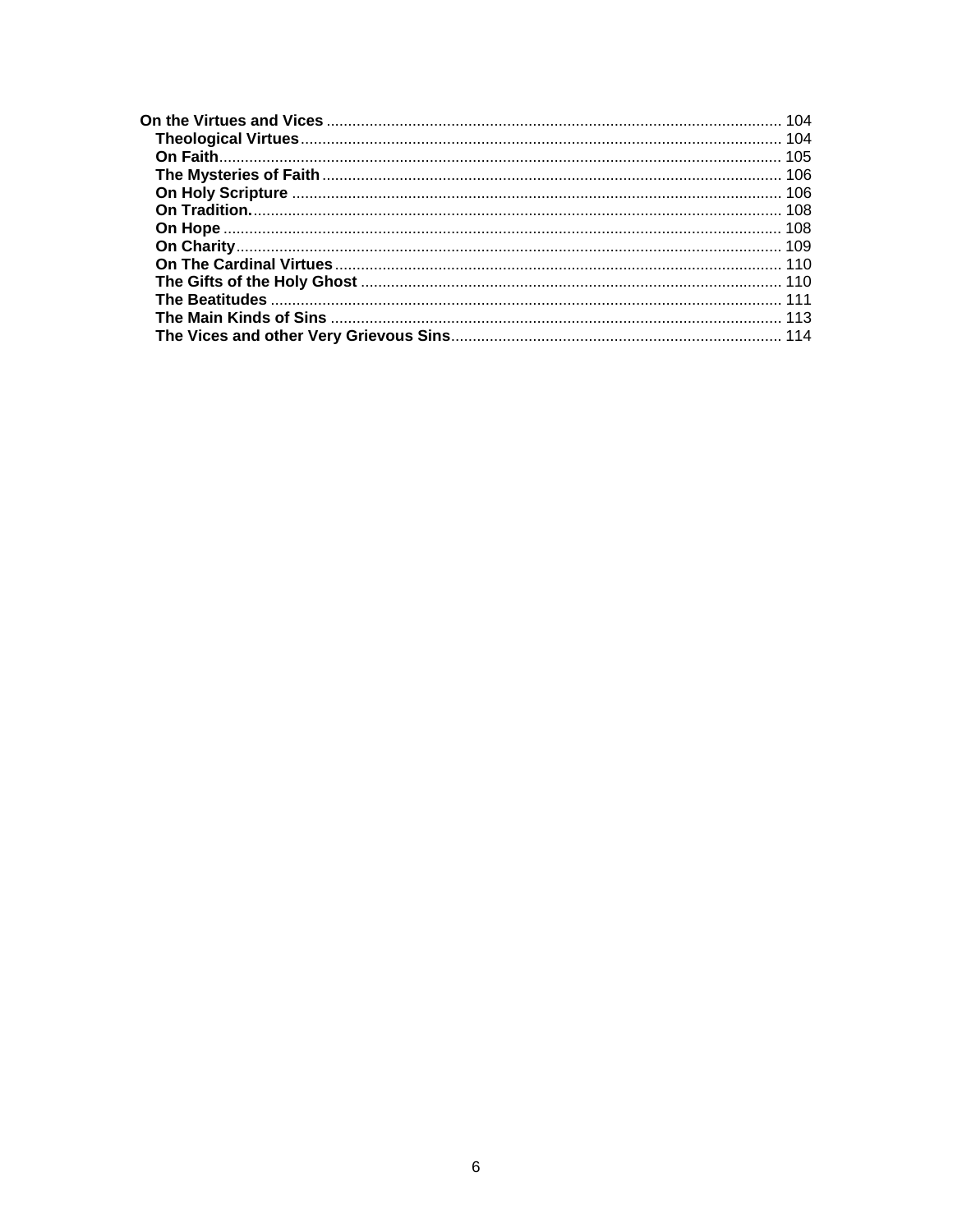# <span id="page-6-0"></span>**Foreword**

After the Second Vatican Council, a number of new catechisms appeared which did not present Catholic Doctrine as it should be presented, and these new publications even included some very grave errors. Coupled with the new methods, whereby children are not required to memorize, two generations of children have grown up not knowing the Catholic Faith. For many years Rome did nothing. Now there has been published the new *Catechism of the Catholic Church*. It has been written for Bishops, who are required to adapt it to the needs of the faithful. One may fear that some Bishops will put off this task for a very long time, others will water-down the Doctrine even further, yet others will give only a partial presentation of the Doctrine, leaving important points untold.

Thus the need is still great for a Catechism to be put in the hands of the student in which he may find clear and complete answers to his questions. What better could be given him than the *Catechism of St. Pius X*, the holy Pope of the modern era?

To my knowledge, the *Catechism of St. Pius X* has never been published in English in its original text. There is one *Catechism of Christian Doctrine*, published by the Rev. Msgr. Eugene Kevane in Virginia, USA in 1974, but in fact, it contains a much later text which lacks much of the original text: it is the translation of the *Catechismo della Dottrina Cristiana*, the standard Italian Catechism, as it was in 1953. That Italian Catechism is in turn, a summary and reduction of the original *Catechism of St. Pius X*. The American edition in 1974 has further been "adapted according to the Second Vatican Council", thus losing much of the value of the original text (e.g. expressions like "Soldiers of Christ" are suppressed from the teaching on the effects of Confirmation). The only book where I was able to find the authentic text is the excellent *Compendium of Catechetical Instruction* by the Right Reverend Monsignor John Hagan, first published in Dublin in 1910, and containing for each chapter of the *Catechism* the relevant part from the *Catechism of the Council of Trent*, the questions and answers of the *Catechism of Saint Pius X* and Father Raineri's *Catechetical Instructions*, which were very popular in the nineteenth century.

We present here Msgr. Hagan's text with very slight modifications of style only. The current discipline of the Church on matters such as fasting has been included in smaller print to bring the text up-to-date without altering the original answers.

May this edition of Saint Pius X's *Catechism* help priests, teachers and parents to impart the knowledge and love of the Doctrine of the Catholic Church to their pupils and their children in all its entirety and beauty. It is our hope that it will also help adult Catholics to revise and deepen their own knowledge of the Faith. It will be very helpful to catechumens to assist them towards a complete knowledge of the one true Faith. May the clear knowledge of the eternal truths of our Faith build in all readers the great certitudes that are the foundations of solid virtues. May the Immaculate Heart of the Blessed Virgin Mary obtain all these graces for the readers of this volume, and may they pray for me.

*[ABRIDGED from the introduction of Father Francois Laisney 1993 Sydney Australia]*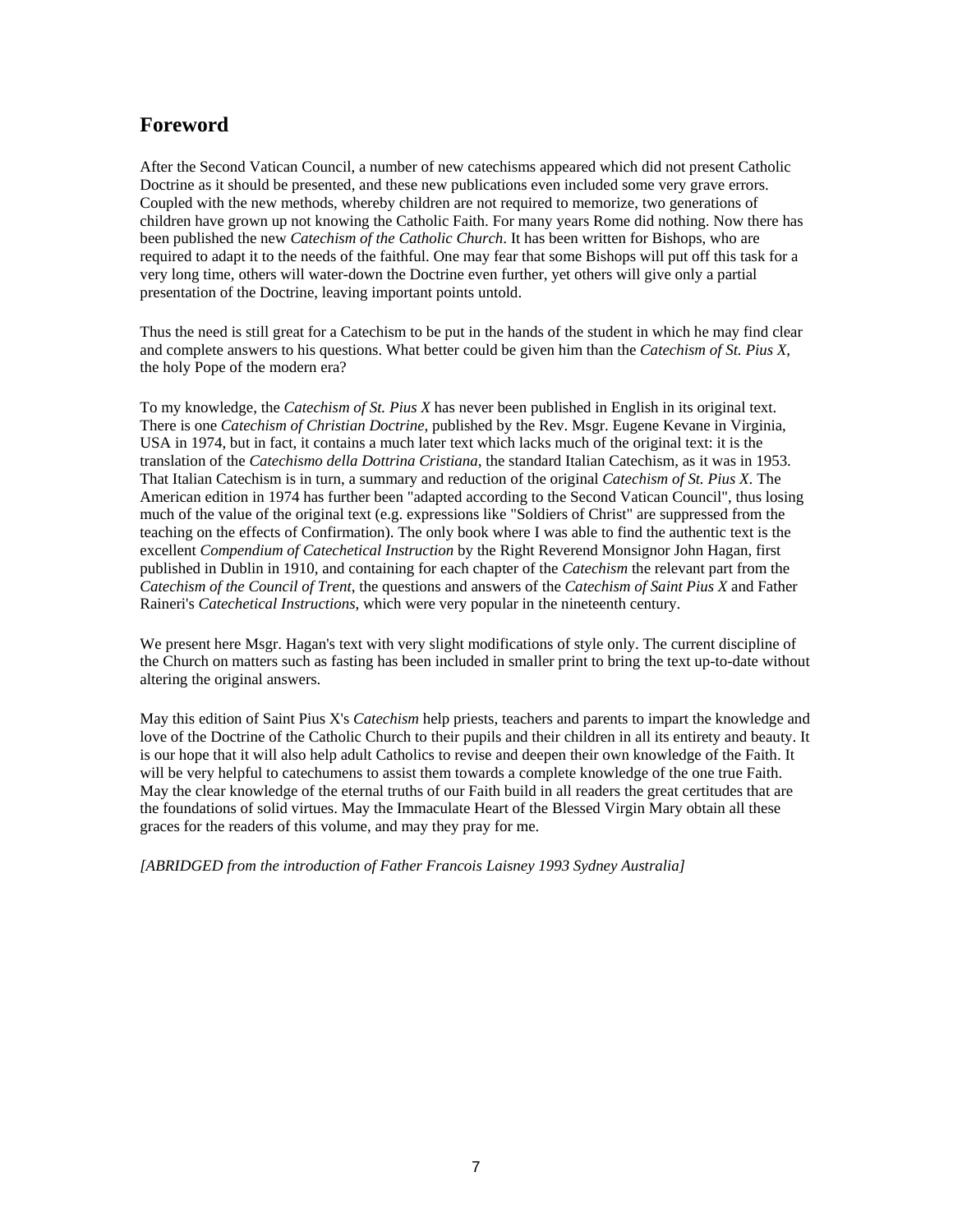# <span id="page-7-0"></span>**Introduction**

#### **to** *A Compendium of Catechetical Instruction* **by the Right Reverend Monsignor John Hagan**

The Catechism, as we now know it, is of comparatively recent origin.

Previous to the invention of printing, and the consequent possibility of the spread of books and education among the masses of the people, the widespread use of a Catechism was plainly out of the question. Its place was supplied by brief formulae, not infrequently set to rhyme, which were committed to memory and handed down from generation to generation, conveying a brief statement of the truths more necessary to salvation. The nearest approaches to the modern Catechism would be St. Cyril's Catechesis, St. Augustine's Instruction of the Ignorant, and, later on, certain works of Alcuin, Rabanus Maurus, and Gerson.

The publication and widespread diffusion of an infinity of Catechisms compiled by Luther and his followers for the purpose of disseminating their new doctrines, stimulated the energies of Catholic writers in a similar direction; and accordingly several Catholic Catechisms were issued within the next few years giving a clear and simple statement of Catholic doctrine, particularly on those points that were being attacked by the reformers. Of these, several of which were prescribed for diocesan use, the principal were those of Erasmus, Witzel, Dietenberg, Fabri, Titelmann, Hosius, and Blessed Peter Canisius, in Germany; of Parvi, de Bourbon, du Bellay, de Thou, in France; of Sonnius, Hessel, and Hunnaeus, in the Low Countries; of Dominic Soto, John of St Thomas, and Florez, in Spain; of Bartholomew of the Martyrs and Louis of Granada in Portugal; and of Cardinal Contarini, Marini, and Crispoldi, in Italy.

But, as already pointed out, the Fathers of the Council of Trent showed at a very early date that they were satisfied with none of the existing works, and that they were fully alive to the need and necessity of preparing an authoritative Catechism. The realization of their desire, however, was retarded for several years by events over which they had little control; and when the work was finally taken in hand another idea prevailed, resulting in the publication of a manual for the use of the clergy, and not, as originally suggested, a Catechism for children and uninstructed adults.

Of the countless Catechisms that continued to appear, two — those of Bellarmine and Canisius — have steadily held their ground ever since, and to a large extent have served as the models of nearly subsequent compilations of the kind. The influence of Canisius, however, has on the whole been limited to Germany; whereas Bellarmine's Catechism, which was written by command of Pope Clement VIII in 1597, has been copied in almost every other country in the world. At an early date it was translated into Arabic, Latin, Modem Greek, French, Spanish, German, English, and Polish. It had the warm approbation of Clement VIII, who prescribed it for use in the Papal States; of Urban VIII, who directed it to be adopted in all the Eastern missions; of Innocent XIII and Benedict XIV; particularly of the very important Council of all Italy, held at Rome, in 1725, which made it obligatory in all the dioceses of the peninsula; and finally of the Vatican Council which indicated it as the model for a proposed universal Catechism.

Though Bellarmine's Catechism was largely followed as a model all over the world, yet, owing to the modifications introduced in diocesan editions, it came to pass in the course of time that almost every diocese had its own Catechism, differing in many respects from the Catechisms of other dioceses.

The obvious inconvenience of this bewildering multiplicity of Catechisms occupied the attention of the Fathers of the Vatican Council, the great majority of whom were agreed as to the desirability of having a uniform small Catechism for the faithful all over the world. Early during the sittings of the Council, fortyone of the assembled Fathers devoted six sessions (February 10 to February 22) to an examination of the question; and the report which they drew up occupied the attention of the whole Council during the sittings of April 29 and 30. The question being put to a vote on May 4, an immense majority was found to be in favor of the compilation of a small uniform Catechism, to be compiled in Latin, translated into every language, and made obligatory in every diocese. But the approach of the Italian troops towards the walls of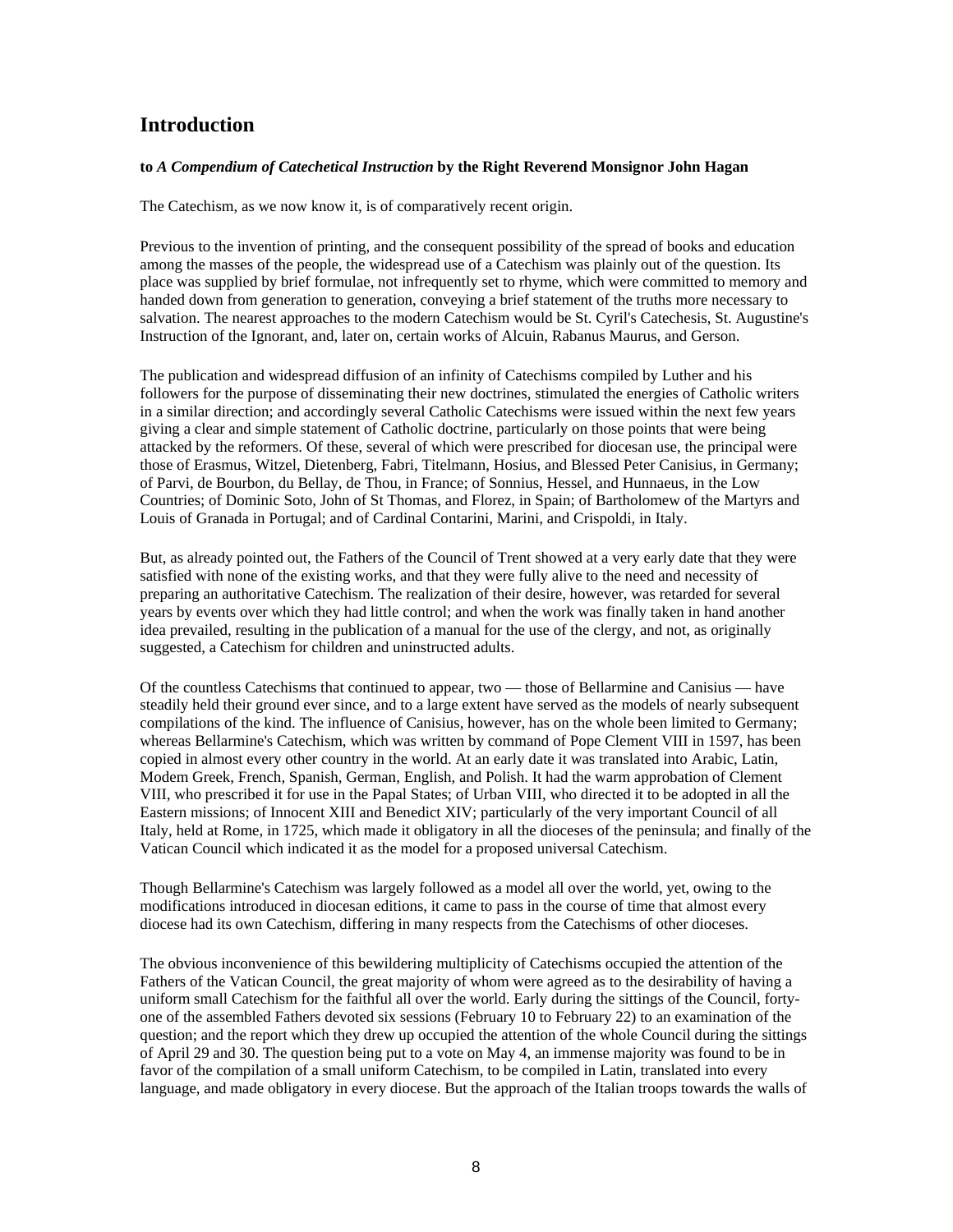Rome brought the Council to an untimely end and there was no time to promulgate the constitution on the proposed uniform Catechism, so that it has not the force of law.

The idea, however, has never been lost sight of. During the sitting of the first Catechetical Congress in 1880, the then Bishop of Mantua (later St. Pius X) proposed that the Holy Father be petitioned to arrange for the compilation of a simple, plain, brief, and popular Catechism for uniform use all over the world. Shortly after his elevation to the Chair of Peter, Pius X at once set about realizing, within certain limits, his own proposal of 1880, by prescribing a uniform Catechism — the *Compendium of Christian Doctrine* for use in the dioceses of the ecclesiastical province of Rome, at the same time indicating that it was his earnest desire to have the same manual adopted all over Italy. The text selected was, with slight modifications, that which had been adopted for some years by the united hierarchy of Piedmont, Liguria, Lombardy, Emilia, and Tuscany.

It contains three Catechisms.

The first, which is intended for infant schools and for the home, and which covers about thirteen pages, sets forth briefly the more elementary truths of faith, chiefly by way of formulae to be committed to memory.

The second part, called the "Short Catechism," is intended chiefly for primary schools and for children preparing for the sacraments. It contains about sixty pages devoted to a brief exposition of the doctrine of the Creed, Sacraments, Commandments, and Prayer.

The "Larger Catechism," which forms the third part, explains these at greater length in about 200 pages. It is succeeded by an explanation of the principal feasts of the year, covering sixty pages, followed by forty pages of a Brief History of Religion, and concludes with a certain number of daily prayers, and prayers for special occasions.

J.H. Irish College, Rome Feast of Saint Charles Borromeo, 1911.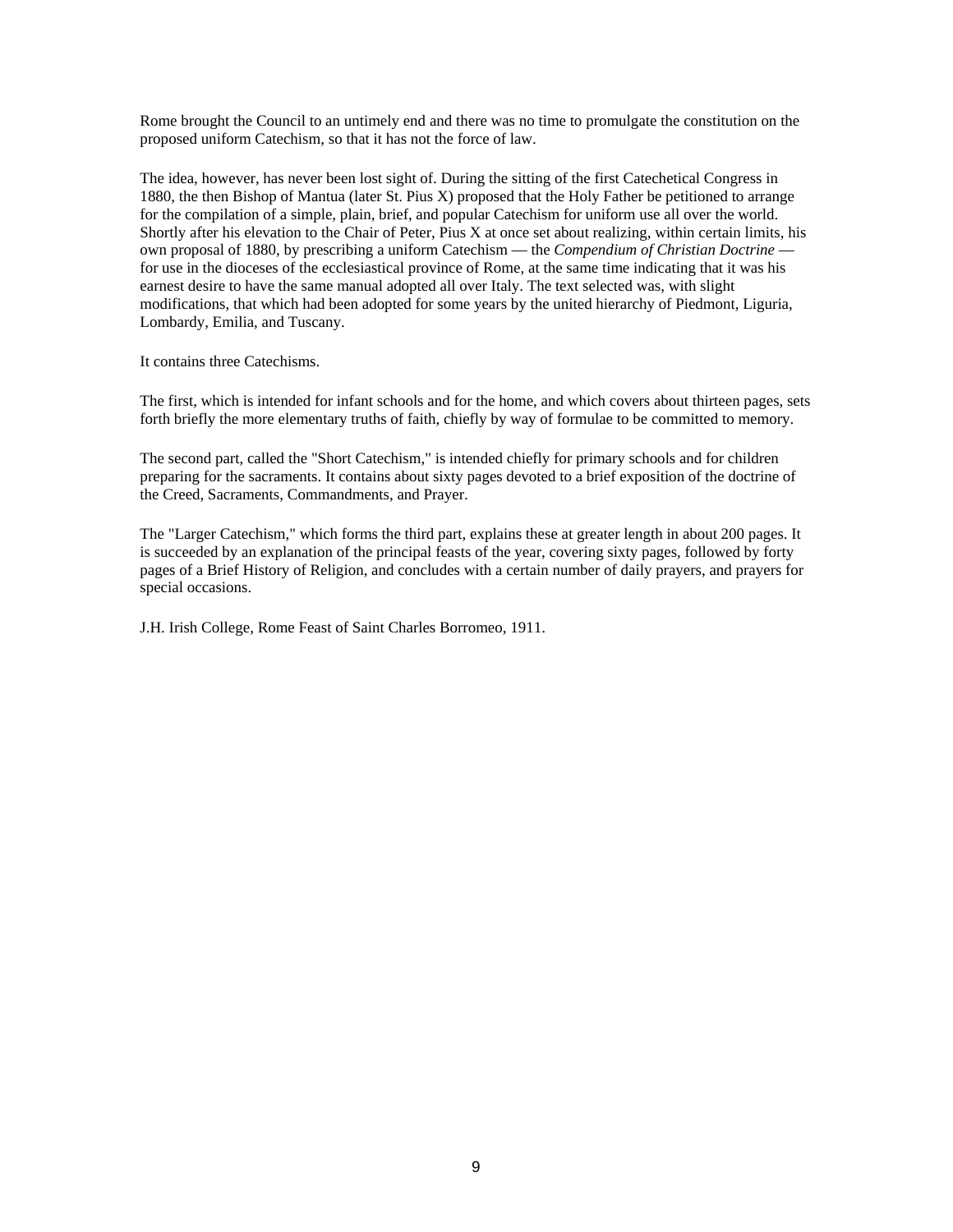# <span id="page-9-0"></span>**Preliminary Lesson**

## **On Christian Doctrine and its Principal Parts**

## **1** *Q.* **Are you a Christian?**

*A.* Yes, I am a Christian, by the grace of God.

## **2** *Q.* **Why do you say: By the grace of God?**

*A.* I say: By the grace of God, because to be a Christian is a perfectly gratuitous gift of God, which we ourselves could not have merited.

## **3** *Q.* **Who is a true Christian?**

*A.* A true Christian is he who is baptized, who believes and professes the Christian Doctrine, and obeys the lawful pastors of the Church.

## **4** *Q.* **What is Christian Doctrine?**

*A.* Christian doctrine is the doctrine which Jesus Christ our Lord taught us to show us the way of salvation.

## **5** *Q.* **Is it necessary to learn the doctrine taught by Jesus Christ?**

*A.* It certainly is necessary to learn the doctrine taught by Jesus Christ, and those who fail to do so are guilty of a grave breach of duty.

## **6** *Q.* **Are parents and guardians bound to send their children and those dependent on them to catechism?**

*A.* Parents and guardians are bound to see that their children and dependents learn Christian Doctrine, and they are guilty before God if they neglect this duty.

## **7** *Q.* **From whom are we to receive and learn Christian Doctrine?**

*A.* We are to receive and learn Christian Doctrine from the Holy Catholic Church.

## **8** *Q.* **How are we certain that the Christian Doctrine which we receive from the Holy Catholic Church is really true?**

*A.* We are certain that the doctrine which we receive from the Holy Catholic Church is true, because Jesus Christ, the divine Author of this doctrine, committed it through His Apostles to the Church, which He founded and made the infallible teacher of all men, promising her His divine assistance until the end of time.

## **9** *Q.* **Are there other proofs of the truth of Christian Doctrine?**

*A.* The truth of Christian Doctrine is also shown by the eminent sanctity of numbers who have professed it and who still profess it, by the heroic fortitude of the martyrs, by its marvelous and rapid propagation in the world, and by its perfect preservation throughout so many centuries of ceaseless and varied struggles.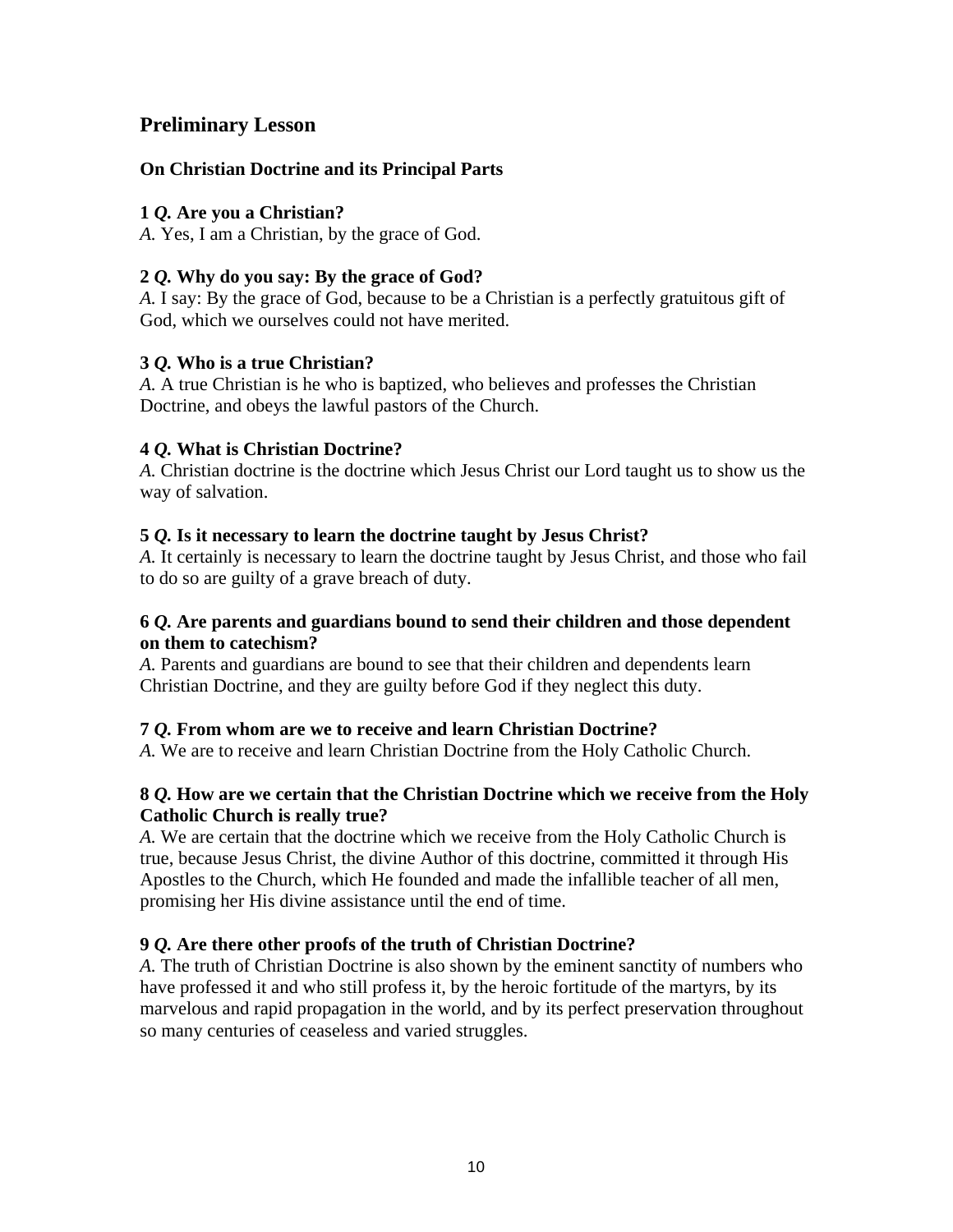## <span id="page-10-0"></span>**10** *Q.* **What and how many are the principal and most necessary parts of Christian Doctrine?**

*A.* The principal and most necessary parts of Christian Doctrine are four The Creed, The Our Father, The Commandments, and The Sacraments.

## **11** *Q.* **What does the Creed teach us?**

*A.* The Creed teaches us the principal articles of our holy faith.

## **12** *Q.* **What does the Our Father teach us?**

*A.* The Our Father teaches us all that we are to hope from God, and all we are to ask of Him.

## **13** *Q.* **What do the Commandments teach us?**

*A.* The Commandments teach us all that we are to do to please God - all of which is summed up in loving God above all things and our neighbor as ourselves for the love of God

#### **14** *Q.* **What does the doctrine of the Sacraments teach us?**

*A.* The doctrine of the Sacraments shows us the nature and right use of those means which Jesus Christ has instituted to remit our sins, give us His grace, infuse into and increase in us the virtues of faith, hope, and charity.

# **The Apostle's Creed**

#### **The Creed in General**

## **1** *Q.* **What is the first part of Christian Doctrine?**

*A.* The first part of Christian Doctrine is the Symbol of the Apostles, commonly called the Creed.

#### **2** *Q.* **Why do you call the Creed the Symbol of the Apostles?**

*A.* The Creed is called the Symbol of the Apostles because it is a summary of the truths of faith taught by the Apostles.

#### **3** *Q.* **How many articles are there in the Creed?**

*A.* There are twelve articles in the Creed.

#### **4** *Q.* **Recite them.**

*A.*

(1) I believe in God, the Father Almighty, Creator of heaven and earth;

- (2) And in Jesus Christ, His only Son, our Lord;
- (3) Who was conceived by the Holy Ghost; born of the Virgin Mary;
- (4) Suffered under Pontius Pilate: was crucified, dead, and buried;
- (5) He descended into hell: the third day He rose again from the dead;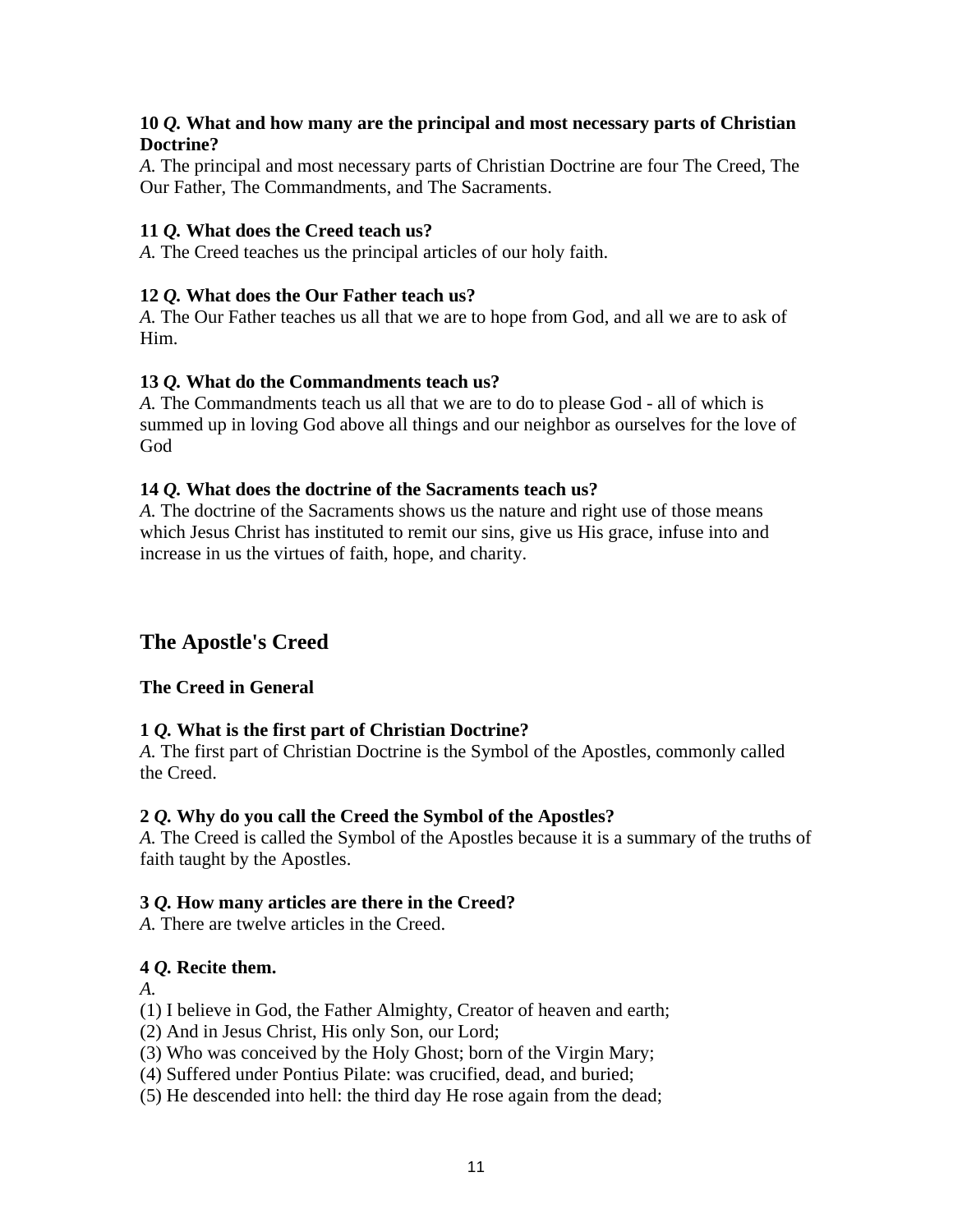<span id="page-11-0"></span>(6) He ascended into Heaven: sitteth at the right hand of God the Father Almighty;

- (7) From thence He shall come to judge the living and the dead.
- (8) I believe in the Holy Ghost;
- (9) The Holy Catholic Church; the Communion of Saints;
- (10) The forgiveness of sins;
- (11) The resurrection of the body;
- (12) Life everlasting. Amen.

## **5** *Q.* **What is meant by the word: "I believe", which you say at the beginning of the Symbol?**

*A.* The word: I believe, means I hold everything that is contained in these twelve articles to be perfectly true; and I believe these truths more firmly than if I saw them with my eyes, because God, who can neither deceive nor be deceived, has revealed them to the Holy Catholic Church and through this Church to us.

## **6** *Q.* **What do the articles of the Creed contain?**

*A.* The articles of the Creed contain the principal truths to be believed concerning God, Jesus Christ, and the Church, His Spouse.

## **7** *Q.* **Is it useful to recite the Creed frequently?**

*A.* It is most useful to recite the Creed frequently, so as to impress the truths of faith more and more deeply on our hearts.

## **The First Article of the Creed**

*God the Father Almighty*

## **1** *Q.* **What does the First Article of the Creed: I believe in God, the Father Almighty, Creator of heaven and earth, teach us?**

*A.* The First Article of the Creed teaches us that there is one God, and only one; that He is omnipotent and has created heaven and earth and all things contained in them, that is to say, the whole Universe.

#### **2** *Q.* **How do we know that there is a God?**

*A.* We know that there is a God because reason proves it and faith confirms it.

## **3** *Q.* **Why do we call God the Father?**

*A.* We call God the Father because by nature He is the Father of the Second Person of the Blessed Trinity, that is to say, of the Son begotten of Him; because God is the Father of all men, whom He has created and whom He preserves and governs; finally, because by grace He is the Father of all good Christians, who are hence called the adopted sons of God.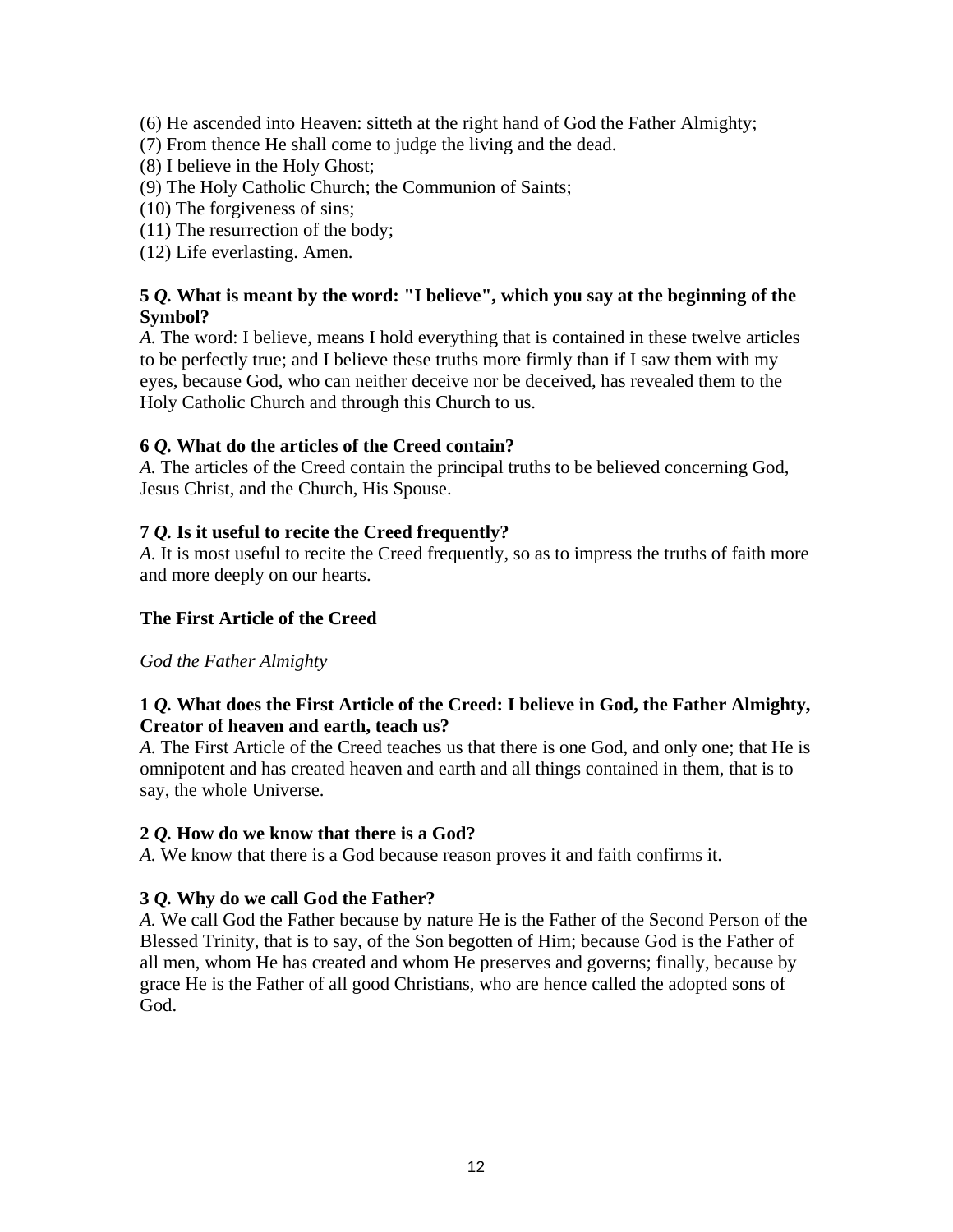## <span id="page-12-0"></span>**4** *Q.* **Why is the Father the First Person of the Blessed Trinity?**

*A.* The Father is the First Person of the Blessed Trinity, because He does not proceed from any other Person, but is the Principle of the other two Persons, that is, of the Son and of the Holy Ghost.

## **5** *Q.* **What is meant by the word Omnipotent?**

*A.* The word Omnipotent means that God can do all that He wills.

## **6** *Q.* **God can neither sin nor die, how then do we say He can do all things?**

*A.* Though He can neither sin nor die, we say God can do all things, because to be able to sin or die is not an effect of power, but of weakness which cannot exist in God who is most perfect.

## *On the Creation*

## **7** *Q.* **What is meant by the words: Creator of heaven and earth?**

*A.* To create means to make out of nothing; hence, God is called the Creator of heaven and of earth, because He made heaven and earth and all things contained therein, that is, the whole Universe, out of nothing.

## **8** *Q.* **Was the world created by the Father alone?**

*A.* The world was created by all the Three Divine Persons, because whatever one Person does with regard to creatures is done by the other two Persons in one and the selfsame act.

## **9** *Q.* **Why then is creation specially attributed to the Father?**

*A.* Creation is specially attributed to the Father because creation is a work of Divine Omnipotence, which is specially attributed to the Father, just as wisdom is attributed to the Son, and goodness to the Holy Ghost, though all three Persons possess the same Omnipotence, Wisdom, and Goodness.

## **10** *Q.* **Does God take any interest in the world and in the things created by Him?**

*A.* Yes, God takes an interest in the world and in all things created by Him; He preserves them, and governs them by His infinite goodness and wisdom; and nothing happens here below that He does not either will or permit.

## **11** *Q.* **Why do you say that nothing happens here below that He does not either will or permit?**

*A.* We say that nothing happens here below that He does not either will or permit, because there are some things which God wills and commands, while there are others which He simply does not prevent, such as sin.

## **12** *Q.* **Why does not God prevent sin?**

*A.* God does not prevent sin, because even from the very abuse man makes of the liberty with which He is endowed, God knows how to bring forth good and to make His mercy or His justice become more and more resplendent.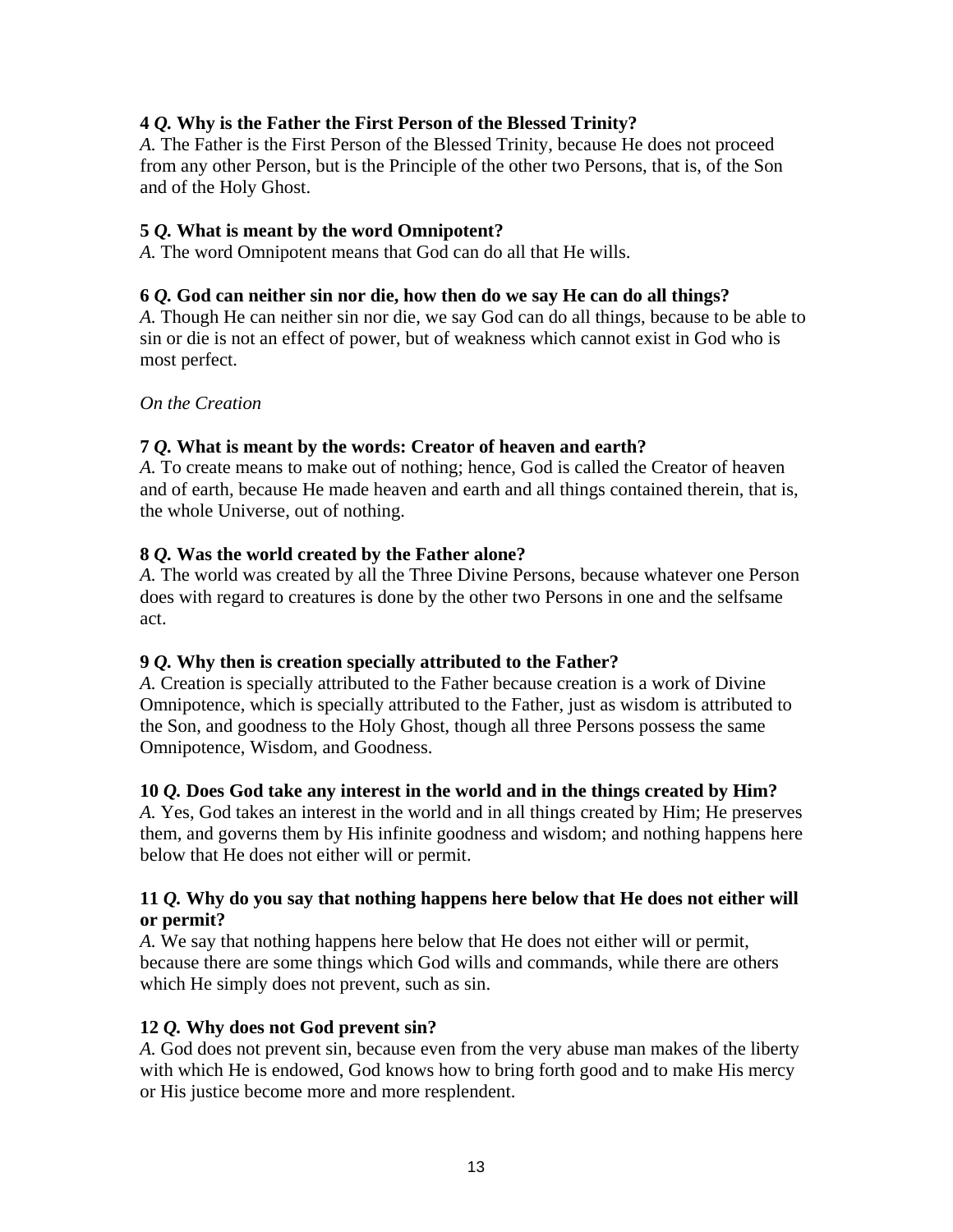## <span id="page-13-0"></span>*The Angels*

## **13** *Q.* **Which are the noblest of God's creatures?**

*A.* The noblest creatures created by God are the Angels.

# **14** *Q.* **Who are the Angels?**

*A.* The Angels are intelligent and purely spiritual creatures.

# **15** *Q.* **Why did God create the Angels?**

*A.* God created the Angels so as to be honored and served by them, and to give them eternal happiness.

# **16** *Q.* **What form and figure have the Angels?**

*A.* The Angels have neither form nor material figure of any kind, because they are pure spirits created by God in such a way as to exist without having to be united to a body.

# **17** *Q.* **Why then are the angels represented under sensible forms?**

*A.* The Angels are represented under sensible forms: (1) As a help to our imagination; (2) Because they have thus appeared many times to men, as we read in Sacred Scripture.

# **18** *Q.* **Were all the angels faithful to God?**

*A.* No, the Angels were not all faithful to God, many of them through pride claimed to be His equals and independent of Him — for which sin they were banished for ever from Paradise and condemned to hell.

## **19** *Q.* **What are the Angels called who were banished for ever from Paradise and condemned to hell?**

*A.* The Angels banished for ever from Paradise and condemned to hell are called demons, and their chief is called Lucifer or Satan.

## **20** *Q.* **Can the demons do us any harm?**

*A.* Yes, the demons can do us great harm both in soul and body, especially by tempting us to sin, provided God permits them to do so.

## **21** *Q.* **Why do they tempt us?**

*A.* The demons tempt us because of the envy they bear us, which makes them desire our eternal damnation; and because of their hatred of God whose image is reflected in us. God on the other hand permits these temptations in order that we may overcome them by His grace, and thus practice virtue and acquire merit for Heaven.

## **22** *Q.* **How are temptations conquered?**

*A.* Temptations are conquered by watchfulness, prayer and Christian mortification.

# **23** *Q.* **What are the angels called who remained faithful to God?**

*A.* The Angels who remained faithful to God are called the good Angels, heavenly Spirits, or simply Angels.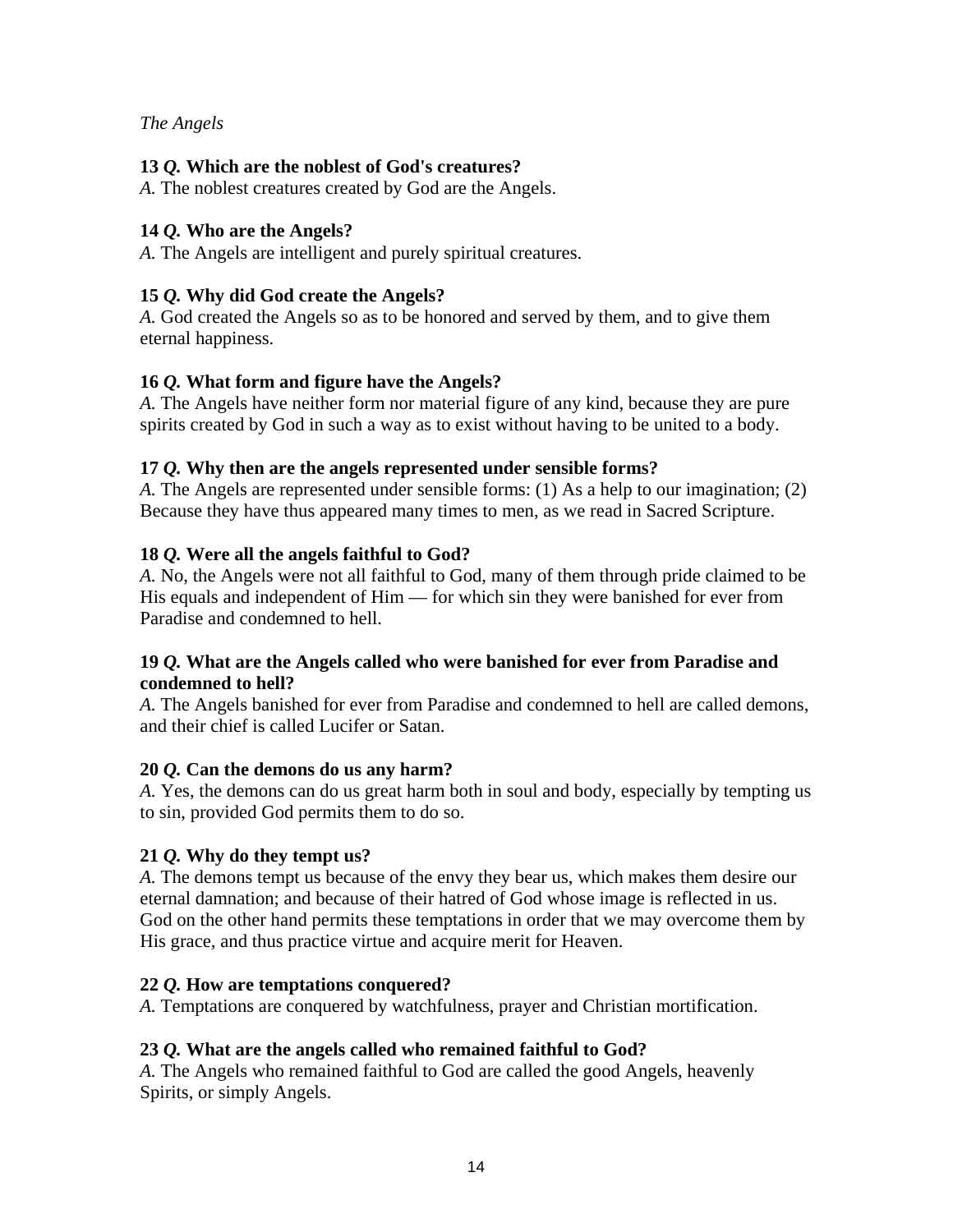## <span id="page-14-0"></span>**24** *Q.* **What became of the Angels who remained faithful to God?**

*A.* The Angels who remained faithful to God were confirmed in grace, for ever enjoy the vision of God, love Him, bless Him, and praise Him eternally.

## **25** *Q.* **Does God use the Angels as His ministers?**

*A.* Yes, God uses the Angels as His ministers, and especially does He entrust to many of them the office of acting as our guardians and protectors.

#### **26** *Q.* **Should we have a particular devotion to our Guardian Angel?**

*A.* Yes, we should have a particular devotion to our Guardian Angel; we should honor him, invoke his aid, follow his inspirations, and be grateful to him for the continual assistance he affords us.

*Man*

## **27** *Q.* **Which is the noblest creature God has placed on earth?**

*A.* The noblest creature God has placed on earth is man.

## **28** *Q.* **What is man?**

*A.* Man is a rational creature composed of soul and body.

## **29** *Q.* **What is the soul?**

*A.* The soul is the noblest part of man, because it is a spiritual substance, endowed with intelligence and will, capable of knowing God and of possessing Him for all eternity.

#### **30** *Q.* **Can the human soul be seen and touched?**

*A.* Our soul can neither be seen nor touched, because it is a spirit.

## **31** *Q.* **Does the human soul die with the body?**

*A.* The human soul never dies; faith and our very reason prove that it is immortal.

#### **32** *Q.* **Is man free in his actions?**

*A.* Yes, man is free in his actions and each one feels within himself that he can do a thing or leave it undone, or do one thing rather than another.

#### **33** *Q.* **Explain human liberty by an example.**

*A.* If I voluntarily tell a lie, I know that I could have left it unsaid or that I could have remained silent, and that, on the other hand, I could also speak differently and tell the truth.

#### **34** *Q.* **Why do we say that man was created to the image and likeness of God?**

*A.* We say that man was created to the image and likeness of God because the human soul is spiritual and rational, free in its operations, capable of knowing and loving God and of enjoying Him for ever — perfections which reflect a ray of the infinite greatness of the Lord in us.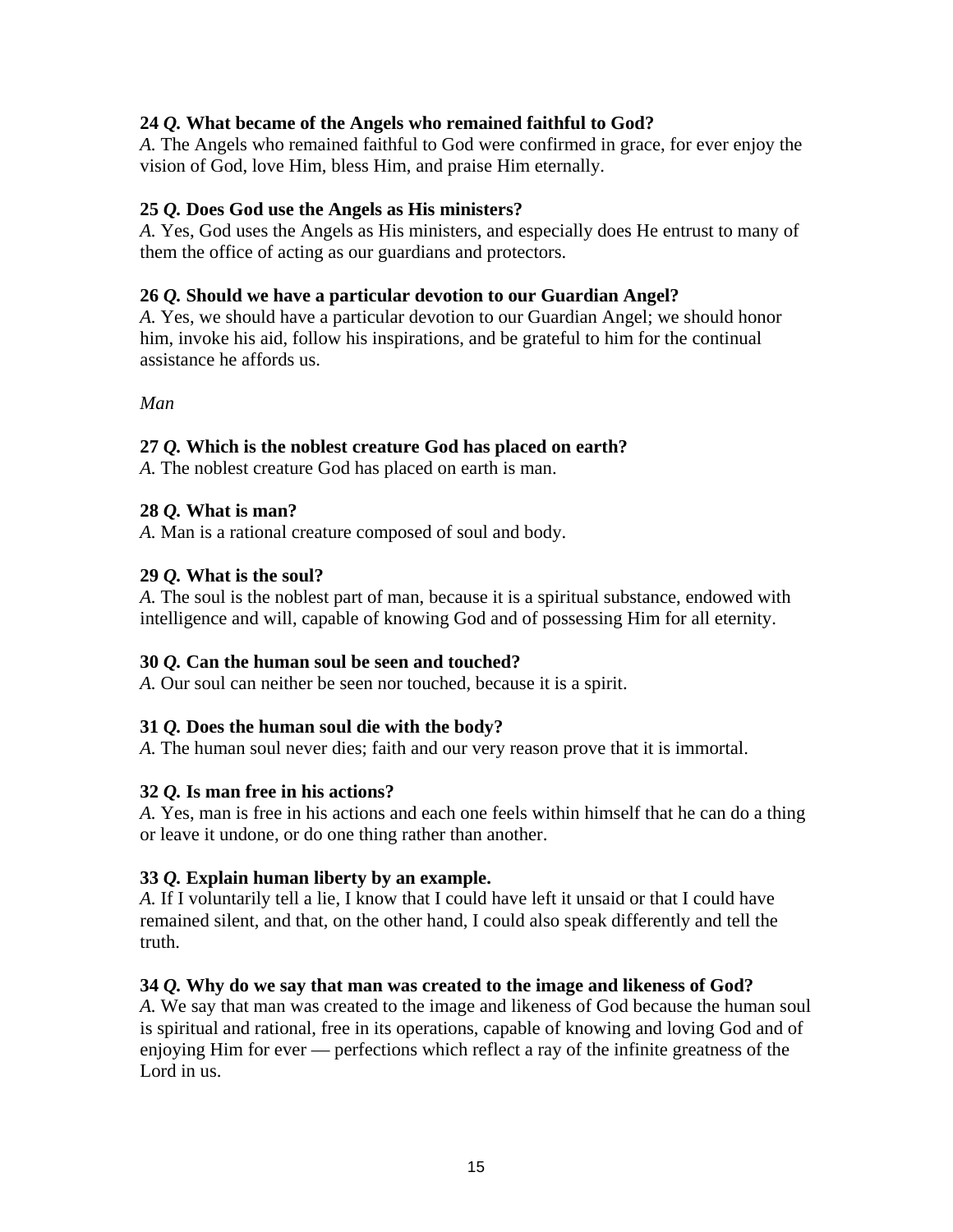## **35** *Q.* **In what state did God place our first parents, Adam and Eve?**

*A.* God placed our first parents, Adam and Eve, in the state of innocence and grace; but they soon fell away by sin.

## **36** *Q.* **Besides innocence and sanctifying grace did God confer any other gifts on our first parents?**

*A.* Besides innocence and sanctifying grace, God conferred on our first parents other gifts, which, along with sanctifying grace, they were to transmit to their descendants; these were: (1) Integrity, that is, the perfect subjection of sense reason; (2) Immortality; (3) Immunity from all pain and sorrow; (4) A knowledge in keeping with their state.

## **37** *Q.* **What was the nature of Adam's sin?**

*A.* Adam's sin was a sin of pride and of grave disobedience.

## **38** *Q.* **What chastisement was meted out to the sin of Adam and Eve?**

*A.* Adam and Eve lost the grace of God and the right they had to Heaven; they were driven out of the earthly Paradise, subjected to many miseries of soul and body, and condemned to death.

## **39** *Q.* **If Adam and Eve had not sinned, would they have bee exempt from death?**

*A.* If Adam and Eve had not sinned and if they had remained faithful to God, they would, after a happy and tranquil sojourn here on earth, and without dying, have been transferred by God into Heaven, to enjoy a life of unending glory.

## **40** *Q.* **Were these gifts due to man?**

*A.* These gifts were in no way due to man, but were absolutely gratuitous and supernatural; and hence, when Adam disobeyed the divine command, God could without any injustice deprive both Adam and his posterity of them.

#### **41** *Q.* **Is this sin proper to Adam alone?**

*A.* This sin is not Adam's sin alone, but it is also our sin, though in a different sense. It is Adam's sin because he committed it by an act of his will, and hence in him it was a personal sin. It is our sin also because Adam, having committed it in his capacity as the head and source of the human race, it was transmitted by natural generation to all his descendants: and hence in us it is original sin.

## **42** *Q.* **How is it possible for original sin to be transmitted to all men?**

*A.* Original sin is transmitted to all men because God, having conferred sanctifying grace and other supernatural gifts on the human race in Adam, on the condition that Adam should not disobey Him; and Adam having disobeyed, as head and father of the human race, rendered human nature rebellious against God. And hence, human nature is transmitted to all the descendants of Adam in a state of rebellion against God, and deprived of divine grace and other gifts.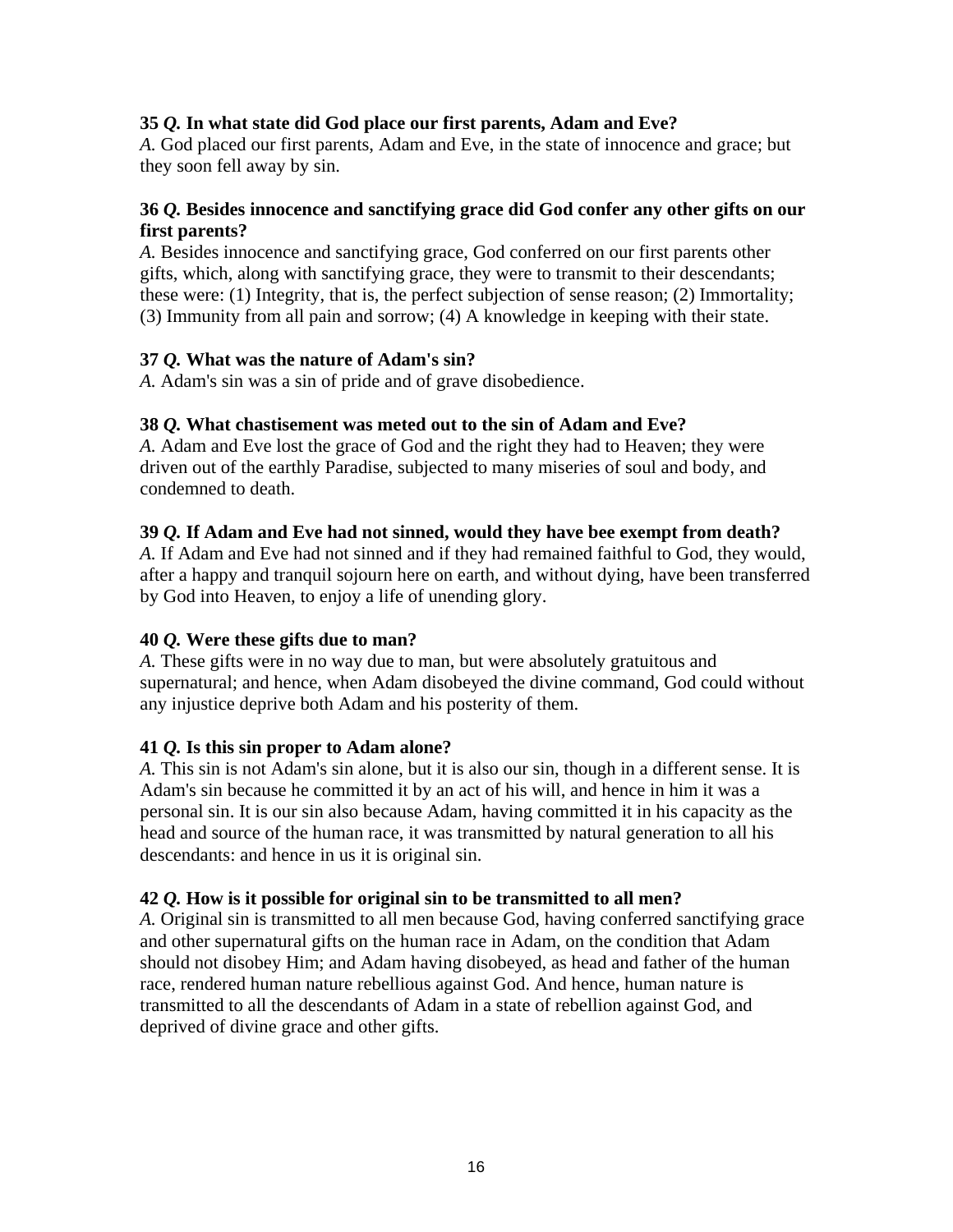## <span id="page-16-0"></span>**43** *Q.* **Do all men contract original sin?**

*A.* Yes, all men contract original sin, with the exception of the Blessed Virgin, who was preserved from it by a singular privilege of God, in view of the merits of Jesus Christ our Savior.

## **44** *Q.* **Could not men be saved after Adam's sin?**

*A.* After Adam's sin men could not be saved, if God had not shown mercy towards them.

45 *Q.* What was the mercy shown by God to the human race?

*A.* The mercy shown by God to the human race was that of immediately promising Adam a divine Redeemer or Messiah, and of sending this Messiah in His own good time to free men from the slavery of sin and of the devil.

## **46** *Q.* **Who is the promised Messiah?**

*A.* The promised Messiah is Jesus Christ, as the Second Article of the Creed teaches.

## **The Second Article of the Creed**

## **1** *Q.* **What are we taught in the Second Article: And in Jesus Christ His only Son our Lord?**

*A.* The Second Article of the Creed teaches us that the Son of God is the Second Person of the Blessed Trinity; that, like the Father, He is God eternal, omnipotent, Creator and Lord; that He became man to save us; and that the Son of God, made man, is called Jesus Christ.

## **2** *Q.* **Why is the Second Person called the Son?**

*A.* The Second Person is called the Son, because He is begotten by the Father from all eternity by way of intelligence; and for this reason He is also called the Eternal Word of the Father.

#### **3** *Q.* **Since we also are sons of God, why is Jesus Christ called the only Son of God the Father?**

*A.* Jesus Christ is called the only Son of God the Father, because He alone is His Son by nature, whereas we are His sons by creation and adoption.

## **4** *Q.* **Why is Jesus Christ called our Lord?**

*A.* Jesus Christ is called our Lord, because, not only did He as God, together with the Father and the Holy Ghost, create us; but He has also as God and Man redeemed us.

## **5** *Q.* **Why is the Son of God, made man, called Jesus?**

*A.* The Son of God, made man, is called Jesus, that is to say, Savior, because He has saved us from the eternal death merited by our sins.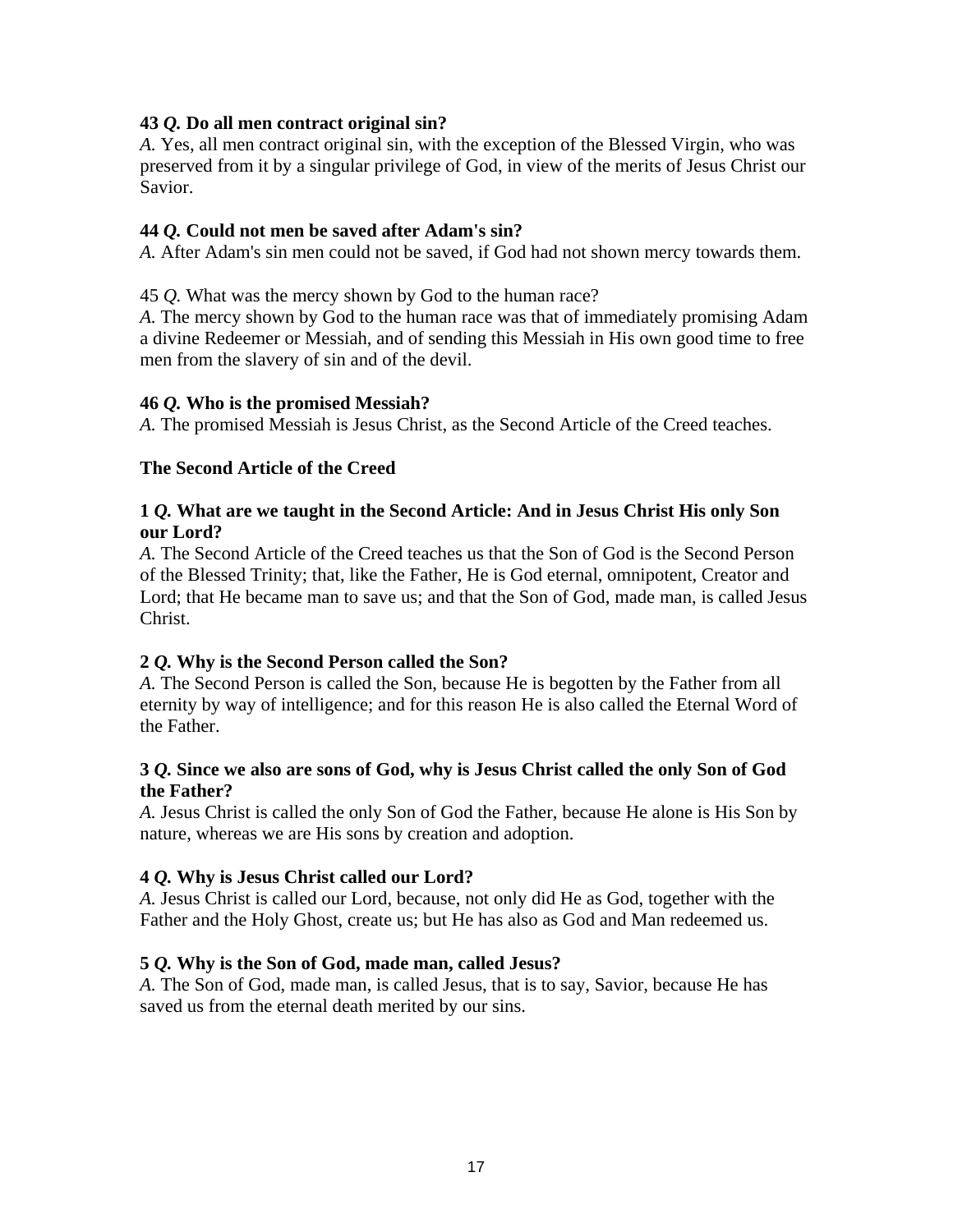## **6** *Q.* **Who gave the name of Jesus to the Son of God, made man?**

*A.* The Eternal Father Himself, through the Archangel Gabriel, gave the name of Jesus to the Son of God made man, at the moment when the Archangel announced to the Blessed Virgin the mystery of the Incarnation.

## **7** *Q.* **Why is the Son of God made man also called Christ?**

*A.* The Son of God made man is also called Christ , that is to say, anointed or consecrated, because kings, priests and prophets were anointed of old; and Jesus is the King of kings, High Priest, and supreme Prophet.

## **8** *Q.* **Was Jesus Christ really anointed and consecrated with a material anointing?**

*A.* The anointing of Jesus Christ was not material, like that of the kings, priests and prophets of old, but wholly spiritual and divine, because the fullness of the Divinity dwells in Him substantially.

## **9** *Q.* **Had men any idea of Jesus Christ previous to His coming?**

*A.* Yes, previous to His coming men had some idea of Jesus Christ in the promise of the Messiah, which God made to our first parents, Adam and Eve, and which He renewed to the holy Patriarchs; and also in the prophecies and the many figures which foreshadowed Him.

## **10** *Q.* **How do we know that Jesus Christ is truly the Messiah and Promised Redeemer?**

*A.* We know that Jesus Christ is truly the Messiah and Promised Redeemer from the fact that in Him are verified: (1) All that the prophecies foretold, (2) And all that the figures of the Old Testament foreshadowed.

## **11** *Q.* **What did the prophecies foretell of the Redeemer?**

*A.* Regarding the Redeemer, the prophecies foretold the tribe and the family from which He was to come; the place and time of His birth; His miracles and the most minute circumstances of His Passion and Death; His Resurrection and Ascension into heaven; and His spiritual, perpetual and universal Kingdom, that is, the Holy Catholic Church.

## **12** *Q.* **Which are the principal figures of the Redeemer in the Old Testament?**

*A.* The principal figures of the Redeemer in the Old Testament are: the innocent Abel; the High Priest Melchisedech; the sacrifice of Isaac; Joseph sold by his brethren; the prophet Jonas; the Paschal Lamb; and the Brazen Serpent set up by Moses in the desert.

#### **13** *Q.* **How do you know that Jesus Christ is true God?**

*A.* We know that Jesus Christ is true God: (1) From the testimony of the Father saying: This is My beloved Son in whom I am well pleased, hear ye Him; (2) From the attestation of Jesus Christ Himself, confirmed by the most stupendous miracles; (3) From the teaching of the Apostles; (4) From the unvarying tradition of the Catholic Church.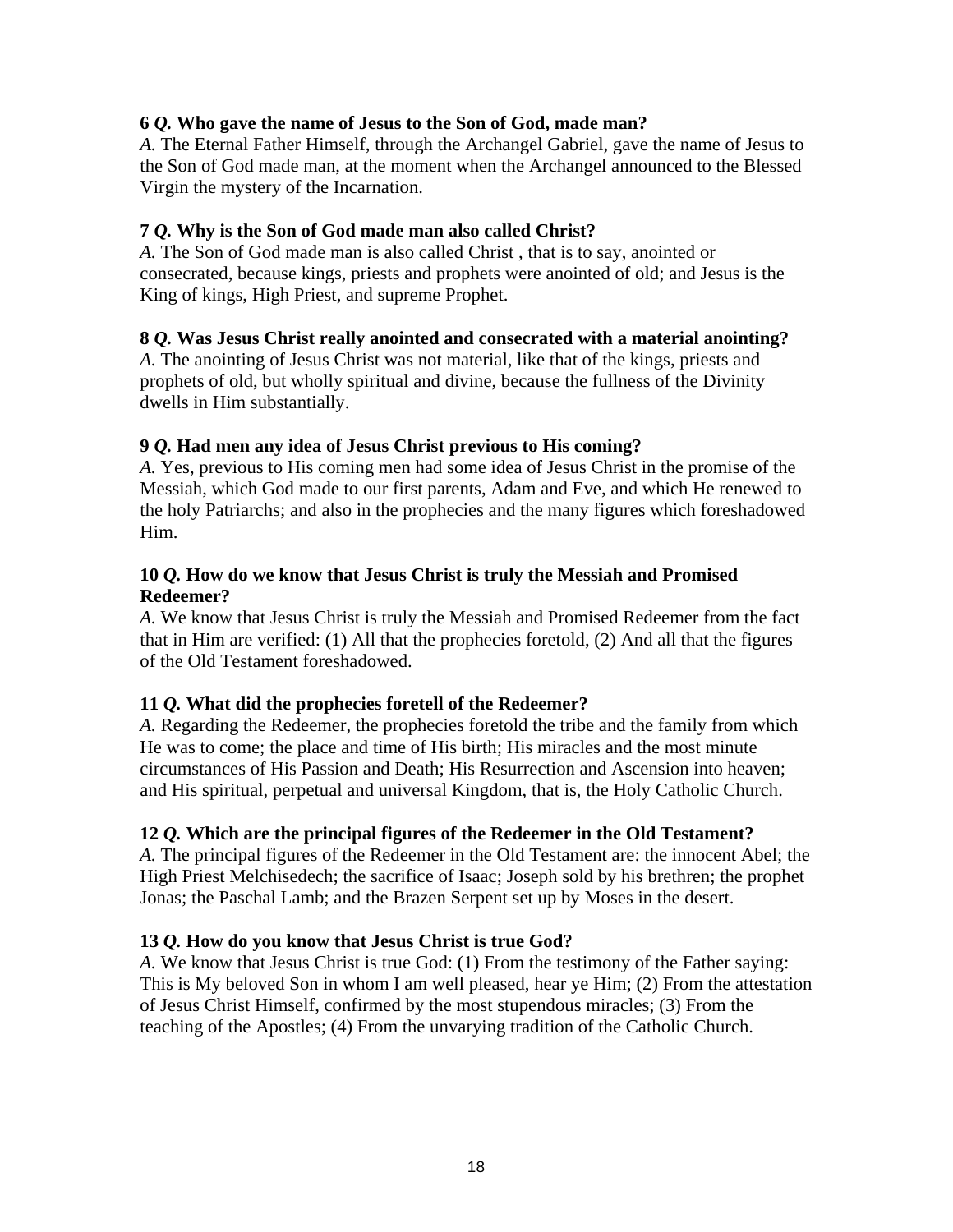## <span id="page-18-0"></span>**14** *Q.* **Mention the chief miracles wrought by Jesus Christ?**

*A.* Besides His Resurrection, the chief miracles wrought by Jesus Christ are; the restoring of health to the sick, of sight to the blind, of hearing to the deaf, and of life to the dead.

## **The Third Article of the Creed**

## **1** *Q.* **What is taught in the Third Article: Who was conceived by the Holy Ghost, born of the Virgin Mary?**

*A.* The Third Article of the Creed teaches that by the operation of the Holy Ghost the Son of God took a body and soul like ours, in the chaste womb of the Virgin Mary, and that He was born of that Virgin.

## **2** *Q.* **Did the Father and the Son also take part in forming the body and creating the soul of Jesus Christ?**

*A.* Yes, the whole three divine Persons co-operated in forming the body and in creating the soul of Jesus Christ.

## **3** *Q.* **Why then is it simply said: He was conceived by the Holy Ghost?**

*A.* It is simply said: He was conceived by the Holy Ghost, because the Incarnation of the Son of God is a work of goodness and love, and the works of goodness and love are attributed to the Holy Ghost.

## **4** *Q.* **In becoming man did the Son of God cease to be God?**

*A.* No, the Son of God became man without ceasing to be God.

## **5** *Q.* **Jesus Christ, then, is God and man at the same time?**

*A.* Yes, the incarnate Son of God, that is, Jesus Christ, is both God and man, perfect God and perfect man.

## **6** *Q.* **Are there then two natures in Jesus Christ?**

*A.* Yes, in Jesus Christ, who is both God and man, there are two natures, the divine and the human.

#### **7** *Q.* **In Jesus Christ are there also two Persons, the divine and the human?**

*A.* No, in the Son of God made man there is only one Person, namely, the divine.

## **8** *Q.* **How many wills are there in Jesus Christ?**

*A.* In Jesus Christ there are two wills, the one divine, the other human.

## **9** *Q.* **Did Jesus Christ possess free will?**

*A.* Yes, Jesus Christ possessed free will, but He could not do evil, since to be able to do evil is a defect, and not a perfection, of liberty.

## **10** *Q.* **Are the Son of God and the Son of Mary one and the same Person?**

*A.* Yes, the Son of God and the Son of Mary are one and the same Person, that is, Jesus Christ, true God and true man.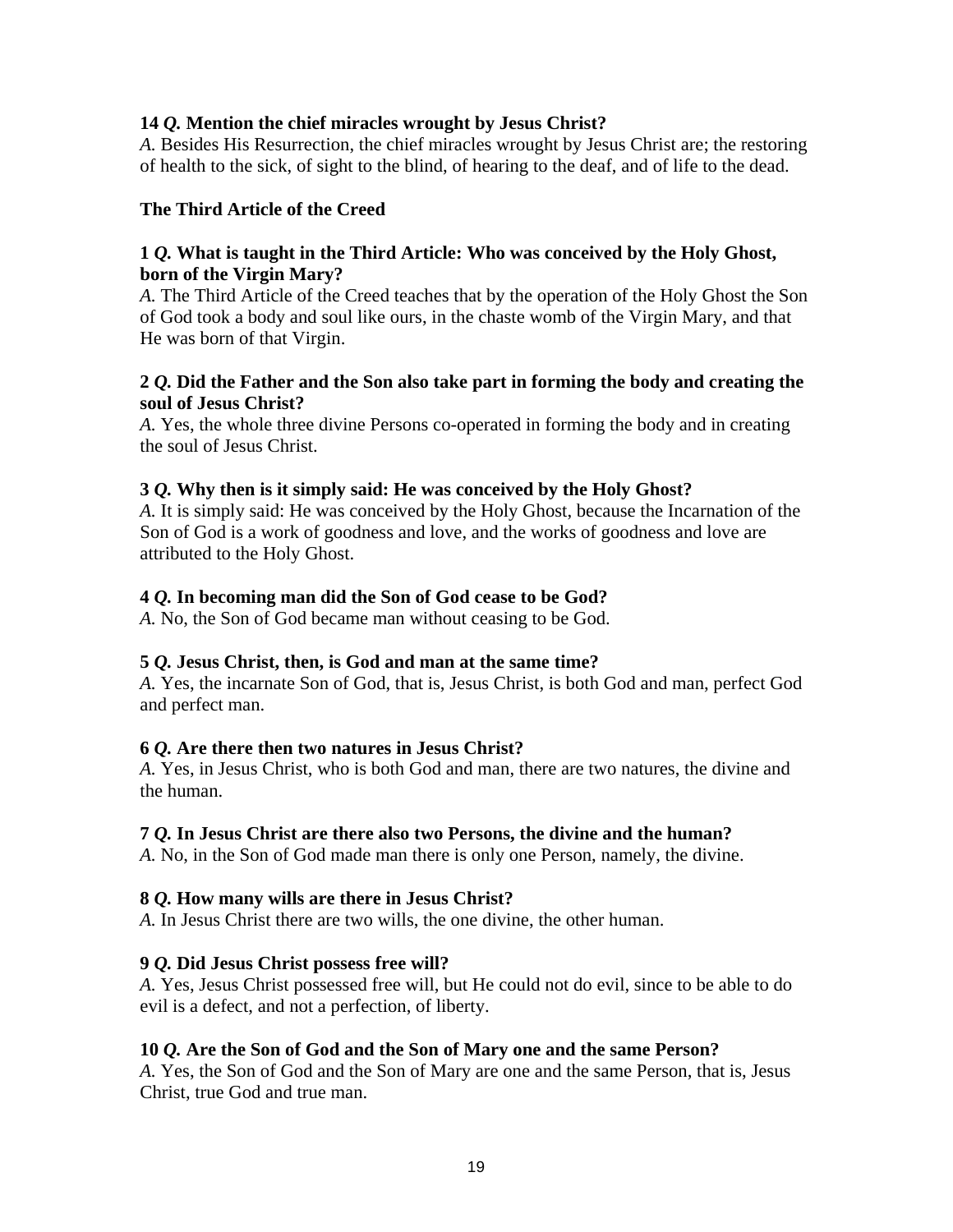## <span id="page-19-0"></span>**11** *Q.* **Is the Blessed Virgin the Mother of God?**

*A.* Yes, the Blessed Virgin is the Mother of God, because she is the Mother of Jesus Christ, who is true God.

#### **12** *Q.* **How did Mary become the Mother of Jesus Christ?**

*A.* Mary became the Mother of Jesus Christ solely through the operation and power of the Holy Ghost.

#### **13** *Q.* **Is it of faith that Mary was always a Virgin?**

*A.* Yes, it is of faith that the most holy Mary was always a Virgin, and she is called the Virgin of virgins.

#### **The Fourth Article of the Creed**

#### **1** *Q.* **What are we taught in the Fourth Article: Suffered under Pontius Pilate, was crucified, dead, and buried?**

*A.* The Fourth Article of the Creed teaches us that to redeem the world by His Precious Blood Jesus Christ suffered under Pontius Pilate, the Governor of Judea, died on the tree of the Cross, and, on being taken down there from, was buried.

#### **2** *Q.* **What does the word suffered denote?**

*A.* The word suffered denotes all the pains endured by Jesus during His Passion.

#### **3** *Q.* **Did Jesus Christ suffer as God or as man?**

*A.* Jesus Christ suffered as man alone; as God He could neither suffer nor die.

#### **4.** *Q.* **What class of punishment was that of the Cross?**

*A.* The punishment of the Cross in those days was the cruelest and the most ignominious of all punishments.

#### **5.** *Q.* **Who was it that condemned Jesus Christ to be crucified?**

*A.* He who condemned Jesus Christ to be crucified was Pontius Pilate, the Governor of Judea who, through recognizing His innocence, cravenly yielded to the threats of the people of Jerusalem.

#### **6** *Q.* **Could not Jesus Christ have freed Himself from the hands of Pilate and the Jews?**

*A.* Yes, Jesus Christ could have freed Himself from the hands of Pilate and the Jews, but knowing it was His Eternal Father's will that He should suffer and die for our salvation, He voluntarily submitted; nay, He Himself went forth to meet His enemies and freely permitted Himself to be taken and led to death.

#### **7** *Q.* **Where was Jesus Christ crucified?**

*A.* Jesus Christ was crucified on Mount Calvary.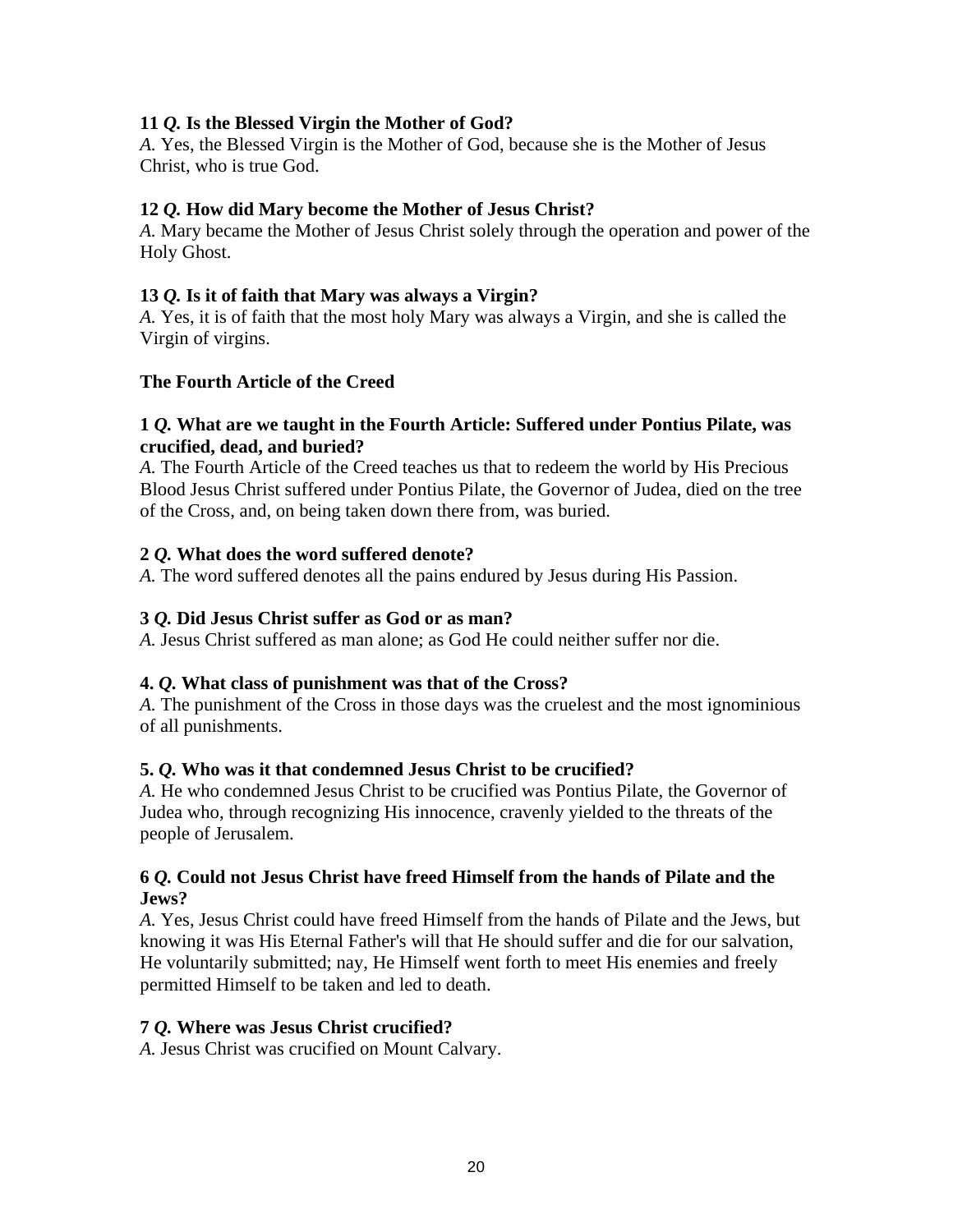## **8** *Q.* **What did Jesus Christ do while on the Cross?**

*A.* On the Cross Jesus Christ prayed for His enemies; gave His own Most Blessed Mother as a Mother to St. John, and, in his person, to all of us; offered up His death in sacrifice; and satisfied the justice of God for the sins of men.

#### **9** *Q.* **Would it not have been enough for an Angel to come and make satisfaction for us?**

*A.* No, it would not have been enough for an Angel to come and make satisfaction for us, because the offence given to God by sin was, in a certain sense, infinite, and to satisfy for it a person possessing infinite merit was required.

#### **10** *Q.* **To satisfy divine justice, was it necessary that Jesus Christ should be both God and man?**

*A.* Yes; to be able to suffer and die it was necessary that Jesus Christ should be man; while for His sufferings to be of infinite value it was necessary that He should be God.

## **11** *Q.* **Why was it necessary that the merits of Jesus Christ should be of infinite value?**

*A.* It was necessary that the merits of Jesus Christ should be of infinite value, because God's Majesty, which had been offended by sin, is infinite.

## **12** *Q.* **Was it necessary for Jesus Christ to suffer as much as He actually did?**

*A.* No, it was not absolutely necessary for Jesus Christ to suffer as much as He did, because each of His acts being of infinite value, the least of His sufferings would have sufficed for our redemption.

## **13** *Q.* **Why, then, did Jesus suffer so much?**

*A.* Jesus Christ suffered so much in order to satisfy divine justice all the more abundantly; to display His love for us still more; and to inspire us with the deepest horror of sin.

#### **14** *Q.* **Did anything remarkable happen at the death of Jesus Christ?**

*A.* Yes, at the death of Jesus Christ, the sun was darkened the earth trembled, graves opened and many of the dead arose.

## **15** *Q.* **Where was the Body of Jesus Christ buried?**

*A.* The Body of Jesus Christ was buried in a new grave, hewn out of a rock, on the mount not far from where He had been crucified.

## **16** *Q.* **Was the Divinity separated from the Body and Soul of Jesus Christ by His death?**

*A.* The Divinity was separated from neither the Body nor the Soul of Christ in death; only the Soul was separated from the Body.

## **17** *Q.* **For whom did Jesus Christ die?**

*A.* Jesus Christ died for the salvation of all men, and made satisfaction for all.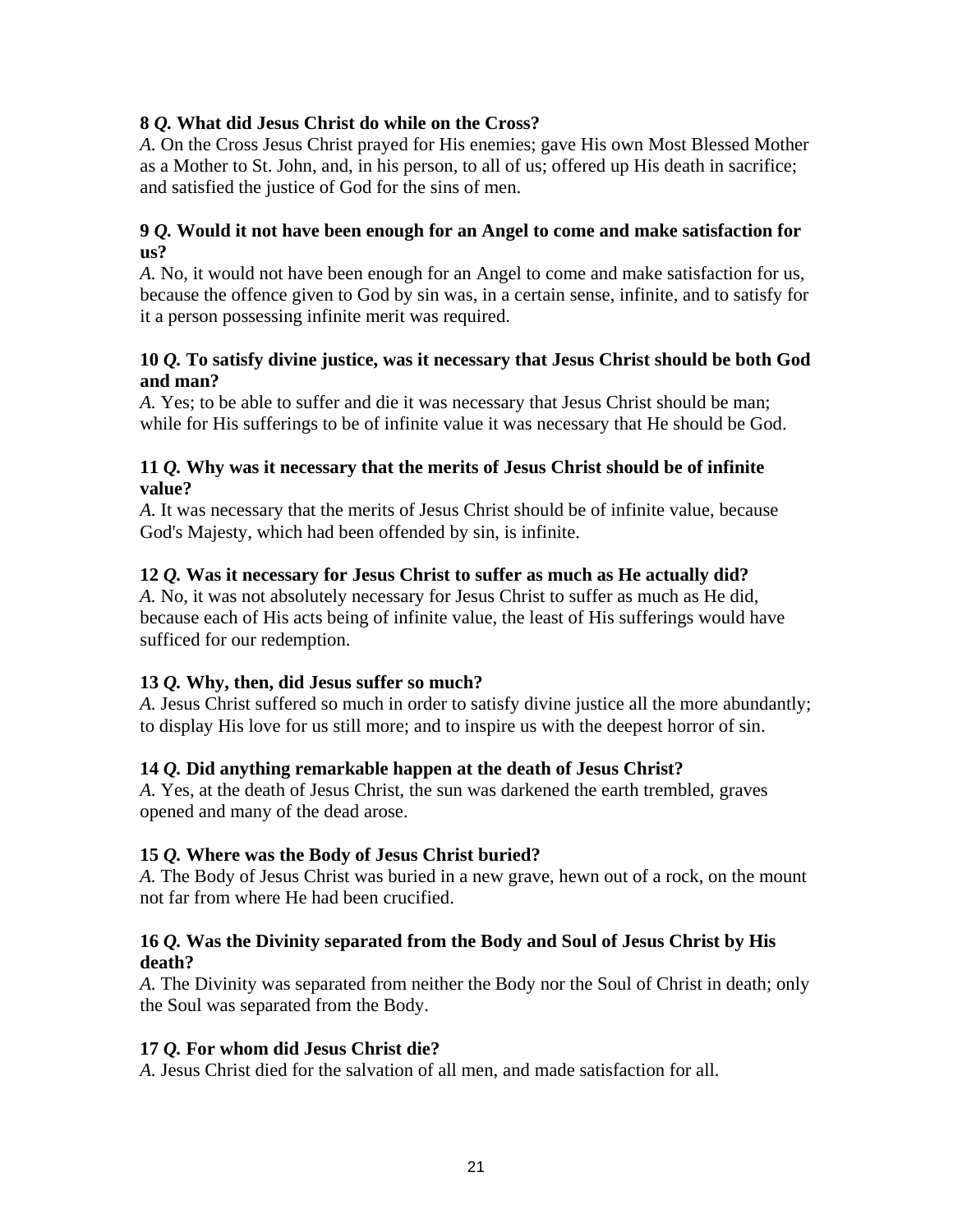## <span id="page-21-0"></span>**18** *Q.* **If Jesus Christ died for the salvation of all men, why are not all men saved?**

*A.* Jesus Christ died for all, but not all are saved, because not all will acknowledge Him; all do not observe His Law; all do not avail themselves of the means of salvation He has left us.

#### **19** *Q.* **To be saved is it enough that Jesus Christ has died for us?**

*A.* No, it is not enough for our salvation that Jesus Christ has died for us; it is also necessary that the fruit of His Passion and death be applied to each one of us, which is accomplished especially by means of the Sacraments instituted for this end by Jesus Christ Himself; and as many either do not receive the Sacraments at all, or do not receive them well, they thus render the death of Jesus Christ useless in their regard.

## **The Fifth Article of the Creed**

## **1** *Q.* **What are we taught in the Fifth Article: He descended into hell; the third day He rose again from the dead?**

*A.* The Fifth Article of the Creed teaches us that the Soul of Jesus Christ, on being separated from His Body, descended to the Limbo of the holy Fathers, and that on the third day it became united once more to His Body, never to be parted from it again.

#### **2** *Q.* **What is here meant by hell?**

*A.* Hell here means the Limbo of the holy Fathers, that is, the place where the souls of the just were detained, in expectation of redemption through Jesus Christ.

## **3** *Q.* **Why were not the souls of the Holy Fathers admitted into heaven before the death of Jesus Christ?**

*A.* The souls of the holy Fathers were not admitted into heaven before the death of Jesus Christ, because heaven was closed by the sin of Adam, and it was but fitting that Jesus Christ, who reopened it by His death, should be the first to enter it.

#### **4** *Q.* **Why did Jesus Christ defer His own resurrection until the third day?**

*A.* Jesus Christ deferred His own resurrection until the third day to show clearly that He was really dead.

## **5** *Q.* **Was the resurrection of Jesus Christ like the resurrection of other men who had been raised from the dead?**

*A.* No, the resurrection of Jesus Christ was not like the resurrection of other men who had been raised from the dead, because He rose by His own power, while the others were raised by the power of God.

#### **The Sixth Article of the Creed**

## **1** *Q.* **What are we taught in the Sixth Article: He ascended into heaven, sitteth at the right hand of God, the Father Almighty?**

*A.* The Sixth Article of the Creed teaches us that Jesus Christ, forty days after His resurrection, ascended of Himself into heaven in the sight of His Apostles; and that while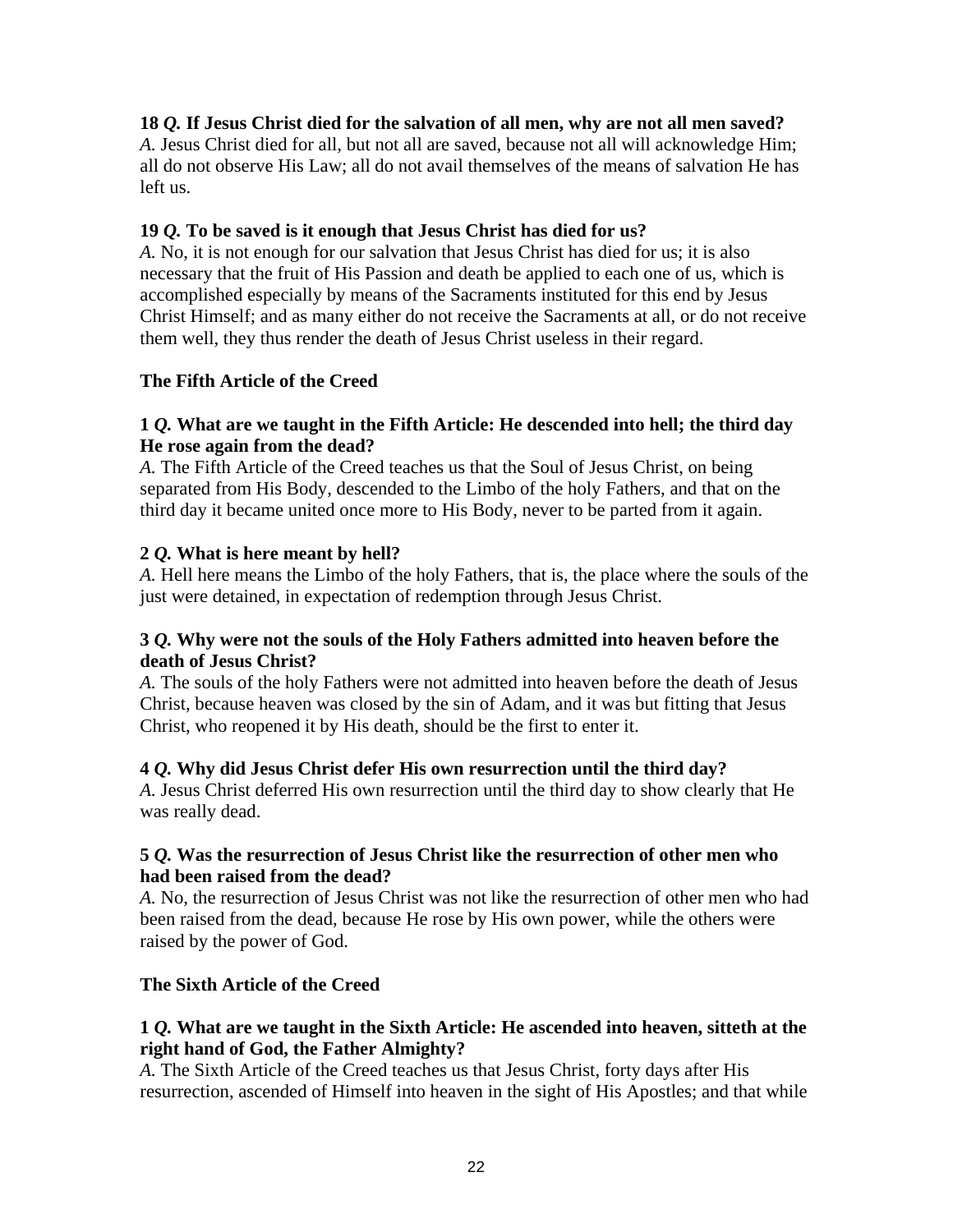<span id="page-22-0"></span>as God He was equal to His Father in glory, as man He has been raised above all the Angels and Saints, and constituted Lord of all things.

## **2** *Q.* **Why did Jesus Christ remain forty days on earth after His resurrection before ascending into heaven?**

*A.* After His resurrection Jesus Christ remained forty days on earth before ascending into heaven, to prove by several apparitions that He was truly risen, to instruct the Apostles still further, and to confirm them in the truths of faith.

# **3** *Q.* **Why did Jesus Christ ascend into heaven?**

*A.* Jesus Christ ascended into heaven: (1) To take possession of the Kingdom He had merited by His death; (2) To prepare the place of our glory, and to be our Mediator and Advocate with the Father, (3) To send the Holy Ghost upon His Apostles.

## **4** *Q.* **Why is it said of Jesus Christ that He ascended, and of His Most Holy Mother that she was assumed, into heaven?**

*A.* It is said of Jesus Christ that He ascended into heaven, and of His Most Holy Mother that she was assumed, because, Jesus Christ, being Man-God, ascended into heaven by His own power; but His Mother, being a creature, even though the greatest of all creatures, was taken up into heaven by the power of God.

# **5** *Q.* **Explain the words: Sitteth at the right hand of Cod, the Father Almighty.**

*A.* The word sitteth signifies the peaceful possession which Jesus Christ has of His glory; and the words: At the right hand of God, the Father Almighty, denote that He has a place of honor above all creatures.

## **The Seventh Article of the Creed**

## **1** *Q.* **What are we taught in the Seventh Article: From thence He shall come to judge the living and the dead?**

*A.* The Seventh Article of the Creed teaches us that at the end of the world Jesus Christ, in all His glory and majesty, will come from heaven to judge all men, both good and bad, and to give to each of them the reward or the punishment he shall have merited.

# **2** *Q.* **If every one has to be judged by Jesus Christ in particular judgment immediately after death, why must all be judged in the general judgment?**

*A.* We must all be judged in the general judgment for several reasons: (1) That God may be glorified; (2) That Jesus Christ may be glorified; (3) That the Saints may be glorified; (4) That the wicked may be confounded; (5) That along with the soul the body may receive its sentence of reward or punishment.

## **3** *Q.* **How will God's glory be manifested in the General Judgment?**

*A.* God's glory will be manifested in the General Judgment in this way, that all shall then know how justly God governs the world, even though here on earth the good are often afflicted and the wicked are often in prosperity.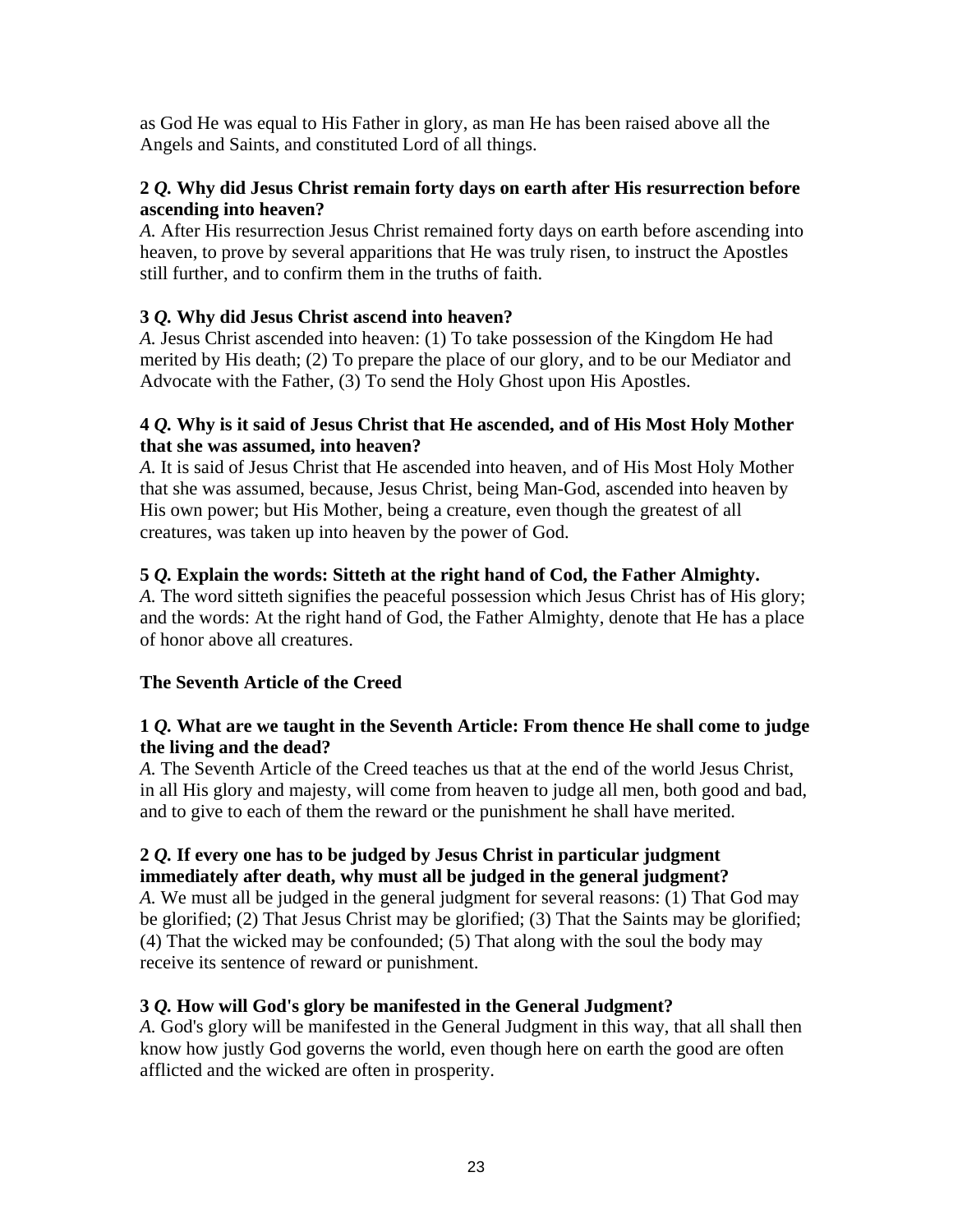## <span id="page-23-0"></span>**4** *Q.* **How will the glory of Jesus Christ be manifested in the General Judgment?**

*A.* The glory of Jesus Christ will be manifested in the General Judgment in this way, that He who was unjustly condemned by men shall then come before the whole world as the Supreme Judge of all.

## **5** *Q.* **How will the glory of the Saints be manifested in the General Judgment?**

*A.* The glory of the Saints will be manifested in the General Judgment in this way that many of them who died despised by the wicked, shall be glorified before the whole world.

## **6** *Q.* **How great will be the confusion of the wicked in the General Judgment?**

*A.* In the General Judgment great indeed shall be the confusion of the wicked, especially of those who have oppressed the just and who have tried in this life to be esteemed as men of virtue and goodness; for they shall then see even their most hidden sins laid bare before the whole world.

## **The Eighth Article of the Creed**

#### **1** *Q.* **What are we taught in the Eighth Article: I believe in the Holy Ghost?**

*A.* The Eighth Article of the Creed teaches us that there is a Holy Ghost, the Third Person of the Blessed Trinity; and that, like the Father and the Son, He is God eternal, infinite, omnipotent, Creator and Lord of all things.

#### **2** *Q.* **From whom does the Holy Ghost proceed?**

*A.* The Holy Ghost proceeds from the Father and the Son, as from one Principle, by way of will and love.

## **3** *Q.* **If the Son proceeds from the Father, and the Holy Ghost proceeds from the Father and the Son, it would seem as if the Father and the Son are prior to the Holy Ghost; how then can it be said that all the Three Persons are eternal?**

*A.* It is said that all the Three Persons are eternal, because the Father has begotten the Son from all eternity, and the Holy Ghost proceeds from the Father and from the Son from all eternity.

## **4** *Q.* **Why is the Third Person of the Blessed Trinity specially designated by the name of the Holy Ghost or the Holy Spirit?**

*A.* The Third Person of the Blessed Trinity is specially designated by the name of the Holy Ghost or the Holy Spirit, because He proceeds from the Father and from the Son by way of spiration and of love.

## **5** *Q.* **What work is especially attributed to the Holy Ghost?**

*A.* To the Holy Ghost is specially attributed the sanctification of souls.

#### **6** *Q.* **Do the Father and the Son sanctify us equally with the Holy Ghost?**

*A.* Yes, all the Three Divine Persons equally sanctify us.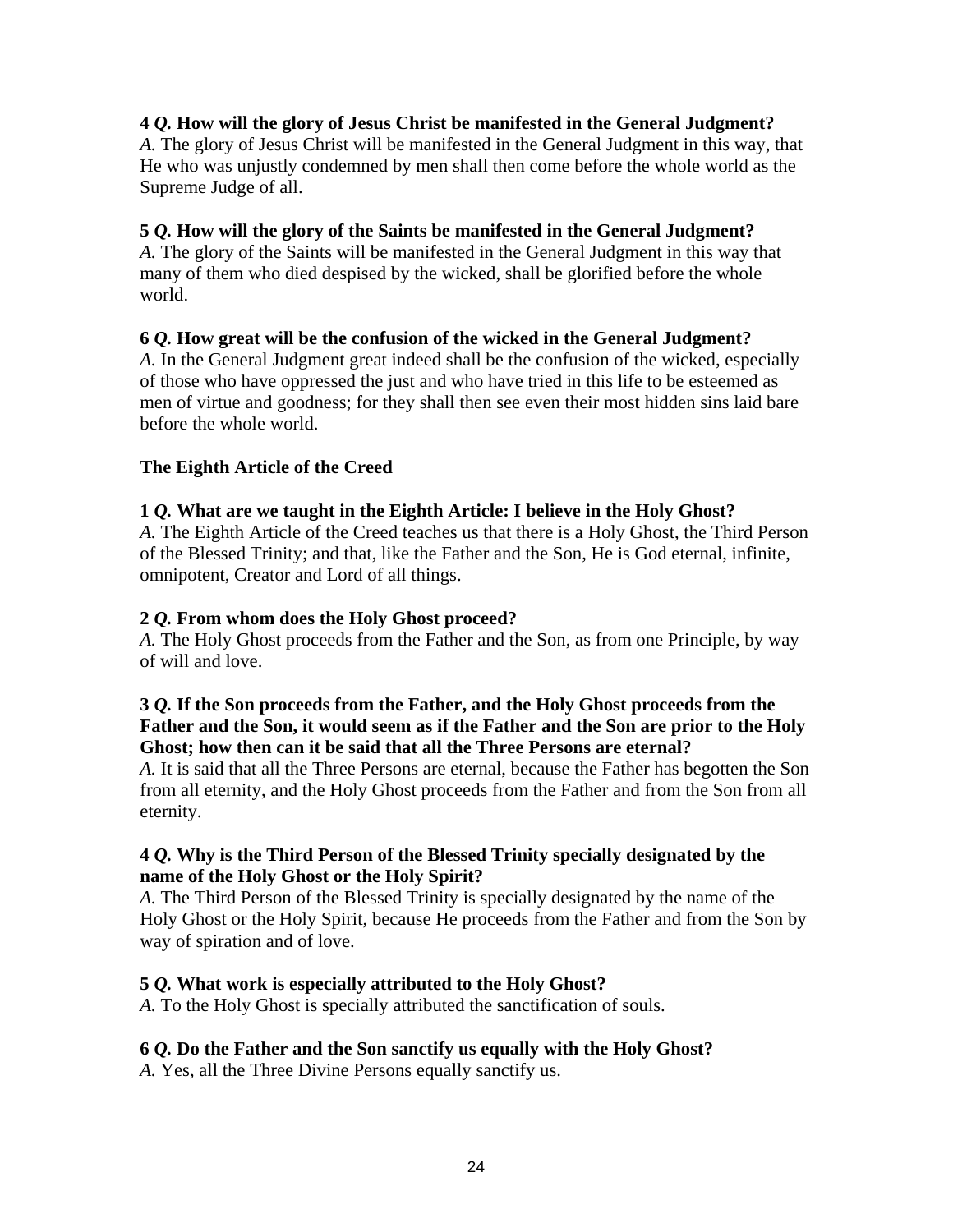## <span id="page-24-0"></span>**7** *Q.* **If this is so, why is the sanctification of souls specially attributed to the Holy Ghost?**

*A.* The sanctification-of souls is specially attributed to the Holy Ghost, because it is a work of love, and the works of love are attributed to the Holy Ghost.

## **8** *Q.* **When did the Holy Ghost descend on the Apostles?**

*A.* The Holy Ghost descended on the Apostles on the day of Pentecost, that is, fifty days after the Resurrection of Jesus Christ, and ten days after His Ascension.

## **9** *Q.* **Where were the Apostles during the ten days preceding Pentecost?**

*A.* The Apostles were gathered together in the Supper Room with the Virgin Mary and the other disciples, and were persevering in prayer in expectation of the Holy Ghost, Whom Jesus Christ had promised to send them.

## **10** *Q.* **What effects did the Holy Ghost produce in the Apostles?**

*A.* The Holy Ghost confirmed the Apostles in the faith, filled them with light, strength, charity, and an abundance of all His gifts.

# **11** *Q.* **Was the Holy Ghost sent for the Apostles alone?**

*A.* The Holy Ghost was sent for the whole Church and for every faithful soul.

# **12** *Q.* **What does the Holy Ghost do in the Church?**

*A.* The Holy Ghost gives life to the Church by His grace and by His gifts, as the soul gives life to the body; He establishes in her the Kingdom of truth and of love; and He helps her to lead her children in safety along the way to heaven.

# **The Ninth Article of the Creed**

## *The Church in General*

## **1** *Q.* **What does the Ninth article: The Holy Catholic Church, the Communion of Saints, teach us?**

*A.* The Ninth Article of the Creed teaches us that Jesus Christ founded a visible society on earth called the Catholic Church, and that all those who belong to this Church are in communion with one another.

## **2** *Q.* **Why immediately after the article that treats of the Holy Ghost is mention made of the Catholic Church?**

*A.* Immediately after the article that treats of the Holy Ghost mention is made of the Catholic Church to indicate that the Church's holiness comes from the Holy Ghost, who is the Author of all holiness.

## **3** *Q.* **What does the word Church mean?**

*A.* The word Church means a calling forth or assembly of many.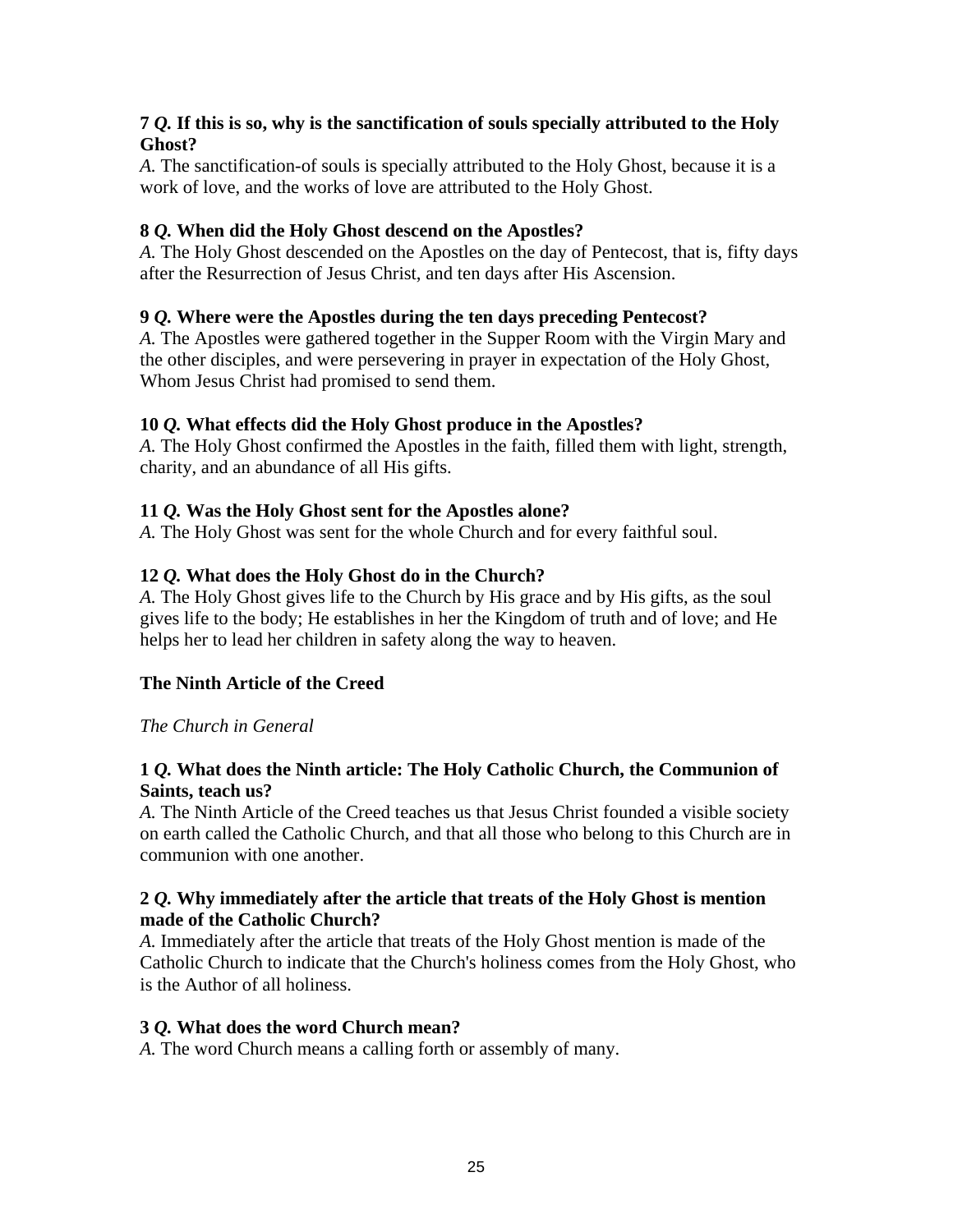## <span id="page-25-0"></span>**4** *Q.* **Who has convoked or called us into the Church of Jesus Christ?**

*A.* We have been called into the Church of Jesus Christ by a special grace of God, to the end, that by the light of faith and the observance of the divine law, we may render Him the worship due to Him, and attain eternal life.

## **5** *Q.* **Where are the members of the Church to be found?**

*A.* The members of the Church are found partly in heaven, forming the Church Triumphant; partly in purgatory, forming the Church Suffering; partly on earth, forming the Church Militant.

## **6** *Q.* **Do these various parts of the Church constitute one sole Church?**

*A.* Yes, these various parts of the Church constitute one sole Church and one sole body for they have the same Head, Jesus Christ, the same Spirit animating and uniting them, and the same end, eternal happiness, which some already enjoy and the rest hope for.

## **7** *Q.* **To which part of the Church does this Ninth Article principally refer?**

*A.* This Ninth Article of the Creed principally refers to the Church Militant, which is the Church we actually belong to.

## *The Church in Particular*

## **8** *Q.* **What is the Catholic Church?**

*A.* The Catholic Church is the Union or Congregation of all the baptized who, still living on earth, profess the same Faith and the same Law of Jesus Christ, participate in the same Sacraments, and obey their lawful Pastors, particularly the Roman Pontiff.

#### **9** *Q.* **State distinctly what is necessary to be a member of the Church?**

*A.* To be a member of the Church it is necessary to be baptized, to believe and profess the teaching of Jesus Christ, to participate in the same Sacraments, and to acknowledge the Pope and the other lawful pastors of the Church.

#### **10** *Q.* **Who are the lawful pastors of the Church?**

*A.* The lawful pastors of the Church are the Roman Pontiff, that is, the Pope, who is Supreme Pastor, and the Bishops. Other priests, also, and especially Parish Priests, have a share in the pastoral office, subject to the Bishop and the Pope.

#### **11** *Q.* **Why do you say that the Roman Pontiff is supreme Pastor of the Church?**

*A.* Because Jesus Christ said to St. Peter, the first Pope: "Thou art Peter, and upon this rock I will build My Church, and I will give to thee the keys of the Kingdom of Heaven, and whatsoever thou shalt bind on earth shall be bound also in Heaven, and whatsoever thou shalt loose on earth shall be loosed also in Heaven." And again: "Feed My lambs, feed My sheep."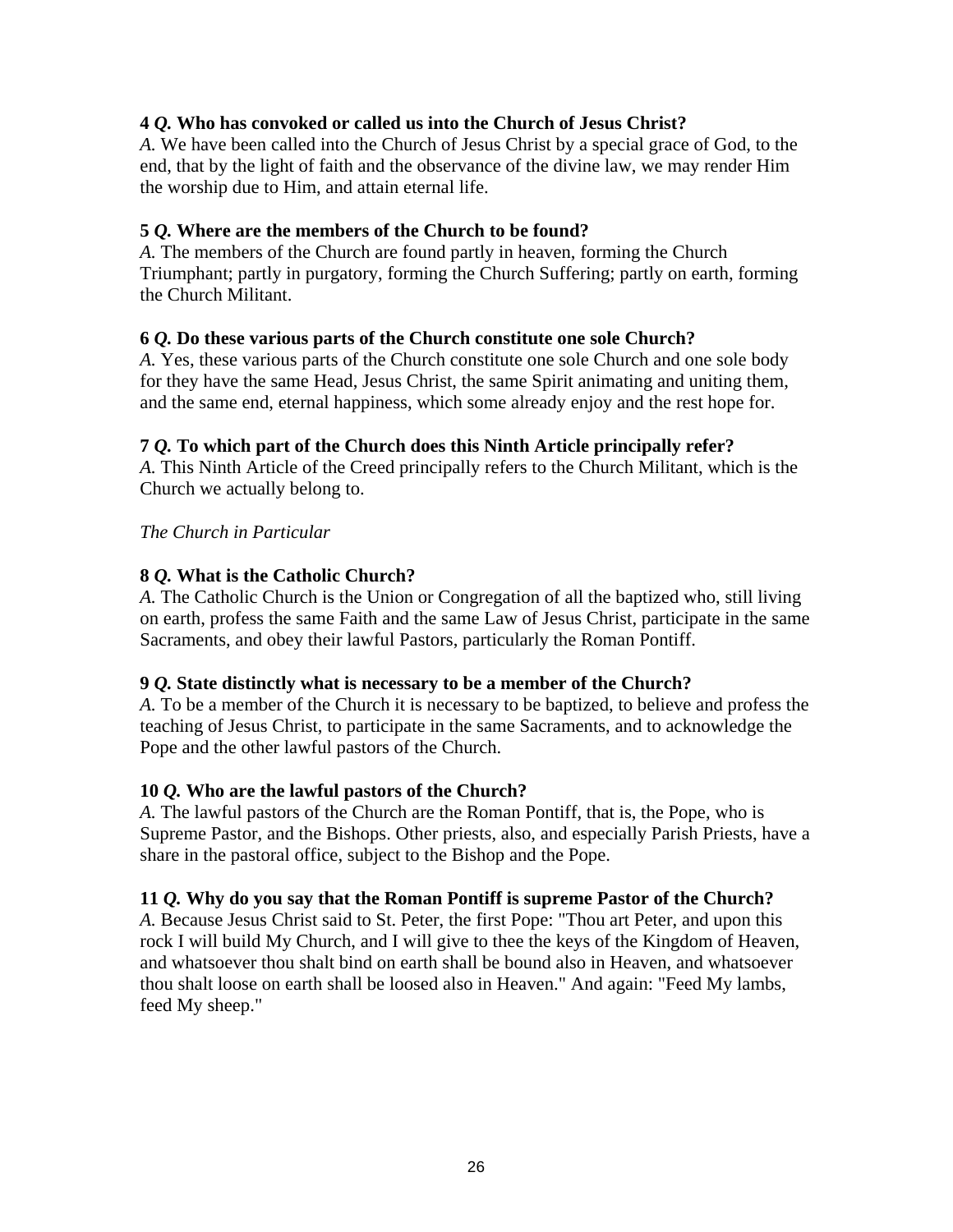## **12** *Q.* **The many societies of persons who are baptized but who do not acknowledge the Roman Pontiff as their Head do not, then, belong to the Church of Jesus Christ?**

*A.* No, those who do not acknowledge the Roman Pontiff as their Head do not belong to the Church of Jesus Christ.

## **13** *Q.* **How can the Church of Jesus Christ be distinguished from the numerous societies or sects founded by men, and calling themselves Christian?**

*A.* From the numerous societies or sects founded by men and calling themselves Christian, the Church of Jesus Christ is easily distinguished by four marks: She is One, Holy, Catholic and Apostolic.

# **14** *Q.* **Why is the Church called One?**

*A.* The true Church is called One, because her children of all ages and places are united together in the same faith, in the same worship, in the same law; and in participation of the same Sacraments, under the same visible Head, the Roman Pontiff.

# **15** *Q.* **Can there not be several Churches?**

*A.* No, there cannot be more than one Church; for as there is but one God, one Faith and one Baptism, there is and can be but one true Church.

# **16** *Q.* **But are not the faithful of a whole Nation or Diocese also called a Church?**

*A.* The faithful of a whole Nation or Diocese are also called a Church, but they ever remain mere parts of the Universal Church and form but one Church with her.

# **17** *Q.* **Why is the true Church called Holy?**

*A.* The true church is called Holy because holy is her Invisible Head, Jesus Christ; holy are many of her members; holy are her faith, her laws, her Sacraments; and outside of her there is not and cannot be true holiness.

# **18** *Q.* **Why is the Church called Catholic?**

*A.* The true Church is called Catholic, or Universal, because she embraces the faithful of all times, of all places, of all ages and conditions; and all peoples are called to belong to her.

# **19** *Q.* **Why is the Church also called Apostolic?**

*A.* The true Church is also called Apostolic because she goes back without a break to the Apostles; because she believes and teaches all that the Apostles believed and taught; and because she is guided and governed by their lawful successors.

# **20** *Q.* **And why is the true Church called Roman?**

*A.* The true Church is called Roman, because the four marks of Unity, Sanctity, Catholicity and Apostolicity are found in that Church alone which acknowledges as Head the Bishop of Rome, the Successor of St. Peter.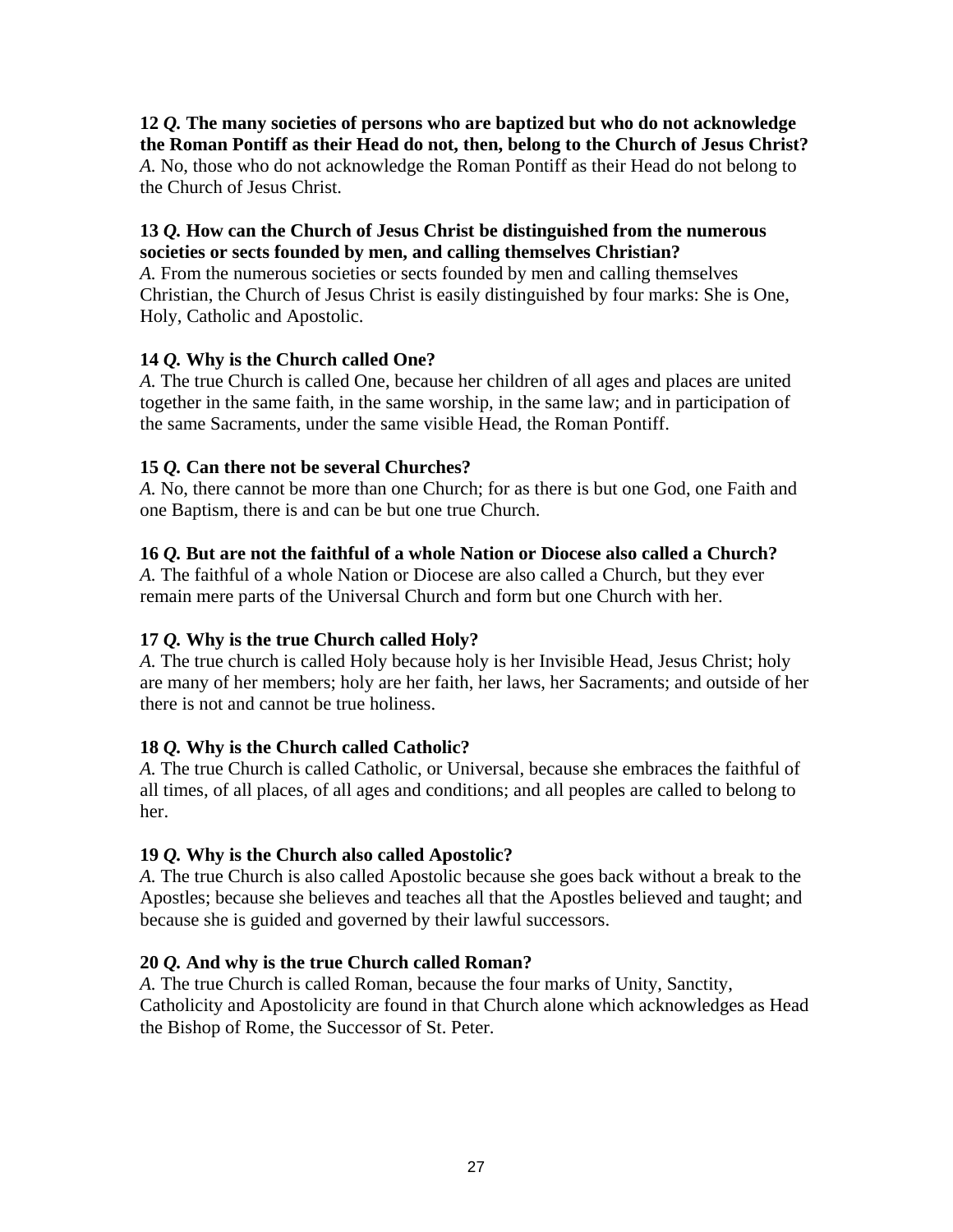## **21** *Q.* **What is the constitution of the Church of Jesus Christ?**

*A.* The Church of Jesus Christ has been constituted as a true and perfect Society; and in her we can distinguish a soul and a body.

## **22** *Q.* **In what does the Soul of the Church consist?**

*A.* The Soul of the Church consists in her internal and spiritual endowments, that is, faith, hope, charity, the gifts of grace and of the Holy Ghost, together with all the heavenly treasures which are hers through the merits of our Redeemer, Jesus Christ, and of the Saints.

# **23** *Q.* **In what does the Body of the Church consist?**

*A.* The Body of the Church consists in her external and visible aspect, that is, in the association of her members, in her worship, in her teaching-power and in her external rule and government.

# **24** *Q.* **To be saved, is it enough to be any sort of member of the Catholic Church?**

*A.* No, to be saved it is not enough to be any sort of member of the Catholic Church; it is necessary to be a living member.

# **25** *Q.* **Who are the living members of the Church?**

*A.* The living members of the Church are the just, and the just alone, that is, those who are actually in the grace of God.

## **26** *Q.* **And who are the dead members?**

*A.* The dead members of the Church are the faithful in mortal sin.

## **27** *Q.* **Can one be saved outside the Catholic, Apostolic and Roman Church?**

*A.* No, no one can be saved outside the Catholic, Apostolic Roman Church, just as no one could be saved from the flood outside the Ark of Noah, which was a figure of the Church.

## **28** *Q.* **How, then, were the Patriarchs of old, the Prophets, and the other just men of the Old Testament, saved?**

*A.* The just of the Old Testament were saved in virtue of the faith they had in Christ to come, by means of which they spiritually belonged to the Church.

## **29** *Q.* **But if a man through no fault of his own is outside the Church, can he be saved?**

*A.* If he is outside the Church through no fault of his, that is, if he is in good faith, and if he has received Baptism, or at least has the implicit desire of Baptism; and if, moreover, he sincerely seeks the truth and does God's will as best he can such a man is indeed separated from the body of the Church, but is united to the soul of the Church and consequently is on the way of salvation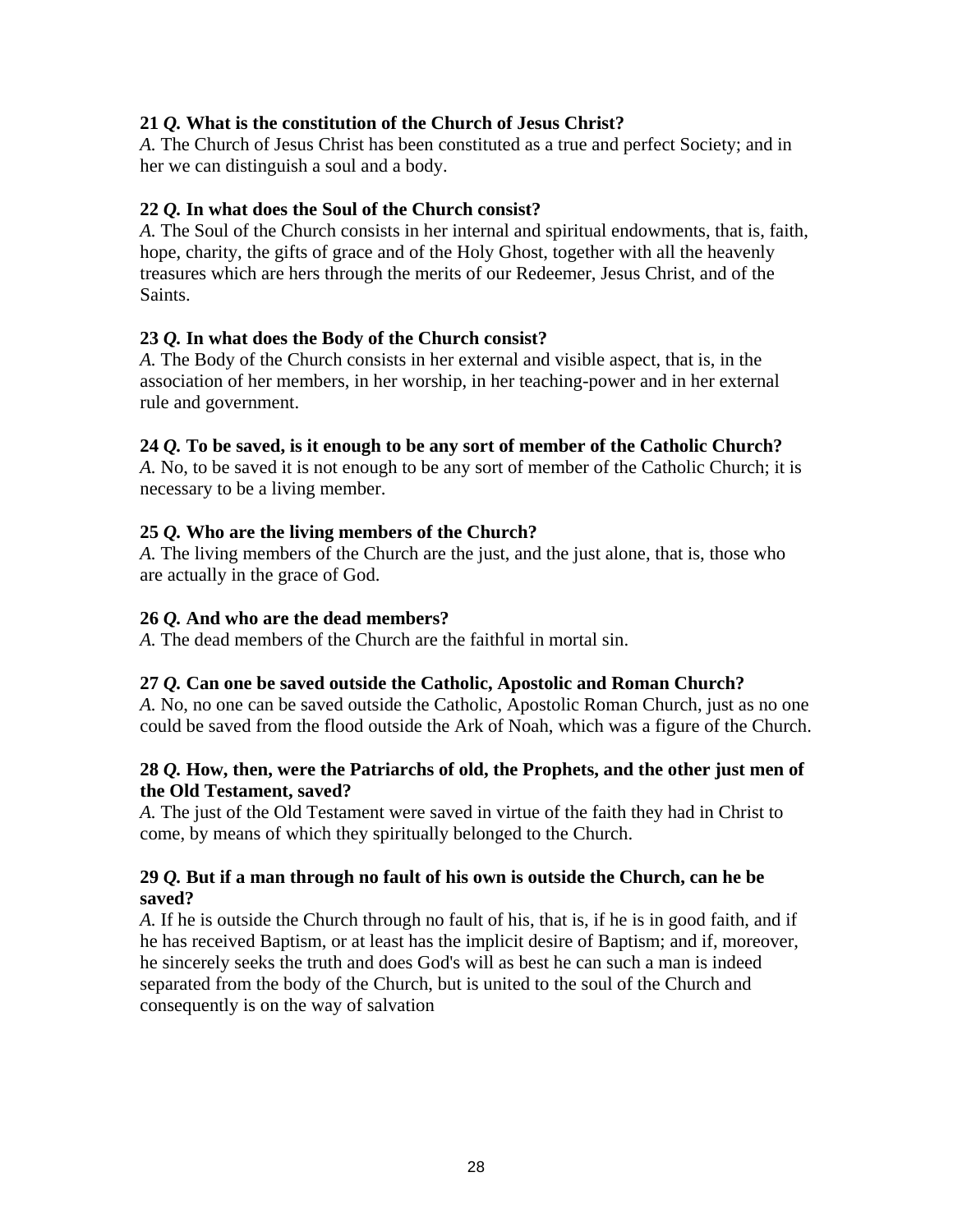## <span id="page-28-0"></span>**30** *Q.* **Suppose that a man is a member of the Catholic Church, but does not put her teaching into practice, will he be saved?**

*A.* He who is a member of the Catholic Church and does not put her teaching into practice is a dead member, and hence will not be saved; for towards the salvation of an adult not only Baptism and faith are required, but, furthermore, works in keeping with faith.

## **31** *Q.* **Are we obliged to believe all the truths the Church teaches us?**

*A.* Yes, we are obliged to believe all the truths the Church teaches us, and Jesus Christ declares that he who does not believe is already condemned.

## **32** *Q.* **Are we also obliged to do all that the Church commands?**

*A.* Yes, we are obliged to do all that the Church commands, for Jesus Christ has said to the Pastors of the Church: "He who hears you, hears Me, and he who despises you, despises Me."

## **33** *Q.* **Can the Church err in what she proposes for our belief?**

*A.* No, the Church cannot err in what she proposes for our belief, since according to the promise of Jesus Christ she is unfailingly assisted by the Holy Ghost.

## **34** *Q.* **Is the Catholic Church infallible, then?**

*A.* Yes, the Catholic Church is infallible, and hence those who reject her definitions lose the faith and become heretics.

#### **35** *Q.* **Can the Catholic Church be destroyed or perish?**

*A.* No; the Catholic Church may be persecuted, but she can never be destroyed or perish. She will last till the end of the world, because Jesus Christ, as He promised, will be with her till the end of time.

## **36** *Q.* **Why is the Catholic Church so persecuted?**

*A.* The Catholic Church is so persecuted because even her Divine Founder, Jesus Christ, was thus persecuted, and because she reproves vice, combats the passions, and condemns all acts of injustice and all error.

## **37** *Q.* **Has a Catholic any other duties towards the Church?**

*A.* Every Catholic ought to have a boundless love for the Church, ought to consider himself infinitely honored and happy in belonging to her, and ought to labor for her glory and advancement by every means in his power.

#### *The Church Teaching and the Church Taught*

#### **38** *Q.* **Is there any distinction between the members of the Church?**

*A.* There is a very notable distinction between the members of the Church; for there are some who rule and some who obey; some who teach and some who are taught.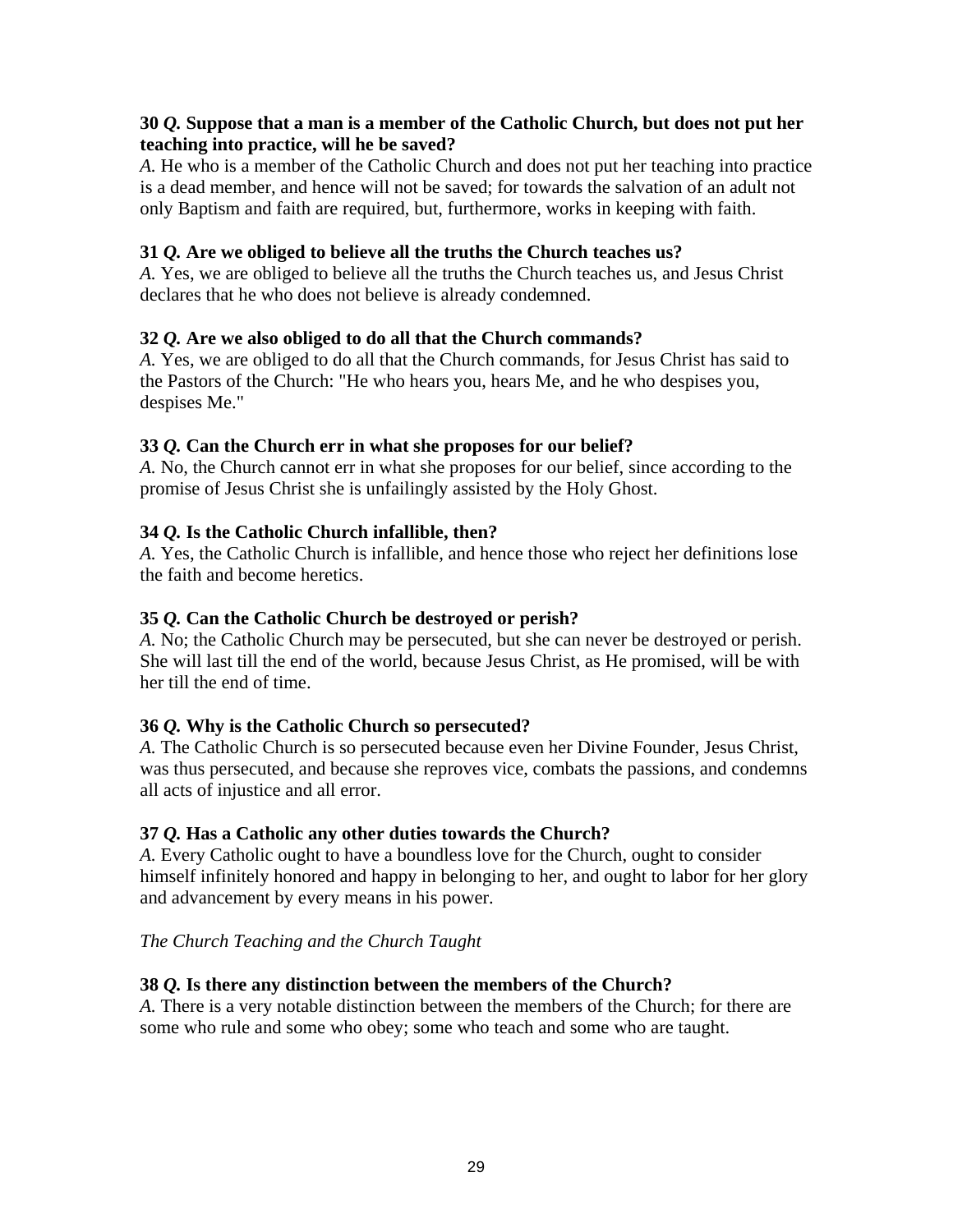## **39** *Q.* **What do you call that part of the Church which teaches?**

*A.* That part of the Church which teaches is called the Teaching Church.

## **40** *Q.* **What do you call that part of the Church which is taught?**

*A.* That part of the Church which is taught is called the Learning Church, or the Church Taught.

## **41** *Q.* **Who has set up this distinction in the Church?**

*A.* Jesus Christ Himself has established this distinction in the Church.

## **42** *Q.* **Are the Church Teaching and the Church Taught, then, two churches?**

*A.* The Church Teaching and the Church Taught are two distinct parts of one and the same Church, just as in the human body the head is distinct from the other members, and yet forms but one body with them.

## **43** *Q.* **Of whom is the Teaching Church composed?**

*A.* The Teaching Church is composed of all the Bishops, with the Roman Pontiff at their head, be they dispersed throughout the world or assembled together in Council.

## **44** *Q.* **And the Church Taught, of whom is it composed?**

*A.* The Church Taught is composed of all the faithful.

## **45** *Q.* **Who, then, are they who possess the teaching power in the Church?**

*A.* The teaching power in the Church is possessed by the Pope and the Bishops, and, dependent on them, by the other sacred ministers.

#### **46** *Q.* **Are we obliged to hear the Teaching Church?**

*A.* Yes, without doubt we are obliged under pain of eternal damnation to hear the Teaching Church; for Jesus Christ has said to the Pastors of His Church, in the persons of the Apostles: "He who hears you, hears Me, and he who despises you, despises Me."

#### **47** *Q.* **Besides her teaching power has the Church any other power?**

*A.* Yes, besides her teaching power the Church has in particular the power of administering sacred things, of making laws and of exacting the observance of them.

## **48** *Q.* **Does the power possessed by the members of the Hierarchy come from the people?**

*A.* The power possessed by the Hierarchy does not come from the people, and it would be heresy to say it did: it comes solely from God.

#### **49** *Q.* **To whom does the exercise of this power belong?**

*A.* The exercise of this power belongs solely to the Hierarchy that is, to the Pope and to the Bishops subordinate to him.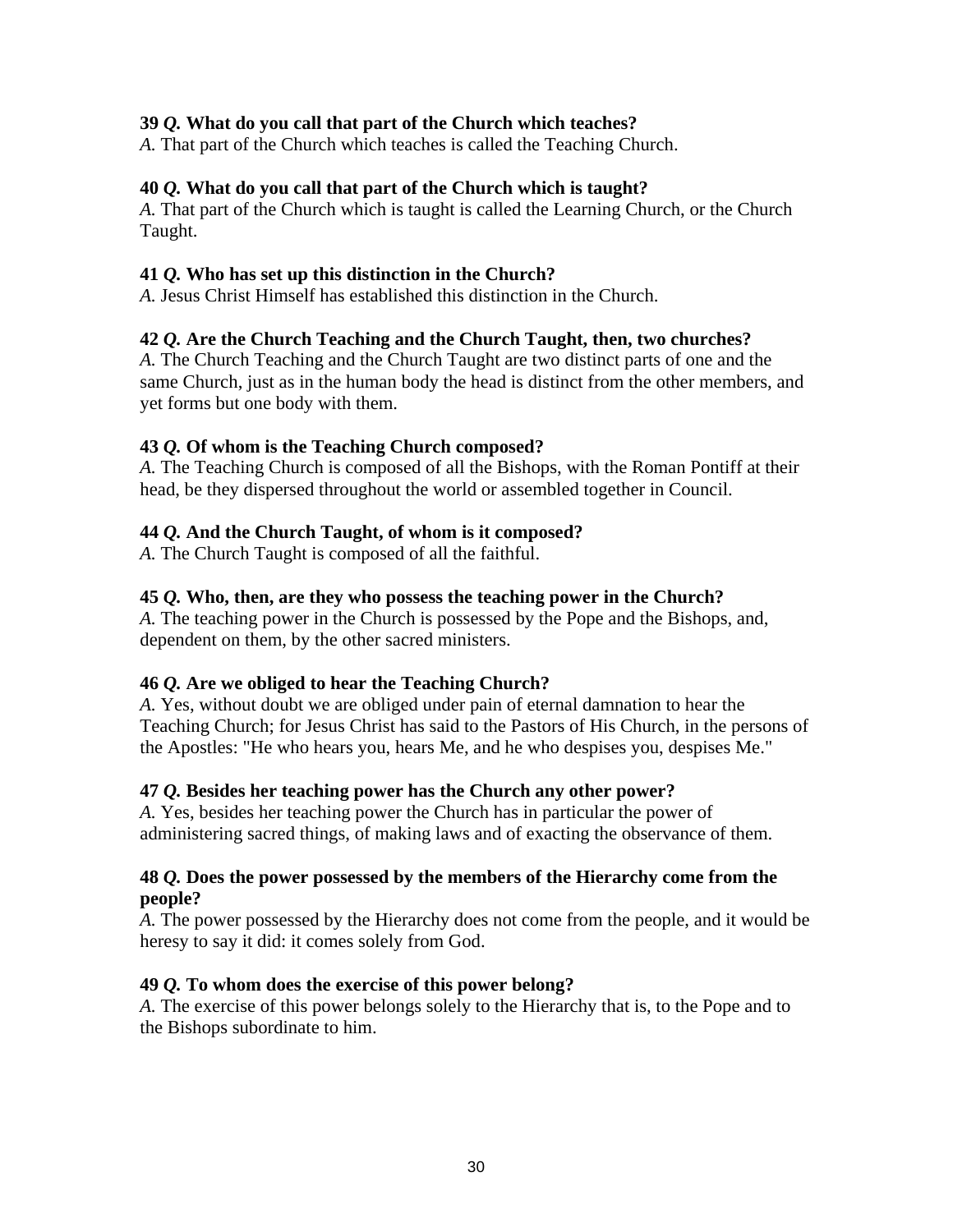#### <span id="page-30-0"></span>*The Pope and the Bishops*

## **50** *Q.* **Who is the Pope?**

*A.* The Pope, who is also called the Sovereign Pontiff, or the Roman Pontiff, is the Successor of St. Peter in the See of Rome, the Vicar of Jesus Christ on earth, and the visible Head of the Church.

## **51** *Q.* **Why is the Roman Pontiff the Successor of St. Peter?**

*A.* The Roman Pontiff is the Successor of St. Peter because St. Peter united in his own person the dignity of Bishop of Rome and that of Head of the Church; by divine disposition he established his Seat at Rome, and there died; hence, whosoever is elected Bishop of Rome is also heir to all his authority.

# **52** *Q.* **Why is the Roman Pontiff the Vicar of Jesus Christ?**

*A.* The Roman Pontiff is the Vicar of Jesus Christ because He represents Him on earth and acts in His stead in the government of the Church.

# **53** *Q.* **Why is the Roman Pontiff the Visible Head of the Church?**

*A.* The Roman Pontiff is the Visible Head of the Church because he visibly governs her with the authority of Jesus Christ Himself, who is her invisible Head.

# **54** *Q.* **What, then, is the dignity of the Pope?**

*A.* The dignity of the Pope is the greatest of all dignities on earth, and gives him supreme and immediate power over all and each of the Pastors and of the faithful.

# **55** *Q.* **Can the Pope err when teaching the Church?**

*A.* The Pope cannot err, that is, he is infallible, in definitions regarding faith and morals.

# **56** *Q.* **How is it that the Pope is infallible?**

*A.* The Pope is infallible because of the promise of Jesus Christ, and of the unfailing assistance of the Holy Ghost.

## **57** *Q.* **When is the Pope infallible?**

*A*. The Pope is infallible when, as Pastor and Teacher of all Christians and in virtue of his supreme Apostolic authority, he defines a doctrine regarding faith or morals to be held by all the Church.

## **58** *Q.* **What sin would a man commit who should refuse to accept the solemn definitions of the Pope?**

*A.* He who refuses to accept the solemn definitions of the Pope, or who even doubts them, sins against faith; and should he remain obstinate in this unbelief, he would no longer be a Catholic, but a heretic.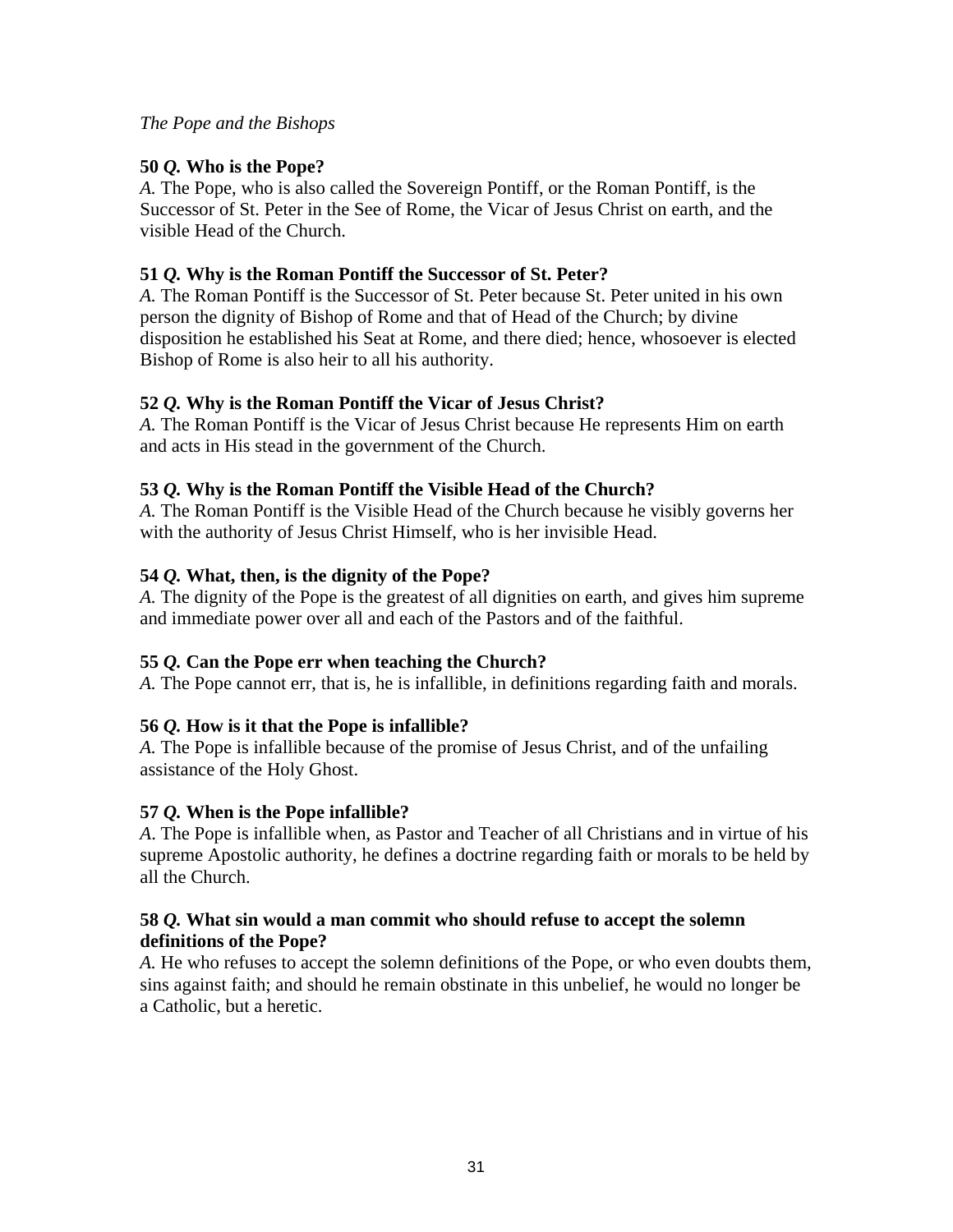## **59** *Q.* **Why has God granted to the Pope the gift of infallibility?**

*A.* God has granted the Pope the gift of infallibility in order that we all may be sure and certain of the truths which the Church teaches.

# **60** *Q.* **When was it defined that the Pope is infallible?**

*A.* That the Pope is infallible was defined by the Church in the [First] Vatican Council; and should anyone presume to contradict this definition he would be a heretic and excommunicated.

## **61** *Q.* **In defining that the Pope is infallible, has the Church put forward a new truth of faith?**

*A.* No, in defining that the Pope is infallible the Church has not put forward a new truth of faith; but to oppose new errors she has simply defined that the infallibility of the Pope, already contained in Sacred Scripture and in Tradition, is a truth revealed by God, and therefore to be believed as a dogma or article of faith.

# **62** *Q.* **How should every Catholic act towards the Pope?**

*A.* Every Catholic must acknowledge the Pope as Father, Pastor, and Universal Teacher, and be united with him in mind and heart.

## **63** *Q.* **After the Pope, who are they who by Divine appointment are to be most venerated in the Church?**

*A.* After the Pope, those who by Divine appointment are to be most venerated in the Church are the Bishops.

## **64** *Q.* **Who are the Bishops?**

*A.* The Bishops are the pastors of the faithful; placed by the Holy Ghost to rule the Church of God in the Sees entrusted to them, in dependence on the Roman Pontiff

## **65** *Q.* **What is a Bishop in his own diocese?**

*A.* A Bishop in his own diocese is the lawful Pastor, the Father, the Teacher, the Superior of all the faithful, ecclesiastic and lay belonging to his diocese.

# **66** *Q.* **Why is the Bishop called the lawful Pastor?**

*A.* The Bishop is called the lawful Pastor because the jurisdiction, or the power which he has to govern the faithful of his diocese, is conferred upon him according to the laws and regulations of the Church.

## **67** *Q.* **To whom do the Pope and the Bishops succeed?**

*A.* The Pope is the successor of St. Peter, the Prince of the Apostles; and the Bishops are the Successors of the Apostles, in all that regards the ordinary government of the Church.

# **68** *Q.* **Must the faithful be in union with their Bishop?**

*A.* Yes, all the faithful, ecclesiastic and lay, should be united heart and soul with their Bishop, who is in favor and communion with the Apostolic See.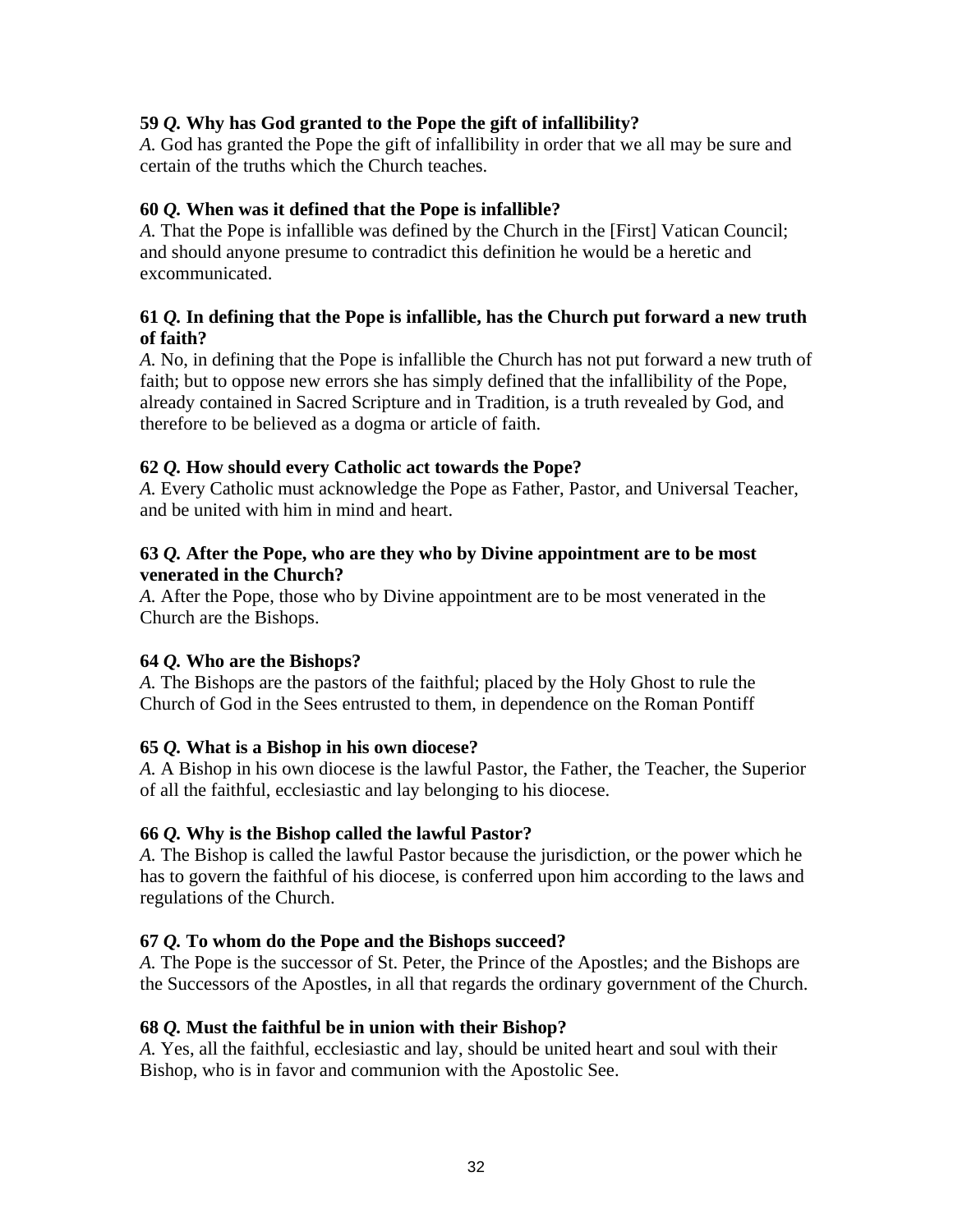## <span id="page-32-0"></span>**69** *Q.* **How should the faithful act towards their own Bishop?**

*A.* Each one of the faithful, both ecclesiastic and lay, should revere, love and honor his own Bishop and render him obedience in all that regards the care of souls and the spiritual government of the diocese.

#### **70** *Q.* **By whom is the Bishop assisted in the care of souls?**

*A.* The Bishop is assisted in the care of souls by priests, and especially by Parish Priests.

## **71** *Q.* **Who is the Parish Priest?**

*A.* The Parish Priest is a priest deputed to preside over and direct with due dependence on his Bishop a portion of the diocese called a parish.

## **72** *Q.* **What are the duties of the faithful towards their Parish Priest?**

*A.* The faithful should be united with their Parish Priest, listen to him with docility, and show him respect and submission in all that regards the care of the parish.

## *The Communion of Saints*

## **1** *Q.* **What are we taught by these words of the Ninth Article: The Communion of Saints?**

*A.* In the words The Communion of Saints, the Ninth Article of the Creed teaches us that the Church's spiritual goods, both internal and external, are common to all her members because of the intimate union that exists between them.

#### **2** *Q.* **Which are the internal goods that are common in the Church?**

*A.* The internal goods that are common in the Church are: the graces received through the Sacraments; faith, hope and charity; the infinite merits of Jesus Christ; the superabundant merits of the Blessed Virgin and of the Saints; and the fruit of all the good works done in the same Church.

#### **3** *Q.* **Which are the external goods that are common in the Church?**

*A.* The external goods that are common in the Church are: the Sacraments, the Sacrifice of the Mass, public prayers, religious functions, and all the other outward practices that unite the faithful.

#### **4** *Q.* **Do all the children of the Church share in this communion of goods?**

*A.* All Christians who are in the grace of God share in the communion of internal goods, while those who are in mortal sin do not participate in these goods.

#### **5** *Q.* **Why do not those who are in mortal sin participate in these goods?**

*A.* Because that which unites the faithful with God, and with Jesus Christ as His living members, rendering them capable of performing meritorious works for life eternal, is the grace of God which is the supernatural life of the soul; and hence as those who are in mortal sin are without the grace of God, they are excluded from perfect communion in spiritual goods, nor can they accomplish works meritorious towards life eternal.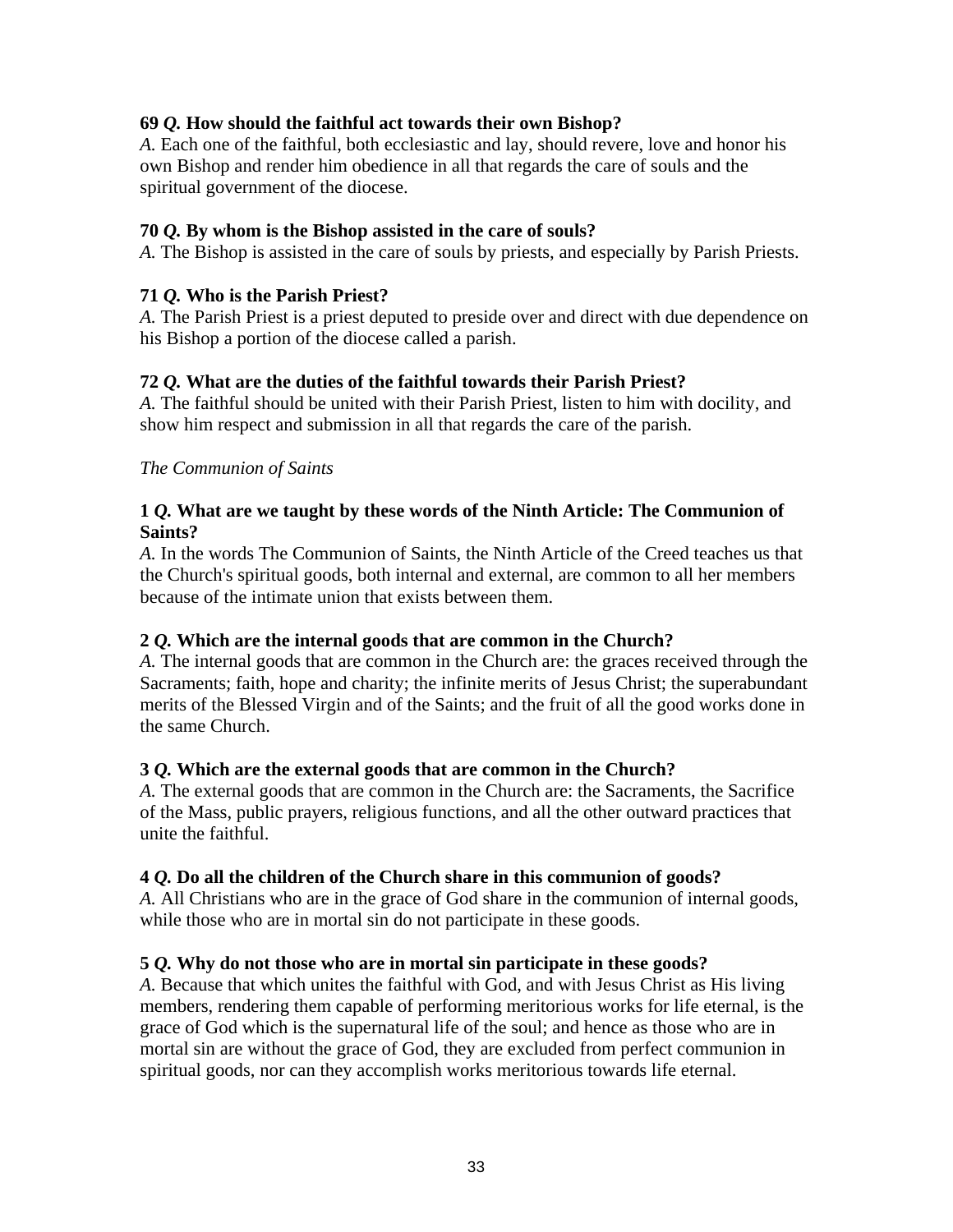## <span id="page-33-0"></span>**6** *Q.* **Do Christians then, who are in mortal sin derive no advantage from the internal and spiritual goods of the Church?**

*A.* Christians who are in mortal sin still continue to derive some advantage from the internal and spiritual goods of the Church, inasmuch as they still preserve the Christian character which is indelible, and the virtue of faith which is the basis of justification. They are aided, too, by the prayers and good works of the faithful towards obtaining the grace of conversion to God.

## **7** *Q.* **Can those in mortal sin participate in the external goods of the Church?**

*A.* Those in mortal sin can participate in the external goods of the Church, unless indeed they are cut off from the Church by excommunication.

# **8** *Q.* **Why are the members of this Communion, taken together, called saints?**

*A.* The members of this Communion are called saints because all are called to sanctity and have been sanctified by baptism, and because many of them have really attained perfect sanctity.

# **9** *Q.* **Does the Communion of Saints extend also to heaven and purgatory?**

*A.* Yes, the Communion of Saints also extends to heaven and purgatory, because charity unites the three Churches — the Triumphant, the Suffering and the Militant; the Saints pray to God both for us and for the souls in purgatory; while we on our part give honor and glory to the Saints, and are able to relieve the suffering souls in purgatory by applying on their behalf indulgences and other good works.

## *Those Outside the Communion of Saints*

# **10** *Q.* **Who are they who do not belong to the Communion of Saints?**

*A.* Those who are damned do not belong to the Communion of Saints in the other life; and in this life those who belong neither to the body nor to the soul of the Church, that is, those who are in mortal sin, and who are outside the true Church.

## **11** *Q.* **Who are they who are outside the true Church?**

*A.* Outside the true Church are: Infidels, Jews, heretics, apostates, schismatics, and the excommunicated.

## **12** *Q.* **Who are infidels?**

*A.* Infidels are those who have not been baptized and do not believe in Jesus Christ, because they either believe in and worship false gods as idolaters do, or though admitting one true God, they do not believe in the Messiah, neither as already come in the Person of Jesus Christ, nor as to come; for instance, Mohammedans and the like.

## **13** *Q.* **Who are the Jews?**

*A.* The Jews are those who profess the Law of Moses; have not received baptism; and do not believe in Jesus Christ.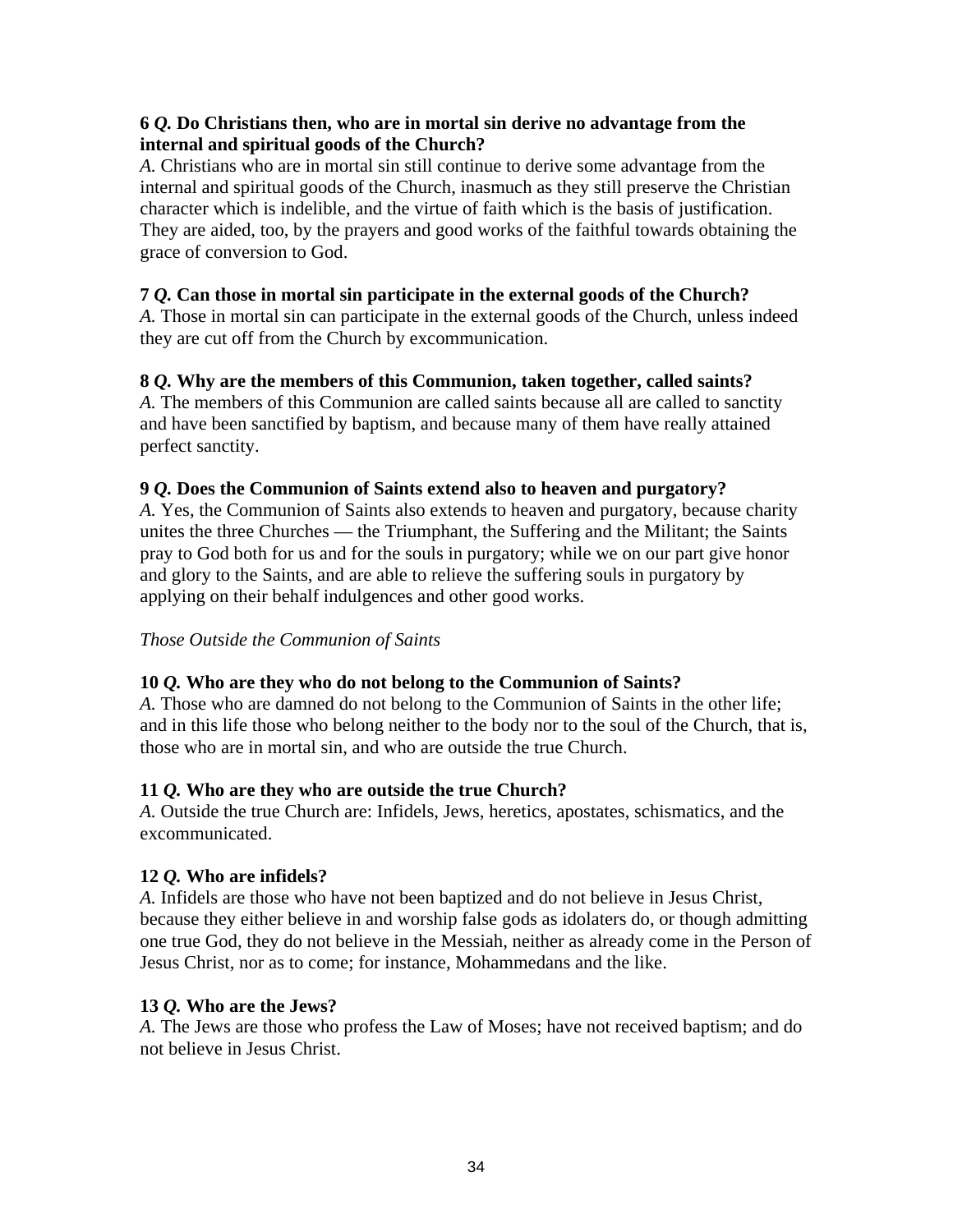## <span id="page-34-0"></span>**14** *Q.* **Who are heretics?**

*A.* Heretics are those of the baptized who obstinately refuse to believe some truth revealed by God and taught as an article of faith by the Catholic Church; for example, the Arians, the Nestorians and the various sects of Protestants.

## **15** *Q.* **Who are apostates?**

*A.* Apostates are those who abjure, or by some external act, deny the Catholic faith which they previously professed.

## **16** *Q.* **Who are schismatics?**

*A.* Schismatics are those Christians who, while not explicitly denying any dogma, yet voluntarily separate themselves from the Church of Jesus Christ, that is, from their lawful pastors.

## **17** *Q.* **Who are the excommunicated?**

*A.* The excommunicated are those who, because of grievous transgressions, are struck with excommunication by the Pope or their Bishop, and consequently are cut off as unworthy from the body of the Church, which, however, hopes for and desires their conversion.

## **18** *Q.* **Should excommunication be dreaded?**

*A.* Excommunication should be greatly dreaded, because it is the severest and most terrible punishment the Church can inflict upon her rebellious and obstinate children.

## **19** *Q.* **Of what goods are the excommunicated deprived?**

*A.* The excommunicated are deprived of public prayers, of the Sacraments, of indulgences and of Christian burial.

## **20** *Q.* **Can we in any way help the excommunicated?**

*A.* We can in some way help the excommunicated and all others who are outside the true Church, by salutary advice, by prayers and good works, begging God in His mercy to grant them the grace of being converted to the faith and of entering into the Communion of Saints.

## **The Tenth Article of the Creed**

## **1** *Q.* **What are we taught by the Tenth Article: The Forgiveness of sins?**

*A.* The Tenth Article of the Creed teaches us that Jesus Christ has left to His Church the power of forgiving sins.

## **2** *Q.* **Can the Church forgive every sort of sin?**

*A.* Yes, the Church can forgive all sins, no matter how many or how grave they may be, because Jesus Christ has given her full power to bind and to loose.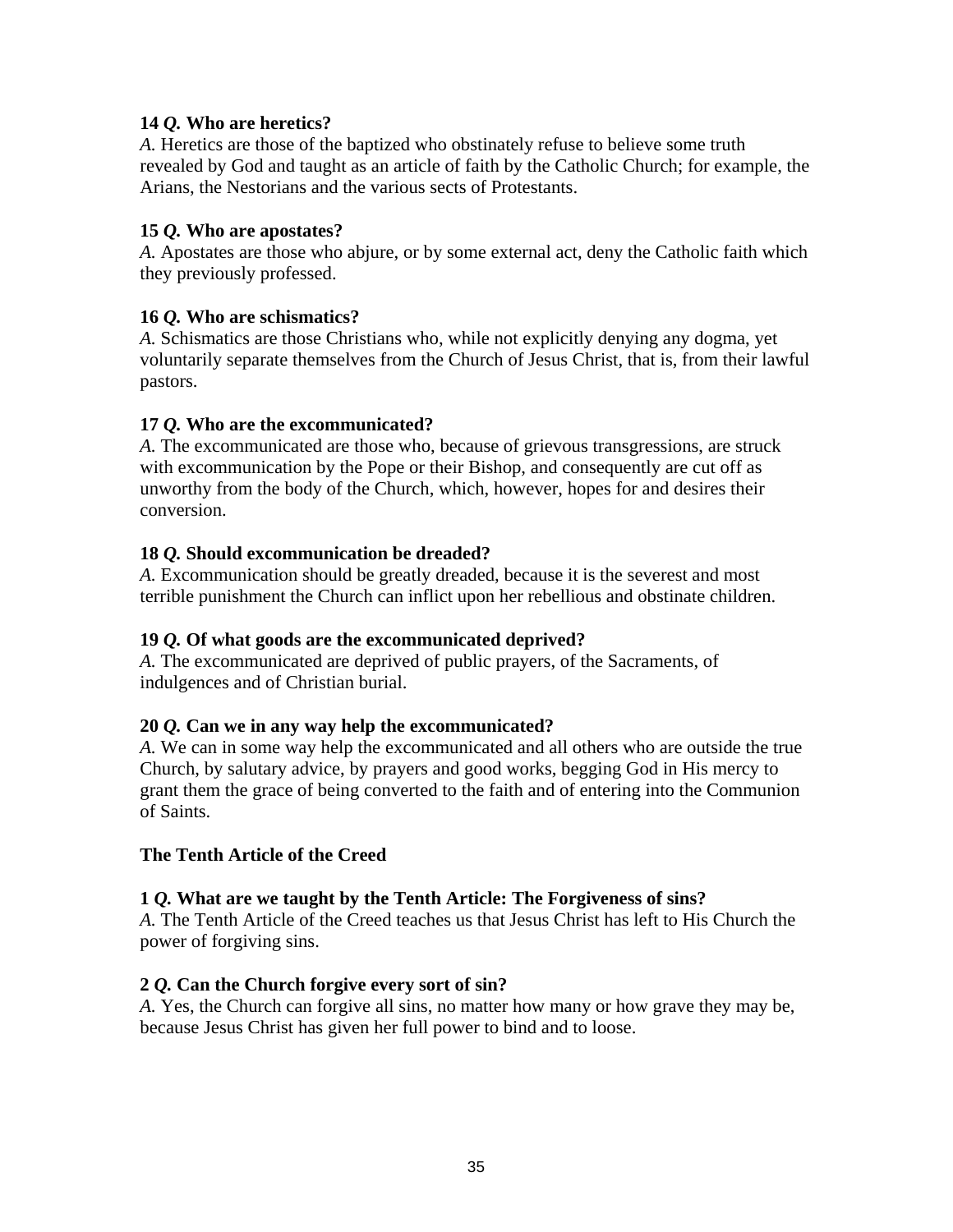## <span id="page-35-0"></span>**3** *Q.* **Who exercises this power of forgiving sins in the Church?**

*A.* Those who exercise the power of forgiving sins in the Church are, first of all, the Pope, who alone possesses this power in all its plenitude; then the bishops, and, dependent upon the bishops, the priests.

## **4** *Q.* **How does the Church forgive sins?**

*A.* The Church forgives sins through the merits of Jesus Christ by conferring the Sacraments instituted by Him for this purpose; especially the sacraments of baptism and penance.

# **The Eleventh Article of the Creed**

# **1** *Q.* **What are we taught by the Eleventh Article: The Resurrection of the body?**

*A.* The Eleventh Article of the Creed teaches us that all men will rise again, every soul resuming the body it had in this life.

## **2** *Q.* **How will the resurrection of the dead be accomplished?**

*A.* The resurrection of the dead will be accomplished by the virtue of the Omnipotent God, to whom nothing is impossible.

## **3** *Q.* **When will the resurrection of the dead take place?**

*A.* The resurrection of the dead shall take place at the end of the world, and shall be followed by the General Judgment.

## **4** *Q.* **Why does God will the resurrection of the body?**

*A.* God wills the resurrection of the body, in order that the soul, having done good or evil while united with the body, may also be rewarded or punished along with it.

## **5** *Q.* **Will all rise in the same way?**

*A.* No, there will be a vast difference between the bodies of the elect and the bodies of the damned; because only the bodies of the elect shall have, like the risen Christ, the endowments of glorified bodies.

## **6** *Q.* **What are the endowments that are to adorn the bodies of the elect?**

*A.* The endowments that shall adorn the bodies of the elect are: (1) Impassibility, by which they can never again be subject to evil, nor to any kind of pain, nor to need of food, of rest or the like; (2) Brightness, by which they shall shine as the sun and as so many stars; (3) Agility, by which they shall be able to pass in a moment and without fatigue from one place to another and from earth to heaven; (4) Subtlety, by which without hindrance they shall be able to penetrate any body, as did Jesus Christ when risen from the dead.

## **7** *Q.* **And the bodies of the damned, what of them?**

*A.* The bodies of the damned shall be destitute of all the endowments of the glorified bodies of the blessed, and shall bear upon them the appalling mark of eternal reprobation.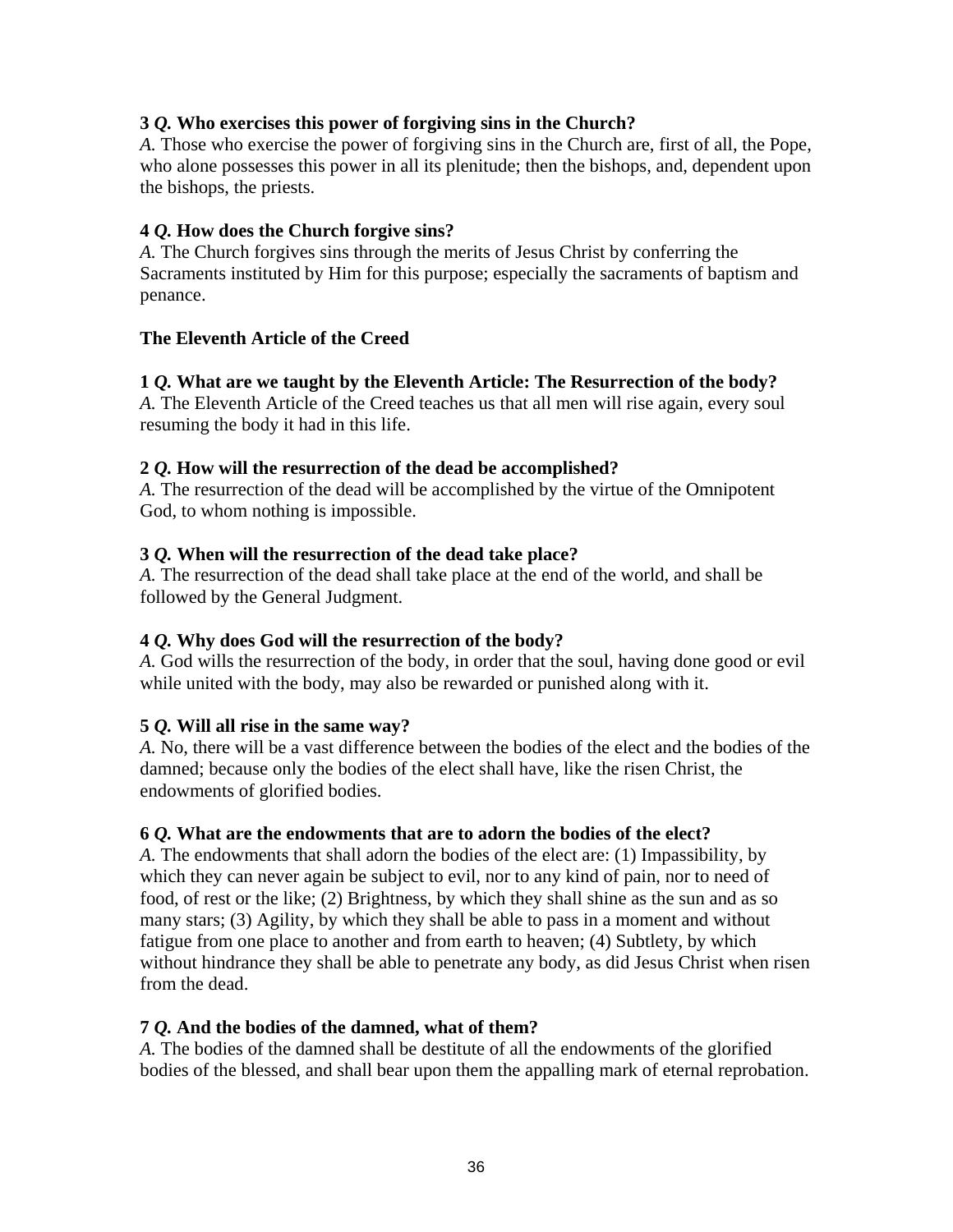# **The Twelfth Article of the Creed**

# **1** *Q.* **What are we taught by the Last Article: Life Everlasting?**

*A.* The Last Article of the Creed teaches us that, after the present life there is another life, eternally happy for the elect in heaven, or eternally miserable for the damned in hell.

# **2** *Q.* **Can we comprehend the bliss of heaven?**

*A.* No, we cannot comprehend the bliss of heaven, because it is beyond the scope of our limited minds, and because the goods of heaven cannot be compared with the goods of this world.

# **3** *Q.* **In what does the happiness of the elect consist?**

*A.* The happiness of the elect consists in for ever seeing, loving and possessing God, the source of all good.

# **4** *Q.* **In what does the misery of the damned consist?**

*A.* The misery of the damned consists in being for ever deprived of the vision of God and punished with eternal torments in hell.

# **5** *Q.* **Are the happiness of heaven and the miseries of hell for the soul alone?**

*A.* The happiness of heaven and the miseries of hell at present affect the soul alone, because at present the soul alone is in heaven or in hell; but after the resurrection of the flesh, man in the fullness of his nature, that is, in body and in soul, will be for ever happy or for ever tormented.

# **6** *Q.* **Shall the bliss of paradise and the miseries of hell be the same for all men?**

*A.* The bliss of heaven in the case of the blessed, and the miseries of hell in the case of the damned, will be the same in substance and in eternal duration; but in measure, or degree, they will be greater or less according to the extent of each one's merits or demerits.

# **7** *Q.* **What does the word Amen signify at the end of the Creed?**

*A.* The word Amen at the end of a prayer signifies so be it; at the end of the Creed it signifies so it is, that is to say, "I believe that all things contained in these twelve Articles are most true, and I am more certain of them than if I had seen them with my eyes."

# **Prayer**

# **Prayer in General**

# **1** *Q.* **What does this Part of Christian Doctrine treat of?**

*A.* This Part of Christian Doctrine treats of Prayer in general and of the Our Father in particular.

# **2** *Q.* **What is prayer?**

*A.* Prayer is an elevation of the mind to God to adore Him, to thank Him, and to ask Him for what we need.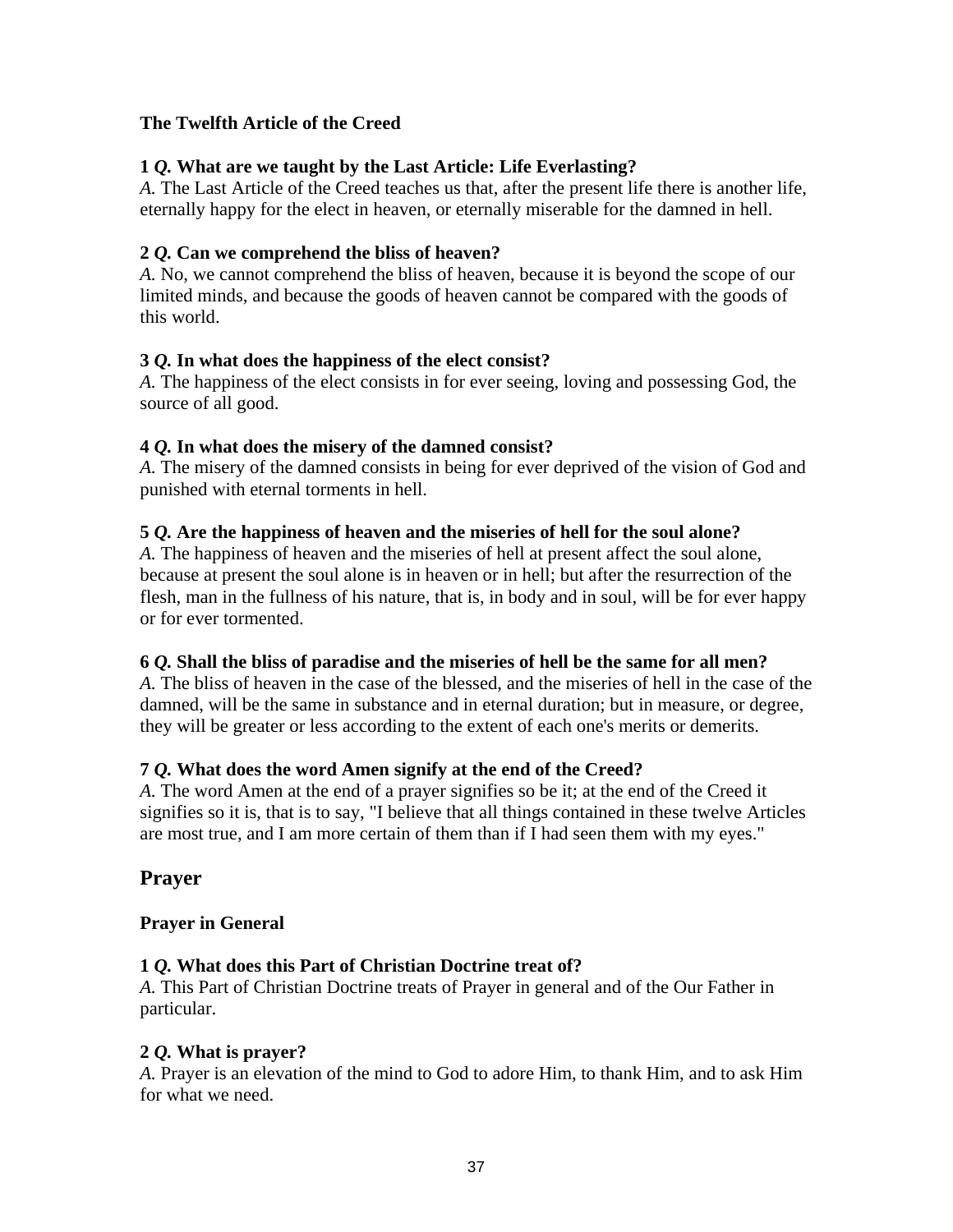## **3** *Q.* **How is prayer divided?**

*A.* Prayer is divided into mental and vocal prayer. Mental prayer is that made with the mind alone; and vocal prayer is that expressed in words accompanied by attention of mind and devotion of heart.

#### **4** *Q.* **Can prayer be divided in any other way?**

*A.* Prayer may also be divided into private and public prayer.

#### **5** *Q.* **What is private prayer?**

*A.* Private prayer is that which each one says individually for himself or for others.

#### **6** *Q.* **What is public prayer?**

*A.* Public prayer is that said by the Sacred Ministers in the name of the Church and for the salvation of the faithful. That prayer also which is said in common and publicly by the faithful, in processions, pilgrimages and in God's house, may also be called public prayer.

#### **7** *Q.* **Have we a well-founded hope of obtaining by means of prayer the helps and graces of which we stand in need?**

*A.* The hope of obtaining from God the graces of which we stand in need is founded on the promises of the omnipotent, merciful and all-faithful God, and on the merits of Jesus Christ.

#### **8** *Q.* **In whose name should we ask of God the graces we stand in need of?**

*A.* We should ask of God the graces we stand in need of in the Name of Jesus Christ, as He Himself has taught us and as is done by the Church, which always ends her prayers with these words: Through our Lord Jesus Christ.

#### **9** *Q.* **Why should we beg graces of God in the Name of Jesus Christ?**

*A.* We should beg graces of God in the Name of Jesus Christ because He is our Mediator, and it is through Him alone that we can approach the throne of God.

#### **10** *Q.* **If prayer is so powerful how is it that many times our prayers are not heard?**

*A.* Many times our prayers are not heard, either because we ask things not conducive to our eternal salvation, or because we do not ask properly.

#### **11** *Q.* **Which are the chief things we should ask of God?**

*A.* The chief things we should ask of God are His own glory, our eternal salvation and the means of obtaining it.

#### **12** *Q.* **Is it not also lawful to ask for temporal goods?**

*A.* Yes, it is lawful to ask God for temporal goods, but always with the condition that these be in conformity with His Holy will and not a hindrance to our salvation.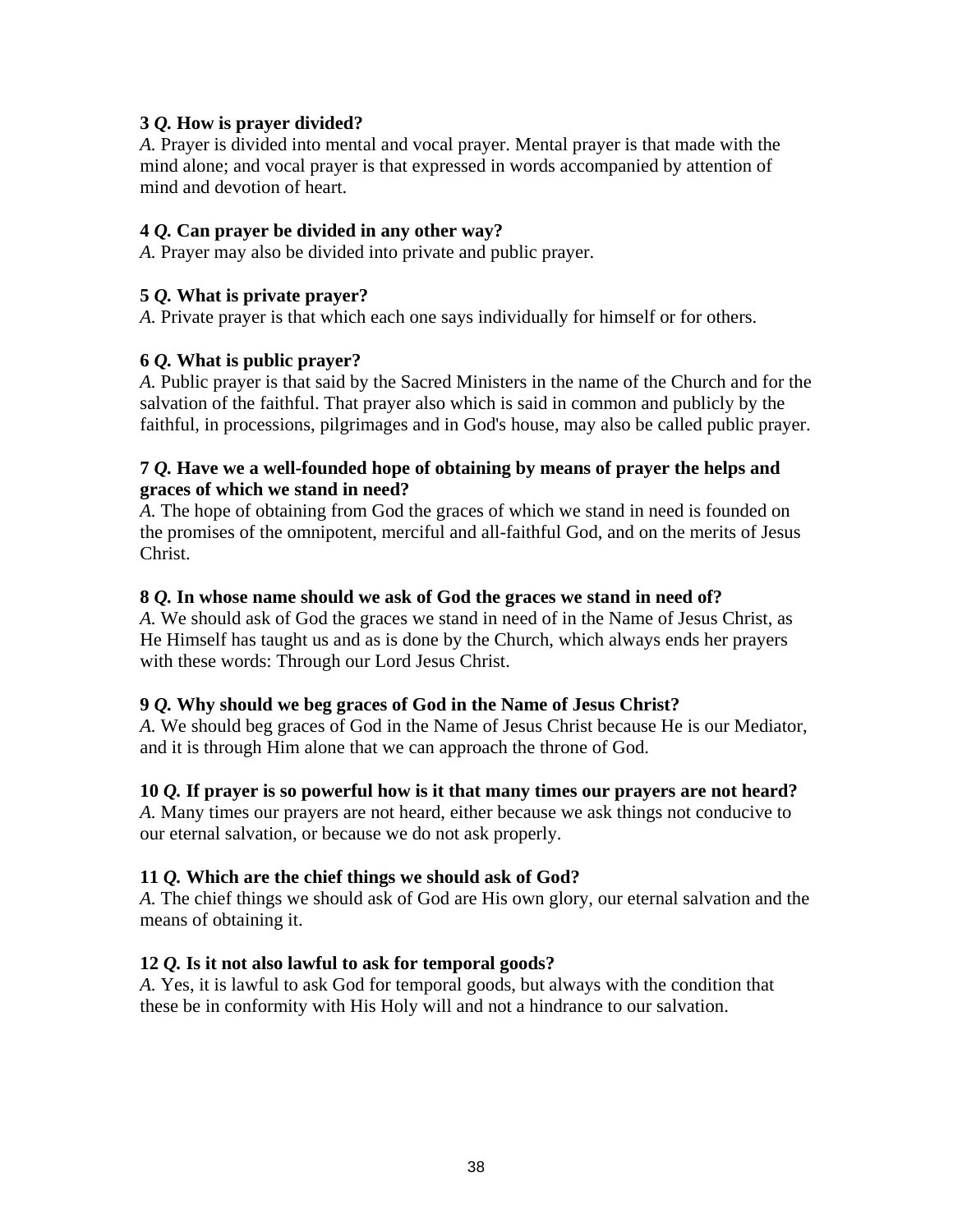### **13** *Q.* **If God knows all that is necessary for us, why should we pray?**

*A.* Although God knows all that is necessary for us, He nevertheless wills that we should pray to Him so as to acknowledge Him as the Giver of every good gift, to attest our humble submission to Him, and to merit His favors for ourselves.

### **14** *Q.* **What is the first and best disposition to render our prayers efficacious?**

*A.* The first and best disposition to render our prayers efficacious is to be in the state of grace; or if we are not in that state, to desire to put ourselves in it.

### **15** *Q.* **What other dispositions are required in order to pray well?**

*A.* To pray well we specially require recollection, humility, confidence, perseverance and resignation.

# **16** *Q.* **What is meant by praying with recollection?**

*A.* It means remembering that we are speaking to God; and hence we should pray with all respect and devotion, as far as possible avoiding distractions, that is, every thought foreign to our prayers.

### **17** *Q.* **Do distractions lessen the merit of prayer?**

*A.* Yes, when we ourselves bring them about, or when we do not promptly drive them away; but if we do all we can to be recollected in God, then our distractions do not lessen the merit of our prayer, and may even increase it

## **18** *Q.* **What is required to pray with recollection?**

*A.* Before prayer we should banish all occasions of distraction, and during prayer we should reflect that we are in the presence of God who sees and hears us.

# **19** *Q.* **What is meant by praying with humility?**

*A.* It means sincerely acknowledging our own unworthiness, powerlessness and misery, and as well as this observing a respectful posture.

#### **20** *Q.* **What is meant by praying with confidence?**

*A.* It means that we should have a firm hope of being heard, if it is to God's glory and our own true welfare.

# **21** *Q.* **What is meant by praying with perseverance?**

*A.* It means that we should not grow tired of praying, if God does not at once hear us, but that we should ever continue to pray with increased fervor.

#### **22** *Q.* **What is meant by praying with resignation?**

*A.* It means that we should conform our will to the will of God, even when our prayers are not heard, because He knows better than we do what is necessary for our eternal salvation.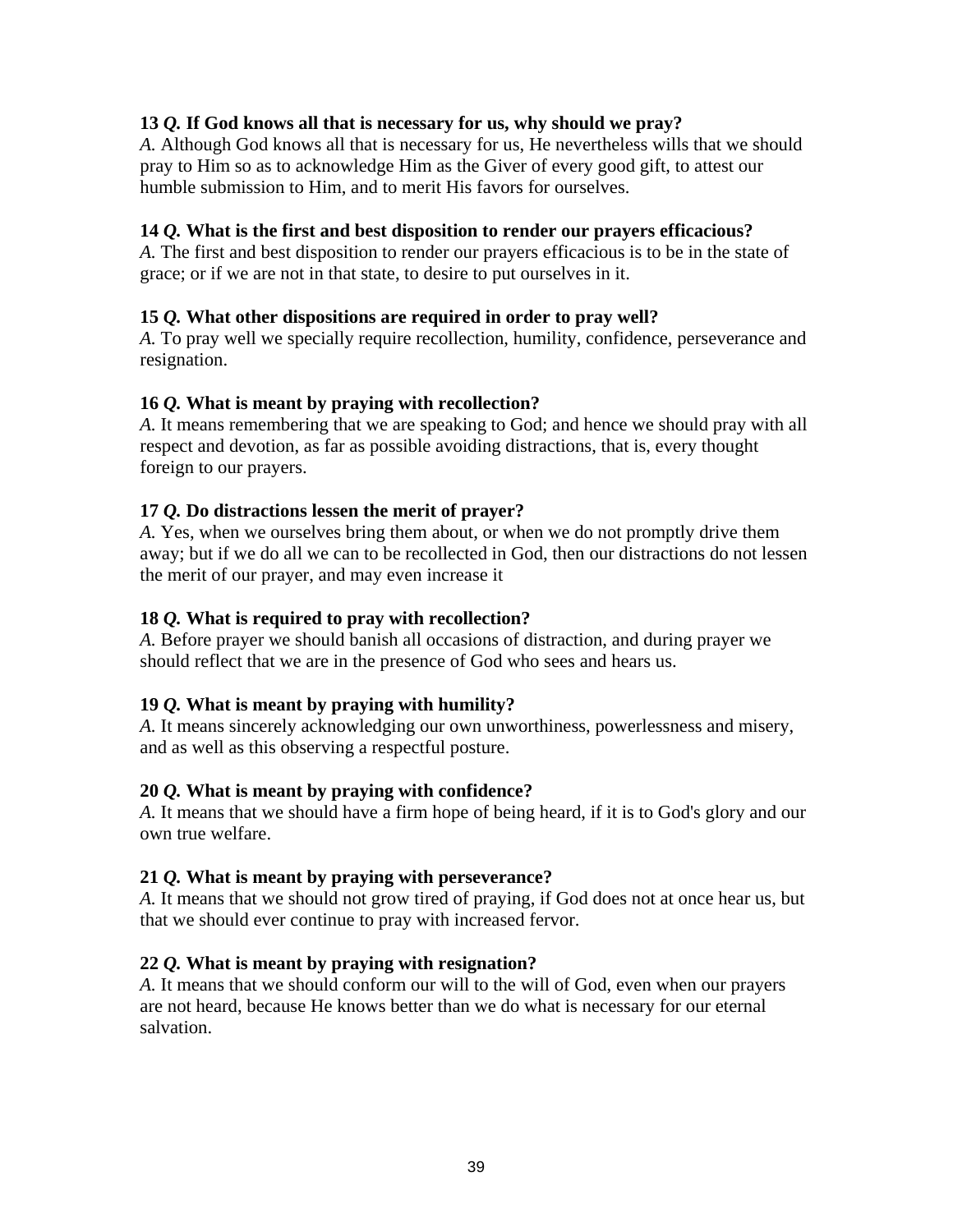# **23** *Q.* **Does God always hear prayers when well said?**

*A.* Yes, God always hears prayers when well said; but in the way He knows to be most conducive to our eternal salvation, and not always in the way we wish.

# **24** *Q.* **What effects does prayer produce in us?**

*A.* Prayer makes us recognize our dependence on God, the Supreme Lord, in all things; it makes us think on heavenly things; it makes us advance in virtue; it obtains for us God's mercy; it strengthens us against temptation; it comforts us in tribulation; it aids us in our needs; and it obtains for us the grace of final perseverance.

# **25** *Q.* **When should we especially pray?**

*A.* We should especially pray when in danger, in temptation, and at the hour of death; moreover, we should pray often, and it is advisable we should do so morning and night, and when beginning the more important actions of the day.

# **26** *Q.* **For whom should we pray?**

*A.* We should pray for all; first, for ourselves, then for our relatives, superiors, benefactors, friends and enemies; for the conversion of poor sinners, and of those outside the true Church, and for the Holy Souls in Purgatory.

# **The Lord's Prayer**

*The Lord's Prayer in General*

# **1** *Q.* **Which is the most excellent of all vocal prayers?**

*A.* The most excellent of all vocal prayers is that which Jesus Christ taught us, that is to say, the Our Father.

# **2** *Q.* **Why is the Our Father the most excellent of all prayers?**

*A.* The Our Father is the most excellent of all prayers because Jesus Christ Himself composed it and taught it to us; because it contains clearly and in a few words all we can hope for from God; and because it is the standard and model of all other prayers.

# **3** *Q.* **Is the Our Father also the most efficacious of prayers?**

*A.* Yes, it is also the most efficacious of prayers, because it is the most acceptable to God, since in it we pray in the very words His Divine Son has taught us.

# **4** *Q.* **Why is the Our Father called the Lord's Prayer?**

*A.* The Our Father is called the Lord's Prayer, precisely because Jesus Christ our Lord has taught it to us with His own lips.

# **5** *Q.* **How many petitions are there in the Our Father?**

*A.* In the Our Father there are seven petitions preceded by an introduction.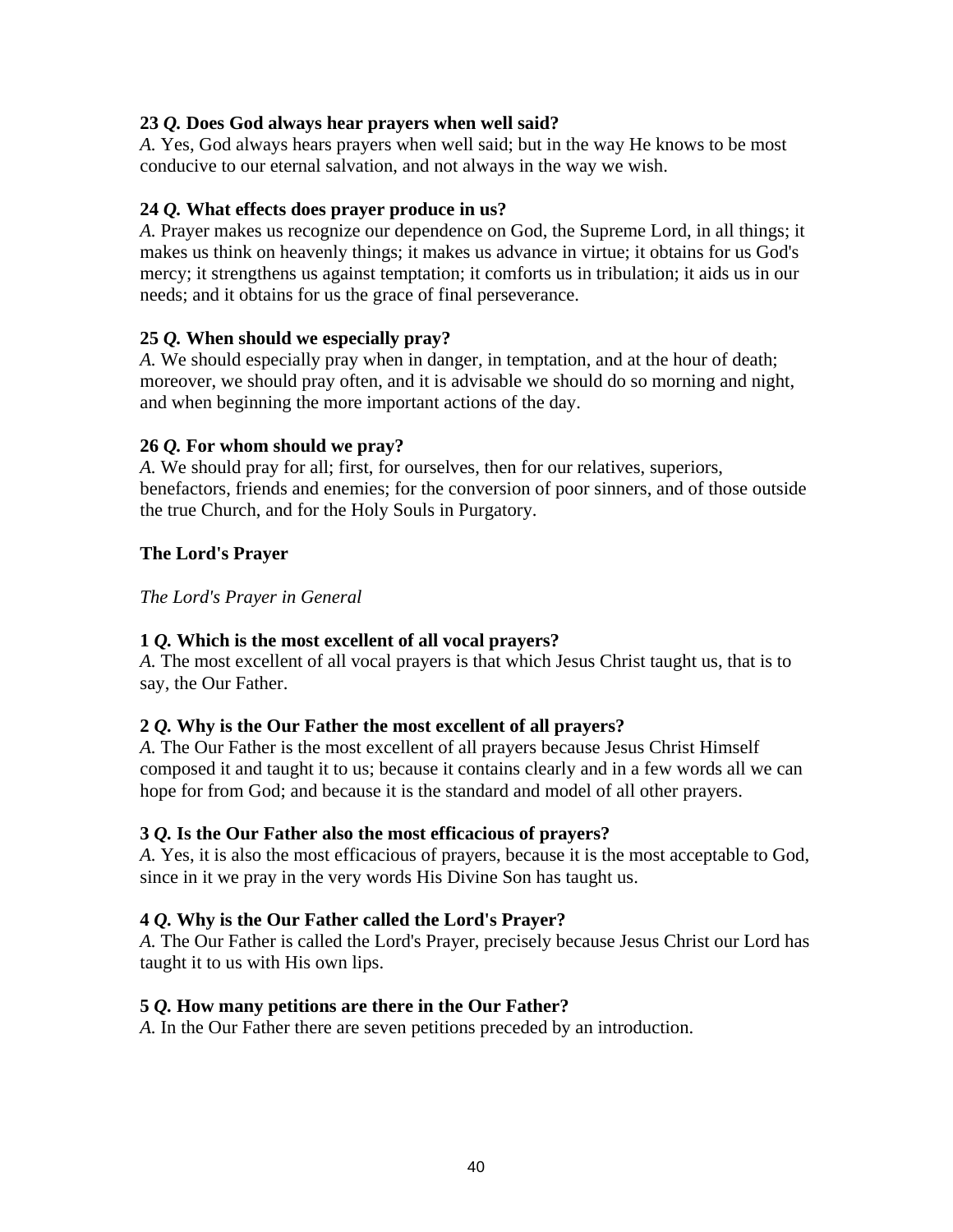### **6** *Q.* **Say the Our Father.**

*A.* (1) Our Father who art in Heaven: (2) Hallowed be Thy Name; (3) Thy kingdom come; (4) Thy will be done on earth as it is in heaven; (5) Give us this day our daily bread; (6) And forgive us our trespasses, as we forgive those who trespass against us; (7) And lead us not into temptation; (8) But deliver us from evil. Amen.

### **7** *Q.* **When invoking God in the beginning of the Lord's Prayer, why do we call Him Our Father?**

*A.* In the beginning of the Lord's Prayer we call God Our Father, to foster confidence in His infinite goodness by the remembrance that we are his children.

### **8** *Q.* **How can we say that we are the children of God?**

*A.* We are the children of God: first, because He has created us in His own image, and preserves and governs us by His providence; and secondly, because by an Act of special benevolence He has adopted us in Baptism as brothers of Jesus Christ and co-heirs with Him to eternal glory.

### **9** *Q.* **Why do we call God Our Father and not my Father?**

*A.* We call God Our Father and not my Father, because we are all His children, and hence we should look on and love one another as brothers and pray for one another.

### **10** *Q.* **God being in every place, why do we say: Who art in heaven?**

*A.* God is in every place; but we say: Our Father who art in heaven, to raise our hearts to heaven, where God manifests His glory to His children.

# *The First Petition*

# **11** *Q.* **What do we ask in the First Petition when we say: Hallowed be Thy Name?**

*A.* In the First Petition: Hallowed be Thy Name, we ask that God may be known, loved, honored and served by the whole world and by ourselves in particular.

### **12** *Q.* **What do we intend when we ask that God may be known, loved, honored and served by the whole world?**

*A.* We intend to beg that infidels may come to the knowledge of the Lord God, that heretics may recognize their errors, that schismatics may return to the unity of the Church, that sinners may repent, and that the just may persevere in well-doing.

# **13** *Q.* **Why do we first of all ask that the Name of God may be sanctified?**

*A.* We first of all ask that the Name of God may be sanctified, because the glory of God should be nearer our hearts than all other goods and interests.

# **14** *Q.* **How can we promote the glory of God?**

*A.* We can promote the glory of God by prayer, by good example, and by directing to Him all our thoughts, affections and actions.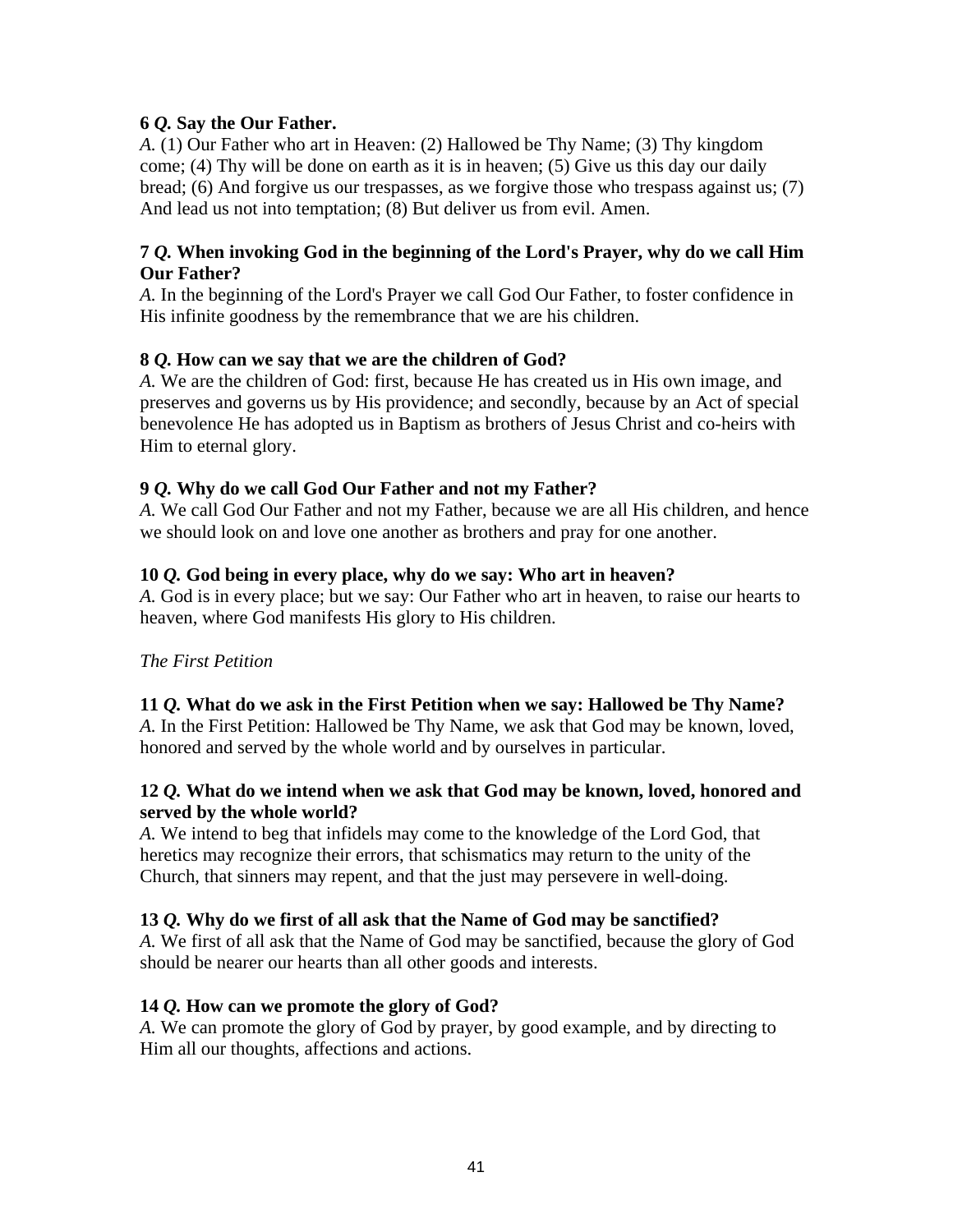### *The Second Petition*

# **15** *Q.* **What do we mean by the Kingdom of God?**

*A.* By the Kingdom of God we mean a threefold spiritual Kingdom; that is, the reign of God in us, or the reign of grace; the reign of God on earth, or the Holy Catholic Church; and the reign of God in heaven, or Paradise.

# **16** *Q.* **In the words: Thy Kingdom come, what do we ask with regard to grace?**

*A.* With regard to grace we beg that God may reign in us by His sanctifying grace, by which He deigns to dwell within us as a king in his palace; and that He may keep us ever united to Himself by the virtues of faith, hope and charity, through which He reigns over our intellect, our heart and our will.

# **17** *Q.* **In the words: Thy Kingdom come, what do we ask regarding the Church?**

*A.* Regarding the Church we ask that she may be spread and propagated ever more and more throughout the world for the salvation of mankind.

# **18** *Q.* **In the words: Thy Kingdom come, what do we ask regarding Heaven?**

*A.* Regarding Heaven we beg to be one day admitted into that Paradise for which we were created and where we shall be perfectly happy.

# *The Third Petition*

# **19** *Q.* **What do we ask in the Third Petition: Thy will be done on earth as it is in Heaven?**

*A.* In the Third Petition: Thy will be done on earth as it is in Heaven, we beg the grace to do the will of God in all things by obeying His Commandments as promptly as the Angels and Saints obey Him in Heaven; and we also beg the grace to correspond to divine inspirations and to live resigned to the will of God should He send us tribulations.

# **20** *Q.* **Is it necessary to do the will of God?**

*A.* It is as necessary to do the will of God as it is to work out our salvation because Jesus Christ has said that they alone who have done the will of His Father shall enter into the Kingdom of Heaven.

# **21** *Q.* **In what way can we know the will of God?**

*A.* We can know the will of God especially by means of the Church and of the spiritual superiors appointed by God to guide us along the way of salvation; we may also learn His most holy will from the divine inspirations that come to us and from the very surroundings in which the Lord has placed us.

# **22** *Q.* **Should we always recognize the will of God in adversity as well as in prosperity?**

*A.* Both in prosperity and adversity we should always recognize the will of God, who directs or permits all things for our good.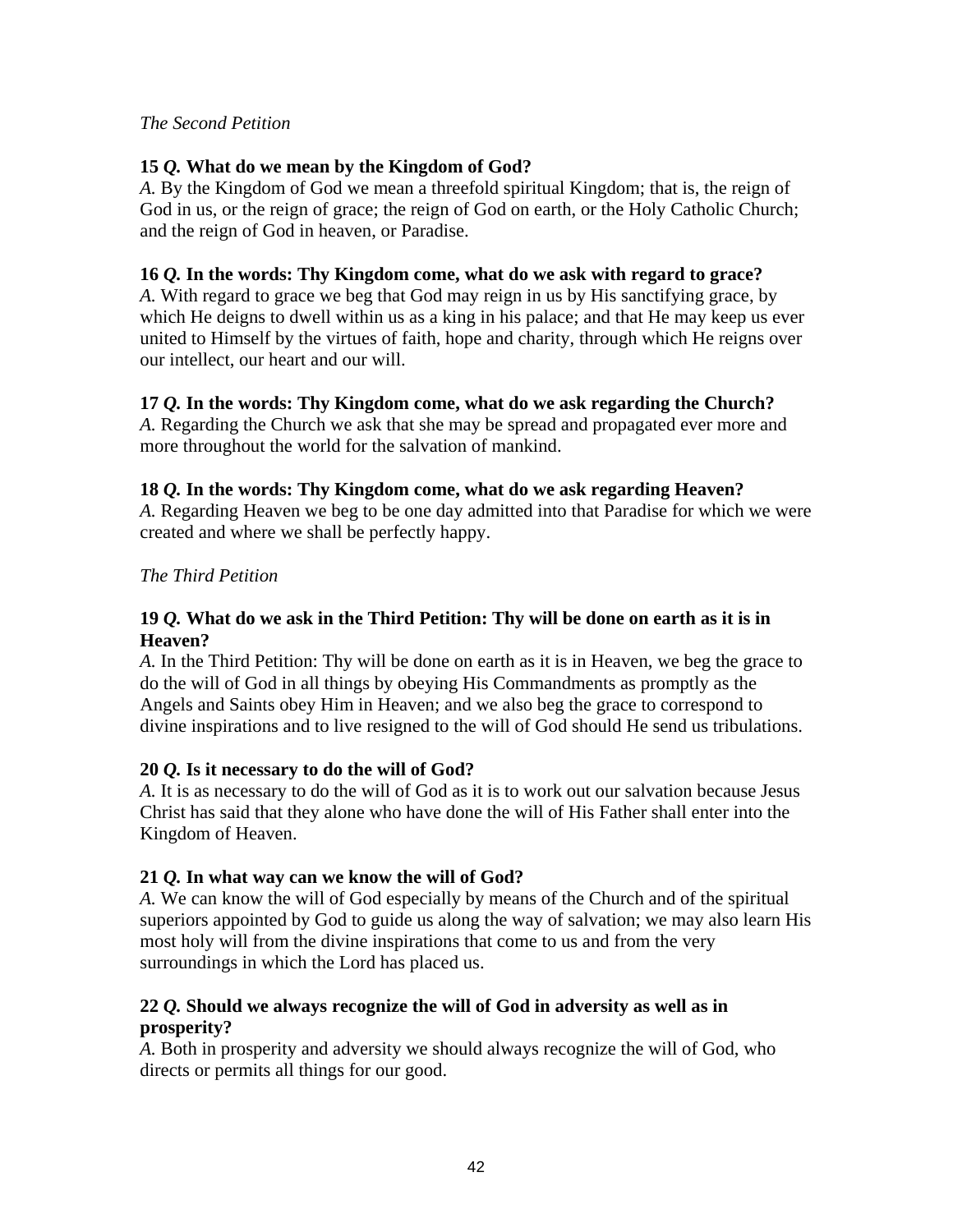### *The Fourth Petition*

## **23** *Q.* **What do we ask in the Fourth Petition: Give us this day our daily bread?**

*A.* In the Fourth Petition we beg of God all that is daily necessary for soul and body.

# **24** *Q.* **What do we ask of God for our soul?**

*A.* For our soul we ask of God the sustenance of our spiritual life, that is, we pray the Lord to give us His grace of which we stand in continual need.

# **25** *Q.* **How is the life of the soul nourished?**

*A.* The life of the soul is nourished principally by the food of the word of God and by the Most Holy Sacrament of the Altar.

# **26** *Q.* **What do we ask of God for our body?**

*A.* For the body we ask all that is necessary for the sustainment of our temporal life.

### **27** *Q.* **Why do we say: Give us this day our daily bread, rather than: Give us bread this day?**

*A.* We say: Give us this day our daily bread, rather than: Give us bread this day, to exclude all desire of what is another's; and hence we beg the Lord to help us in acquiring just and lawful gains, so that we may procure our maintenance by our own toil And without theft or fraud.

#### **28** *Q.* **Why do we say: Give us bread, and not: Give me bread?**

*A.* We say: Give us, rather than, Give me, to remind us that as everything comes from God, so if He gives us His gifts in abundance, He does it in order that we may share what we do not need with the poor.

# **29** *Q.* **Why do we add: Daily?**

*A.* We add, Daily, because we should desire that which is necessary to life, and not an abundance of food and other goods of the earth.

# **30** *Q.* **What more does Daily signify in the Fourth Petition?**

*A.* The word Daily signifies that we should not be too solicitous regarding the future, but that we should simply ask what we need at present.

#### *The Fifth Petition*

### **31** *Q.* **What do we ask in the Fifth Petition; And forgive us our trespasses, as we forgive them that trespass against us?**

*A.* In the Fifth Petition: And forgive us our trespasses as we forgive them that trespass against us, we ask God to pardon us our sins as we pardon those who offend us.

# **32** *Q.* **Why are our sins called debts?**

*A.* Our sins are called debts, because we must satisfy God's justice for them either in this life or in the next.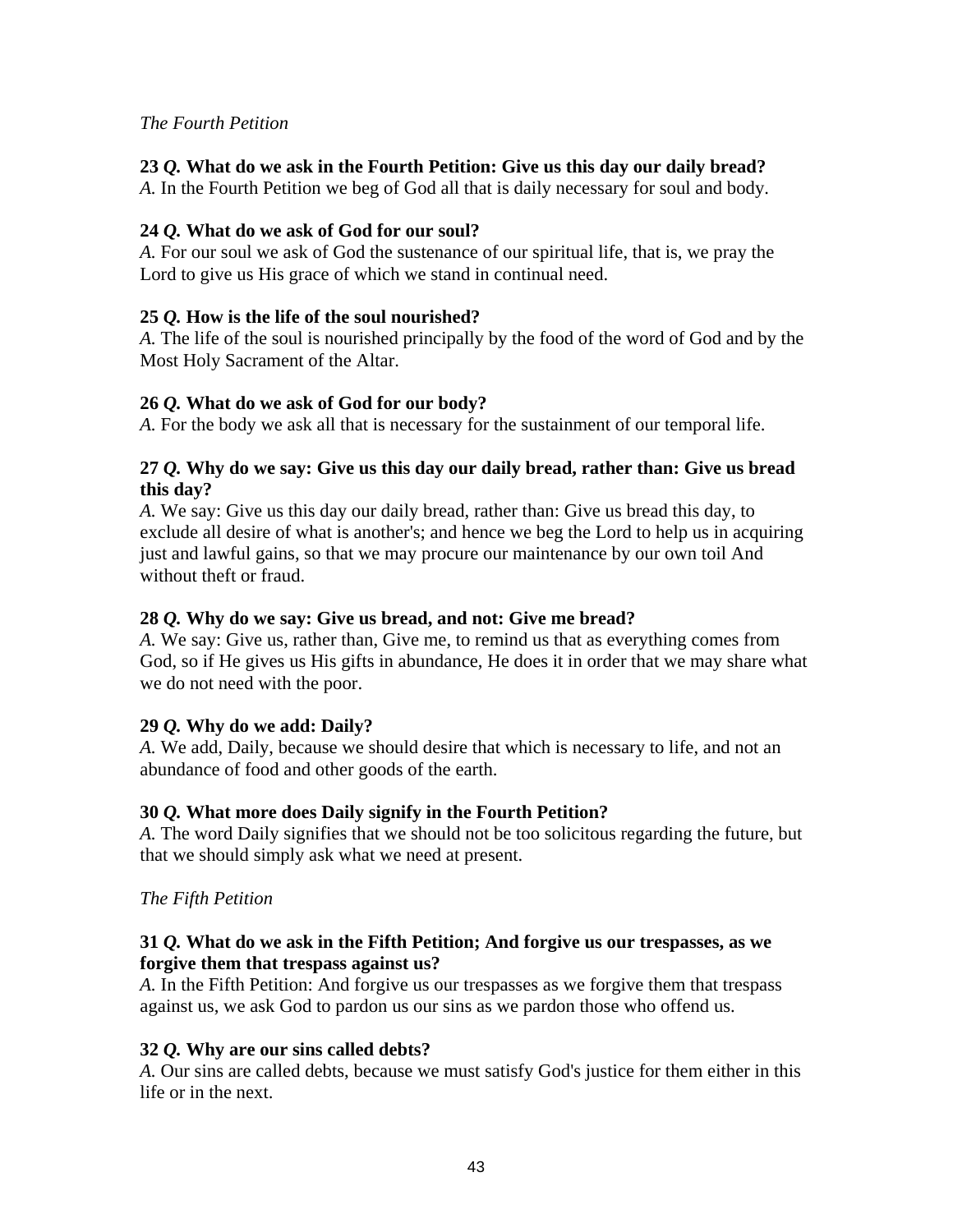# **33** *Q.* **Can those who do not forgive their neighbor hope that God will pardon them?**

*A.* Those who do not forgive their neighbor have no reason to hope that God will pardon them; especially since they condemn themselves when they ask God to forgive them as they forgive their neighbor.

## *The Sixth Petition*

# **34** *Q.* **What do we ask in the Sixth Petition: And lead us not into temptation?**

*A.* In the Sixth Petition: And lead us not into temptation, we ask God to deliver us from temptation either by not allowing us to be tempted, or by giving us grace not to be conquered.

### **35** *Q.* **What are temptations?**

*A.* Temptations are an incitement to sin that comes from the devil, or from the wicked, or from our own evil passions.

### **36** *Q.* **Is it a sin to have temptations?**

*A.* No, it is no sin to have temptations; but it is a sin to consent to them, or voluntarily to expose oneself to the danger of consenting to them.

### **37** *Q.* **Why does God allow us to be tempted?**

*A.* God allows us to be tempted so as to test our fidelity, increase our virtue, and augment our merits.

# **38** *Q.* **What should we do to avoid temptations?**

*A.* To avoid temptation we should fly dangerous occasions, guard our senses, receive the sacraments frequently, and have recourse to the practice of prayer.

#### *The Seventh Petition*

# **39** *Q.* **What do we ask in the Seventh Petition: But deliver us from evil?**

*A.* In the Seventh Petition: But deliver us from evil, we ask God to free us from evils, past, present, and future, and particularly from the greatest of all evils which is sin, and from eternal damnation, which is its penalty.

#### **40** *Q.* **Why do we say: Deliver us from evil and not: From evils?**

*A.* We say: Deliver us from evil, and not, from evils, because we should not desire to be exempt from all the evils of this life, but only from those which are not good for our souls; and hence we beg liberation from evil in general, that is, from whatever God sees would be bad for us.

### **41** *Q.* **Is it not lawful to beg liberation from some evil in particular, for example, from sickness?**

*A.* Yes, it is lawful to beg liberation from some evil in particular but always in bowing to the will of God, who may even ordain that particular affliction for the good of our soul.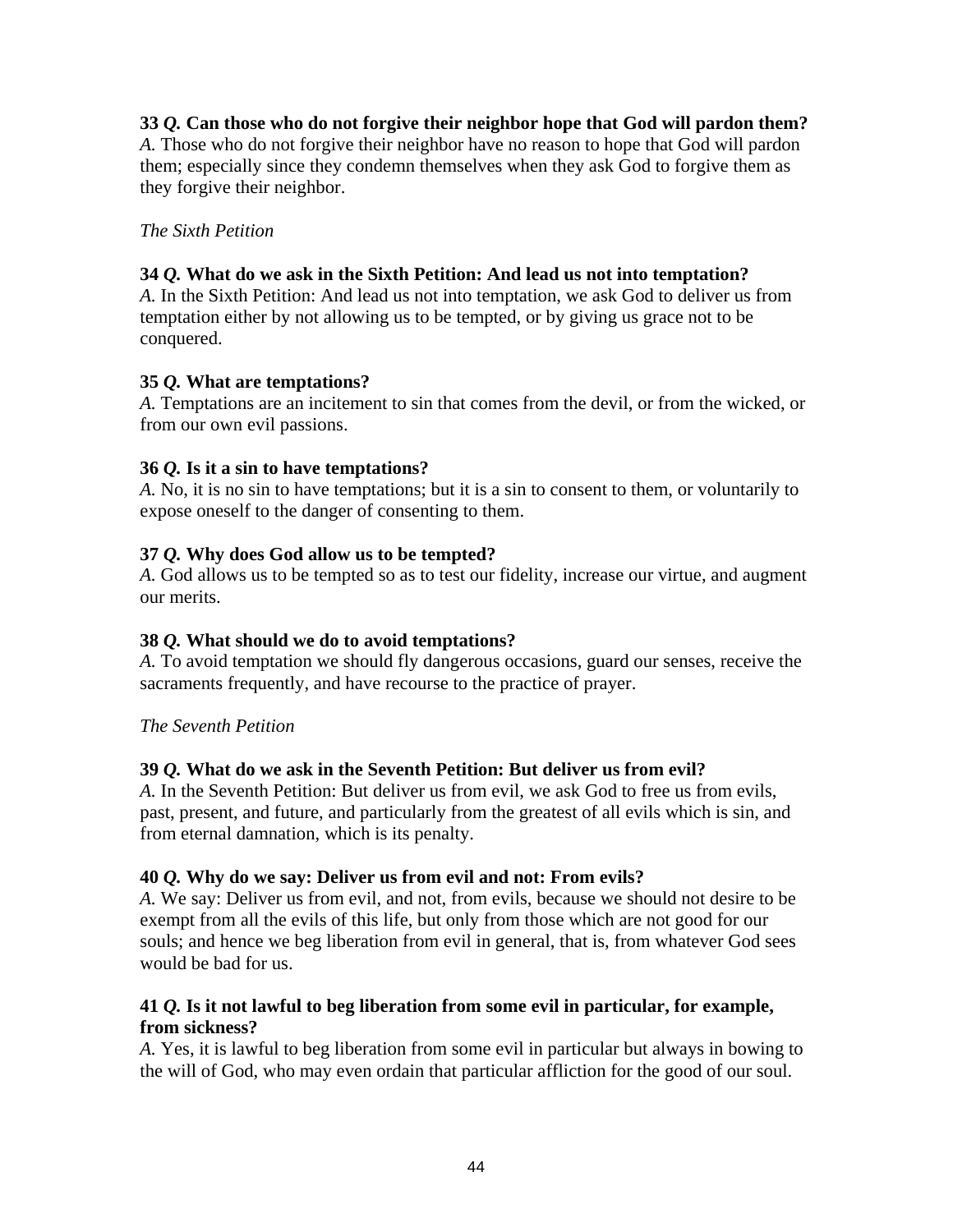### **42** *Q.* **How do the tribulations, which God sends us, help us?**

*A.* Tribulations help us to do penance for our sins, to practice virtue, and above all to imitate Jesus Christ, our Head, to whom it is fitting we should conform ourselves in our sufferings, if we wish to have a share in His glory.

### **43** *Q.* **What is the meaning of Amen at the end of the Our Father?**

*A.* Amen means: So be it; So I do desire; Thus do I pray the Lord; Thus do I hope.

#### **44** *Q.* **To obtain the graces asked in the Our Father is it enough to recite it any way at all?**

*A.* To obtain the graces asked in the Our Father we must recite it without haste and with attention; and we must put our heart into it.

# **45** *Q.* **When should we say the Our Father?**

*A.* We should say the Our Father every day, because every day we have need of God's help.

# **The Hail Mary**

# **1** *Q.* **What prayer do we usually say after the Our Father?**

*A.* After the Our Father we say the Angelic Salutation, that is, the Hail Mary, through which we have recourse to the Blessed Virgin.

# **2** *Q.* **Why is the Hail Mary called the Angelic Salutation?**

*A.* The Hail Mary is called the Angelic Salutation, because it begins with the salutation addressed by the Archangel Gabriel to the Virgin Mary.

# **3** *Q.* **Whose are the words of the Hail Mary?**

*A.* The words of the Hail Mary are partly the Archangel Gabriel's, partly St. Elizabeth's, and partly the Church's.

# **4** *Q.* **Which are the words of the Archangel Gabriel?**

*A.* The words of the Archangel Gabriel are these: Hail, full of grace, The Lord is with thee; blessed art thou among women.

# **5** *Q.* **When was it that the angel said these words to Mary?**

*A.* The angel said these words to Mary when he went to announce to her, on the part of God, the mystery of the Incarnation that was to be wrought in her.

# **6** *Q.* **What is our object in saluting the Blessed Virgin with the very words of the Archangel?**

*A.* In saluting the Blessed Virgin with the words of the Archangel we congratulate her by recalling to mind the singular privileges and gifts which God has granted her in preference to all other creatures.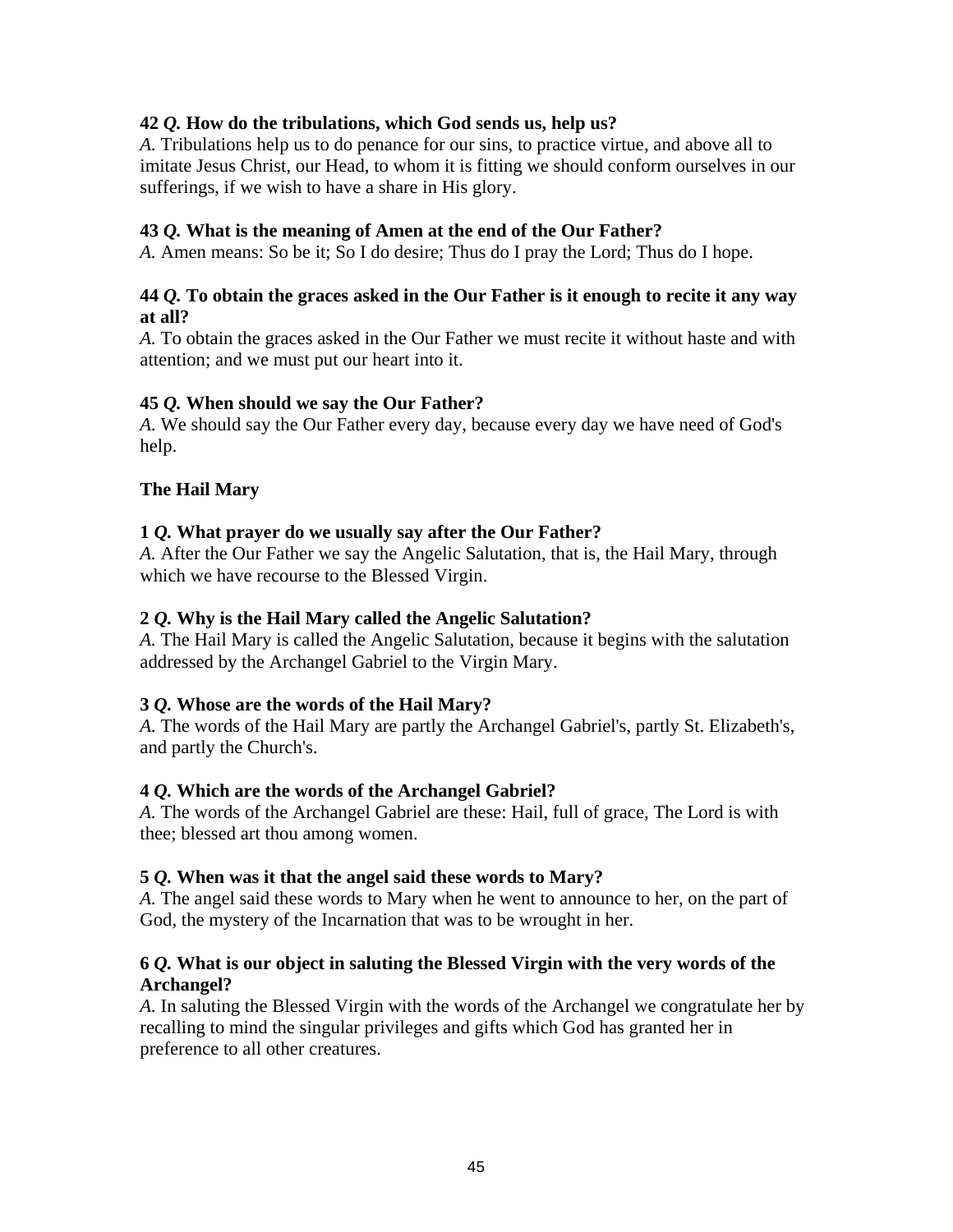### **7** *Q.* **Which are the words of St. Elizabeth?**

*A.* The words of St. Elizabeth are these: Blessed art thou among women, and blessed is the fruit of thy womb.

#### **8** *Q.* **When was it that St. Elizabeth said these words?**

*A.* St. Elizabeth, inspired by God, said these words when, three months before she gave birth to St. John the Baptist, she was visited by the Blessed Virgin, who then bore her Divine Son in her womb.

### **9** *Q.* **What do we intend by saying these words?**

*A.* In saying the words of St. Elizabeth we congratulate the Blessed Virgin on her high dignity as Mother of God, and we bless God and thank Him for having given us Jesus Christ through Mary.

### **10** *Q.* **Whose are the other words of the Hail Mary?**

*A.* All the other words of the Hail Mary have been added by the Church.

### **11** *Q.* **What do we ask in the last part of the Hail Mary?**

*A.* In the last part of the Hail Mary we beg the protection of the Blessed Virgin during this life and especially at the hour of death, when we shall have greater need of it.

#### **12** *Q.* **Why do we say the Hail Mary, rather than any other prayer, after the Our Father?**

*A.* Because the Blessed Virgin is our most powerful advocate with Jesus Christ, and hence, after having said the prayer taught us by Jesus Christ, we pray the Blessed Virgin to obtain for us the graces we have asked therein.

# **13** *Q.* **Why is the Blessed Virgin so powerful?**

*A.* The Blessed Virgin is so powerful, because, being the Mother of God, she cannot but be heard by Him.

#### **14** *Q.* **What do the Saints teach us on devotion to Mary?**

*A.* Regarding devotion to Mary the Saints teach us that those who are truly devout to her are loved and protected by her with a most tender Mother's love, and that with her help they are sure to find Jesus find and obtain Paradise

#### **15** *Q.* **What form of devotion to Mary does the Church recommend in a very special manner?**

*A.* The devotion to the Blessed Virgin which the Church specially recommends is the Holy Rosary.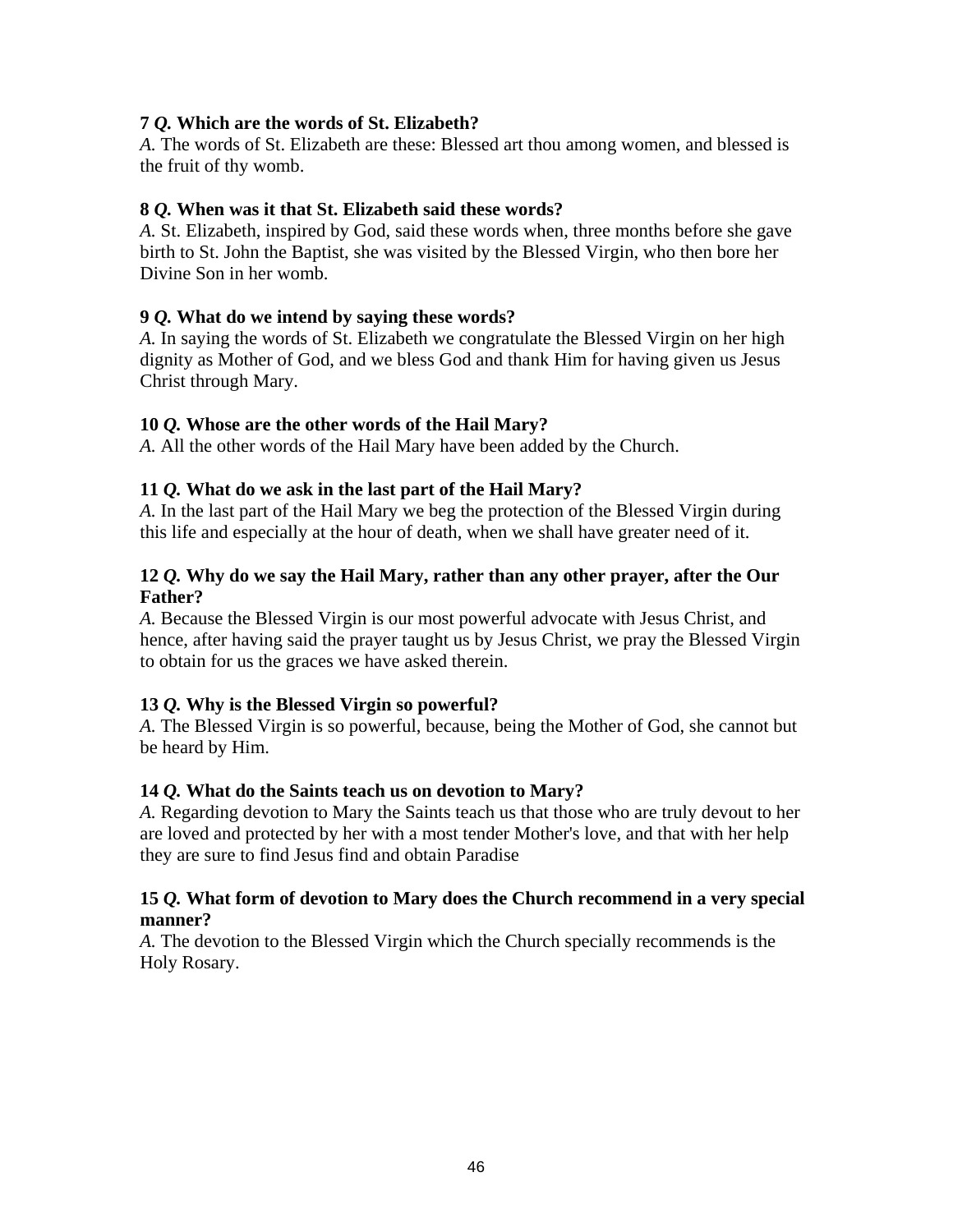# **The Sacraments**

# **Nature of the Sacraments**

# **1** *Q.* **What is treated of in the fourth part of the Christian Doctrine?**

*A.* In the fourth part of the Christian Doctrine the sacraments are treated of.

# **2** *Q.* **What is meant by the word sacrament?**

*A.* By the word sacrament is meant a sensible and efficacious sign of grace, instituted by Christ to sanctify our souls.

# **3** *Q.* **Why do you call the sacraments sensible and efficacious signs of grace?**

*A.* I call the sacraments sensible and efficacious signs of grace because all the sacraments signify by means of sensible things, the divine grace which they produce in our souls.

# **4** *Q.* **Show by an example how the sacraments are sensible and efficacious signs of grace.**

*A.* In Baptism the pouring of water on the head of the person, and the words: "I baptize thee," that is, I wash thee, "in the name of the Father, and of the Son, and of the Holy Ghost," are a sensible sign of that which Baptism accomplishes in the soul; just as water washes the body, so in like manner does the grace given in Baptism cleanse the soul from sin.

# **5** *Q.* **How many sacraments are there, and what are they called?**

*A.* There are seven sacraments: Baptism, Confirmation, Eucharist, Penance, Extreme Unction, Holy Orders and Matrimony.

# **6** *Q.* **What is necessary to constitute a sacrament?**

*A.* To constitute a sacrament it is necessary to have the matter, the form, and the minister, who must have the intention to do what the Church does.

# **7** *Q.* **What is the matter of the sacraments?**

*A.* The matter of the sacraments is the sensible thing made use of in effecting the sacrament; such as, for example, natural water in Baptism, oil and balsam in Confirmation.

# **8** *Q.* **What is the form of the sacraments?**

*A.* The form of the sacraments is the words which are pronounced in order to effect the sacrament.

# **9** *Q.* **Who is the minister of the sacraments?**

*A.* The minister of the sacraments is the person who administers or confers the sacrament.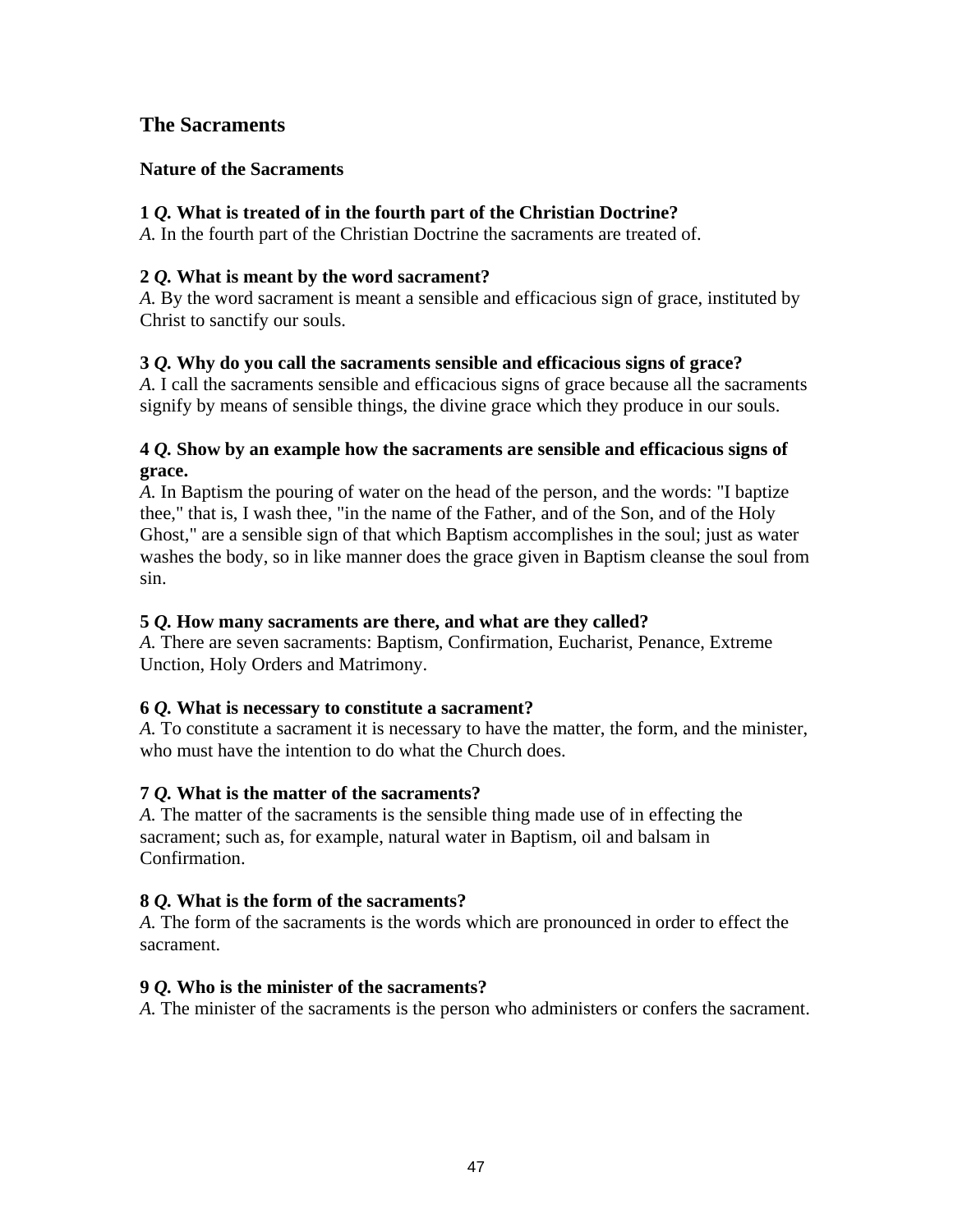# *The Principal Effect of the Sacraments: Grace*

# **10** *Q.* **What is grace?**

*A.* Grace is an inward and supernatural gift given to us without any merit of our own, but through the merits of Jesus Christ in order to gain eternal life.

# **11** *Q.* **How is grace distinguished?**

*A.* Grace is divided into sanctifying grace, which is also called habitual grace, and actual grace.

### **12** *Q.* **What is sanctifying grace?**

*A.* Sanctifying grace is a supernatural gift inherent in our soul, and rendering us just, adopted children of God and heirs to Paradise.

### **13** *Q.* **How many kinds of sanctifying grace are there?**

*A.* Sanctifying grace is of two kinds: first grace and second grace.

### **14** *Q.* **What is first grace?**

*A.* First grace is that by means of which one passes from the state of mortal sin to the state of justice.

#### **15** *Q.* **And what is second grace?**

*A.* Second grace is an increase of first grace.

#### **16** *Q.* **What is actual grace?**

*A.* Actual grace is a supernatural gift which enlightens the mind, moves and strengthens the will in order to enable us to do good and avoid evil.

# **17** *Q.* **Can we resist the grace of God?**

*A.* Yes, we can resist the grace of God because it does not destroy our free will.

#### **18** *Q.* **By the aid of our own powers alone can we do anything available to life eternal?**

*A.* Without the help of the grace of God, and by our own powers alone, we cannot do anything helpful to life everlasting.

#### **19** *Q.* **How is grace given us by God?**

*A.* Grace is given us by God chiefly through the sacraments.

# **20** *Q.* **Do the sacraments confer any other grace besides sanctifying grace?**

*A.* Besides sanctifying grace the sacraments also confer sacramental grace.

#### **21** *Q.* **What is sacramental grace?**

*A.* Sacramental grace consists in the right acquired in the reception of a sacrament, to have at the proper time the actual graces necessary to fulfill the obligations arising from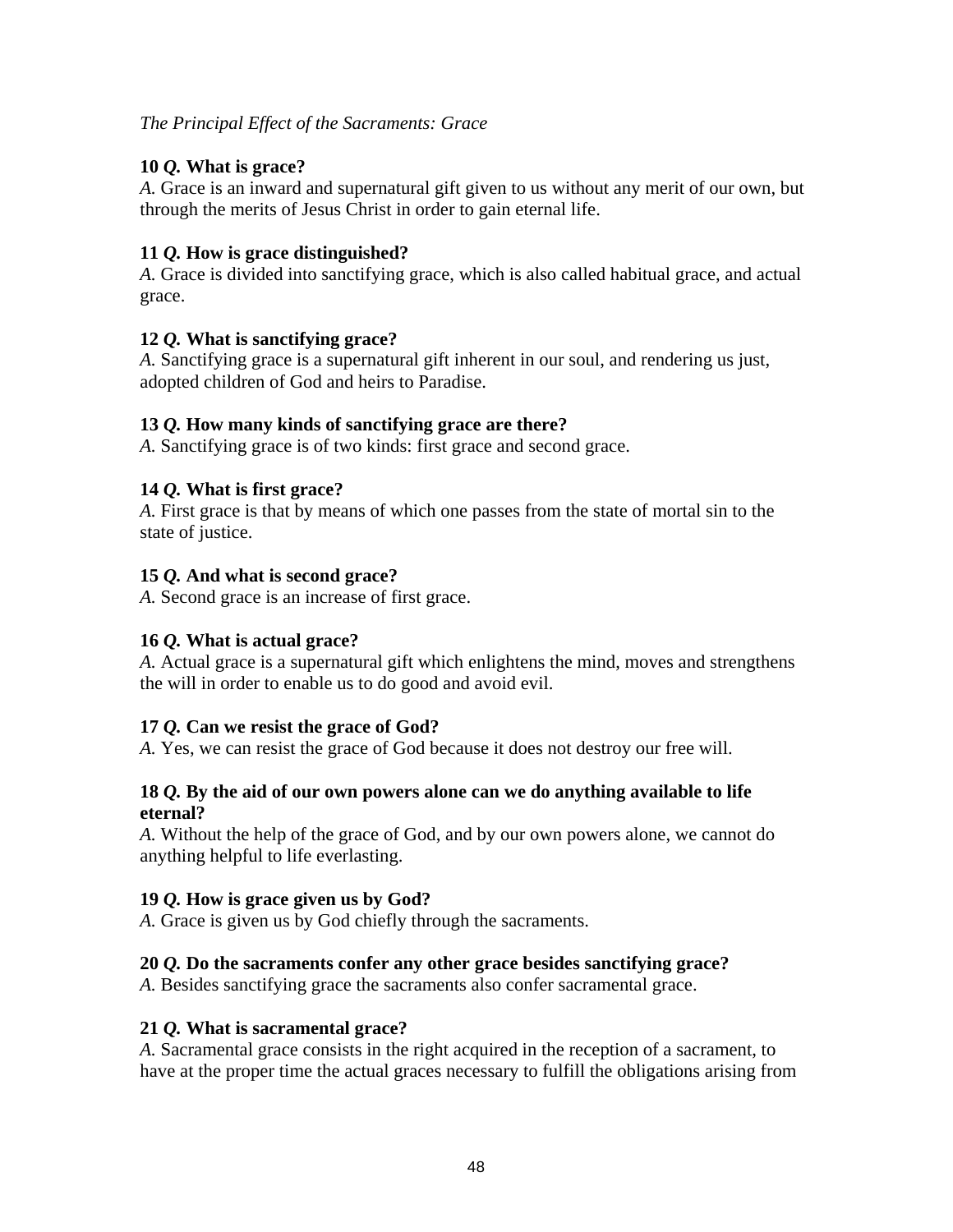the sacrament received. Thus when we were baptized we received the right to have the grace to live a Christian life.

## **22** *Q.* **Do the sacraments always confer grace on those who receive them?**

*A.* The sacraments always confer grace provided they are received with the necessary dispositions.

## **23** *Q.* **Who gave to the sacraments the power of conferring grace?**

*A.* Jesus Christ by His passion and death gave to the sacraments the power of conferring grace.

### **24** *Q.* **What sacraments confer first sanctifying grace?**

*A.* The sacraments which confer first sanctifying grace, and render us friends of God, are two: Baptism and Penance.

### **25** *Q.* **How are these two sacraments called on that account?**

*A.* These two sacraments, Baptism and Penance, are on that account called sacraments of the dead, because they are instituted chiefly to restore to the life of grace the soul dead by sin.

### **26** *Q.* **Which are the sacraments that increase grace in those who already possess it?**

*A.* The sacraments which increase grace in those who already possess it are the other five: Confirmation, Eucharist, Extreme Unction, Holy Orders and Matrimony, all of which confer second grace.

# **27** *Q.* **On this account how are they called?**

*A.* These five sacraments — Confirmation, Eucharist, Extreme Unction, Holy Orders and Matrimony — are on that account called sacraments of the living, because those who receive them must be free from mortal sin, that is, already alive through sanctifying grace.

### **28** *Q.* **What sin does he commit who, conscious that he is not in a state of grace, receives one of the sacraments of the living?**

*A.* He who conscious that he is not in a state of grace, receives one of the sacraments of the living, commits a serious sacrilege.

# **29** *Q.* **What sacraments are most necessary for salvation?**

*A.* The sacraments most necessary to salvation are two: Baptism and Penance. Baptism is necessary to all, and Penance is necessary to all who have sinned mortally after Baptism.

# **30** *Q.* **What is the greatest of all the sacraments?**

*A.* The greatest of all the sacraments is the Eucharist, because it contains not only grace, but also Jesus Christ the Author of Grace and of the sacraments.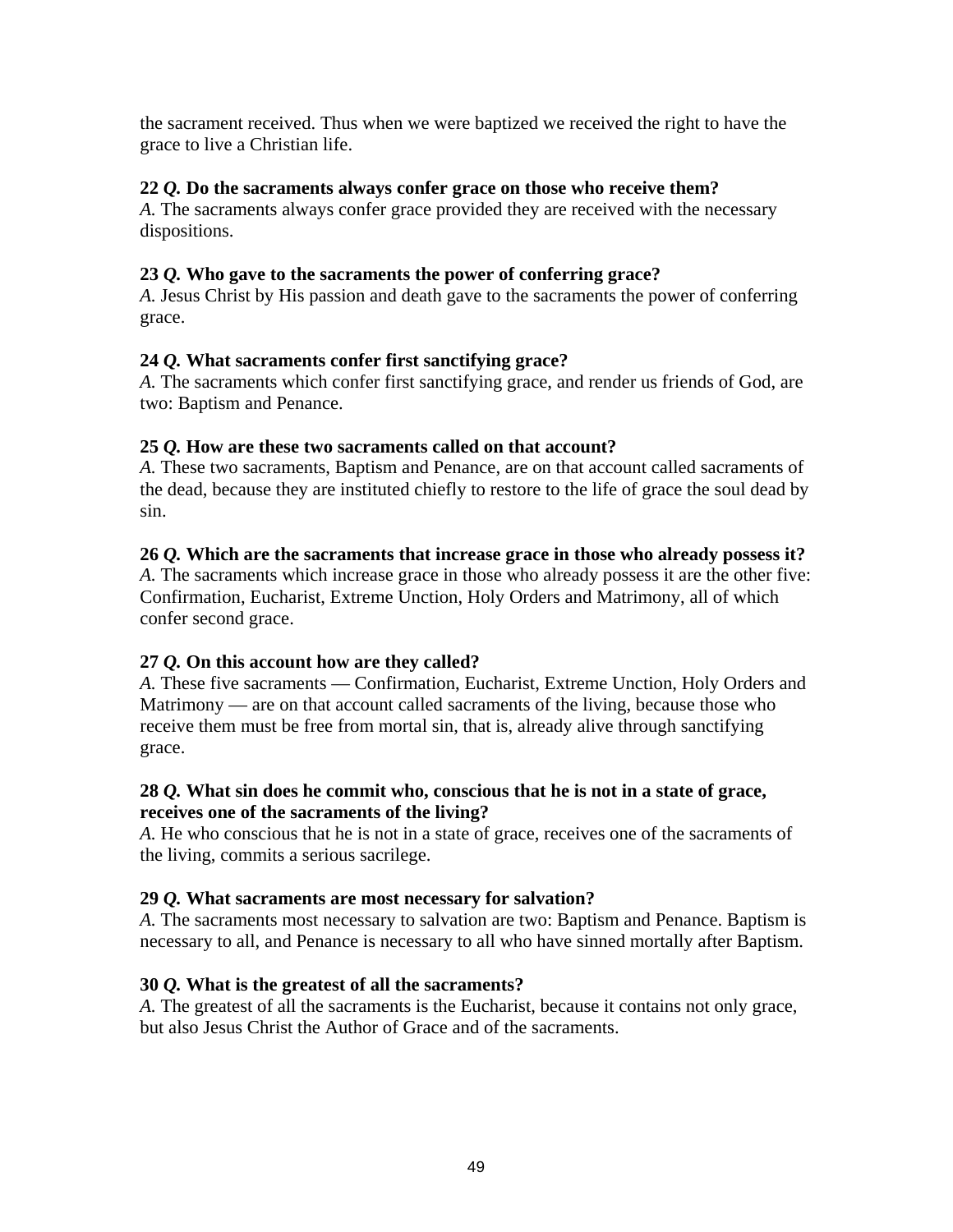# *The Character Impressed by some of the Sacraments*

## **31** *Q.* **What sacraments can be received only once?**

*A.* The sacraments that can be received only once are three: Baptism, Confirmation, and Holy Orders.

#### **32** *Q.* **Why can the three sacraments of Baptism, Confirmation and Holy Orders be received only once?**

*A.* The three sacraments, Baptism, Confirmation and Holy Orders can be received only once, because each of them imprints a special character on the soul.

### **33** *Q.* **What is the character that each of the three sacraments, Baptism, Confirmation and Holy Orders imprints on the soul?**

*A.* The character that each of the three sacraments, Baptism, Confirmation, and Holy Orders imprints on the soul is a spiritual mark that is never effaced.

### **34** *Q.* **What is the purpose of the character that these three sacraments impress on the soul?**

*A.* The character that these three sacraments imprint on the soul, serves to mark us as members of Jesus Christ at Baptism, as His soldiers at Confirmation, and as His ministers at Holy Orders.

### **Baptism**

*Nature and Effects of Baptism*

# **1** *Q.* **What is the sacrament of Baptism?**

*A.* Baptism is a sacrament by which we are born again to the grace of God, and become Christians.

# **2** *Q.* **What are the effects of the sacrament of Baptism?**

*A.* The sacrament of Baptism confers first sanctifying grace by which original sin is washed away, as well as all actual sin if any such exists; it remits all punishment due on account of such sins; it imprints the character of a Christian; it makes us children of God, members of the Church, and heirs to Paradise, and enables us to receive the other sacraments.

# **3** *Q.* **What is the matter of Baptism?**

*A.* The matter of Baptism is natural water which is poured on the head of the person to be baptized in such a quantity as to flow.

# **4** *Q.* **What is the form of Baptism?**

*A.* The form of Baptism is: "I baptize thee in the name of the Father and of the Son and of the Holy Ghost."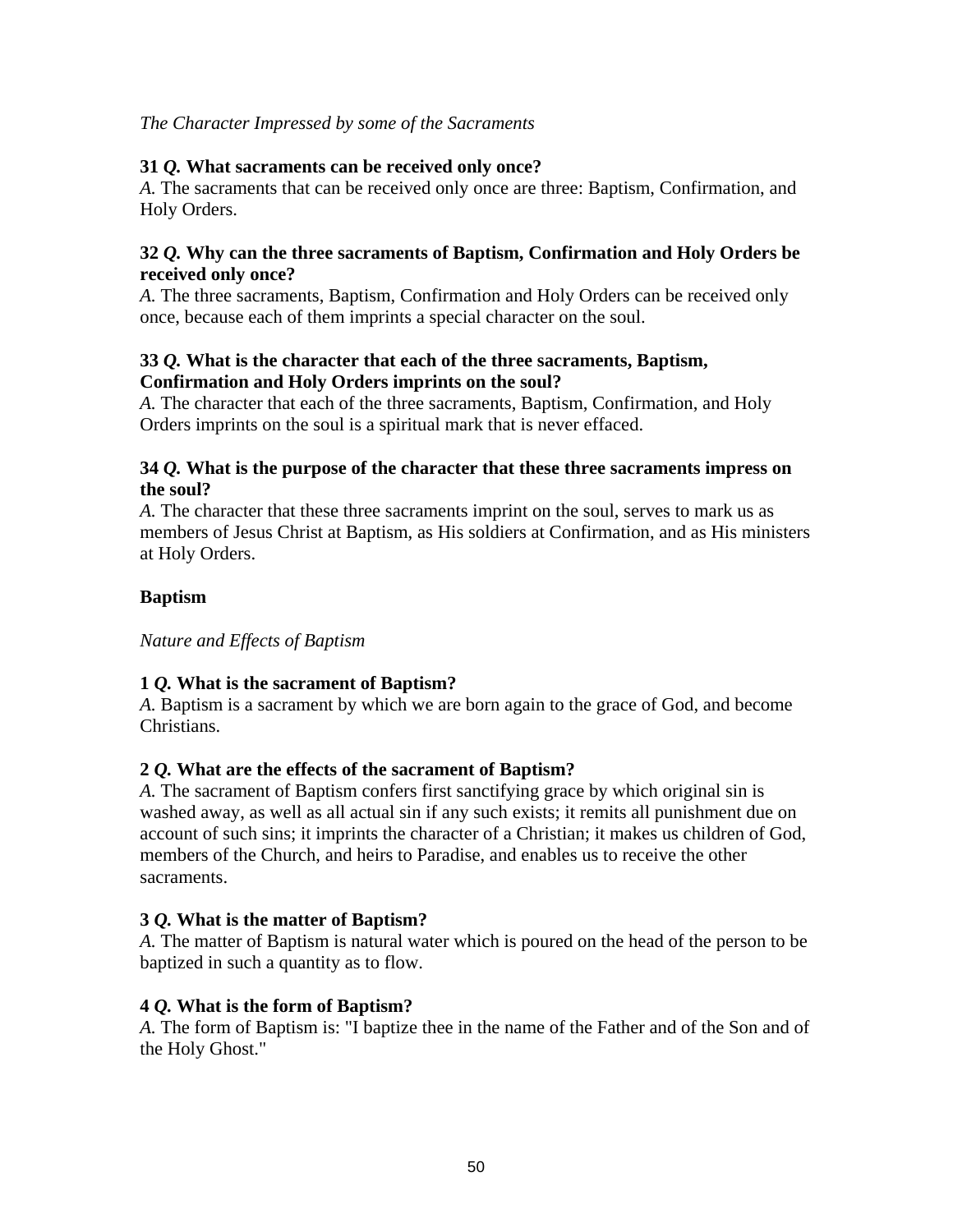## *Minister of Baptism*

# **5** *Q.* **To whom does it belong to confer Baptism?**

*A.* To confer Baptism belongs by right to bishops and parish priests, but in case of necessity any person, whether man or woman, even a heretic or an infidel, can administer it, provided he carries out the rite of Baptism, and has the intention of doing what the Church does.

### **6** *Q.* **If it were necessary to baptize a person in danger of death, and if several people were present, who should administer the sacrament?**

*A.* If it were necessary to baptize a person in danger of death, and if several people were present, a priest, if such were at hand, should administer the Sacrament, and, in his absence, one of the inferior clergy; and in the absence of such, a layman in preference to a woman, unless in the case in which the greater skill on the part of the woman, or the claims of propriety, should demand otherwise.

# **7** *Q.* **What intention should the person baptizing have?**

*A.* The person baptizing should have the intention of doing what Holy Church does in baptizing.

*The Rite of Baptism and the Disposition of the Adult who Receives It*

# **8** *Q.* **How is Baptism given?**

*A.* Baptism is given by pouring water on the head of the person to be baptized — and if it cannot be poured on the head, then on some other principal part of the body — saying at the same time: "I baptize thee in the name of the Father, and of the Son, and of the Holy Ghost."

### **9** *Q.* **If one were to pour the water and another to pronounce the words would the person be baptized?**

*A.* If one poured the water and another said the words the person would not be baptized; because it is necessary that the person who pours the water should pronounce the words.

# **10** *Q.* **When in doubt whether the person is dead, is it right to omit baptizing him?**

*A.* When in doubt whether the person is dead, he should be baptized conditionally, saying: "If thou art alive I baptize thee in the name of the Father, and of the Son, and of the Holy Ghost."

# **11** *Q.* **When should infants be brought to the Church to be baptized?**

*A.* Infants should be brought to the Church to be baptized as soon as possible.

# **12** *Q.* **Why such anxiety to have infants receive Baptism?**

*A.* There should be the greatest anxiety to have infants baptized because, on account of their tender age, they are exposed to many dangers of death, and cannot be saved without Baptism.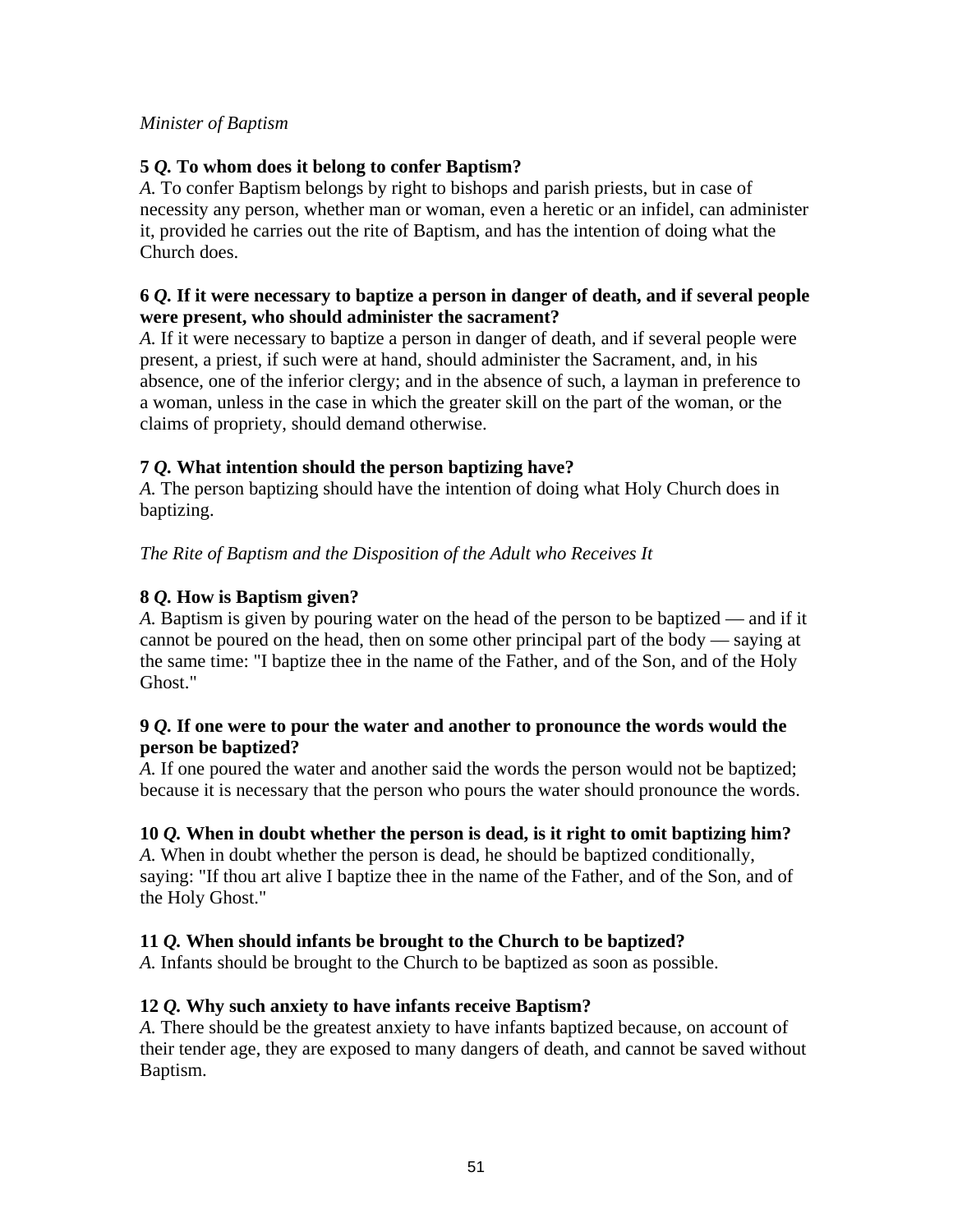### **13** *Q.* **Do parents sin, then, who, through negligence, allow their children to die without Baptism, or who defer it?**

*A.* Yes, fathers and mothers who, through negligence, allow their children to die without Baptism sin grievously, because they deprive their children of eternal life; and they also sin grievously by putting off Baptism for a long time, because they expose them to danger of dying without having received it.

### **14** *Q.* **When the person who is being baptized is an adult, what dispositions should he have?**

*A.* An adult who is being baptized, besides faith, should have at least imperfect contrition for the mortal sins he may have committed.

# **15** *Q.* **If an adult in mortal sin was baptized without such sorrow, what would he receive?**

*A.* If an adult was baptized in mortal sin without such sorrow he would receive the character of Baptism, but not the remission of his sins nor sanctifying grace. And these two effects would be suspended, until the obstacle is removed by perfect contrition or by the sacrament of Penance.

# *Necessity of Baptism and Obligations of the Baptized*

# **16** *Q.* **Is Baptism necessary to salvation?**

*A.* Baptism is absolutely necessary to salvation, for our Lord has expressly said: "Unless a man be born again of water and the Holy Ghost, he cannot enter into the Kingdom of God."

# **17** *Q.* **Can the absence of Baptism be supplied in any other way?**

*A.* The absence of Baptism can be supplied by martyrdom, which is called Baptism of Blood, or by an act of perfect love of God, or of contrition, along with the desire, at least implicit, of Baptism, and this is called Baptism of Desire.

# **18** *Q.* **To what is the person baptized bound?**

*A.* The person baptized is bound to always profess the faith and observe the Law of Jesus Christ and of His Church.

# **19** *Q.* **In receiving holy Baptism what do we renounce?**

*A.* In receiving holy Baptism we renounce, for ever, the devil, his works and pomps.

# **20** *Q.* **What is meant by the works and pomps of the devil?**

*A.* By the works and pomps of the devil we mean sin and the maxims of the world that are contrary to the maxims of the Gospel.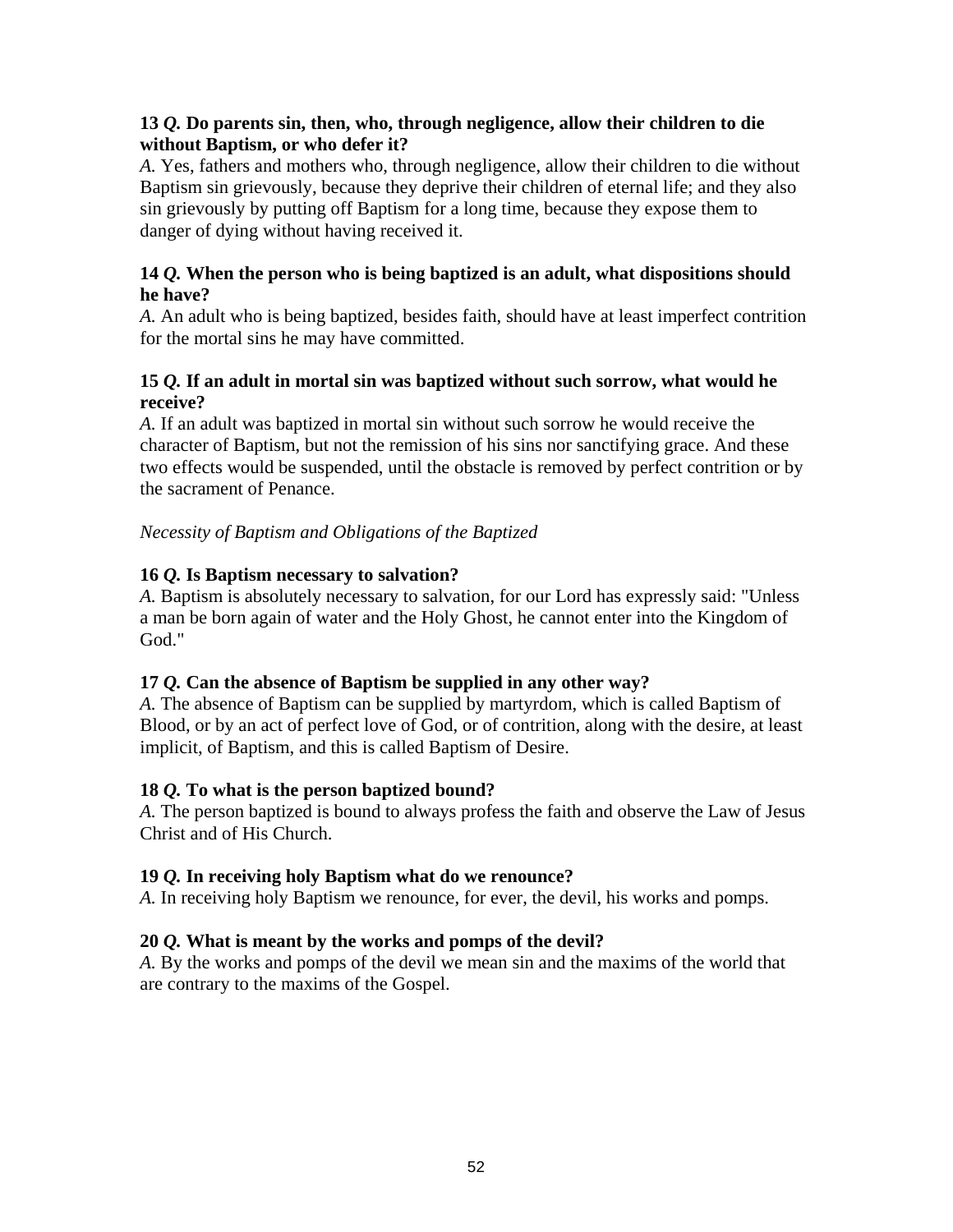### *Names and Sponsors*

# **21** *Q.* **Why is the name of a saint given to him who is being baptized?**

*A.* To him who is being baptized is given the name of a saint in order to put him under the protection of a heavenly patron and to animate him to imitate that saint's example.

## **22** *Q.* **Who are the godfathers and godmothers in Baptism?**

*A.* The godfathers and godmothers in Baptism are those persons who, in accordance with the decree of the Church, hold the infants at the font, answer for them, and become guarantees in the sight of God for their Christian education, especially in the absence of the parents.

# **23** *Q.* **Are we obliged to keep the promises and renunciations made for us by our sponsors?**

*A.* We are certainly obliged to observe the promises and renunciations made for us by our sponsors, because it is only on this condition that God has received us into His grace.

### **24** *Q.* **What sort of persons should be chosen as godfathers and godmothers?**

*A.* There should be chosen as godfathers and godmothers Catholics of good life, and obedient to the laws of the Church.

# **25** *Q.* **What are the obligations of godfathers and godmothers?**

A. Godfathers and godmothers are bound to see that their spiritual children are instructed in the truths of faith, and live as good Christians and they should edify them by their good example.

# **26** *Q.* **What tie do sponsors contract in Baptism?**

*A.* Sponsors contract a spiritual relationship with the baptized and with the parents of the baptized, which causes an impediment to marriage with these persons.

# **Chrism or Confirmation**

# **1** *Q.* **What is the sacrament of Confirmation?**

*A.* Confirmation is a sacrament which gives us the Holy Ghost, imprints on our souls the mark of a soldier of Jesus Christ, and makes us perfect Christians.

#### **2** *Q.* **How does the sacrament of Confirmation make us perfect Christians?**

*A.* The sacrament of Confirmation makes us perfect Christians by confirming us in the faith and perfecting the other virtues and gifts received in Baptism; hence it is called Confirmation.

# **3** *Q.* **What gifts of the Holy Ghost are received in Confirmation?**

*A.* The gifts of the Holy Ghost received in Confirmation are these seven: Wisdom, Understanding, Counsel, Fortitude, Knowledge, Piety, and the Fear of the Lord.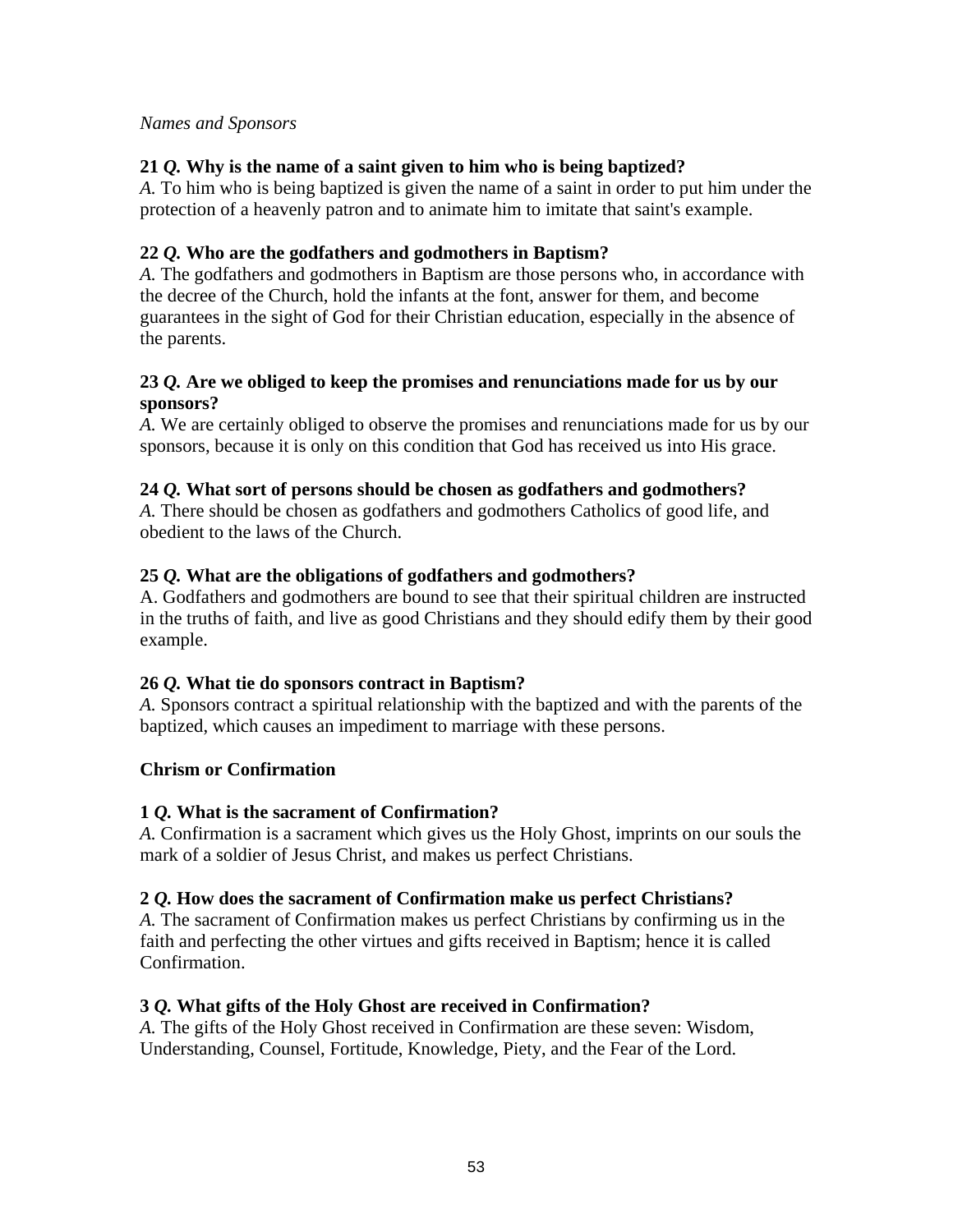### **4** *Q.* **What is the matter of this sacrament?**

*A.* The matter of this sacrament, besides the imposition of hands by the bishop, is the anointing of the forehead of the baptized with sacred chrism; and for this reason it is also called the sacrament of Chrism, that is Anointing.

### **5** *Q.* **What is sacred Chrism?**

*A.* Sacred Chrism is oil of olive mingled with balsam, and consecrated by the bishop on Holy Thursday.

# **6** *Q.* **What do the oil and balsam in this sacrament signify?**

*A.* In this sacrament the oil, which is unctuous and strengthening, signifies the abounding grace which is diffused over the soul of the Christian to confirm him in his faith; and the balsam, which is fragrant and prevents corruption, signifies that the Christian, strengthened by this grace, is enabled to give forth a good odor of Christian virtue and preserve himself from the corruption of vice.

### **7** *Q.* **What is the form of the sacrament of Confirmation?**

*A.* The form of the sacrament of Confirmation is this: "I sign thee with the Sign of the Cross, and I confirm thee with the chrism of salvation, in the Name of the Father, and of the Son, and of the Holy Ghost. Amen."

### **8** *Q.* **Who is the minister of the sacrament of Confirmation?**

*A.* The ordinary minister of the sacrament of Confirmation is the bishop alone.

#### **9** *Q.* **How does the bishop administer Confirmation?**

*A.* In administering the sacrament of Confirmation the bishop first stretches his hands over those to be confirmed, and invokes the Holy Ghost upon them; next, he anoints the forehead of each one with sacred chrism in the form of a cross, saying the words of the form; then he gives each one confirmed a light stroke on the cheek with his right hand, saying: Peace be with you; finally, he solemnly blesses all those he has confirmed.

#### **10** *Q.* **Why is the anointing made on the forehead?**

*A.* The anointing is made on the forehead, where signs of fear and shame appear, in order that he who is confirmed may understand that he should not blush at the name and profession of a Christian, nor fear the enemies of his faith.

# **11** *Q.* **Why is a light stroke given to the person confirmed?**

*A.* A light stroke is given to the person confirmed to show him that he should be ready to bear all insults and endure all sufferings for the faith of Jesus Christ.

# **12** *Q.* **Should all endeavor to receive the sacrament of Confirmation?**

*A.* Yes, all should endeavor to receive the sacrament of Confirmation and to have those under them receive it.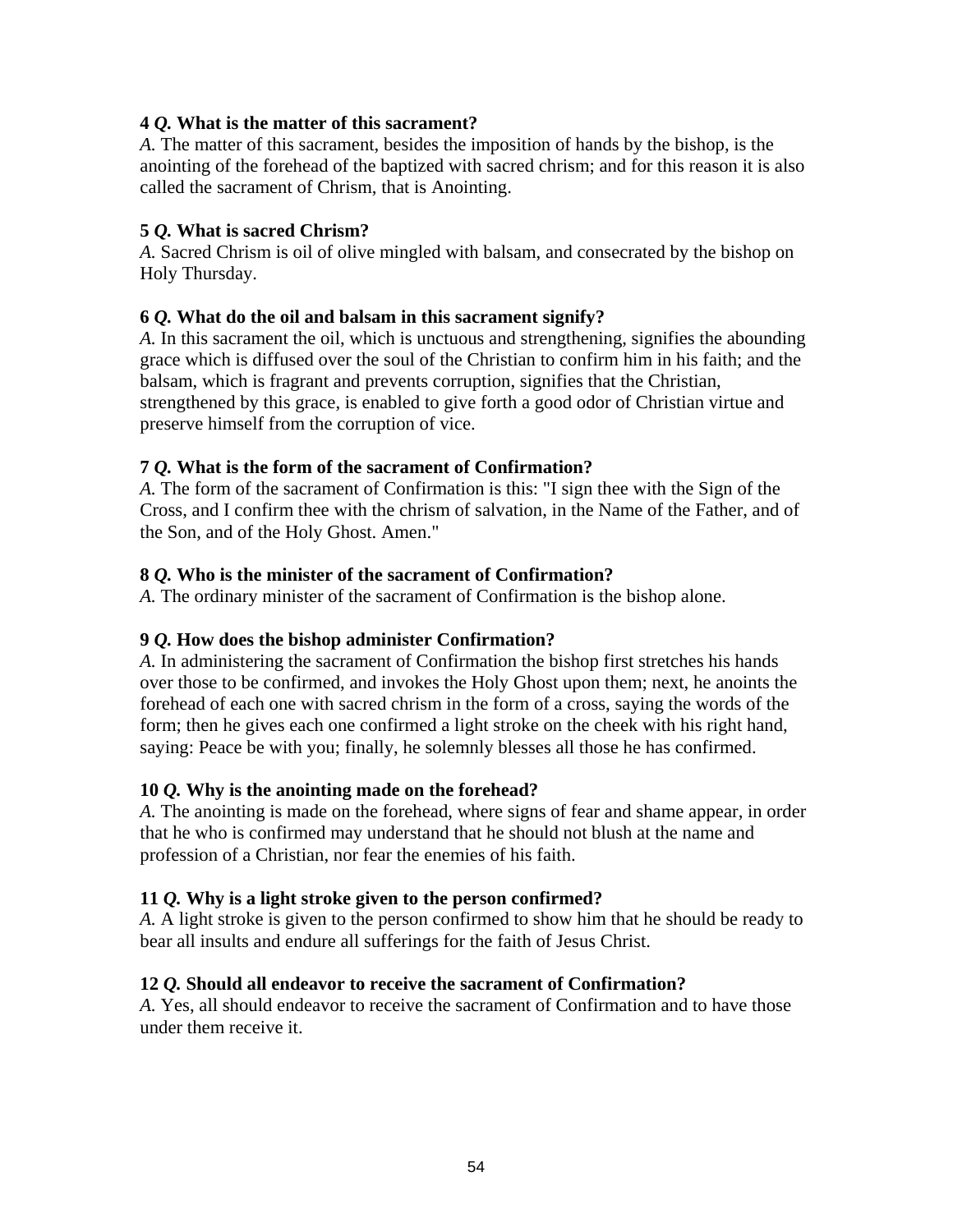# **13** *Q.* **At what age is it advisable to receive the sacrament of Confirmation?**

*A.* The age at which it is advisable to receive the sacrament of Confirmation is about the seventh year, because it is then that temptations usually begin, and the grace of the sacrament can be sufficiently discerned and a recollection be had of having received it.?

### **14** *Q.* **What dispositions are required to receive worthily the sacrament of Confirmation?**

*A.* To receive worthily the sacrament of Confirmation it is necessary to be in the grace of God; know the principal mysteries of our holy faith; and approach it with reverence and devotion.

### **15** *Q.* **Would he who received Confirmation a second time be guilty of sin?**

*A.* He would commit a sacrilege; because Confirmation is one of the sacraments that imprint a character on the soul and hence may be received only once.

### **16** *Q.* **What should a Christian do to preserve the grace of Confirmation?**

*A.* To preserve the grace of Confirmation a Christian should pray often, do good works, and live according to the laws of Jesus Christ, in spite of human respect.

### **17** *Q.* **Why are there also godfathers and godmothers in Confirmation?**

*A.* In order that, by word and example, they may show the confirmed the way to eternal life and help him in the spiritual combat.

#### **18** *Q.* **What qualifications are required in sponsors?**

*A.* They should be of proper age, Catholics, confirmed, instructed in the necessary truths of religion, and persons of good life.

### **19** *Q.* **Does a sponsor in Confirmation contract any relationship with the confirmed and the parents of the confirmed?**

*A.* The sponsor in Confirmation contracts the same spiritual relationship as is contracted in Baptism.

#### **The Blessed Eucharist**

*The Nature of This Sacrament — The Real Presence*

#### **1** *Q.* **What is the sacrament of the Eucharist?**

*A.* The Eucharist is a sacrament in which, by the marvelous conversion of the whole substance of bread into the Body of Jesus Christ, and that of wine into His precious Blood, is contained truly, really, and substantially, the Body, the Blood, the Soul and Divinity of the same Lord Jesus Christ, under the appearance of bread and wine as our spiritual food.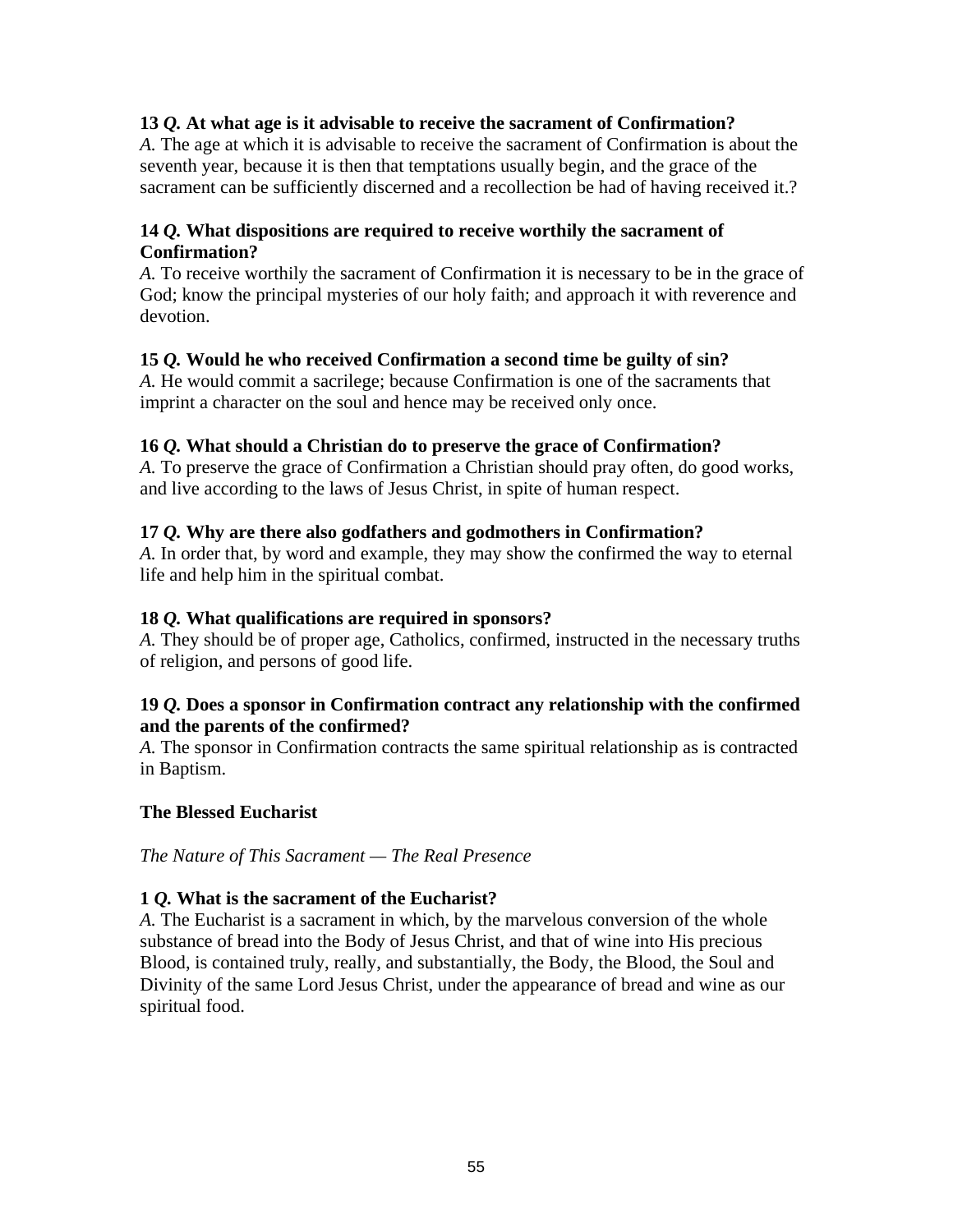### **2** *Q.* **In the Eucharist is there the same Jesus Christ who is in heaven, and who was born on earth of the Blessed Virgin?**

*A.* Yes, in the Eucharist there is truly the same Jesus Christ who is in heaven, and who was born on earth of the Blessed Virgin.

## **3** *Q.* **Why do you believe that in the Eucharist Jesus Christ is really present?**

*A.* I believe that in the Eucharist Jesus Christ is truly present, because He Himself has said it, and holy Church teaches it.

# **4** *Q.* **What is the matter of the sacrament of the Eucharist?**

*A.* The matter of the sacrament of the Eucharist is that which was used by Jesus Christ Himself, that is, wheaten bread and wine of the vine.

# **5** *Q.* **What is the form of the sacrament of the Eucharist?**

*A.* The form of the sacrament of the Eucharist consists of the words used by Jesus Christ Himself: "This is My Body: This is My Blood."

# **6** *Q.* **What is the host before consecration?**

*A.* The host before consecration is bread.

# **7** *Q.* **After consecration what is the host?**

*A.* After consecration the host is the true Body of our Lord Jesus Christ under the species of bread

# **8** *Q.* **What is in the chalice before consecration?**

*A.* In the chalice before consecration there is wine with a few drops of water.

# **9** *Q.* **After consecration what is in the chalice?**

*A.* After consecration there is in the chalice the true Blood of our Lord Jesus Christ, under the species of wine.

# **10** *Q.* **When does the change of the bread into the Body and of the wine into the Blood of Jesus Christ take place?**

*A.* The change of the bread into the Body and of the wine into the Blood of Jesus Christ is made in the very moment in which the priest pronounces the words of consecration during holy Mass.

# **11** *Q.* **What is the consecration?**

*A.* The consecration is the renewal, by means of the priest, of the miracle wrought by Jesus Christ at the Last Supper, of changing bread and wine into His adorable Body and Blood by saying: "This is My Body: This is My Blood."

# **12** *Q.* **What does the Church call the miraculous change of bread and of wine into the Body and Blood of Jesus Christ?**

*A.* The Church calls the miraculous change which is daily wrought upon our altars transubstantiation.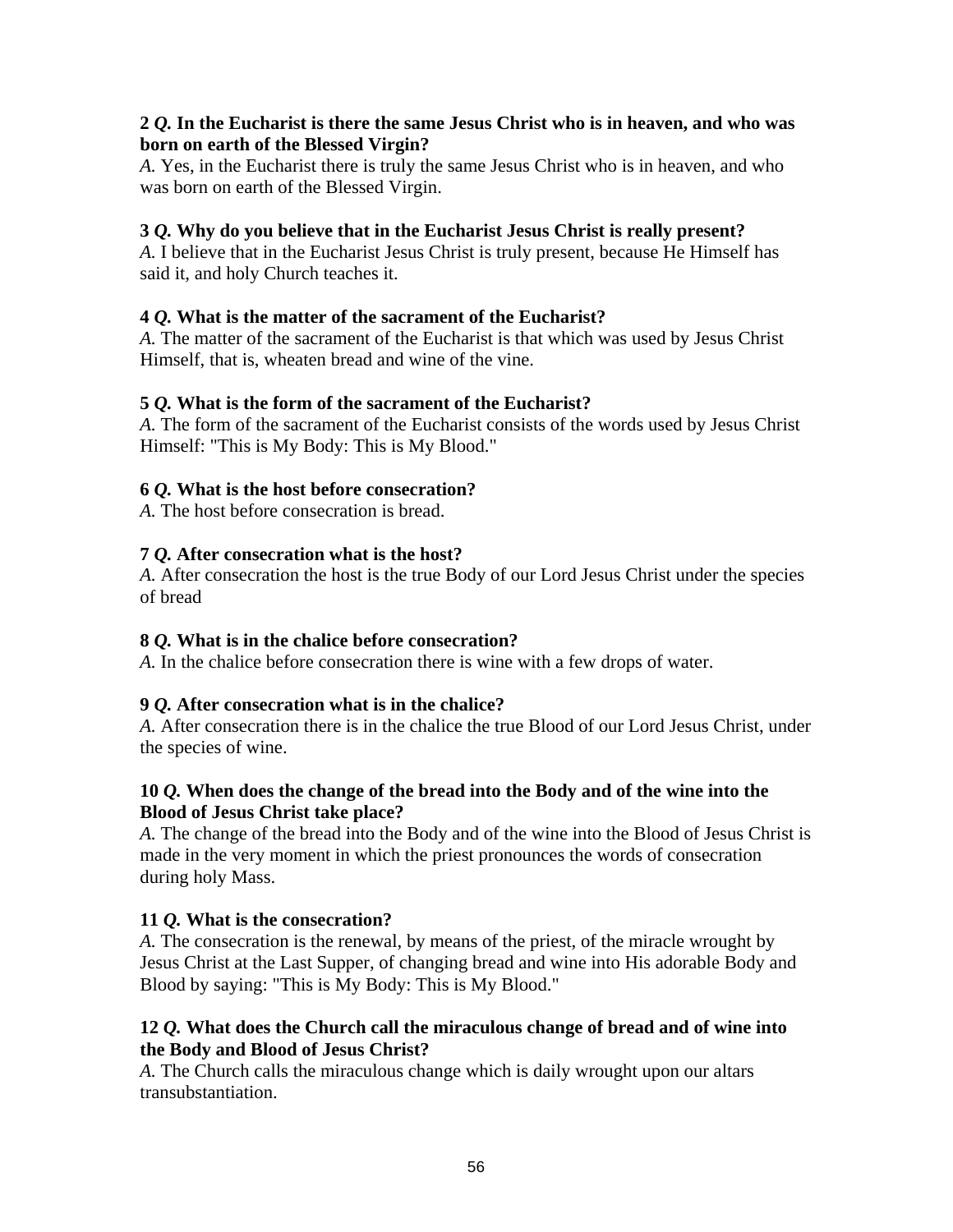### **13** *Q.* **Who gave this great power to the words of consecration?**

*A.* Our Lord Jesus Christ Himself, who is Almighty God, gave this great power to the words of consecration.

#### **14** *Q.* **Is there nothing left of the bread and of the wine after consecration?**

*A.* After consecration the species of the bread and of the wine alone are left.

#### **15** *Q.* **What are the species of the bread and of the wine?**

*A.* The species of the bread and of the wine are the quantity and sensible qualities of the bread and of the wine, such as the form, the color, and the taste.

#### **16** *Q.* **How can the species of the bread and of the wine remain without their substance?**

*A.* The species of the bread and of the wine remain without their substance in a wonderful way by the power of God Almighty.

#### **17** *Q.* **Under the species of the bread is there only the Body of Jesus Christ and under the species of the wine only His Blood?**

*A.* Both under the species of the bread and under the species of the wine the living Jesus Christ is all present, with His Body, His Blood, His Soul and His Divinity.

#### **18** *Q.* **Can you tell me why Jesus Christ is whole and entire both in the host and in the chalice?**

*A.* Both in the host and in the chalice Jesus Christ is whole and entire, because He is living and immortal in the Eucharist as He is in heaven; hence where His Body is, there also are His Blood, His Soul, and His Divinity; and where His Blood is, there also are His Body, His Soul and His Divinity, all these being inseparable in Jesus Christ.

#### **19** *Q.* **When Jesus Christ is in the host does He cease to be in heaven?**

*A.* When Jesus Christ is in the host He does not cease to be in heaven, but is at one and the same time in heaven and in the Blessed Sacrament.

#### **20** *Q.* **Is Jesus Christ present in all the consecrated hosts in the world?**

*A.* Yes, Jesus Christ is present in all consecrated hosts in the world.

#### **21** *Q.* **How can Jesus Christ be present in all the consecrated hosts in the world?**

*A.* Jesus Christ is present in all the consecrated hosts in the world by the Omnipotence of God, to whom nothing is impossible.

#### **22** *Q.* **When the host is broken is the Body of Jesus Christ broken also?**

*A.* When the host is broken, the Body of Jesus Christ is not broken, but only the species of the bread are broken.

#### **23** *Q.* **In which part of the host is the Body of Jesus Christ?**

*A.* The Body of Jesus Christ is entire in all the parts into which the host is broken.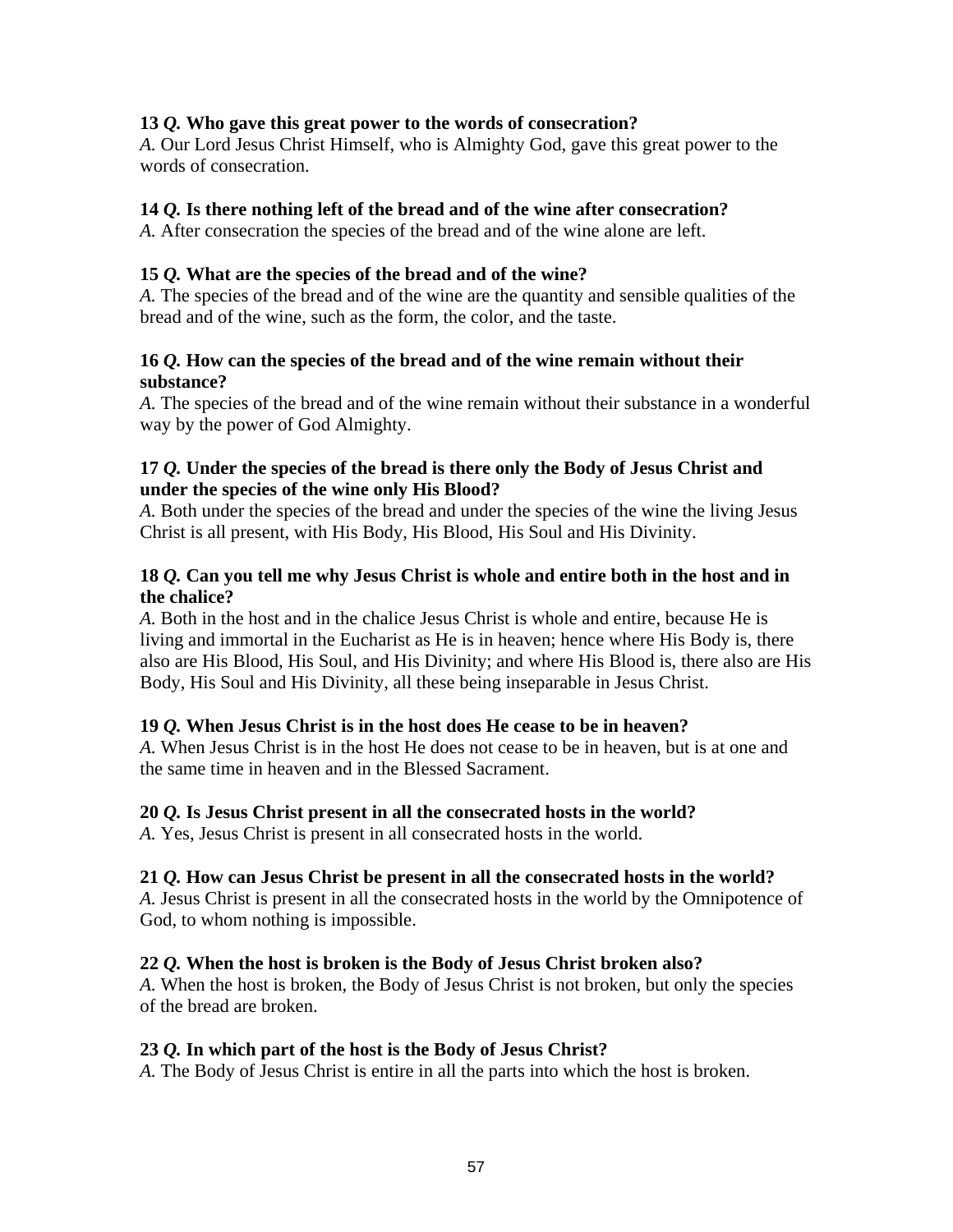### **24** *Q.* **Is Jesus Christ just as much in a particle of a host as in a whole host?**

*A.* Yes, the same Jesus Christ is just as much in a particle of a host as in a whole host.

### **25** *Q.* **Why is the Most Blessed Eucharist preserved in our churches?**

*A.* The Most Blessed Eucharist is preserved in our churches that It may be adored by the faithful, and brought to the sick when necessary.

## **26** *Q.* **Ought the Eucharist to be adored?**

*A.* The Eucharist ought to be adored by all, because it contains really, truly, and substantially, our Lord Jesus Christ Himself.

### *The Institution and Effects of the Sacrament of the Eucharist*

# **27** *Q.* **When did Jesus Christ institute the sacrament of the Eucharist?**

*A.* Jesus Christ instituted the sacrament of the Eucharist at the last supper, which He took with His disciples, the evening before His passion.

### **28** *Q.* **Why did Jesus Christ institute the Most Holy Eucharist?**

*A.* Jesus Christ instituted the Most Holy Eucharist for three principal reasons: (1) To be the Sacrifice of the New Law; (2) To be the food of our souls; (3) To be a perpetual memorial of His passion and death and a precious pledge both of His love for us and of eternal life.

### **29** *Q.* **Why did Jesus Christ institute this sacrament under the appearances of bread and wine?**

*A.* Jesus Christ instituted this sacrament under the appearances of bread and wine, because, the Eucharist being intended to be our spiritual nourishment, it was therefore fitting that it should be given to us under the form of food and drink.

# **30** *Q.* **What are the effects which the Most Holy Eucharist produces in us?**

*A.* The principal effects which the Most Holy Eucharist produces in those who worthily receive it are these: (1) It preserves and increases the life of the soul, which is grace, just as natural food sustains and increases the life of the body; (2) It remits venial sins and preserves us from mortal sin; (3) It produces spiritual consolation.

#### **31** *Q.* **Does not the Most Holy Eucharist produce other effects in us?**

*A.* Yes; the Most Holy Eucharist produces three other effects in (1) It weakens our passions, and in particular it allays in us the fires of concupiscence; (2) It increases in us the fervour of charity towards God and our neighbor, and aids us to act in conformity with the will of Jesus Christ; (3) It gives us a pledge of future glory and of the resurrection of our body.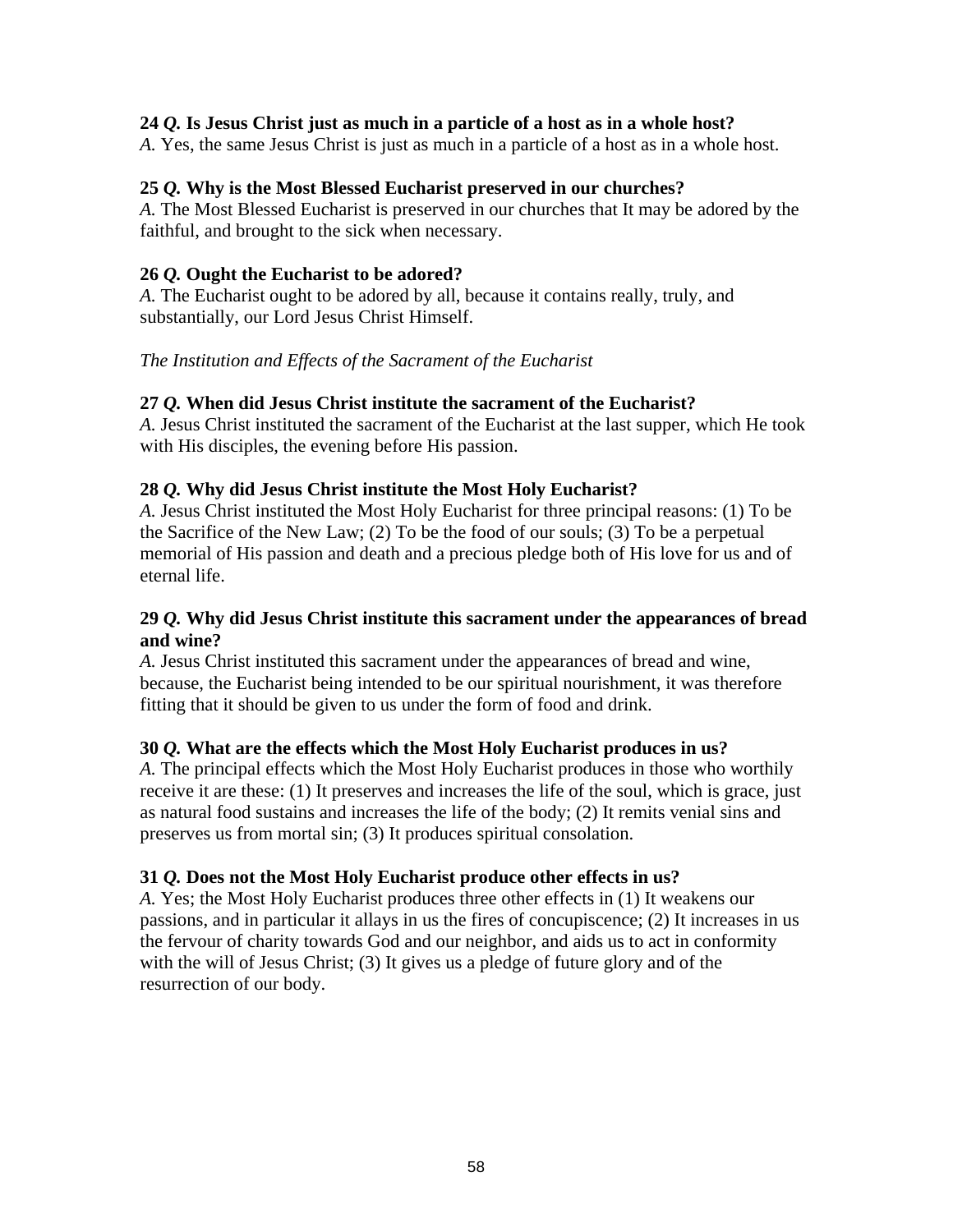### *The Dispositions necessary to Receive Holy Communion worthily*

### **32 Q. Does the sacrament of the Eucharist always produce its marvelous effects in us?**

*A.* The sacrament of the Eucharist produces its marvelous effects in us when it is received with the requisite dispositions

## **33** *Q.* **What conditions are necessary to make a good Communion?**

*A.* To make a good communion three conditions are necessary: (1) To be in the grace of God (2) To be fasting from midnight until the moment of Holy Communion; (3) To know what we are about to receive, and to approach Holy Communion devoutly.

*[The fast from midnight was the old Eucharistic discipline. In view of evening Masses which became more frequent at his time, Pope Pius XII gave permission to reduce the fast to three hours for solid food and alcoholic drink, and to one hour for non-alcoholic drink (Christus Dominus, 6 Jan. 1953). Later, Pope Paul VI reduced the fast to one hour for everything (see 1983 Code #919). This last regulation practically reduces fasting to nothing! Thus the faithful are encouraged to follow the old rules of fast for morning Masses, and Pope Pius XII's regulations for later Masses, keeping the spirit of the Church as Pope Pius XII wrote: "We intend by this Apostolic Letter to confirm the full force of the law and custom concerning the Eucharistic fast; and We also wish to remind those who are able to comply with that law, that they diligently continue to do so, so that only those who need these concessions may make use of them, according to their need.' (Ibid.)]*

# **34** *Q.* **What is meant by being in the grace of God?**

*A.* To be in the grace of God means to have a pure conscience And to be free from every mortal sin.

### **35** *Q.* **What should one who knows that he is in mortal sin do before receiving Communion?**

*A.* One who knows that he is in mortal sin must make a good confession before going to Holy Communion, for even an act of perfect contrition is not enough without confession to enable one who is in mortal sin to receive Holy Communion properly.

### **36** *Q.* **Why does not even an act of perfect contrition suffice to enable one who knows he is in mortal sin to go to Communion?**

*A.* Because the Church, out of respect for this sacrament, has ordained that no one in mortal sin should dare to go to Communion without first going to confession.

#### **37** *Q.* **Does he who goes to Communion in mortal sin receive Jesus Christ?**

*A.* He who goes to Communion in mortal sin receives Jesus Christ but not His grace; moreover, he commits a sacrilege and renders himself deserving of sentence of damnation.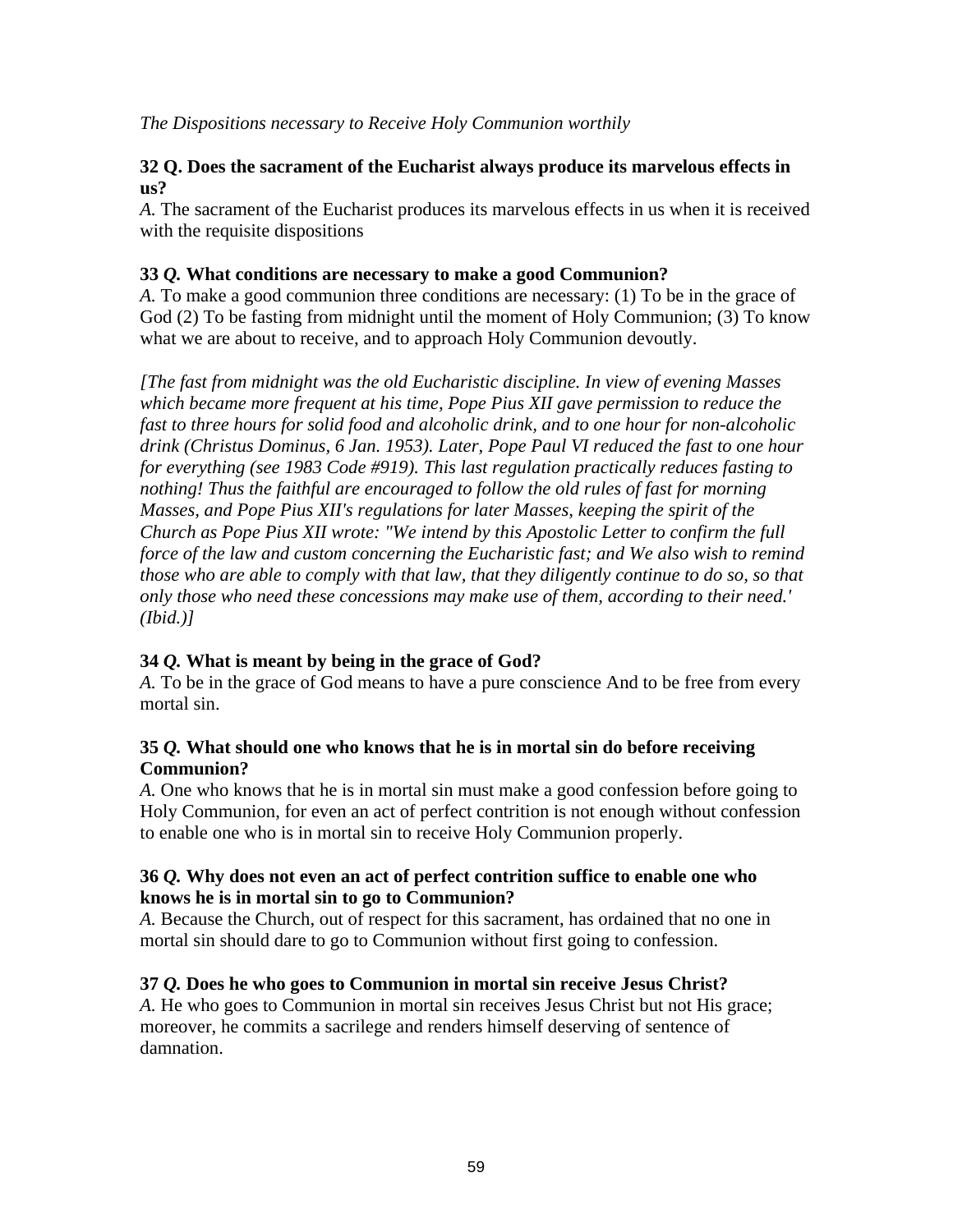## **38** *Q.* **What sort of fast is required before Communion?**

*A.* Before communion there is required a natural fast which is broken by taking the least thing by way of food or drink.

### **39** *Q.* **If one were to swallow a particle that had remained between the teeth, or a drop of water while washing, might he still go to Communion?**

*A.* If one were to swallow a particle that had remained between the teeth, or a drop of water while washing, he might still go to Communion, because in both cases these things would either not be taken as food or drink, or they would have already lost the nature of either.

### **40** *Q.* **Is it ever allowed to go to Communion after having broken the fast?**

*A.* To go to Communion after having broken the fast is permitted to the sick, who are in danger of death, and to those who on account of prolonged illness have received a special dispensation from the Pope. Communion given to the sick in danger of death is called viaticum, because it supports them on their way from this life to eternity.

### **41** *Q.* **What is meant by the words: To know what we are about to receive?**

*A.* To know what we are about to receive means to know and firmly believe what is taught in Christian doctrine concerning this sacrament.

### **42** *Q.* **What do the words: To receive Holy Communion with devotion mean?**

*A.* To receive Holy Communion with devotion means to approach Holy Communion with humility and modesty in person And dress; and to make a preparation before, and an act of thanksgiving after, Holy Communion.

#### **43** *Q.* **In what does the preparation before Communion consist?**

*A.* Preparation before Communion consists in meditating for some time on Whom we are about to receive, and on who we are; and in making acts of faith, hope, charity, contrition, adoration, humility, and desire to receive Jesus Christ.

#### **44** *Q.* **In what does the thanksgiving after Communion consist?**

*A.* Thanksgiving after Communion consists in keeping ourselves recollected in order to honor the Lord who is within us; renewing our acts of faith, of hope, of charity, of adoration, of thanksgiving, of offerings, and of requests, especially for those graces which are most necessary for ourselves and for those for whom we are bound to pray.

# **45** *Q.* **What should we do during the day on which we have received Communion?**

*A.* During the day on which we have received Communion we should remain as recollected as possible, occupy ourselves in works of piety, and discharge the duties of our state with greater diligence.

#### **46** *Q.* **How long does Jesus Christ abide within us after Holy Communion?**

*A.* After Holy Communion Jesus Christ abides within us by His grace as long as we commit no mortal sin; and He abides within us by His Real Presence until the sacramental species are consumed.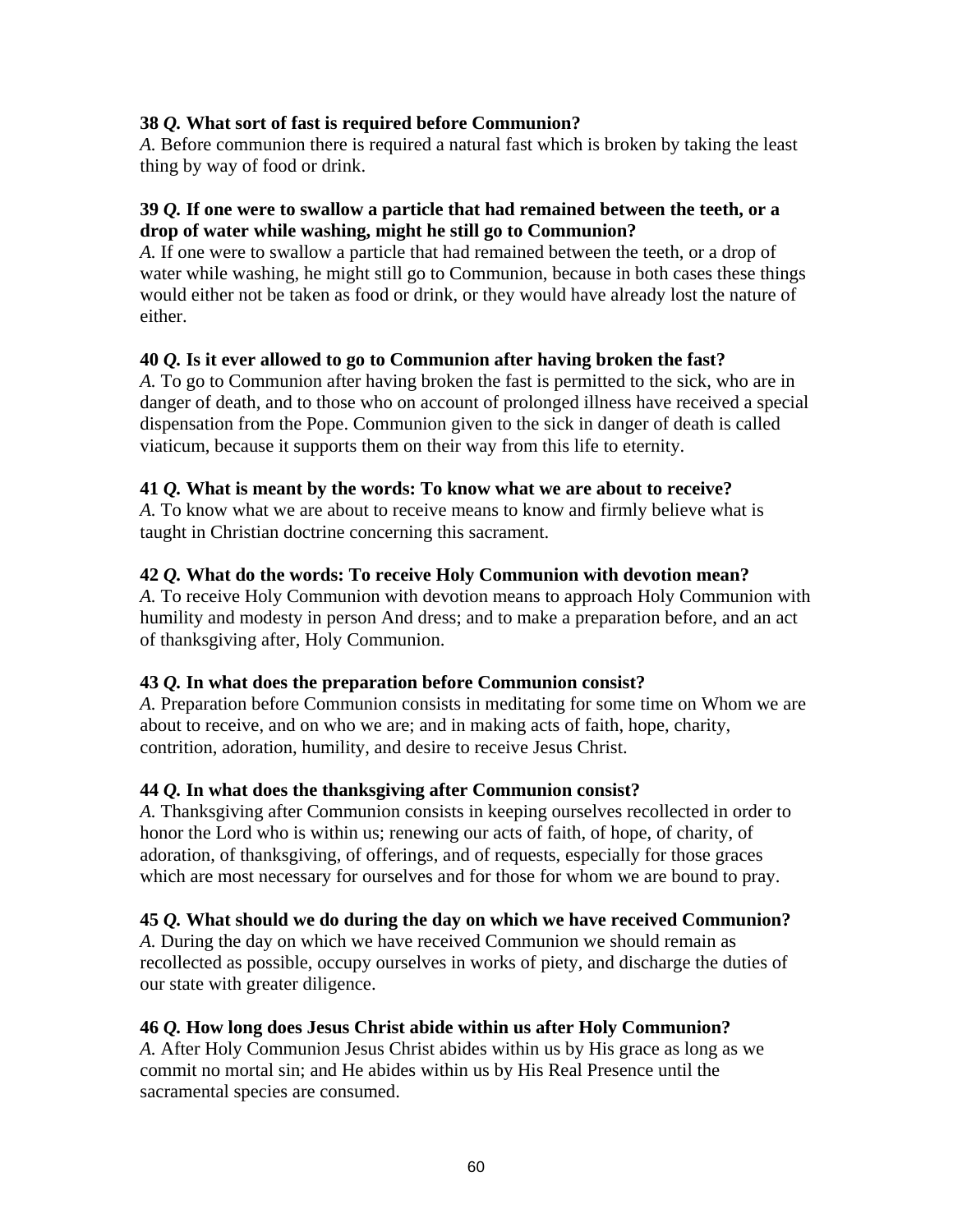### *The Way to Go to Communion*

## **47** *Q.* **How should we act while receiving Holy Communion?**

*A.* In the act of receiving Holy Communion we should be kneeling, hold our head slightly raised, our eyes modest and fixed on the sacred Host, our mouth sufficiently open, and the tongue slightly out over the lips.

### **48** *Q.* **How should the Communion cloth be held?**

*A.* The Communion cloth should be held in such a way as to receive the sacred Host in case it should fall.

#### **49** *Q.* **When should the sacred Host be swallowed?**

*A.* We should try to swallow the sacred Host as soon as possible, and we should avoid spitting for some time.

### **50** *Q.* **If the sacred Host should cling to the palate what should be done?**

*A.* If the sacred Host should cling to the palate it should be removed with the tongue, but never with the finger.

### *The Precept of Holy Communion*

### **51** *Q.* **When are we bound to receive Communion?**

*A.* We are bound to go to Communion once a year, at Easter, each one in his own parish; and also when in danger of death.

#### **52** *Q.* **At what age does the precept of paschal Communion begin to bind?**

*A.* The precept of paschal Communion begins to bind as soon As a child is capable of receiving with the requisite dispositions.

#### **53** *Q.* **Do they sin who are old enough to receive Communion And do not?**

*A.* They who are old enough to receive Communion and do not either because they are unwilling, or because, through their own fault, they are not instructed, undoubtedly sin. Their parents or guardians also sin if the delay of Communion is owing to their fault, and they shall have to render a strict account to God for it.

#### **54** *Q.* **Is it a good and useful thing to go often to Communion?**

*A.* It is an excellent thing to go to Communion often, and even daily in accordance with the desire of the Church, provided we do so with the requisite dispositions.

#### **55** *Q.* **How often may we go to Holy Communion?**

*A.* We may go to Holy Communion as often as we are advised to do so by a pious and learned confessor.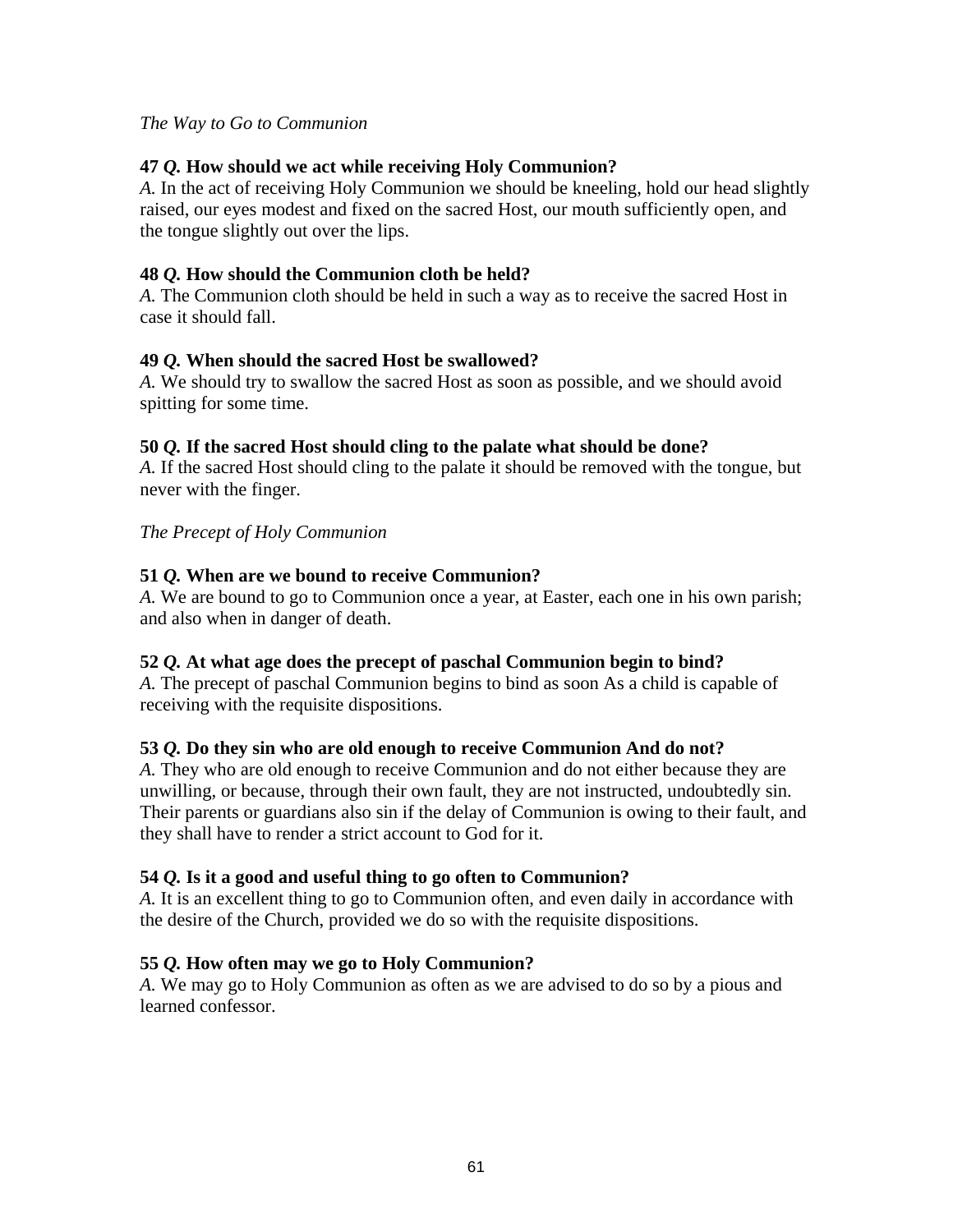# **The Holy Sacrifice of the Mass**

*The Essence, Institution and Ends of the Holy Sacrifice of the Mass*

# **1** *Q.* **Should the Holy Eucharist be considered only as a sacrament?**

*A.* The Holy Eucharist, besides being a sacrament, is also the permanent Sacrifice of the New Law, which Jesus Christ left to His Church to be offered to God by the hands of His priests.

# **2** *Q.* **In what in general does a sacrifice consist?**

*A.* In general a sacrifice consists in the offering of some sensible thing to God and in some way destroying it as an acknowledgment of His Supreme Dominion over us and over all things.

# **3** *Q.* **What is this Sacrifice of the New Law called?**

*A.* This Sacrifice of the New Law is called the Holy Mass.

# **4** *Q.* **What, then, is the Holy Mass?**

*A.* The Holy Mass is the Sacrifice of the Body and Blood of Jesus Christ offered on our altars under the appearances of bread and wine, in commemoration of the Sacrifice of the Cross.

# **5** *Q.* **Is the Sacrifice of the Mass the same as that of the Cross?**

*A.* The Sacrifice of the Mass is substantially the same as that of the Cross, for the same Jesus Christ, Who offered Himself on the Cross, it is Who offers Himself by the hands of the priests, His ministers, on our altars; but as regards the way in which He is offered, the Sacrifice of the Mass differs from the Sacrifice of the Cross, though retaining the most intimate and essential relation to it.

# **6** *Q.* **What difference and relation then is there between the Sacrifice of the Mass and that of the Cross?**

*A.* Between the Sacrifice of the Mass and that of the Cross there is this difference and relation, that on the Cross Jesus Christ offered Himself by shedding His Blood and meriting for us; whereas on our altars He sacrifices Himself without the shedding of His Blood, and applies to us the fruits of His passion And death.

# **7** *Q.* **What other relation has the Sacrifice of the Mass to that of the Cross?**

*A.* Another relation of the Sacrifice of the Mass to that of the Cross is, that the Sacrifice of the Mass represents in a sensible way the shedding of the Blood of Jesus Christ on the Cross, because, in virtue of the words of consecration, only the Body of our Savior is made present under the species of the bread and only His Blood under the species of the wine; although by natural concomitance and by the hypostatic union, the living And real Jesus Christ is present under each of the species.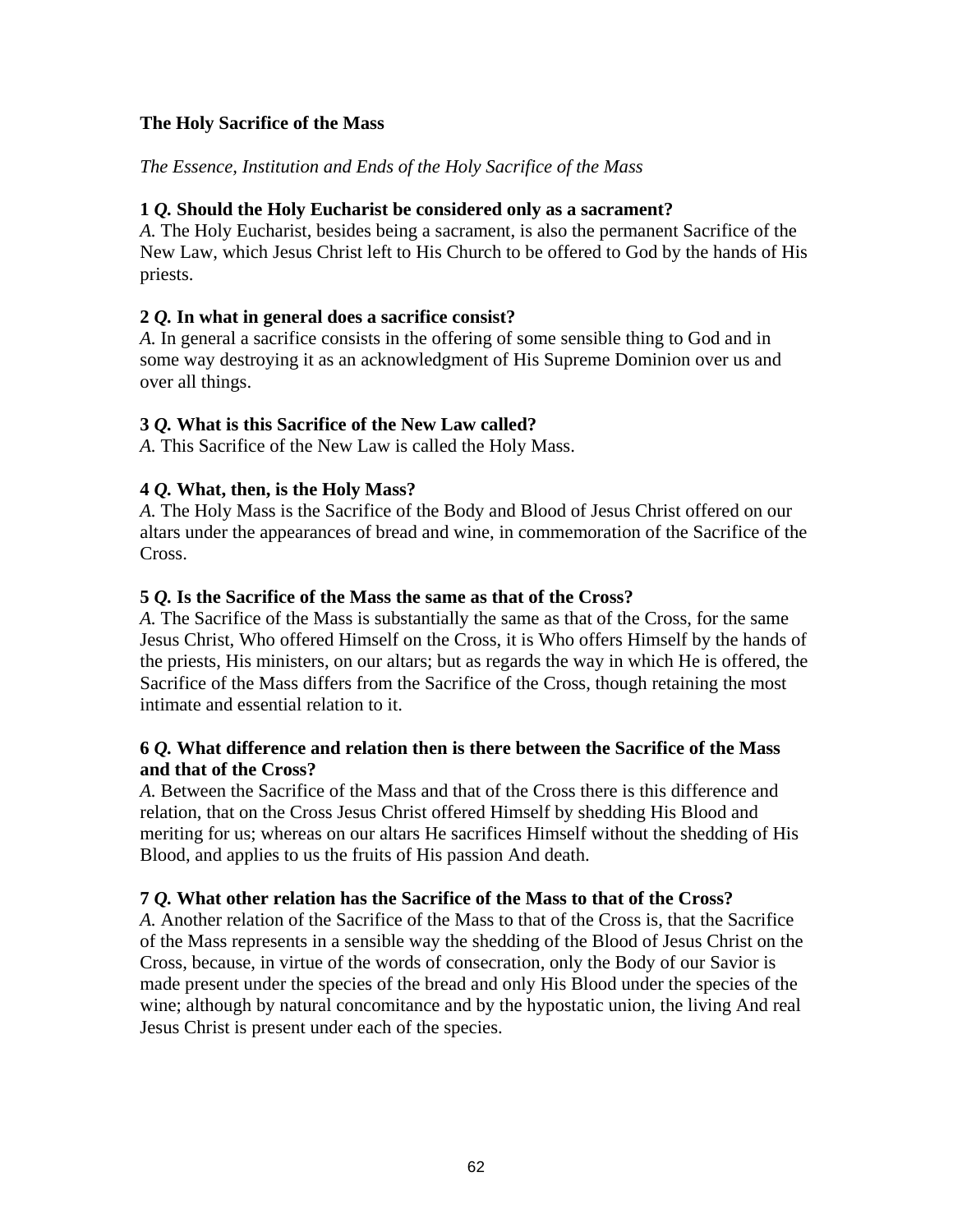### **8** *Q.* **Is not the Sacrifice of the Cross the one only Sacrifice of the New Law?**

*A.* The Sacrifice of the Cross is the one only Sacrifice of the New Law, inasmuch as through it Our Lord satisfied Divine Justice, acquired all the merits necessary to save us, and thus, on His part, fully accomplished our redemption. These merits, however, He applies to us through the means instituted by Him in His Church, among which is the Holy Sacrifice of the Mass.

### **9** *Q.* **For what ends then is the Holy Sacrifice of the Mass offered?**

*A.* The Sacrifice of the Mass is offered to God for four ends: (1) To honor Him properly, and hence it is called Latreutical; (2) To thank Him for His favors, and hence it is called Eucharistical; (3) To appease Him, make Him due satisfaction for our sins, and to help the souls in Purgatory, and hence it is called Propitiatory; (4) To obtain all the graces necessary for us, and hence it is called Impetratory.

### **10** *Q.* **Who is it that offers to God the Sacrifice of the Holy Mass?**

*A.* The first and principal Offeror of the Sacrifice of the Holy Mass is Jesus Christ, while the priest is the minister who in the Name of Jesus Christ offers the same Sacrifice to the Eternal Father.

### **11** *Q.* **Who instituted the Sacrifice of the Holy Mass?**

*A.* Jesus Christ Himself instituted the Sacrifice of the Holy Mass when He instituted the Sacrament of the Blessed Eucharist and said that this should be done in memory of His passion.

# **12** *Q.* **To whom is the Holy Mass offered?**

*A.* The Holy Mass is offered to God alone.

### **13** *Q.* **If the Holy Mass is offered to God alone why are so many Masses celebrated in honor of the Blessed Virgin And the Saints?**

*A.* Mass celebrated in honor of the Blessed Virgin and the Saints is always a sacrifice offered to God alone; it is said to be celebrated in honor of the Blessed Virgin and the Saints to thank God for the gifts He has given them, and through their intercession to obtain from Him more abundantly the graces of which we have need.

# **14** *Q.* **Who shares in the fruits of the Mass?**

*A.* The entire Church shares in the fruits of the Mass, but more particularly: (1) The priest and those who assist at Mass, the latter being united with the priest; (2) Those for whom the Mass is applied, both living and dead.

*The Way to Assist at Mass*

# **15** *Q.* **What is required in order to assist at Holy Mass well and profitably?**

*A.* To assist at Holy Mass well and profitably two things are necessary: (1) Modesty of person and (2) Devotion of heart.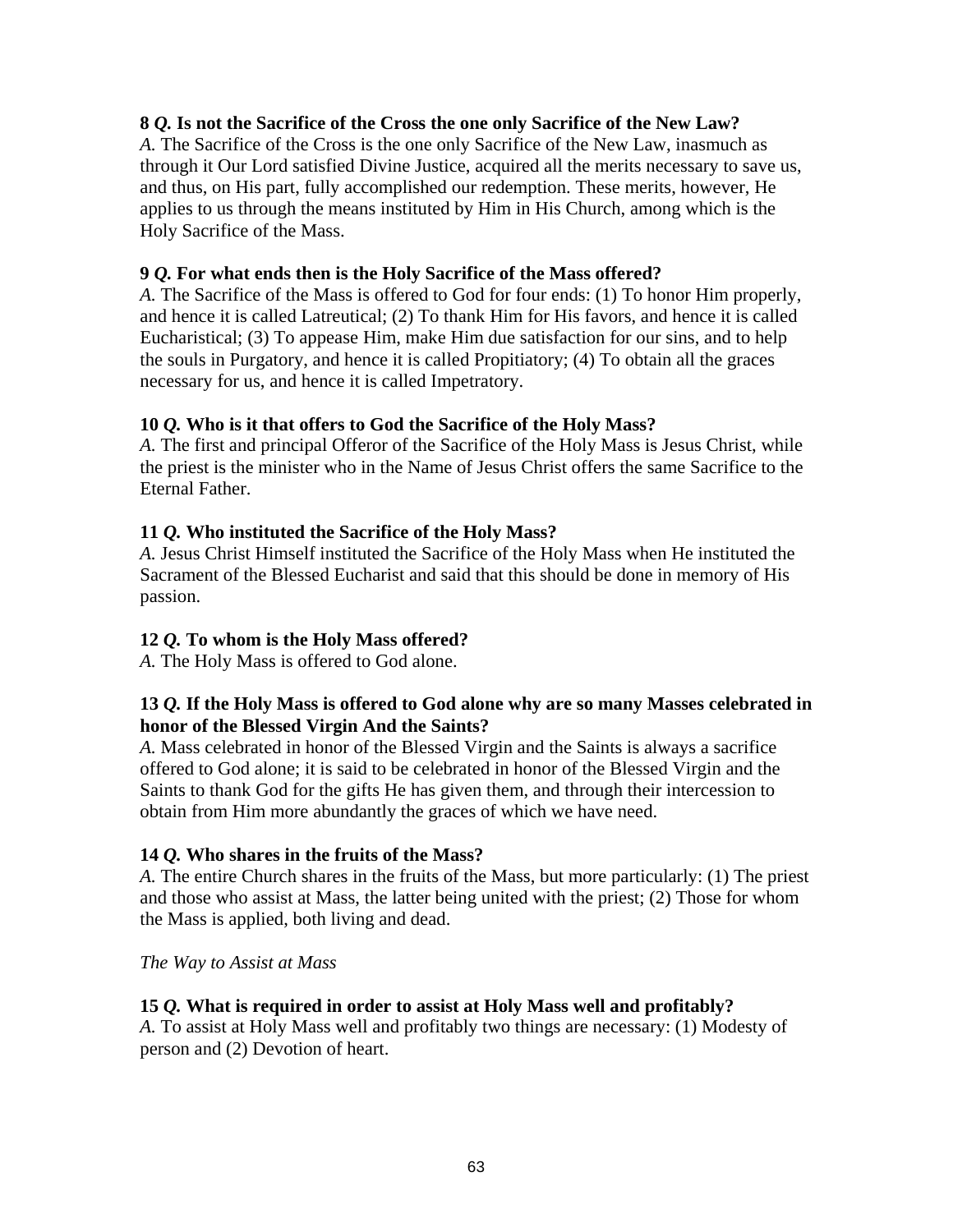## **16** *Q.* **In what does modesty of person consist?**

*A.* Modesty of person consists especially in being modestly dressed, in observing silence and recollection and, as far as possible, in remaining kneeling, except during the time of the two Gospels which are heard standing.

#### **17** *Q.* **In hearing Holy Mass which is the best way to practice true devotion?**

*A.* In hearing Holy Mass the best way to practice true devotion is the following: (1) From the very beginning to unite our intention with that of the priest, offering the Holy Sacrifice to God for the ends for which it was instituted. (2) To accompany the priest in each prayer and action of the Sacrifice. (3) To meditate on the passion and death of Jesus Christ and to heartily detest our sins, which have been the cause of them. (4) To go to Communion, or at least to make a spiritual Communion while the priest communicates.

### **18** *Q.* **What is spiritual Communion?**

*A.* Spiritual Communion is a great desire to be united sacramentally with Jesus Christ. saying, for example: "My Lord Jesus Christ, I desire with my whole heart to be united with Thee now and forever;" and then make the same acts that are to be made before and after sacramental Communion.

## **19** *Q.* **Does the recitation of the Rosary or other prayers during Mass prevent us from hearing it with profit?**

*A.* The recitation of the Rosary and other prayers during Mass does not prevent us from hearing it with profit, provided we try As far as possible to follow the parts of the Holy Sacrifice.

#### **20** *Q.* **Is it advisable to pray for others while assisting at Mass?**

*A.* Yes it is advisable to pray for others while assisting at Mass; nay more, the time of Holy Mass is the most suitable of all times to pray for the living and the dead.

# **21** *Q.* **What should we do after Mass?**

*A.* After Mass we should give God thanks for having allowed us to assist at this great Sacrifice, and we should ask pardon for all the faults we may have committed while assisting at it.

#### **The Sacrament of Penance**

*Penance in General*

# **1** *Q.* **What is the sacrament of Penance?**

*A.* The sacrament of Penance, also called Confession, is a sacrament instituted by Jesus Christ to remit the sins committed after Baptism.

#### **2** *Q.* **Why is the name of Penance given to this sacrament?**

*A.* The name of Penance is given to this sacrament, because to obtain pardon for sins it is necessary to detest them penitently; and because he who has committed a fault must submit to the penance which the priest imposes.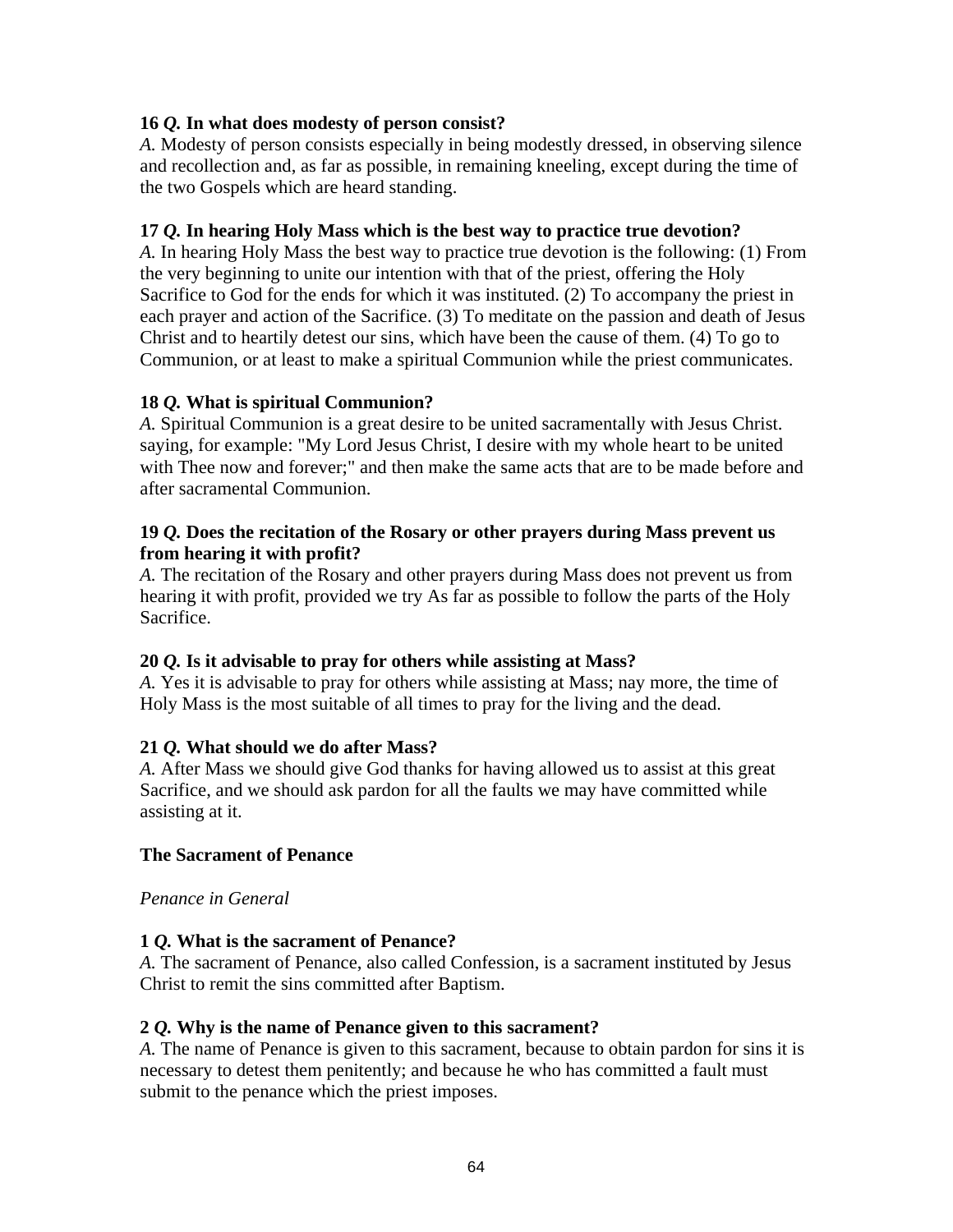## **3** *Q.* **Why is this sacrament also called Confession?**

*A.* This sacrament is also called Confession, because to obtain pardon for sins it is not enough to detest them, but it is necessary also to accuse oneself of them to the priest, that is, to make a confession of them.

### **4** *Q.* **When did Jesus Christ institute the sacrament of Penance?**

*A.* Jesus Christ instituted the sacrament of Penance on the day of His resurrection when, entering the Supper Room, He solemnly gave His Apostles the power of remitting sin.

### **5** *Q.* **How did Jesus Christ give His Apostles the power of remitting sin?**

*A.* Jesus Christ gave His Apostles the power of remitting sin thus: Breathing upon them He said: "Receive ye the Holy Ghost; whose sins you shall forgive they are forgiven; and whose sins you shall retain they are retained."

### **6** *Q.* **What is the matter of the sacrament of Penance?**

*A.* The matter of the sacrament of Penance is divided into remote and proximate. The remote matter consists of the sins committed by the penitent after Baptism; and the proximate matter are the acts of the penitent himself, that is, contrition, confession and satisfaction.

### **7** *Q.* **What is the form of the sacrament of Penance?**

*A.* The form of the sacrament of Penance is this: "I absolve thee from thy sins."

#### **8** *Q.* **Who is the minister of the sacrament of Penance?**

*A.* The minister of the sacrament of Penance is a priest authorized by the Bishop to hear confessions.

#### **9** *Q.* **Why do you say that a priest must be authorized by the Bishop?**

*A.* A priest must be authorized by the Bishop to hear confessions because to administer this sacrament validly the power of Orders is not enough, but there is also necessary the power of jurisdiction, that is, the power to judge, which must be given by the Bishop.

#### **10** *Q.* **Which are the parts of the sacrament of Penance?**

*A.* The parts of the sacrament of Penance are contrition, confession, and satisfaction on the part of the penitent, and absolution on the part of the priest.

# **11** *Q.* **What is contrition or sorrow for sins?**

*A.* Contrition or sorrow for sin is a grief of the soul leading us to detest sins committed and to resolve not to commit them any more.

# **12** *Q.* **What does the word contrition mean?**

*A.* Contrition means a crushing or breaking up into pieces as when a stone is hammered and reduced to dust.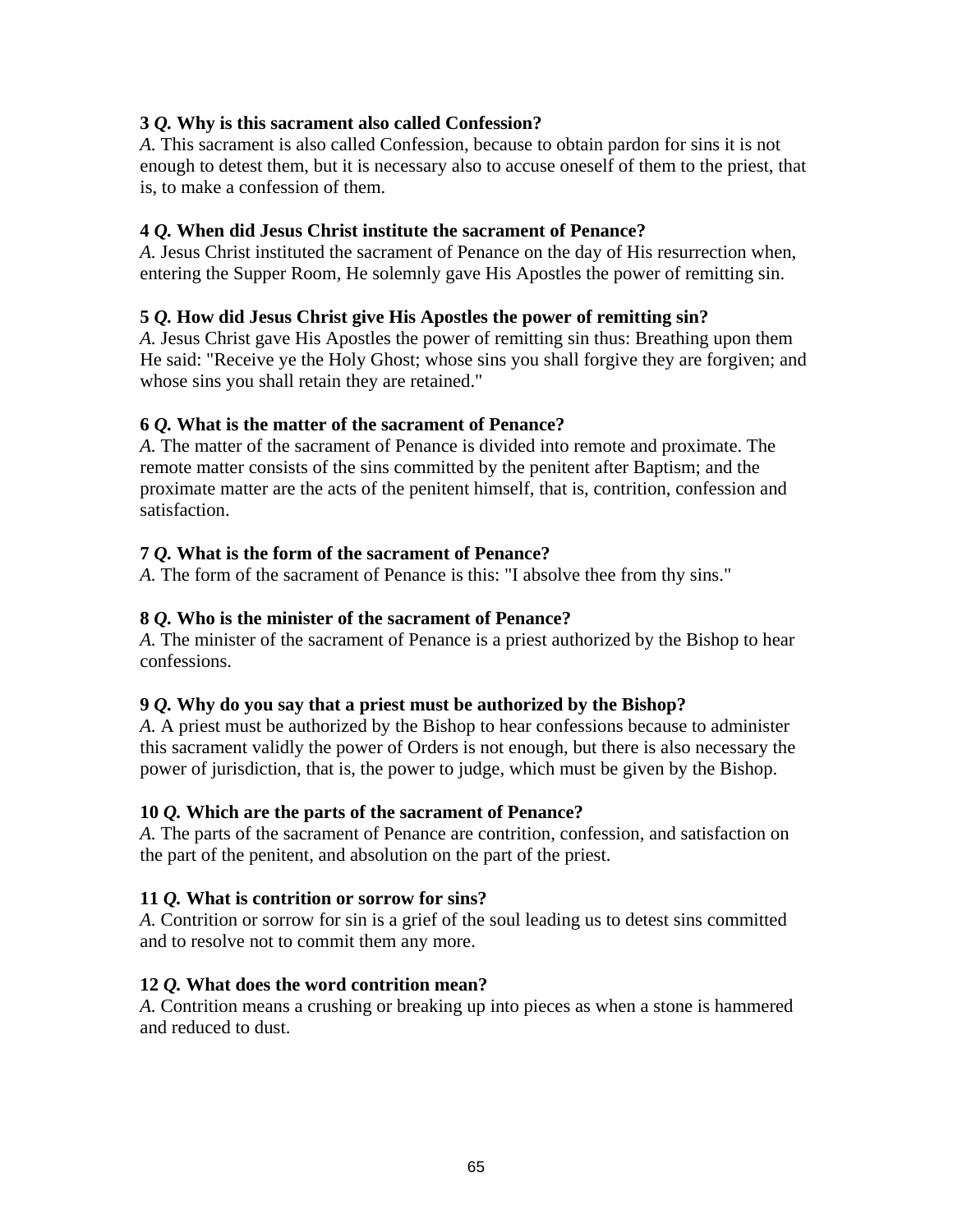### **13** *Q.* **Why is the name of contrition given to sorrow for sin?**

*A.* The name of contrition is given to sorrow for sin to signify that the hard heart of the sinner is in a certain way crushed by sorrow for having offended God.

#### **14** *Q.* **In what does confession of sins consist?**

*A.* Confession of sins consists in a distinct accusation of our sins made to the confessor in order to obtain absolution and receive penance for them.

#### **15** *Q.* **Why is confession called an accusation?**

*A.* Confession is called an accusation, because it must not be a careless recital, but a true and sorrowful manifestation of our sins.

### **16** *Q.* **What is satisfaction or penance?**

*A.* Satisfaction or penance is that prayer or other good work which the confessor enjoins on the penitent in expiation of his sins.

### **17 Q. What is absolution?**

*A.* Absolution is the sentence which the priest pronounces in the name of Jesus Christ when remitting the penitent's sins.

#### **18** *Q.* **Of all the parts of the sacrament of Penance which is the most necessary?**

*A.* Of all the parts of the sacrament of Penance the most necessary is contrition, because without it no pardon for sins is obtainable, while with it alone, perfect pardon can be obtained, provided that along with it there is the desire, at least implicit, of going to confession.

*The Effects and the Necessity of the Sacrament of Penance and the Dispositions to Receive It Properly*

# **19** *Q.* **Which are the effects of the sacrament of Penance?**

*A.* The sacrament of Penance confers sanctifying grace by which are remitted the mortal sins and also the venial sins which we confess and for which we are sorry; it changes eternal punishment into temporal punishment, of which it even remits more or less according to our dispositions; it revives the merits of the good works done before committing mortal sin; it gives the soul aid in due time against falling into sin again, and it restores peace of conscience.

#### **20** *Q.* **Is the sacrament of Penance necessary to all for salvation?**

*A.* The sacrament of Penance is necessary for salvation to all who have committed a mortal sin after Baptism.

# **21** *Q.* **Is it a good thing to go to confession often?**

*A.* Yes, it is an excellent thing to go to confession often, because the sacrament of Penance, besides taking away sin, gives the graces necessary to avoid sin in the future.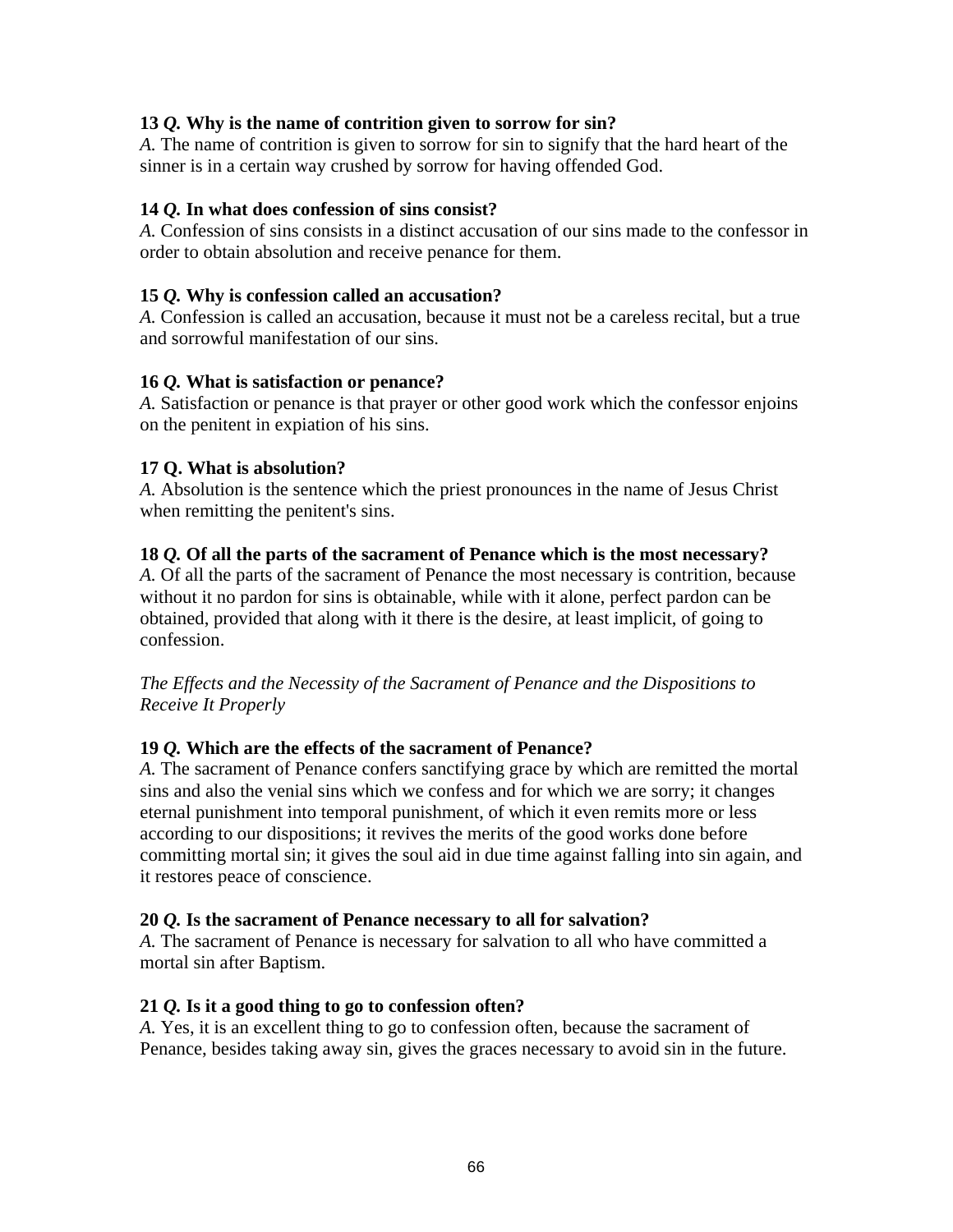### **22** *Q.* **Has the sacrament of Penance the power of remitting all sins, no matter how numerous or how great they are?**

*A.* The sacrament of Penance has the power of remitting all sins no matter how numerous and great they are, provided it is received with the requisite dispositions.

# **23** *Q.* **How many conditions are necessary to make a good confession?**

*A.* To make a good confession five things are necessary: (1) Examination of conscience; (2) Sorrow for having offended God; (3) A resolution of sinning no more; (4) Confession of our sins; (5) Satisfaction or penance

# **24** *Q.* **What should we do first of all to make a good confession?**

*A.* To make a good confession we should first of all earnestly beseech God to give us light to know all our sins and strength to detest them.

### *Examination of Conscience*

# **25** *Q.* **What is the examination of conscience?**

*A.* The examination of conscience is a diligent search for the sins committed since the last good confession.

#### **26** *Q.* **How is the examination of conscience made?**

*A.* The examination of conscience is made by carefully calling to mind before God all the sins committed but not confessed, in thought, word, deed and omission, against the Commandments of God and the Church, and against the duties of our state.

# **27** *Q.* **On what else should we examine ourselves?**

*A.* We should also examine ourselves on our bad habits and on the occasions of sin.

# **28** *Q.* **In our examination should we also try to discover the number of our sins?**

*A.* In our examination we should also try to discover the number of our mortal sins.

# **29** *Q.* **What is required for a sin to be mortal?**

*A.* For a sin to be mortal three things are required: (1) Grave matter, (2) Full advertence, (3) Perfect consent of the will.

#### **30** *Q.* **When is the matter to be considered grave?**

*A.* The matter is grave when the thing under examination is seriously contrary to the laws of God and His Church.

#### **31** *Q.* **When is there full advertence in sinning?**

*A.* Full advertence in sinning is had when we know perfectly well that we are doing a serious evil.

#### **32** *Q.* **When is perfect consent of the will verified in sinning?**

*A.* Perfect consent of the will is verified in sinning when we deliberately determine to do a thing although we know that thing to be sinful.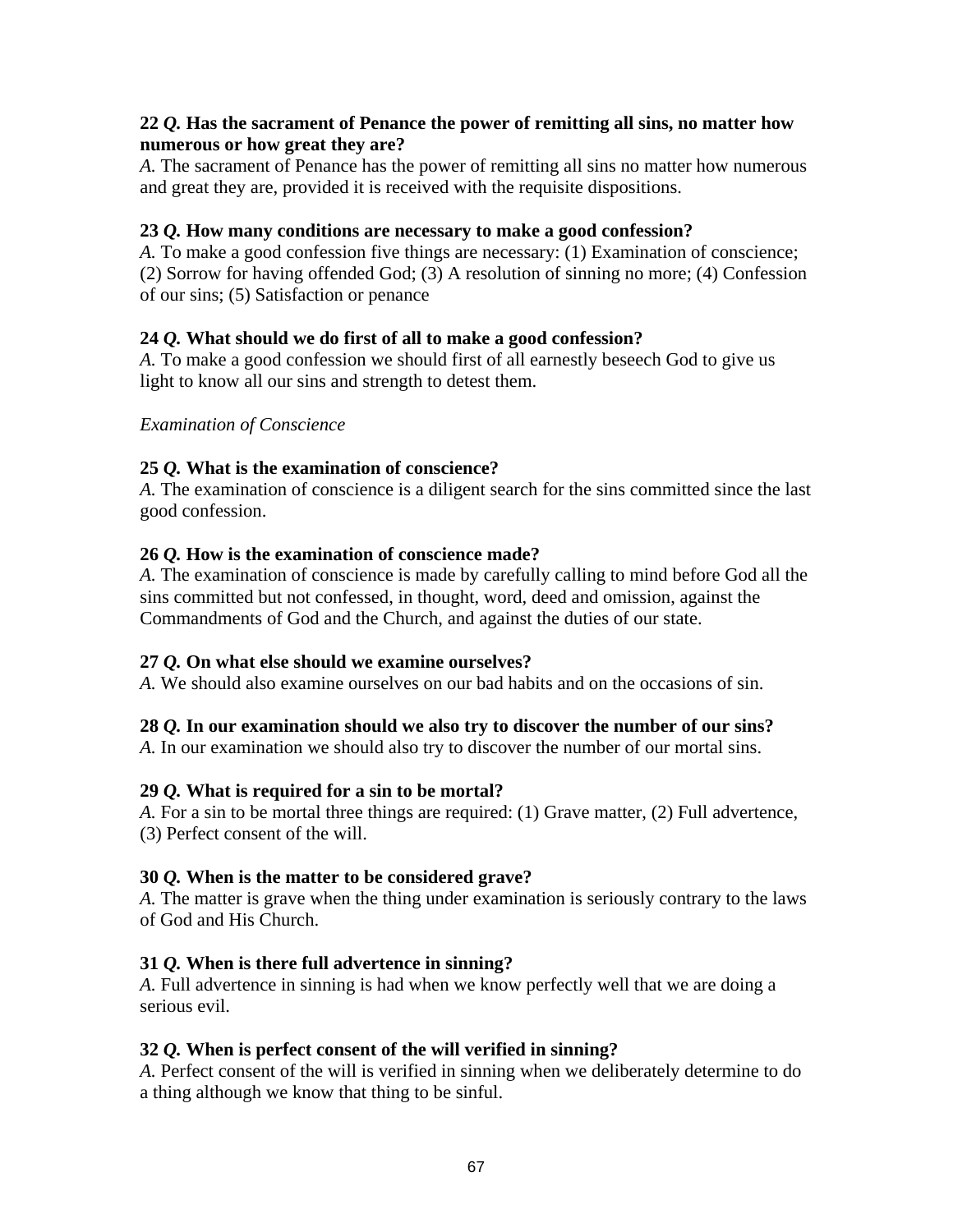# **33** *Q.* **What diligence should be used in the examination of conscience?**

*A.* In the examination of conscience the same diligence is demanded as is used in a matter of great importance.

## **34** *Q.* **How much time should be spent in the examination of conscience?**

*A.* More or less time should be spent in the examination of conscience according to the needs of each case, that is, according to the number or kind of sins that burden the conscience and according to the time that has elapsed since the last good confession.

### **35** *Q.* **How may the examination of conscience be rendered easy?**

*A.* The examination of conscience is rendered easy by making An examination of conscience every evening upon the actions of the day.

*Sorrow*

# **36** *Q.* **What is sorrow for sin?**

*A.* Sorrow for sin consists in grief of soul and in a sincere detestation of the offence offered to God.

### **37** *Q.* **How many kinds of sorrow are there?**

*A.* Sorrow is of two kinds: perfect sorrow or contrition; and imperfect sorrow or attrition.

### **38** *Q.* **What is perfect sorrow or contrition?**

*A.* Perfect sorrow is a grief of soul for having offended God because He is infinitely good and worthy of being loved for His own sake.

# **39** *Q.* **Why do you call the sorrow of contrition perfect sorrow?**

*A.* I call the sorrow of contrition perfect sorrow for two reasons: (1) Because it considers the goodness of God alone and not our own advantage or loss; (2) Because it enables us at once to obtain pardon for sins, even though the obligation to confess them still remains.

### **40** *Q.* **Perfect sorrow, then, obtains us pardon of our sins independently of confession?**

*A.* Perfect sorrow does not obtain us pardon of our sins independently of confession, because it always includes the intention to confess them.

### **41** *Q.* **Why does perfect sorrow or contrition produce the effect of restoring us to the grace of God?**

*A.* Perfect sorrow or contrition produces this effect, because it proceeds from charity which cannot exist in the soul together with sin.

# **42** *Q.* **What is imperfect sorrow or attrition?**

*A.* Imperfect sorrow or attrition is that by which we repent of having offended God because He is our Supreme Judge, that is, for fear of the chastisement deserved in this life or in the life to come, or because of the very foulness of sin itself.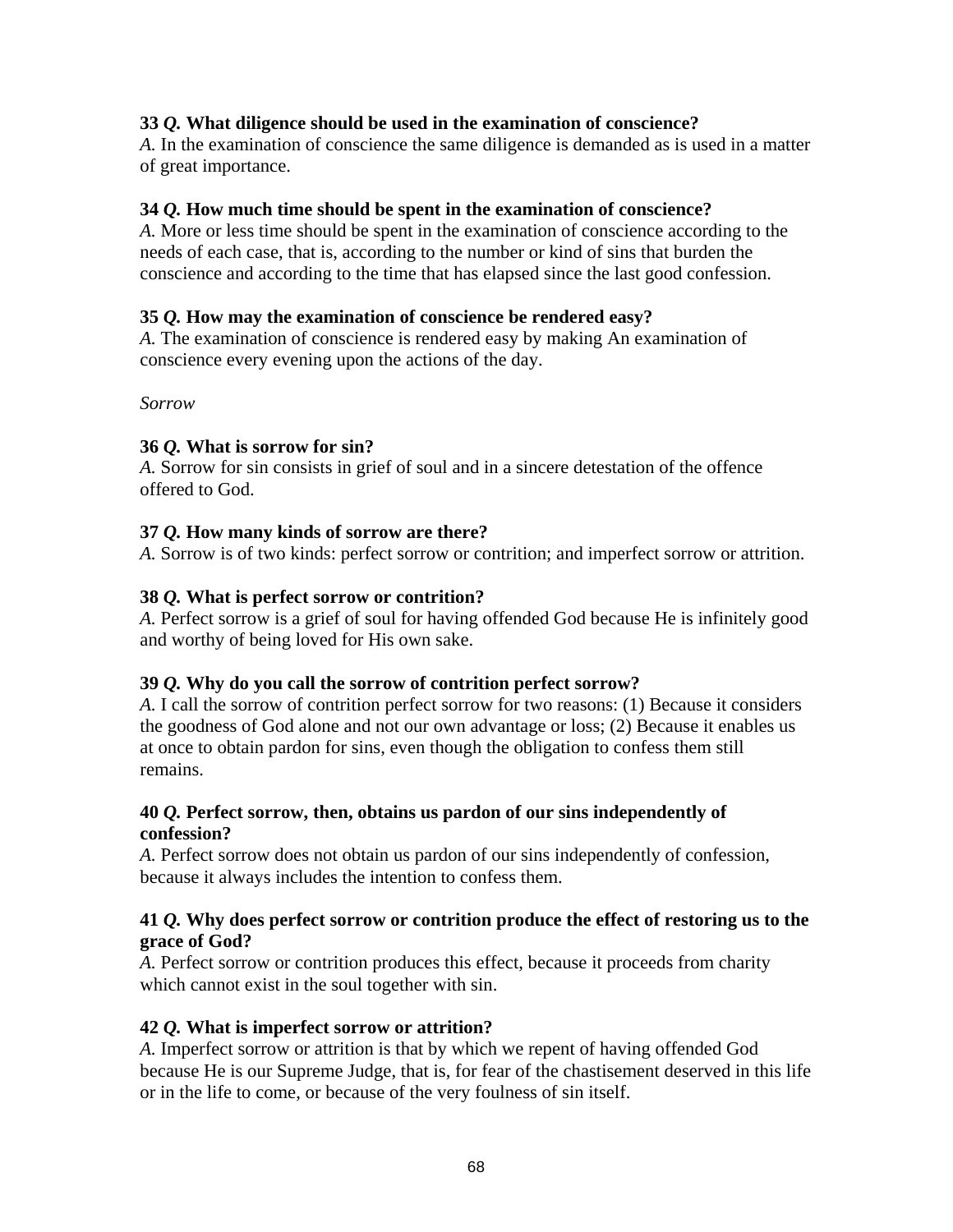#### **43** *Q.* **What qualities must sorrow have to be true sorrow?**

*A.* Sorrow in order to be true must have four qualities: It must be internal, supernatural, supreme and universal.

#### **44** *Q.* **What is meant by saying that sorrow must be internal?**

*A.* It means that it must exist in the heart and will, and not in words alone.

#### **45** *Q.* **Why must sorrow be internal?**

*A.* Sorrow must be internal because the will, which has been alienated from God by sin, must return to God by detesting the sin committed.

### **46** *Q.* **What is meant by saying that sorrow must be supernatural?**

*A.* It means that it must be excited in us by the grace of God and conceived through motives of faith.

### **47** *Q.* **Why must sorrow be supernatural?**

*A.* Sorrow must be supernatural because the end to which it is directed is supernatural, namely, God's pardon, the acquisition of sanctifying grace, and the right to eternal glory.

### **48** *Q.* **Explain more clearly the difference between natural and supernatural sorrow.**

*A.* He who repents of having offended God because God is infinitely good and worthy of being loved for His own sake; of having lost Heaven and merited hell; or because of the intrinsic malice of sin, has supernatural sorrow, since all these are motives of faith. On the contrary, he who repents only because of the dishonor or chastisement inflicted by men, or because of some purely temporal loss, has a natural sorrow, since he repents from human motives alone.

#### **49** *Q.* **Why must sorrow be supreme?**

*A.* Sorrow must be supreme because we must look upon and hate sin as the greatest of all evils, being as it is an offence against God.

### **50** *Q.* **To have sorrow for sin, is it necessary to weep, as we sometimes do, in consequence of the misfortunes of this life?**

*A.* It is not necessary to shed tears of sorrow for our sins; it is enough if in our heart we make more of having offended God than of any other misfortune whatsoever.

# **51** *Q.* **What is meant by saying that sorrow must be universal?**

*A.* It means that it must extend to every mortal sin committed.

# **52** *Q.* **Why should sorrow extend to every mortal sin committed?**

*A.* Because he who does not repent of even one mortal sin still remains an enemy to God.

#### **53** *Q.* **What should we do to have sorrow for our sins?**

*A.* To have sorrow for our sins we should ask it of God with our whole heart, and excite it in ourselves by the thought of the great evil we have done by sinning.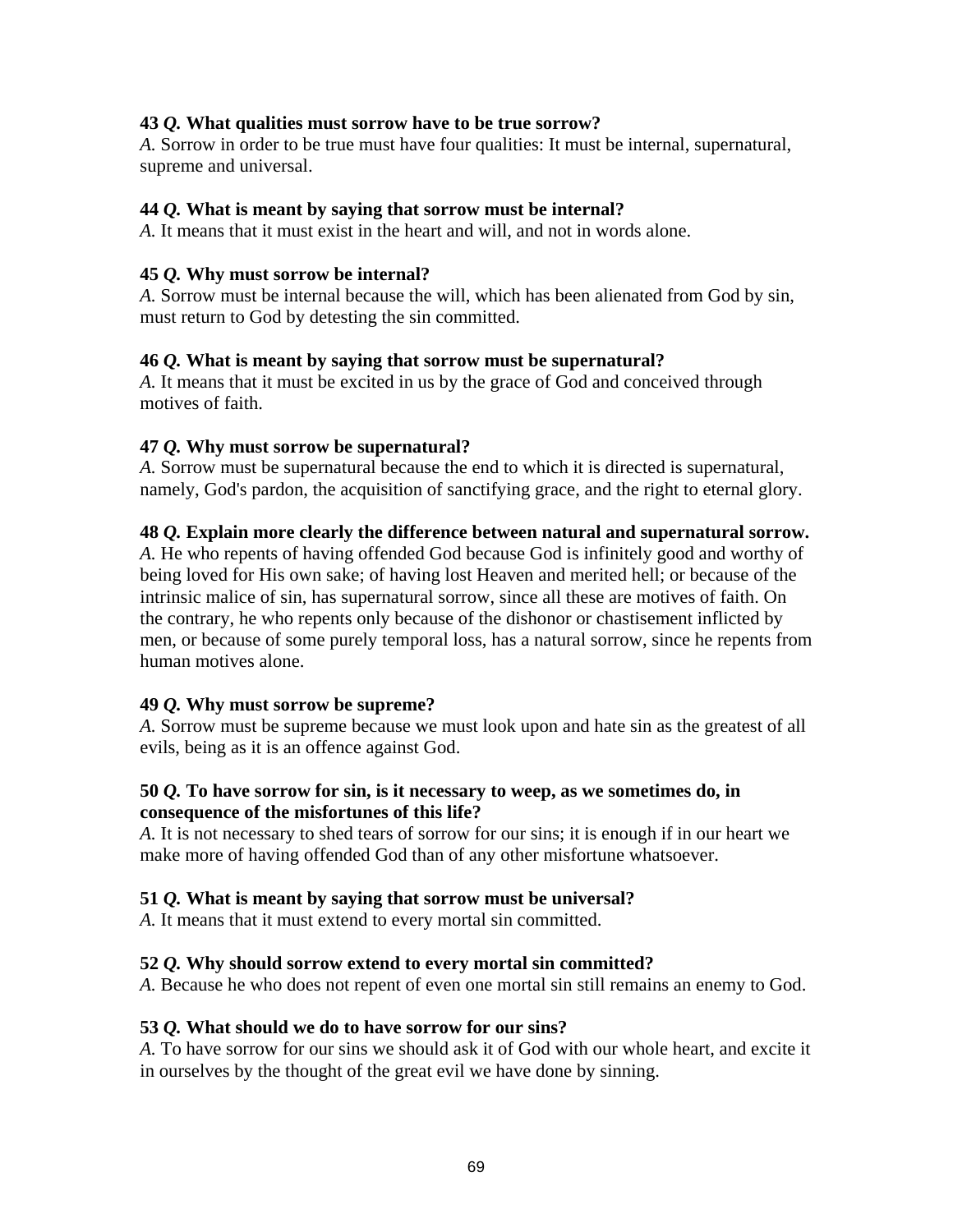### **54** *Q.* **What should you do to excite yourself to detest your sins?**

*A.* To excite myself to detest my sins: (1) I will consider the rigor of the infinite justice of God And the foulness of sin which has defiled my soul and made me worthy of the eternal punishment of hell; (2) I will consider that by sin I have lost the grace, friendship and sonship of God and the inheritance of Heaven; (3) That I have offended my Redeemer who died for me And that my sins caused His death; (4) That I have despised my Creator and my God, that I have turned my back upon Him who is my Supreme Good and worthy of being loved above everything else And of being faithfully served.

### **55** *Q.* **In going to confession should we be extremely solicitous to have a true sorrow for our sins?**

*A.* In going to confession we should certainly be very solicitous to have a true sorrow for our sins, because this is of all things the most important; and if sorrow is wanting the confession is no good.

# **56** *Q.* **If one has only venial sins to confess, must he be sorry for all of them?**

*A.* If one has only venial sins to confess it is enough to repent of some of them for his confession to be valid; but to obtain pardon of all of them it is necessary to repent of all he remembers having committed.

### **57** *Q.* **If one has only venial sins to confess and if he does not repent of even one of them, does he make a good confession?**

*A.* If one confesses only venial sins without having sorrow for at least one of them, his confession is in vain; moreover it would be sacrilegious if the absence of sorrow was conscious.

# **58** *Q.* **What should be done to render the confession of only venial sins more secure?**

*A.* To render the confession of venial sins more secure it is prudent also to confess with true sorrow some grave sin of the past, even though it has been already confessed.

# **59** *Q.* **Is it well to make an act of contrition often?**

*A.* It is well and most useful to make an act of contrition often, especially before going to sleep or when we know we have or fear we have fallen into mortal sin, in order to recover God's grace as soon as possible; and this practice will make it easier for us to obtain from God the grace of making a like act at time of our greatest need, that is, when in danger of death.

#### *Resolution of Sinning No More*

#### **60** *Q.* **In what does a good resolution consist?**

*A.* A good resolution consists in a determined will not to commit sin for the future and to use all necessary means to avoid it.

#### **61** *Q.* **What conditions should a resolution have in order to be good?**

*A.* A resolution, in order to be good, should have three principal conditions: It ought to be absolute, universal, and efficacious.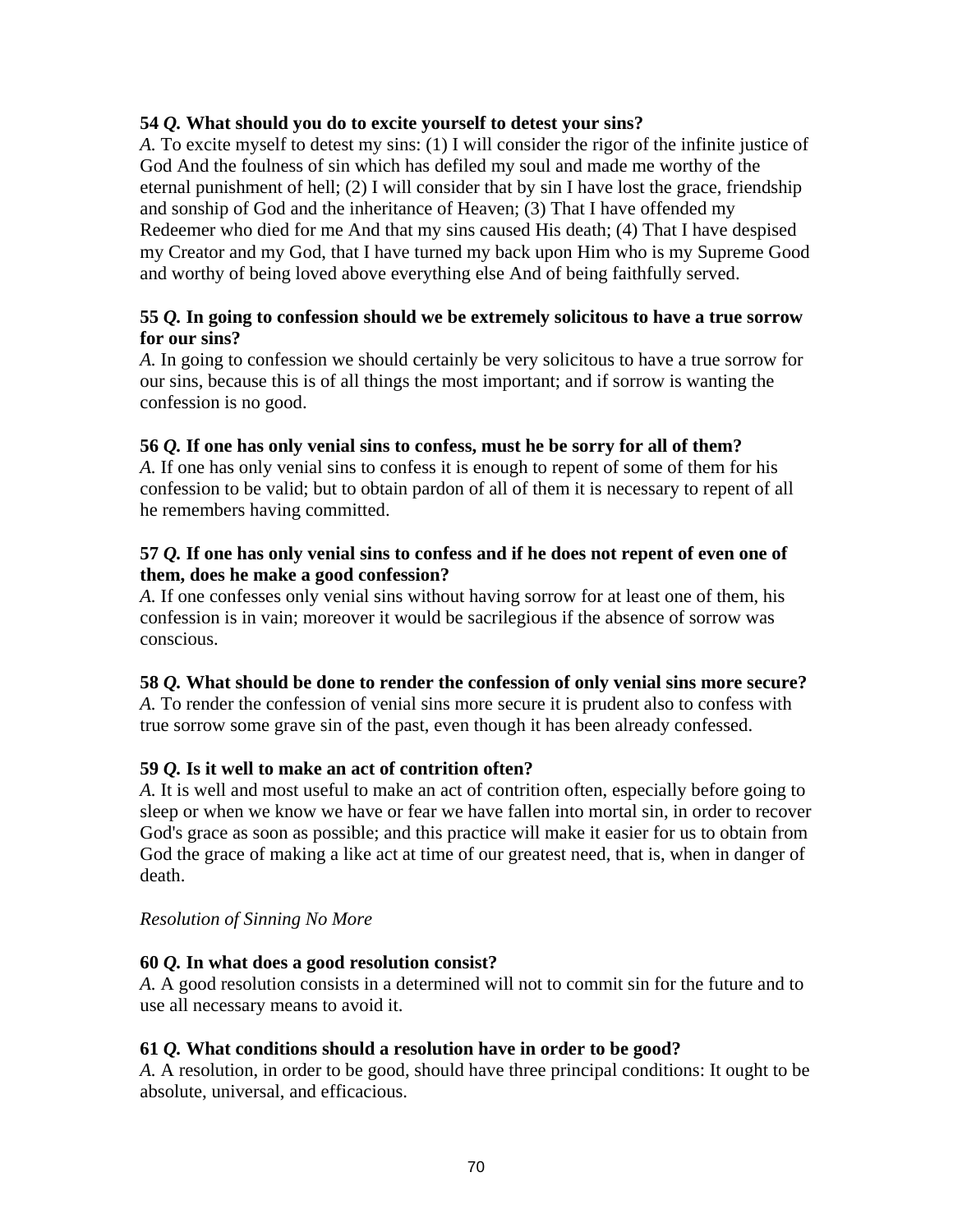### **62** *Q.* **What is meant by an absolute resolution?**

*A.* It means that the resolution ought to be without any restrictions of time, place or person.

#### **63** *Q.* **What is meant by a universal resolution?**

*A.* It means that we should avoid all mortal sins, both those already committed as well as those which we can possibly commit.

### **64** *Q.* **What is meant by an efficacious resolution?**

*A.* It means that there must be a determined will to lose everything rather than commit another sin; to avoid the dangerous occasions of sin; to stamp out our bad habits; and to discharge the obligations that may have been contracted in consequence of our sins.

#### **65** *Q.* **What is meant by a bad habit?**

*A.* By a bad habit is meant an acquired disposition to fall easily into those sins to which we have become accustomed.

### **66** *Q.* **What must be done to correct bad habits?**

*A.* To correct bad habits we must watch over ourselves, pray much, go often to confession, have one good director, and put into practice the counsels and remedies which he gives us.

### **67** *Q.* **What is meant by dangerous occasions of sin?**

*A.* By dangerous occasions of sin are meant all those circumstances of time, place, person, or things, which, of their very nature or because of our frailty, lead us to commit sin.

#### **68** *Q.* **Are we strictly bound to shun dangerous occasions?**

*A.* We are strictly bound to shun those dangerous occasions which ordinarily lead us to commit mortal sin, and which are called the proximate occasions of sin.

#### **69** *Q.* **What should a person do who cannot avoid a certain occasion of sin?**

*A.* A person who cannot avoid a certain occasion of sin should lay the matter before his confessor and follow his advice.

#### **70** *Q.* **What considerations will help us to make a good resolution?**

*A.* The same considerations help us to make a good resolution as are efficacious in exciting sorrow; that is, a consideration of the motives we have to fear God's justice and to love His infinite goodness.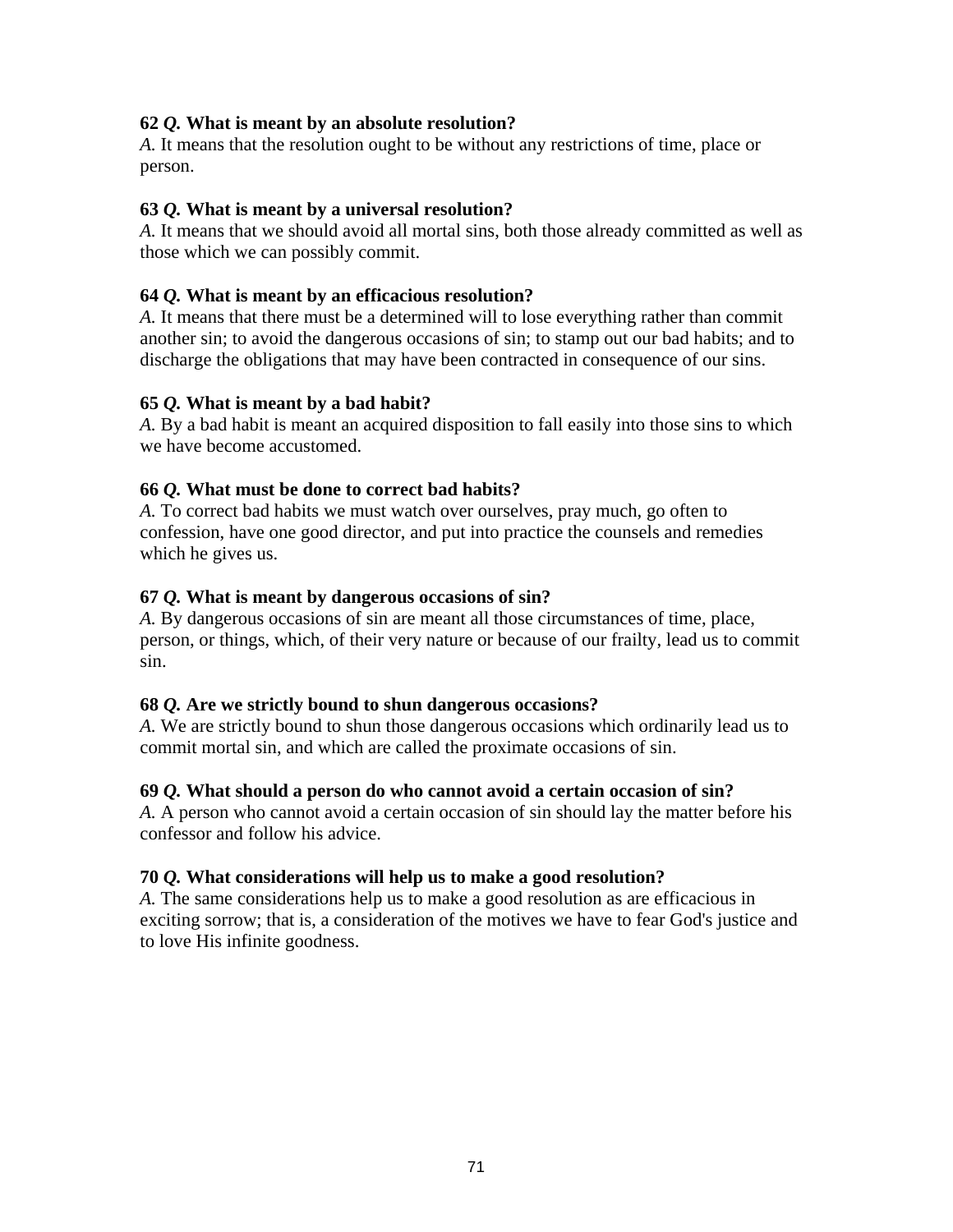### *The Accusation of Sins to the Confessor*

# **71** *Q.* **Having prepared properly for confession by an examination of conscience, by exciting sorrow, and by forming a good resolution, what do you do next?**

*A.* Having prepared properly for confession by an examination of conscience, by sorrow, and by a purpose of amendment, I will go to make an accusation of my sins to the confessor in order to get absolution.

### **72** *Q.* **What sins are we bound to confess?**

*A.* We are bound to confess all our mortal sins; it is well, however, to confess our venial sins also.

### **73** *Q.* **Which are the qualities the accusation of sins, or confession, ought to have?**

*A.* The principal qualities which the accusation of our sins ought to have are five: It ought to be humble, entire, sincere, prudent and brief.

### **74** *Q.* **What is meant by saying that the accusation ought to be humble?**

*A.* That the accusation ought to be humble, means that the penitent should accuse himself to his confessor without pride or boasting; but with the feelings of one who is guilty, who confesses his guilt, and who appears before his judge.

#### **75** *Q.* **What is meant by saying that the accusation ought to be entire?**

*A.* That the accusation ought to be entire means that all mortal sins we are conscious of having committed since our last good confession must be made known, together with the circumstances and number.

#### **76** *Q.* **What circumstances must be made known for the accusation to be entire?**

*A.* For the accusation to be entire, the circumstances which change the species of the sin must be made known.

#### **77** *Q.* **Which are the circumstances which change the species of a sin?**

*A.* The circumstances which change the species of a sin are: (1) Those by which a sinful action from being venial becomes mortal; (2) Those by means of which a sinful action contains the malice of two or more mortal sins.

#### **78** *Q.* **Give an example of a circumstance making a venial sin mortal.**

*A.* If, to excuse himself, a man were to tell a lie and by doing so occasion serious harm to another, he would be bound to make known this circumstance, which changes the lie from an officious lie to a seriously harmful lie.

### **79** *Q.* **Give an example of a circumstance on account of which a single sinful action contains the malice of two or more sins.**

*A.* If a man were to steal a sacred object he would be bound to accuse himself of this circumstance which adds to the theft the malice of sacrilege.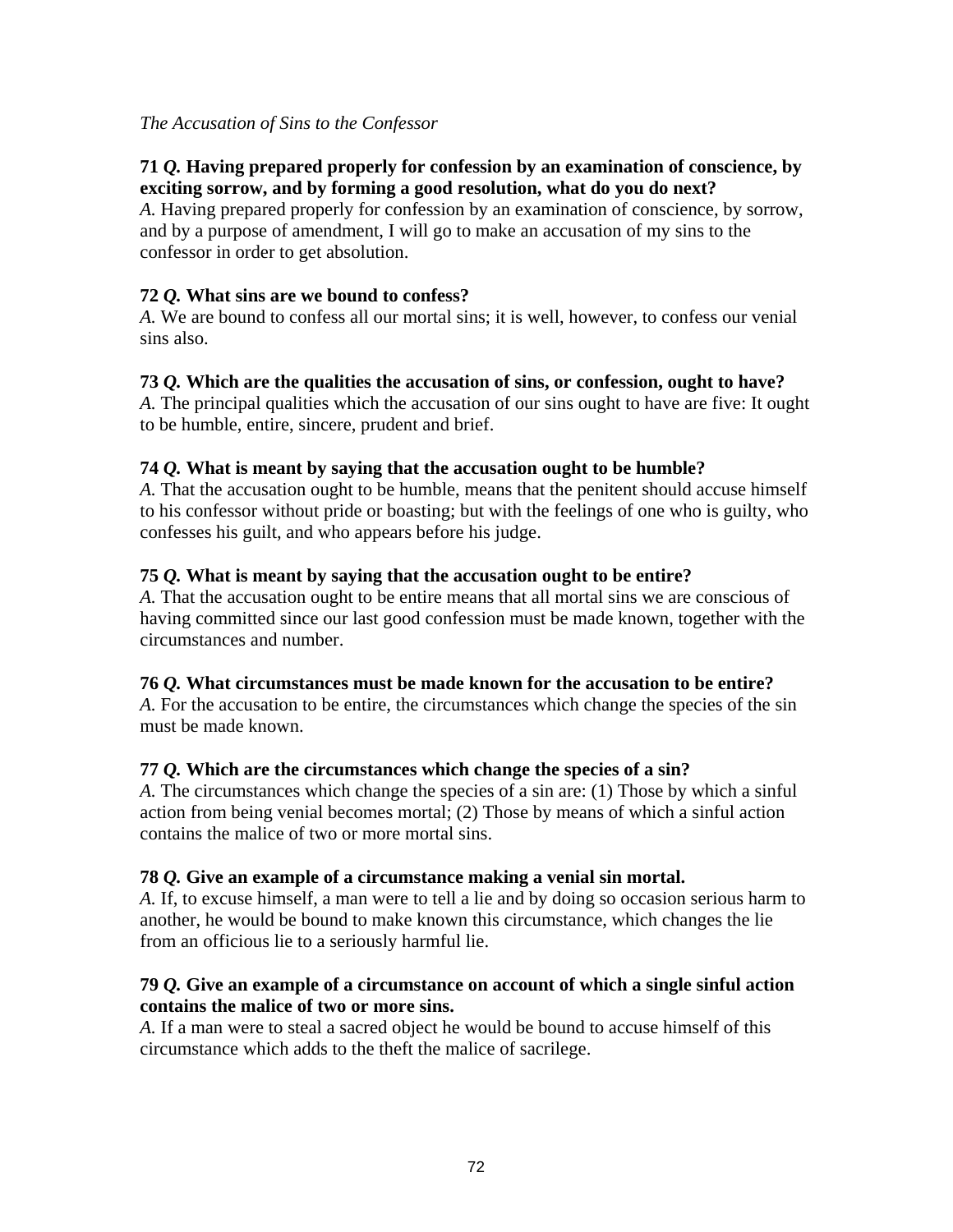### **80** *Q.* **If a penitent is not certain of having committed a sin must he confess it?**

*A.* If a penitent is not certain of having committed a sin he is not bound to confess it; and if he does confess it, he should add that he is not certain of having committed it.

#### **81** *Q.* **What should he do who does not remember the exact number of his sins?**

*A.* He who does not distinctly remember the number of his sins must mention the number as nearly as he can.

#### **82** *Q.* **Does he who through forgetfulness does not confess a mortal sin, or a necessary circumstance, make a good confession?**

*A.* He who through pure forgetfulness does not confess a mortal sin, or a necessary circumstance, makes a good confession, provided he has been duly diligent in trying to remember it.

### **83** *Q.* **If a mortal sin, forgotten in confession, is afterwards remembered, are we bound to confess it in another confession?**

*A.* If a mortal sin forgotten in confession is afterwards remembered we are certainly bound to confess it the next time we go to confession.

#### **84** *Q.* **What does he commit who, through shame or some other motive, willfully conceals a mortal sin in confession?**

*A.* He who, through shame or some other motive, willfully conceals a mortal sin in confession, profanes the sacrament and is consequently guilty of a very great sacrilege.

### **85** *Q.* **In what way must he relieve his conscience who has willfully concealed a mortal sin in confession?**

*A.* He who has willfully concealed a mortal sin in confession, must reveal to his confessor the sin concealed, say in how many confessions he has concealed it, and make all these confessions over again, from the last good confession.

### **86** *Q.* **What reflection should a penitent make who is tempted to conceal a sin in confession?**

*A.* He who is tempted to conceal a mortal sin in confession should reflect: (1) That he was not ashamed to sin, in the presence of God who sees all; (2) That it is better to manifest his sin secretly to the confessor than to live tormented by sin, die an unhappy death, and be covered with shame before the whole world on the day of general judgment; (3) That the confessor is bound by the seal of confession under the gravest sin and under threat of the severest punishments both temporal and eternal.

## **87** *Q.* **What is meant by saying that the accusation ought to be sincere?**

*A.* By saying that the accusation ought to be sincere, is meant that we must unfold our sins as they are, without excusing them, lessening them, or increasing them.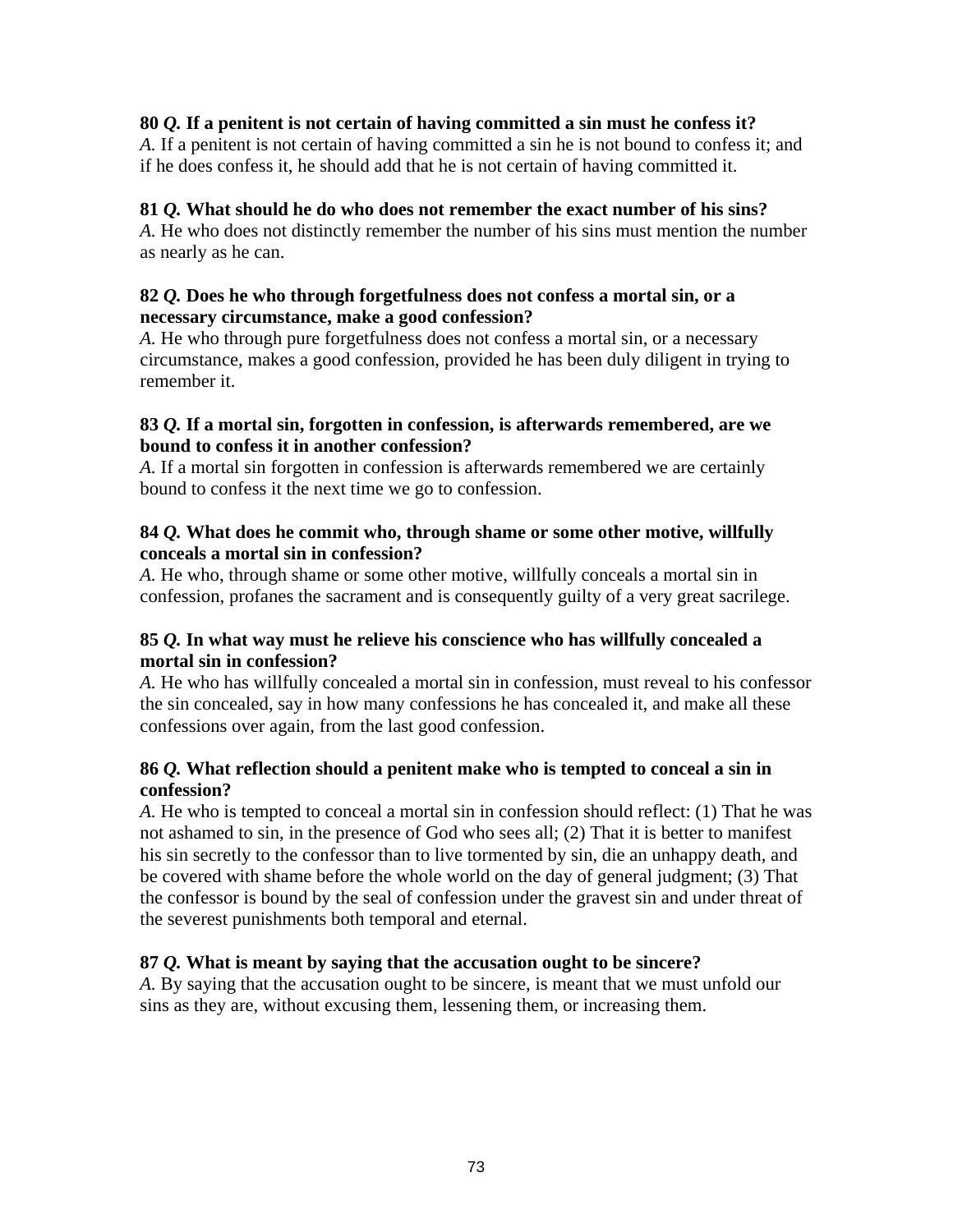### **88** *Q.* **What is meant by saying that the confession ought to be prudent?**

*A.* That the confession ought to be prudent, means that in confessing our sins we should use the most careful words possible and be on our guard against revealing the sins of others.

#### **89** *Q.* **What is meant by saying the confession ought to be short?**

*A.* That the confession ought to be short, means that we should say nothing that is useless for the purpose of confession.

### **90** *Q.* **Is it not a heavy burden to be obliged to confess one's sins to another, especially when these are shameful sins?**

*A.* Although it may be a heavy burden to confess one's sins to another, still it must be done, because it is of divine precept, and because pardon can be obtained in no other way; and, moreover, because the difficulty is compensated by many advantages and great consolations.

#### *How to Make a Good Confession*

### **91** *Q.* **How do you present yourself to the confessor?**

*A.* I kneel at the feet of the confessor and I say: "Bless me, Father, for I have sinned."

### **92** *Q.* **What do you do while the confessor blesses you?**

*A.* I humbly bow my head to receive the blessing and I make the Sign of the Cross.

### **93** *Q.* **Having made the sign of the Cross what should you say?**

*A.* Having made the sign of the Cross, I say: "I confess to Almighty God, to blessed Mary ever Virgin, to all the Saints, and to you, my spiritual Father, that I have sinned."

## **94** *Q.* **And then what must you say?**

*A.* Then I must say: "I was at confession such a time; by the grace of God I received absolution, performed my penance, and went to Holy Communion." Then I accuse myself of my sins.

#### **95** *Q.* **When you have finished the accusation of your sins what do you do?**

*A.* When I have finished the accusation of my sins I say: "I accuse myself also of all the sins of my past life, especially of those against such or such a virtue" — for example, against purity or against the Fourth Commandment, etc.

#### **96** *Q.* **After this accusation what should you say?**

*A.* I should say: "For all these sins and for those I do not remember, I ask pardon of God with my whole heart, and penance and absolution of you, my spiritual Father."

#### **97** *Q.* **Having thus finished the accusation of your sins what remains to be done?**

*A.* Having finished the accusation of my sins I should listen respectfully to what the confessor says, accept the penance with a sincere intention of performing it; and, from my heart, renew my act of contrition while he gives me absolution.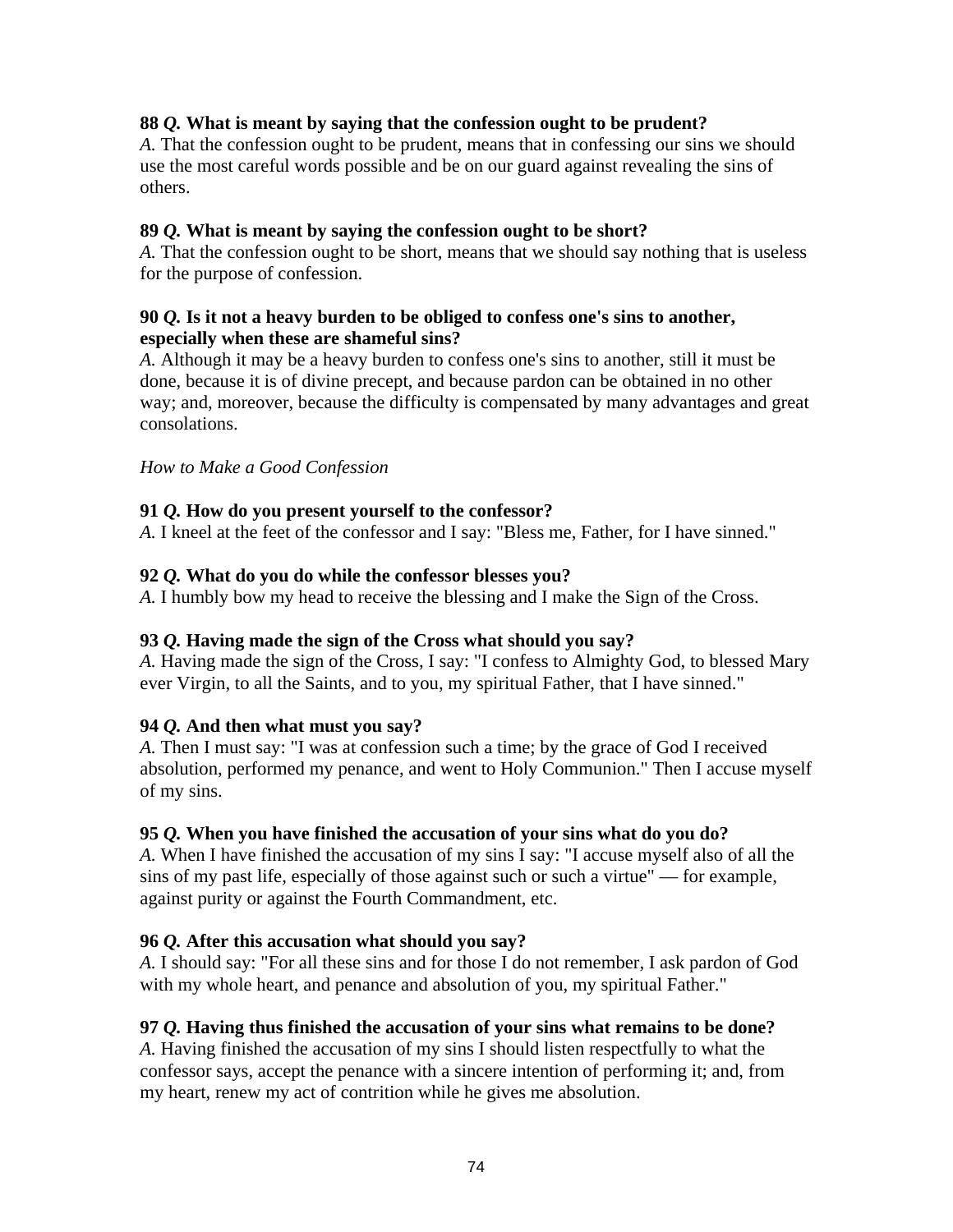## **98** *Q.* **Having received absolution what remains to be done?**

*A.* Having received absolution I should thank the Lord, perform my penance as soon as possible, and put in practice the advice of the confessor.

#### *Absolution*

### **99** *Q.* **Must confessors always give absolution to those who go to confession to them?**

*A.* Confessors should give absolution to those only whom they judge properly disposed to receive it.

### **100** *Q.* **May confessors sometimes defer or refuse absolution?**

*A.* Confessors not only may, but must defer or refuse absolution in certain cases so as not to profane the sacrament.

### **101** *Q.* **Who are those penitents who are to be accounted badly disposed and to whom absolution must as a rule be refused or deferred?**

*A.* Penitents who are to be accounted badly disposed are chiefly the following: (1) Those who do not know the principal mysteries of their faith, or who neglect to learn those other truths of Christian Doctrine which they are bound to know According to their state; (2) Those who are gravely negligent in examining their conscience, who show no signs of sorrow or repentance; (3) Those who are able but not willing to restore the goods of others, or the reputations they have injured; (4) Those who do not from their heart forgive their enemies; (5) Those who will not practise the means necessary to correct their bad habits; (6) Those who will not abandon the proximate occasions of sin.

## **102** *Q.* **Is not a confessor too severe, who defers absolution because he does not believe the penitent is well enough disposed?**

*A.* A confessor who defers absolution because he does not believe the penitent well enough disposed, is not too severe; on the contrary, he is very charitable and acts as a good physician who tries all remedies, even those that are disagreeable and painful, to save the life of his patient.

## **103** *Q.* **Should the sinner to whom absolution is deferred or refused, despair or leave off going to confession altogether?**

*A.* A sinner to whom absolution is deferred or refused, should not despair or leave off going to confession altogether; he should, on the contrary, humble himself, acknowledge his deplorable state, profit by the good advice his confessor gives him, and thus put himself as soon as possible in a state deserving of absolution.

## **104** *Q.* **What should a penitent do with regard to selecting a confessor?**

*A.* A genuine penitent should earnestly recommend himself to God for help to enable him to select a pious, learned, and prudent confessor, into whose hands he should put himself, obeying him as his judge and physician.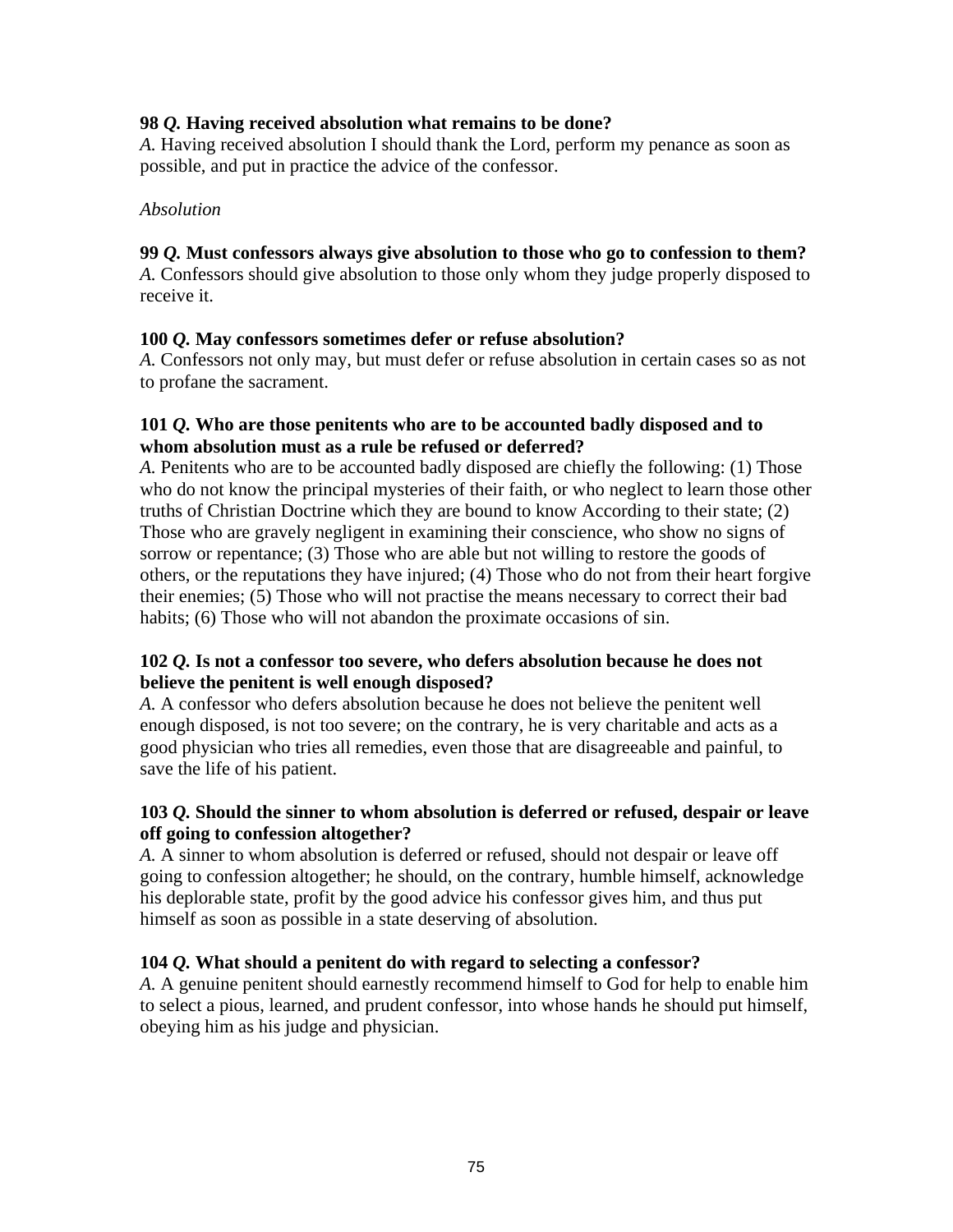### *Satisfaction or Penance*

### **105** *Q.* **What is satisfaction?**

*A.* Satisfaction, which is also called sacramental penance, is one of the acts of the penitent by which he makes a certain reparation to the justice of God for his sins, by performing the works the confessor imposes on him.

### **106** *Q.* **Is the penitent bound to accept the penance imposed on him by the confessor?**

*A.* Yes, the penitent is bound to accept the penance imposed on him by the confessor if he can perform it; and if he cannot, he should humbly say so, and ask some other penance.

## **107** *Q.* **When should the penance be performed?**

*A.* If the confessor has fixed no time, the penance should be performed as soon as convenient, and as far as possible while in the state of grace.

## **108** *Q.* **How should the penance be performed?**

*A.* The penance should be performed entirely and devoutly.

## **109** *Q.* **Why is a penance imposed in confession?**

*A.* A penance is imposed because, after sacramental absolution which remits sin and its eternal punishment, there generally remains a temporal punishment to be undergone, either in this world or in Purgatory.

### **110** *Q.* **Why has our Lord willed to remit all the punishment due to sin in the sacrament of Baptism, and not in the sacrament of Penance?**

*A.* Our Lord has willed to remit all the punishment due to sin in the sacrament of Baptism, and not in the sacrament of Penance, 'because the sins after Baptism are much more grievous, being committed with fuller knowledge and greater ingratitude for God's benefits, and also in order that the obligation of satisfying for them may restrain us from falling into sin again.

## **111** *Q.* **Can we of ourselves make satisfaction to God?**

*A.* Of ourselves we cannot make satisfaction to God, but we certainly can do so by uniting ourselves to Jesus Christ, who gives value to our actions by the merits of His passion and death.

#### **112** *Q.* **Does the penance which the confessor imposes always suffice to discharge the** punishment which remains due to our sins?

*A.* The penance which the confessor imposes does not ordinarily suffice to discharge the punishment remaining due to our sins; and hence we must try to supply it by other voluntary penances.

## **113** *Q.* **Which are the works of penance?**

*A.* The works of penance may be reduced to three kinds: Prayer, Fasting, and Almsdeeds.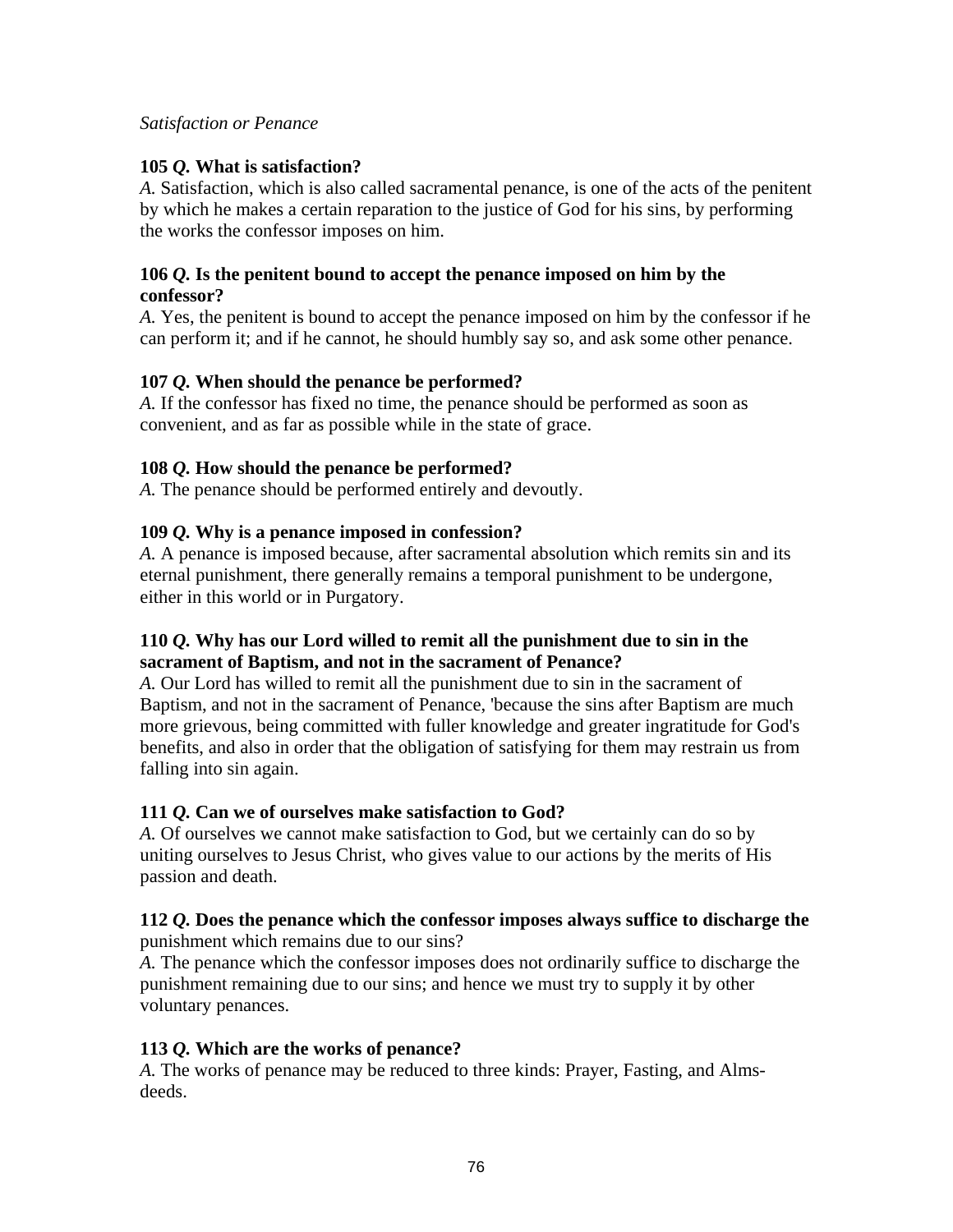### **114** *Q.* **What is meant by prayer?**

*A.* By prayer is meant every kind of pious exercise.

#### **115** *Q.* **What is meant by fasting?**

*A.* By fasting is meant every kind of mortification.

#### **116** *Q.* **What is meant by almsgiving?**

*A.* By almsgiving is meant every spiritual or corporal work of mercy.

#### **117** *Q.* **Which penance is the more meritorious, that which the confessor gives, or that which we do of our own choice?**

*A.* The penance which the confessor imposes is the most meritorious, because being part of the sacrament it receives greater virtue from the merits of the passion of Jesus Christ.

#### **118** *Q.* **Do those who die after having received absolution but before they have fully satisfied the justice of God, go straight to Heaven?**

*A.* No, they go to Purgatory there to satisfy the justice of God and be perfectly purified.

#### **119** *Q.* **Can the souls in Purgatory be relieved of their pains by us?**

*A.* Yes, the souls in Purgatory can be relieved by our prayers, alms-deeds, all our other good works, and by indulgences, but above all by the Holy Sacrifice of the Mass.

#### **120** *Q.* **Besides his penance, what else must the penitent do after confession?**

*A.* Besides performing his penance after confession, the penitent, if he has justly injured another in his goods or reputation, or if he has given him scandal, must as soon as possible, and as far as he is able, restore him his goods, repair his honor, and remedy the scandal.

#### **121** *Q.* **How can the scandal given be remedied?**

*A.* The scandal given can be remedied by removing the occasion of it and by edifying by word and example those whom we have scandalized.

#### **122** *Q.* **How should we make satisfaction to one whom we have offended?**

*A.* We should make satisfaction to one whom we have offended, by asking his pardon, or by some other suitable reparation.

#### **123** *Q.* **What fruits does a good confession produce in us?**

*A.* A good confession: (1) Remits the sins we have committed and gives us the grace of God; (2) Restores us peace and quiet of conscience; (3) Reopens the gates of Heaven and changes the eternal punishment of hell into a temporal punishment; (4) Preserves us from falling again, and renders us capable of partaking of the treasury of Indulgences.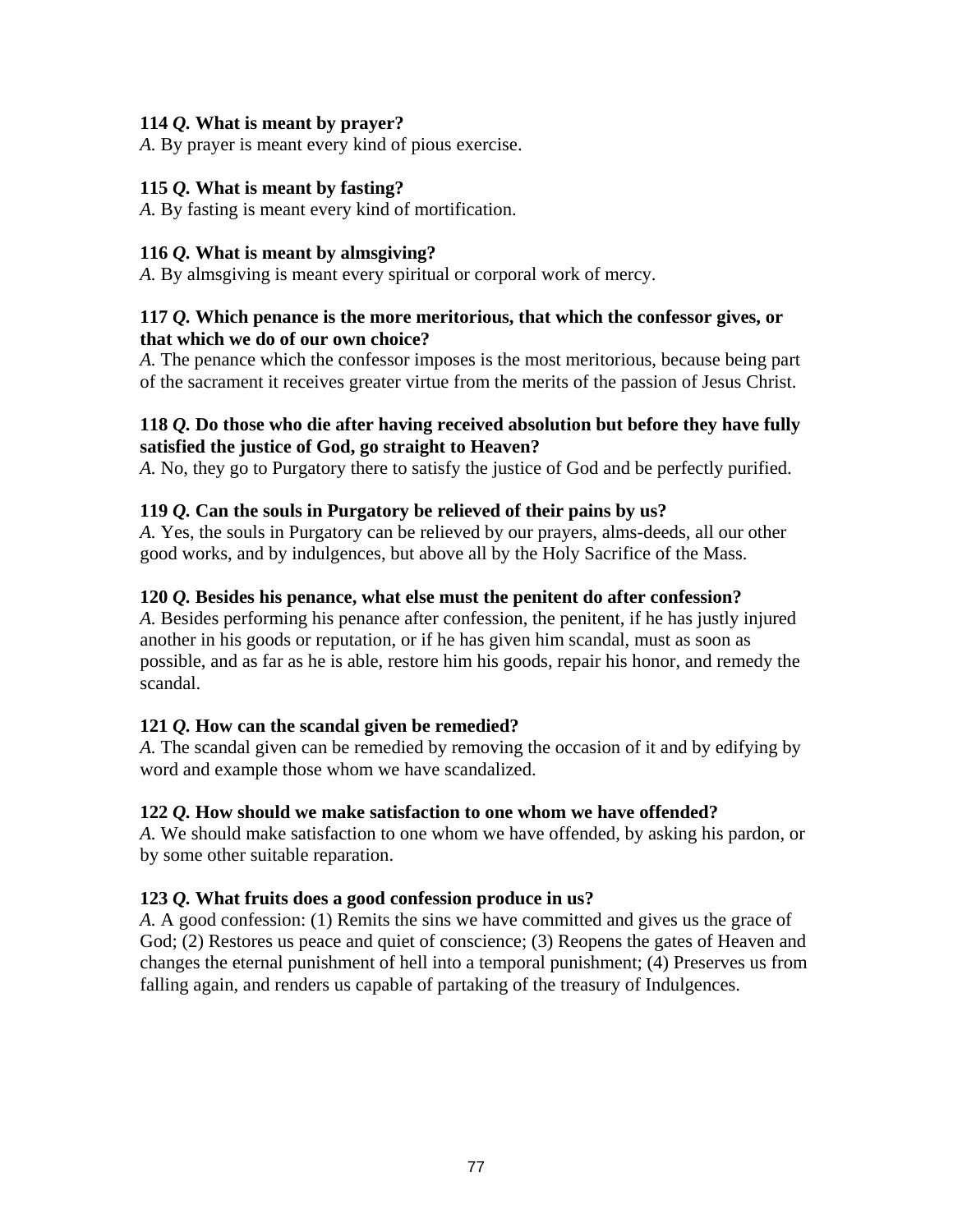## *Indulgences*

### **124** *Q.* **What is an Indulgence?**

*A.* An Indulgence is the remission of the temporal punishment due on account of our sins which have been already pardoned as far as their guilt is concerned — a remission accorded by the Church outside the sacrament of Penance.

### **125** *Q.* **From whom has the Church received the power to grant Indulgences?**

*A.* The Church has received the power to grant Indulgences from Jesus Christ.

### **126** *Q.* **In what way does the Church by means of Indulgences remit this temporal punishment?**

*A.* The Church by means of Indulgences remits this temporal punishment by applying to us the superabundant merits of Jesus Christ, of the Blessed Virgin and of the Saints, which constitute what is known as the Treasure of the Church.

## **127** *Q.* **Who has the power to grant Indulgences?**

*A.* The Pope alone has the power to grant Indulgences in the whole Church, and the Bishop in his own diocese, according to the faculty given him by the Pope.

### **128** *Q.* **How many kinds of Indulgences are there?**

*A.* Indulgences are of two kinds: plenary and partial.

### **129** *Q.* **What is a plenary Indulgence?**

*A.* A plenary Indulgence is that by which the whole temporal punishment due to our sins is remitted. Hence, if one were to die after having gained such an Indulgence, he would go straight to Heaven, being, as he is, perfectly exempt from the pains of Purgatory.

## **130** *Q.* **What is a partial Indulgence?**

*A.* A partial Indulgence is that by which is remitted only a part of the temporal punishment due to our sins.

## **131** *Q.* **Why does the Church grant Indulgences?**

*A.* In granting Indulgences the Church intends to aid our incapacity to expiate all the temporal punishment in this world, by enabling us to obtain by means of works of piety and Christian charity that which in the first ages Christians gained by the rigor of Canonical penances.

### **132** *Q.* **What is meant by an Indulgence of forty or a hundred days or of seven years, and the like?**

*A.* By an Indulgence of forty or a hundred days, or of seven years and the like, is meant the remission of so much of the temporal punishment as would have been paid by penances of forty or a hundred days, or seven years, anciently prescribed in the Church.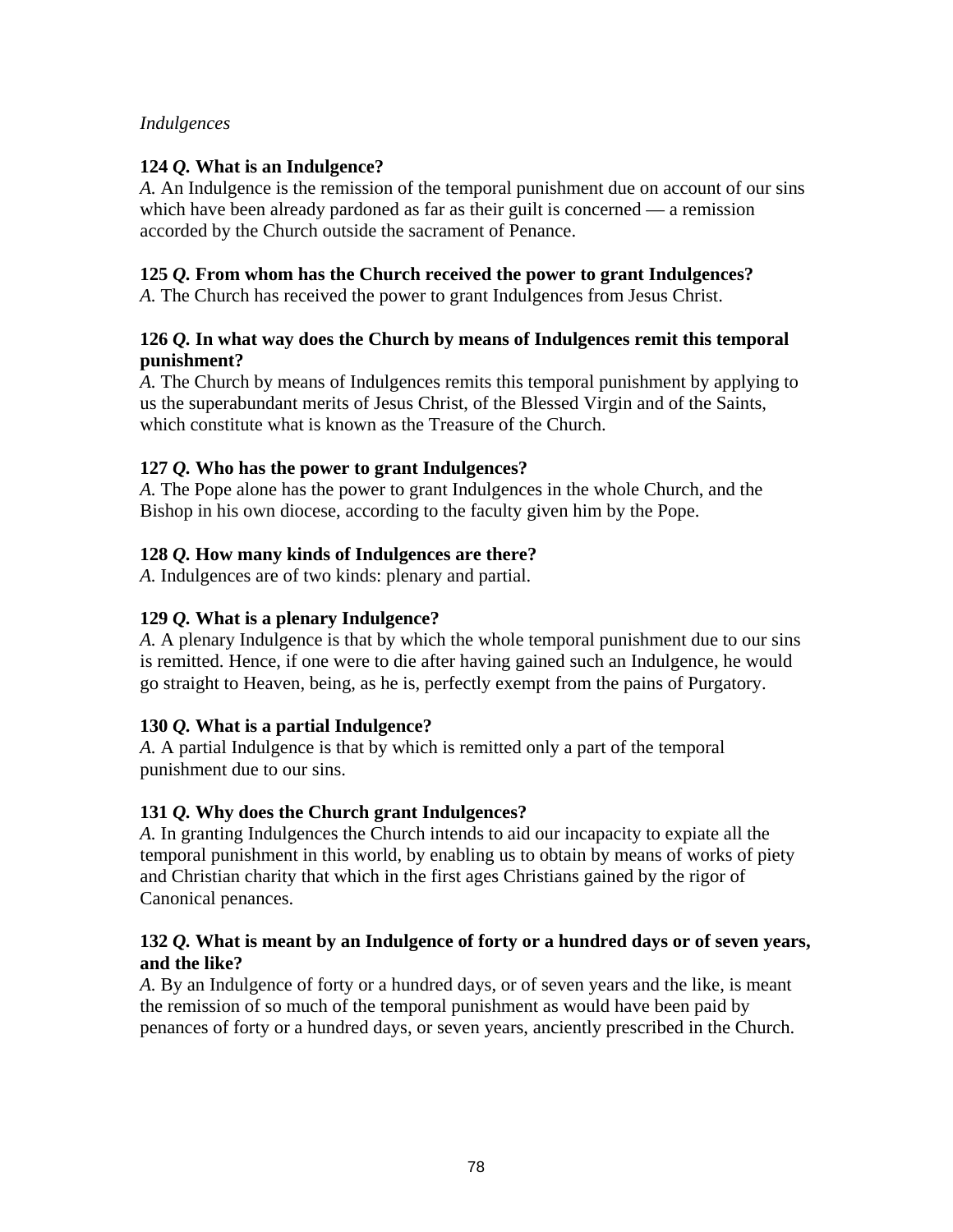## **133** *Q.* **What value should we set on Indulgences?**

*A.* We should set the greatest value on Indulgences because by them we satisfy the justice of God and obtain possession of Heaven sooner and more easily.

### **134** *Q.* **Which are the conditions necessary to gain Indulgences?**

*A.* The conditions necessary to gain Indulgences are: (1) The state of grace (at least at the final completion of the work), and freedom from those venial faults, the punishment of which we wish to cancel; (2) The fulfillment of all the works the Church enjoins in order to gain the Indulgence; (3) The intention to gain it.

### **135** *Q.* **Can Indulgences be applied also to the souls in Purgatory?**

*A.* Yes, Indulgences can be applied also to the souls in Purgatory, when he who grants them says that they may be so applied.

### **136** *Q.* **What is a Jubilee?**

*A.* A Jubilee, which as a rule is granted every twenty-five years, is a Plenary Indulgence to which are attached many privileges and special concessions, such as that of being able to obtain absolution from certain reserved sins and from censures, and the commutation of certain vows.

#### **The Sacrament of Extreme Unction**

### **1** *Q.* **What is Extreme Unction?**

*A.* Extreme Unction is a sacrament instituted for the spiritual as well as for the temporal comfort of the sick in danger of death.

## **2** *Q.* **What are the effects of Extreme Unction?**

*A.* The sacrament of Extreme Unction produces the following effects: (1) It increases sanctifying grace; (2) It remits venial sins, and also mortal sins which the sick person, if contrite, is unable to confess; (3) It takes away weakness and sloth which remain even After pardon has been obtained; (4) It gives strength to bear illness patiently, to withstand temptation and to die holily; (5) It aids in restoring us to health of body if it is for the good of the soul.

## **3** *Q.* **When should Extreme Unction be received?**

*A.* Extreme Unction should be received when the illness is dangerous, and after the sick person has received, if possible, the sacraments of Penance and the Blessed Eucharist; it is even well to receive it while he has the use of his senses, and has still some hope of recovery.

### **4** *Q.* **Why is it well to receive Extreme Unction when the sick person has still the use of his senses, and has still some hope of recovery?**

*A.* It is well to receive Extreme Unction while the sick person retains the use of his senses, and while there remains some hope of his recovery because: (1) He thus receives it with better dispositions, and is hence able to derive greater fruit from it; (2) This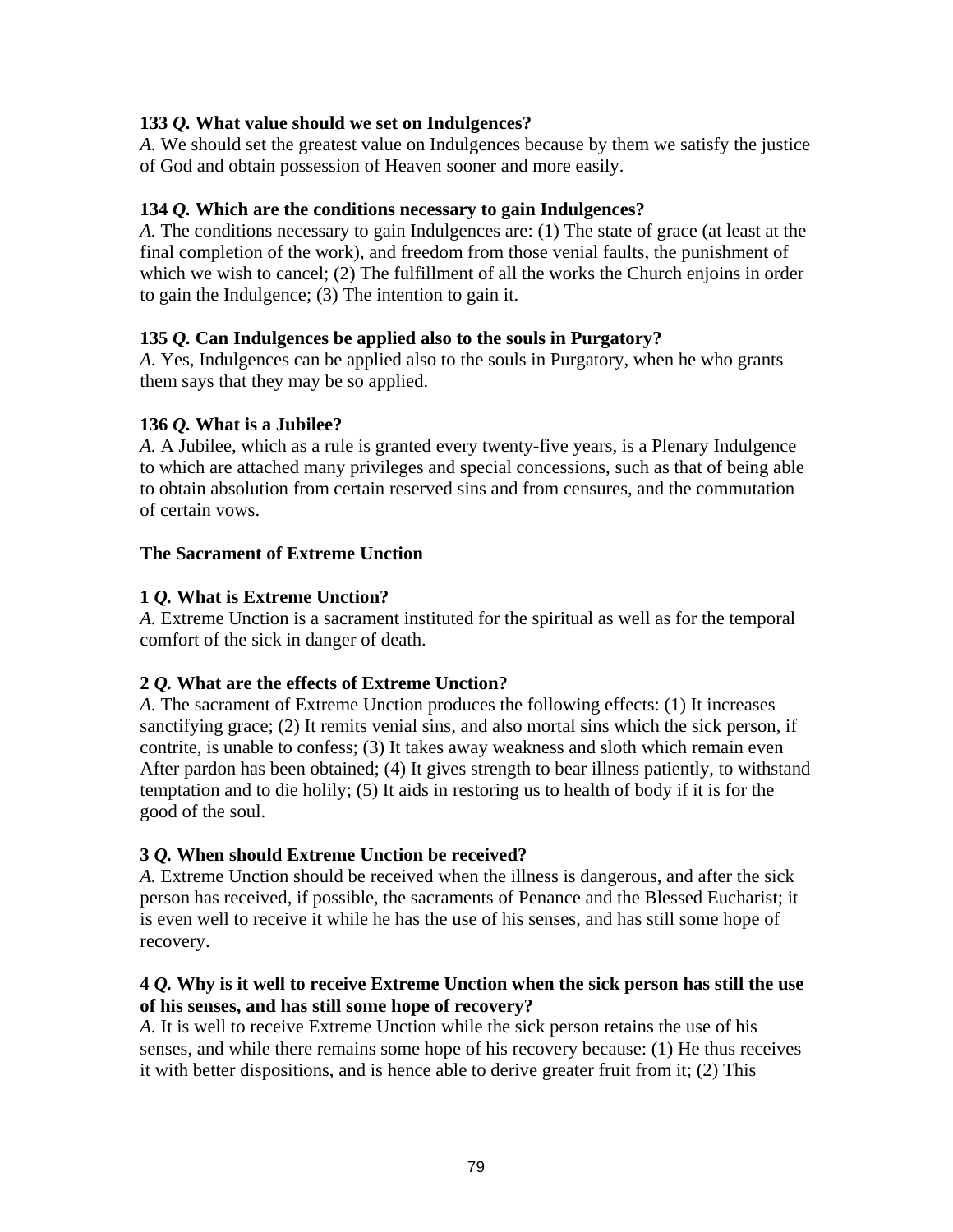sacrament restores health of body (should it be for the good of the soul) by assisting the powers of nature; and hence it should not be deferred until recovery is despaired of.

## **5** *Q.* **With what dispositions should the sacrament of Extreme Unction be received?**

*A.* The principal dispositions for receiving Extreme Unction are: To be in the state of grace; to have confidence in the power of this sacrament and in the mercy of God and to be resigned to the will of the Lord.

# **6** *Q.* **What should be the sick person's feelings on seeing the priest?**

*A.* On seeing the priest, the sick person should feel thankful to God for having sent him; and should gladly receive the comforts of religion, which, if he is able, he should request himself.

# **The Sacrament of Holy Orders**

# **1** *Q.* **What is the sacrament of Holy Orders?**

*A.* Holy Orders is a sacrament which gives power to exercise the sacred duties connected with the worship of God and the salvation of souls, and which imprints the character of Minister of God on the soul of him who receives it.

# **2** *Q.* **Why is it called Orders?**

*A.* It is called Orders because it comprises various grades, the one subordinate to the other, from which the sacred Hierarchy is composed.

# **3** *Q.* **Which are these grades?**

*A.* The highest is the Episcopate, which contains the fullness of the Priesthood; then comes the Priesthood; then the Diaconate, the Sub-diaconate, and the Orders called Minor.

# **4** *Q.* **When did Jesus Christ institute the Sacerdotal Order?**

*A.* Jesus Christ instituted the Sacerdotal Order at the Last Supper when he conferred on the Apostles and their successors the power of consecrating the Blessed Eucharist. Then on the day of His resurrection He conferred on them the power of remitting and retaining sin, thus constituting them the first Priests of the New Law in all the fullness of their power.

# **5** *Q.* **Who is the Minister of this sacrament?**

*A.* The bishop is the Minister of this sacrament.

# **6** *Q.* **Is the dignity of the Christian Priesthood a great dignity?**

*A.* The dignity of the Christian Priesthood is great indeed, because of the two-fold power which Jesus Christ has conferred upon it — that over His real body and that over His mystical body, or the Church; and because of the divine mission committed to priests to lead men to eternal life.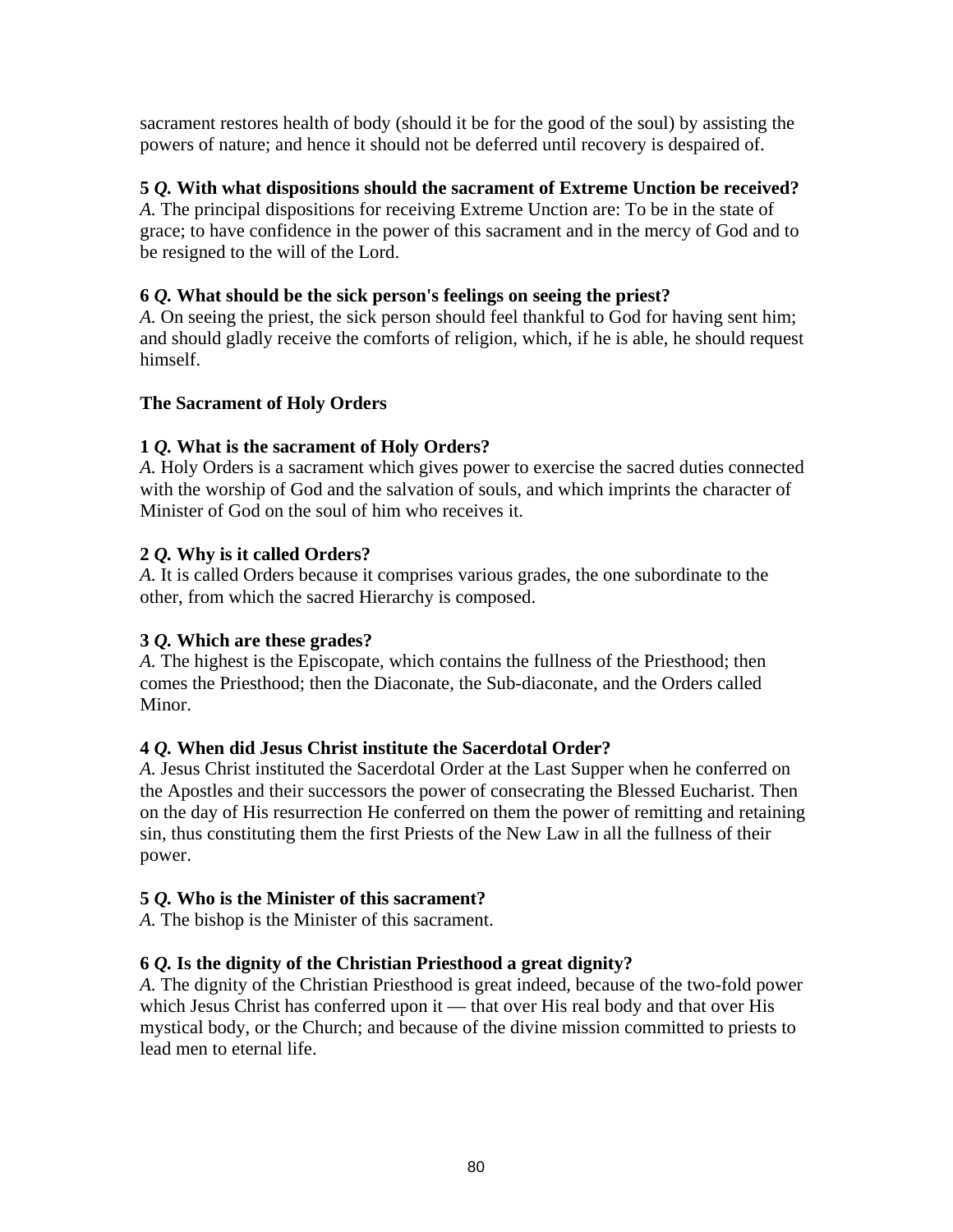## **7** *Q.* **Is the Catholic Priesthood necessary in the Church?**

*A.* The Catholic Priesthood is necessary in the Church, because without it the faithful would be deprived of the Holy Sacrifice of the Mass and of the greater part of the sacraments; they would have no one to instruct them in the faith; and they would be as sheep without a shepherd, a prey to wolves; in short, the Church, such as Christ instituted it, would no longer exist.

# **8** *Q.* **Will the Catholic Priesthood therefore never cease on this earth?**

*A.* In spite of the war that hell wages against it, the Catholic Priesthood will last until the end of time, because Jesus Christ has promised that the powers of hell shall never prevail against His Church.

# **9** *Q.* **Is it a sin to despise Priests?**

*A.* It is a very grave sin, because the scorn and insults cast on Priests fall upon Jesus Christ Himself, who said to His Apostles: He who despises you, despises Me.

# **10** *Q.* **What motive should he have who embraces the ecclesiastical state?**

*A.* The motive of one who embraces the ecclesiastical state should be the glory of God and the salvation of souls alone.

# **11** *Q.* **What is necessary to enter the ecclesiastical state?**

*A.* To enter the ecclesiastical state a divine vocation is necessary before all else.

## **12** *Q.* **What should be done to find out whether God calls us to the ecclesiastical state?**

*A.* To find out if God calls us to the ecclesiastical state we should: (1) Fervently pray the Lord to make known His will to us; (2) Consult our Bishop or a learned and prudent director; (3) Diligently examine whether we have the capacity necessary for the studies, the duties, and the obligations of this state.

### **13** *Q.* **If one were to enter the ecclesiastical state without a divine vocation would he do wrong?**

*A.* If one were to enter the ecclesiastical state without a divine vocation he would commit a great wrong and run the risk of being lost.

### **14** *Q.* **Do those parents sin who, from worldly motives, impel their sons to embrace the ecclesiastical state without any vocation?**

*A.* Those parents who, for worldly motives, impel their sons to embrace the ecclesiastical state without any vocation commit a very grave sin, because by thus acting they usurp the right God has reserved to Himself alone of choosing His own ministers; and they expose their children to the danger of eternal damnation.

## **15** *Q.* **Which are the duties of the faithful towards those who are called to Holy Orders?**

*A.* The faithful should: (1) Give their children and dependents full liberty to follow the call of God; (2) Pray God to deign to grant good pastors and zealous ministers to His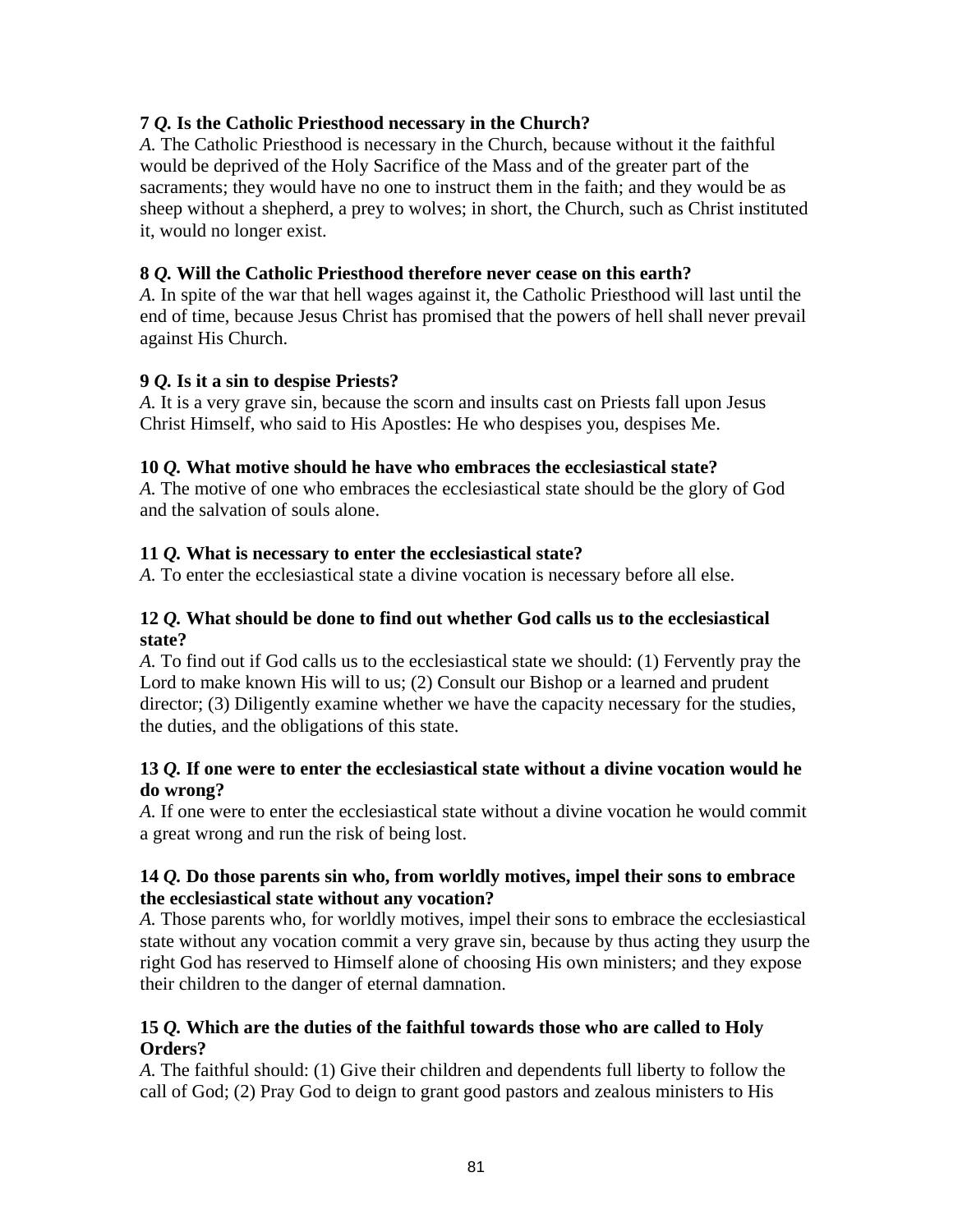Church — it is precisely for this end that the fasts of Quarter Tense have been instituted; (3) Have special respect for all who are consecrated by Holy Orders to God's service.

## **The Sacrament of Matrimony**

### *Nature of the Sacrament of Matrimony*

### **1** *Q.* **What is the sacrament of Matrimony?**

*A.* Matrimony is a sacrament, instituted by our Lord Jesus Christ, which creates a holy and indissoluble union between a man and woman, and gives them grace to love one another holily and to bring up their children as Christians.

### **2** *Q.* **By whom was Matrimony instituted?**

*A.* Matrimony was instituted by God Himself in the Garden of Paradise, and was raised to the dignity of a sacrament by Jesus Christ in the New Law.

#### **3** *Q.* **Has the sacrament of Matrimony any special signification?**

*A.* The sacrament of Matrimony signifies the indissoluble union of Jesus Christ with the Church, His Spouse, and our holy Mother.

#### **4** *Q.* **Why do we say that the bond of marriage is indissoluble?**

*A.* We say that the bond of marriage is indissoluble or that it cannot be dissolved except by the death of either husband or wife, because God so ordained from the beginning and so Jesus Christ our Lord solemnly proclaimed.

#### **5** *Q.* **Can the contract be separated from the sacrament in Christian marriage?**

*A.* No, in marriage among Christians the contract cannot be separated from the sacrament, because, for Christians, marriage is nothing else than the natural contract itself, raised by Jesus Christ to the dignity of a sacrament.

## **6** *Q.* **Among Christians, then, there can be no true marriage that is not a sacrament?**

*A.* Among Christians there can be no true marriage that is not a sacrament.

#### **7** *Q.* **What effects does the sacrament of Matrimony produce?**

*A.* The sacrament of matrimony: (1) Gives an increase of sanctifying grace; (2) Gives a special grace for the faithful discharge of all the duties of the married state.

*Minister — Rite Dispositions*

#### **8** *Q.* **Who are the Ministers of this sacrament?**

*A.* The Ministers of this sacrament are the couple themselves, who together confer and receive the sacrament.

#### **9** *Q.* **How is this sacrament administered?**

*A.* This sacrament, preserving, as it does, the nature of a contract, is administered by the contracting parties. themselves, who declare, in the presence of the parish priest, or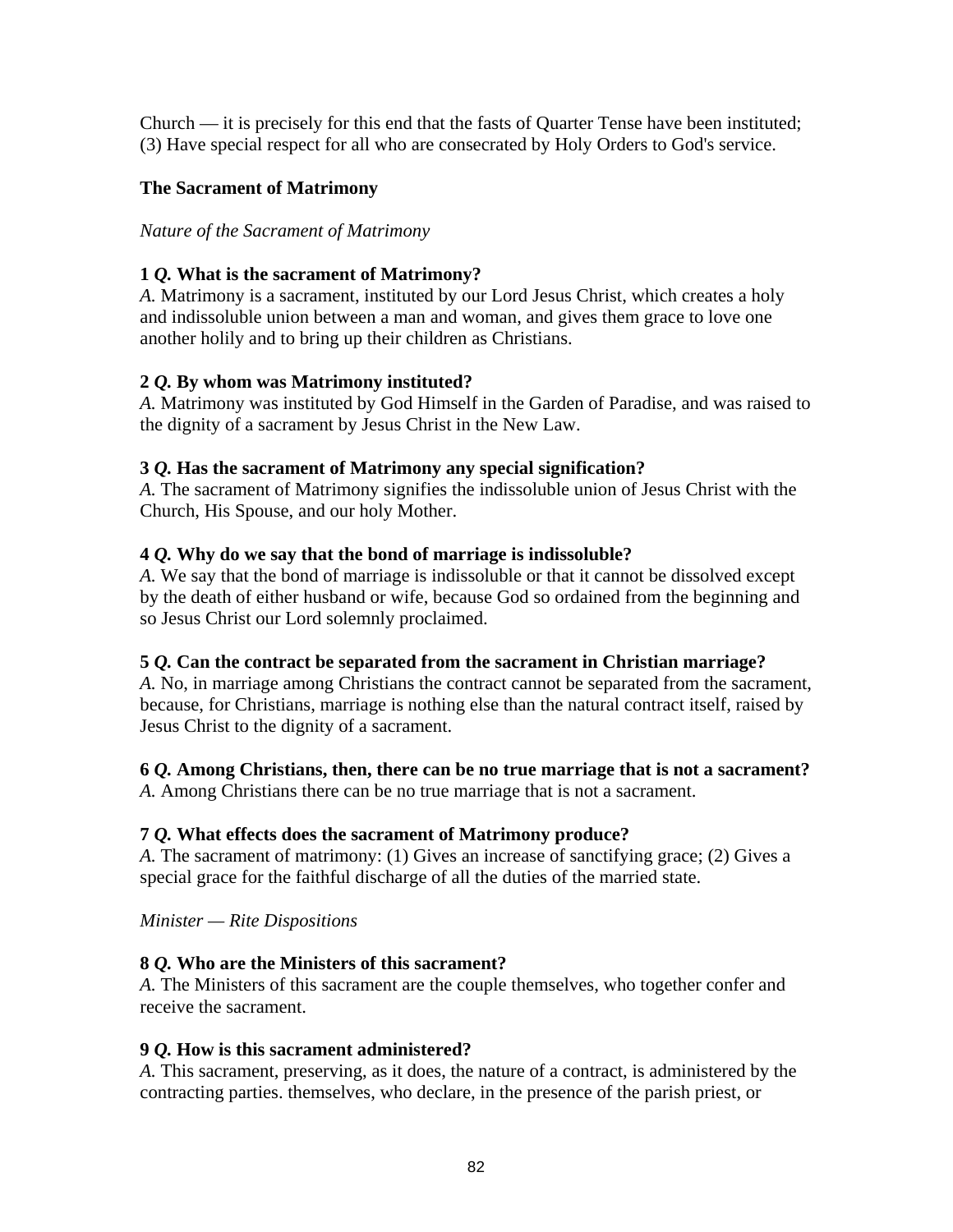another priest delegated by him, and of two witnesses, that they take each other in marriage.

# **10** *Q.* **What use, then, is the blessing which the parish priest gives to the married couple?**

*A.* The blessing which the parish priest gives to the married couple is not necessary to constitute the sacrament, but it is given to sanction their union in the name of the Church and to invoke on them more abundantly the blessing of God.

# **11** *Q.* **What intention should those have who contract marriage?**

*A.* Those who contract marriage should have the intention: (1) Of doing the will of God, who calls them to that state; (2) Of working out in that state the salvation of their souls; (3) Of bringing up their children as Christians, if God should bless them with any.

### **12** *Q.* **How should those about to be married prepare themselves to receive this sacrament with fruit?**

*A.* In order to receive this sacrament with fruit, those about to be married should: (1) Earnestly recommend themselves to God, so as to know His will and obtain the graces necessary for that state; (2) Consult their parents before making any promise, because obedience and the respect due to them demand this; (3) Prepare themselves by a good confession, or, if necessary, a general confession of their whole life; (4) Avoid all dangerous familiarity in word or act while in each other's company.

## **13** *Q.* **Which are the principal obligations of married persons?**

*A.* Married persons should: (1) Guard inviolably their conjugal fidelity and behave Always and in all things as Christians; (2) Love one another, bear patiently with one another, and live in peace and concord; (3) Think seriously of providing for their children, if they have any, according to their needs; bring them up as Christians, and leave them free to choose the state of life to which they are called by God.

## *Conditions and Impediments*

# **14** *Q.* **What is necessary to contract Christian marriage validly?**

*A.* To contract Christian marriage validly it is necessary to be free from every diriment impediment to marriage; and to give consent freely to the marriage contract in the presence of the parish priest (or a priest delegated by him) and of two witnesses.

## **15** *Q.* **What is necessary to contract marriage lawfully?**

*A.* To contract marriage lawfully it is necessary to be free from every impeding impediment to marriage; to be instructed in the principal truths of religion; and, finally, to be in a state of grace; otherwise a sacrilege would be committed

## **16** *Q.* **What are impediments to marriage?**

*A.* Impediments to marriage are certain circumstances which render marriage either invalid or unlawful. The former are called diriment impediments and the latter impeding impediments.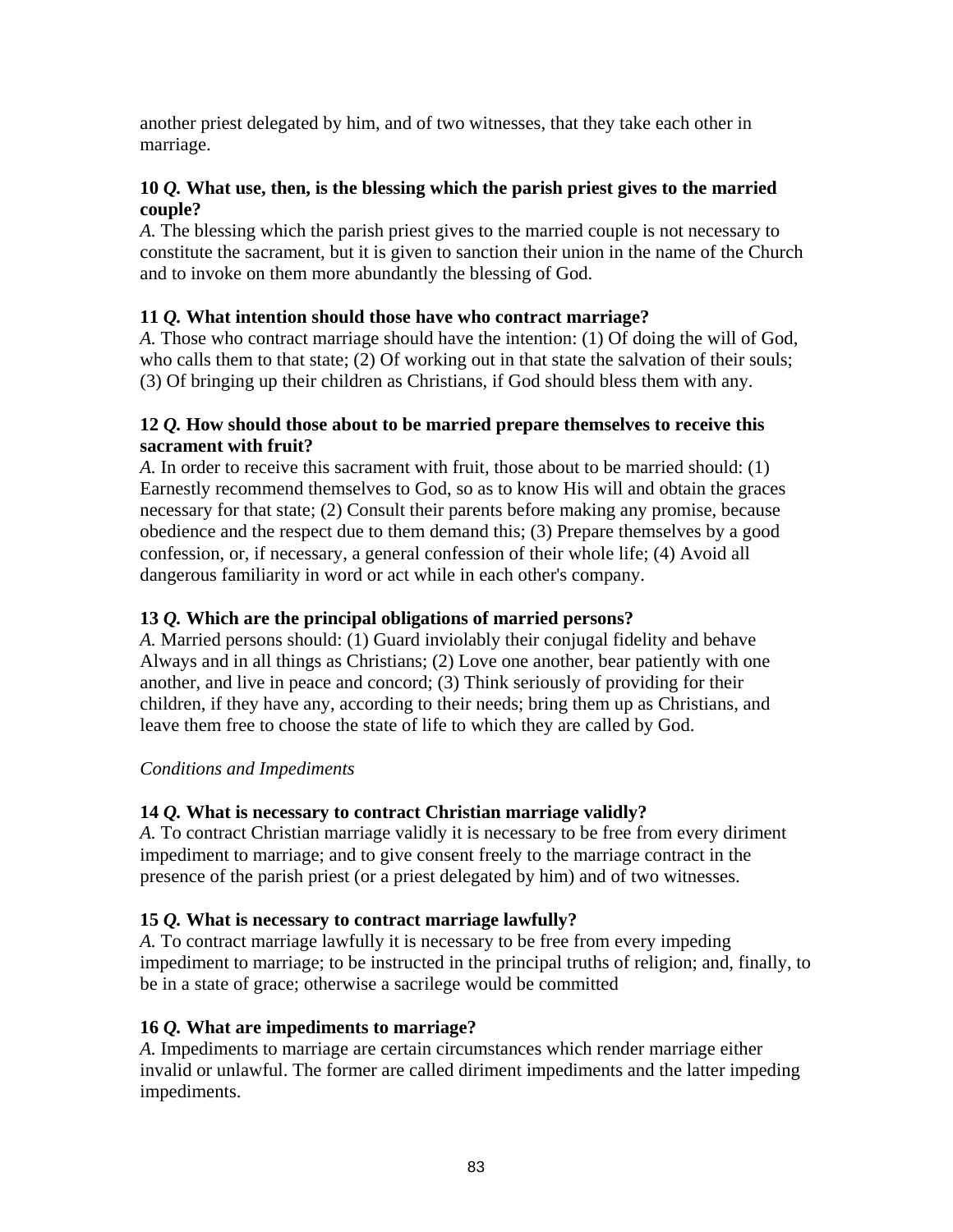## **17** *Q.* **Give examples of diriment impediments.**

*A.* Diriment impediments are, for example, relationship to the fourth degree, spiritual relationship, a solemn vow of chastity, or difference in religion, that is, when one party is baptized and the other is not. *[This has been altered by the 1983 code of canon law]*

#### **18** *Q.* **Give examples of impeding impediments.**

*A.* Impeding impediments are, for example, the forbidden times, a simple vow of chastity, and the like.

#### **19** *Q.* **Are the faithful obliged to make known to ecclesiastical authority impediments of which they have a knowledge?**

*A.* The faithful are obliged to make known to ecclesiastical authority impediments of which they have knowledge; and for this reason the names of those who intend to get married are published in the Church.

### **20** *Q.* **Who has the power to regulate impediments to marriage, to dispense from them, and to judge of the validity of Christian marriage?**

*A.* The Church alone has power to regulate impediments to marriage, to judge of the validity of marriage among Christians and to dispense from the impediments which she has placed.

### **21** *Q.* **Why has the Church alone power to place impediments and to judge of the validity of marriage?**

*A.* The Church alone has power to place impediments, to judge of the validity of marriage, and to dispense from the impediments which she has placed, because the contract, being inseparable from the sacrament in a Christian marriage, also comes under the power of the Church, to which alone Jesus Christ gave the right to make laws and give decisions in sacred things.

## **22** *Q.* **Can the civil authority dissolve the bonds of Christian marriage by divorce?**

*A.* No, the bond of Christian marriage cannot be dissolved by the civil authority, because the civil authority cannot interfere with the matter of the sacrament nor can it put asunder what God has joined together.

## **23** *Q.* **What is a civil marriage?**

*A.* It is nothing but a mere formality prescribed by the [civil] law to give and insure the civil effects of the marriage to the spouses and their children.

## **24** *Q.* **Is it sufficient for a Christian to get only the civil marriage or contract?**

*A.* For a Christian, it is not sufficient to get only the civil contract, because it is not a sacrament, and therefore not a true marriage.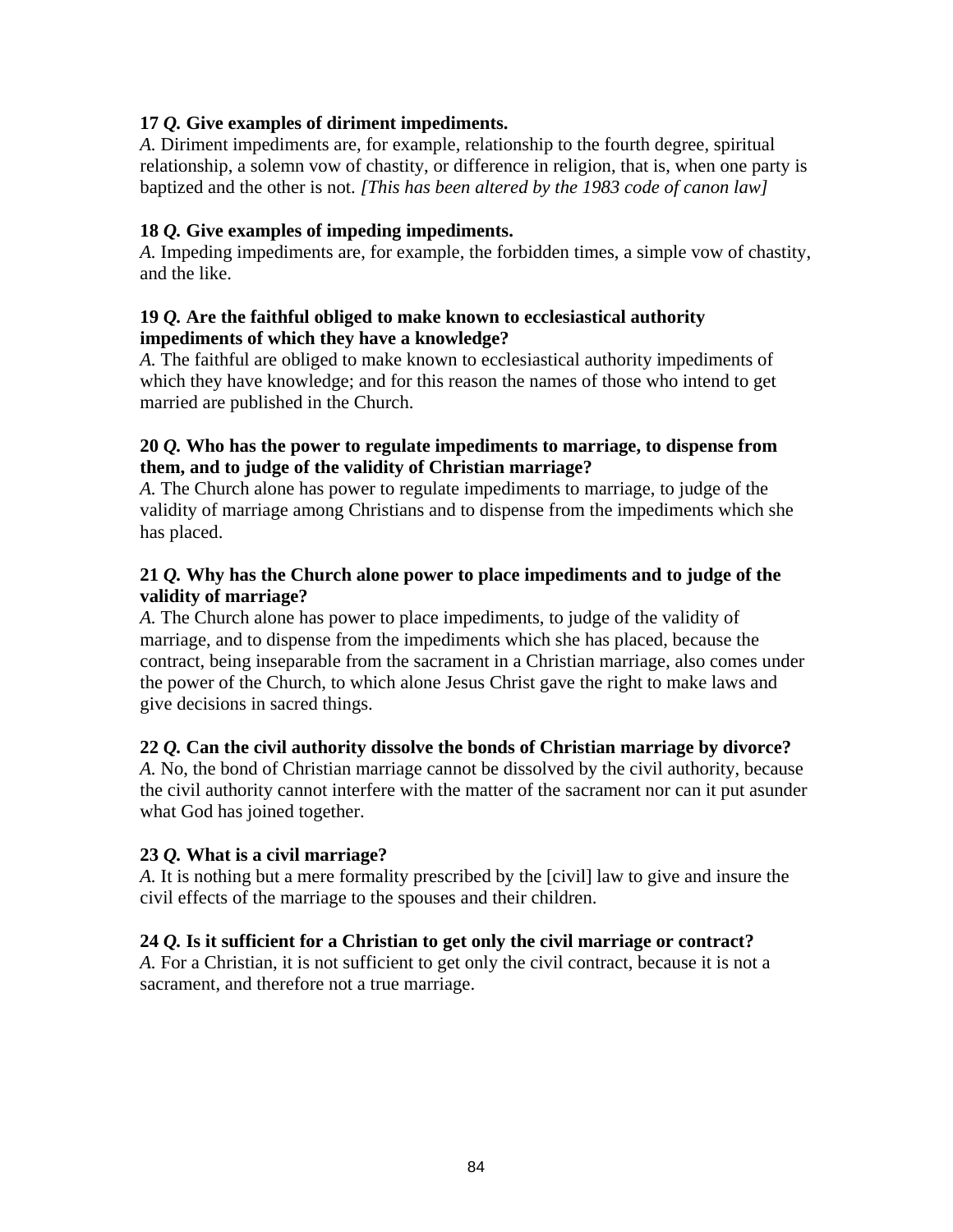### **25** *Q.* **In what condition would the spouses be who would live together united only by a civil marriage?**

*A.* Spouses who would live together united by only a civil marriage would be in an habitual state of mortal sin, and their union would always be illegitimate in the sight of God and of the Church.

## **26** *Q.* **Should we also get the civil marriage?**

*A.* We should perform the civil marriage, because, though it is not a sacrament, it provides the spouses and their children with the civil effects of conjugal society; for this reason, the ecclesiastical authority as a general rule allows the religious marriage only after the formalities prescribed by the civil authorities have been accomplished.

*[In many countries, especially English speaking countries, the civil authority acknowledges the religious marriage and gives it the civil effects, thus there is no need of a separate ceremony. However the states often add certain requirements and formalities which should be observed.]*

# **On the Commandments of God and of the Church**

# **The Commandments of God in General**

# **1** *Q.* **What is treated of in the third part of Christian Doctrine?**

*A.* The Commandments of God and of the Church are treated of in the third part of Christian Doctrine.

## **2** *Q.* **How many Commandments of God's Law are there?**

*A.* There are Ten Commandments of God's Law:

*I am the Lord thy God:*

- 1. Thou shalt not have strange gods before Me;
- 2. Thou shalt not take the Name of the Lord thy God in vain;
- 3. Remember thou keep holy the Sabbath Day;
- 4. Honour thy Father and thy Mother,
- 5. Thou shalt not kill;
- 6. Thou shalt not commit adultery;
- 7. Thou shalt not steal;
- 8. Thou shalt not bear false witness;
- 9. Thou shalt not covet another's wife;
- 10. Thou shalt not covet another's goods.

## **3** *Q.* **Why are the Commandments of God so named?**

*A.* The Commandments of God are so named because God Himself has stamped them on the soul of every man; promulgated them, engraved on two tables of stone, on Mount Sinai, in the Old Law; and Jesus Christ has confirmed them in the New Law.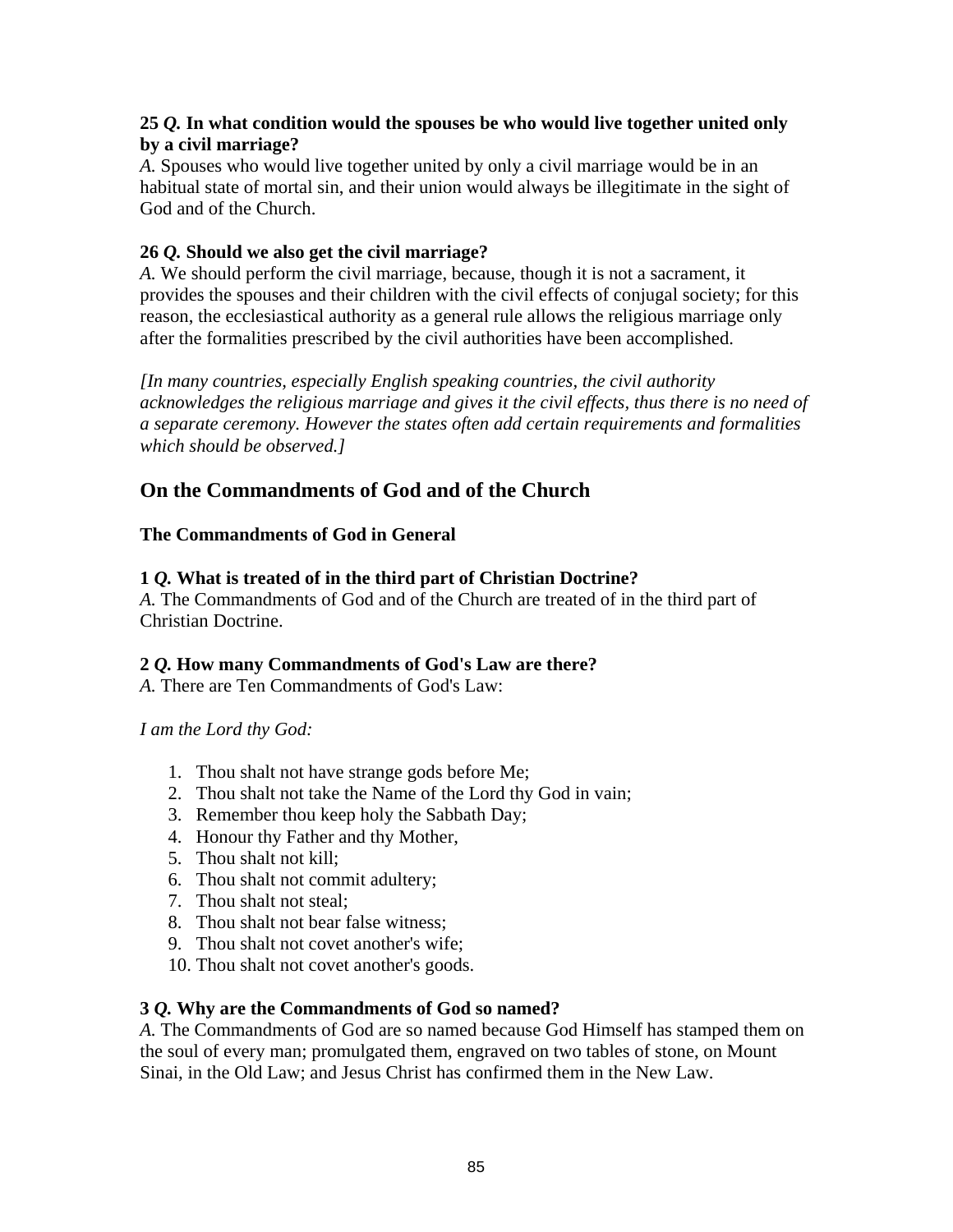### **4** *Q.* **Which are the Commandments of the first table?**

*A.* The Commandments of the first table are the first three, which directly regard God and our duties towards Him.

### **5** *Q.* **Which are the Commandments of the second table?**

*A.* The Commandments of the second table are the last seven, which regard our neighbor, and our duties towards him.

#### **6** *Q.* **Are we bound to observe the Commandments?**

*A.* Yes, we are bound to observe the Commandments, because we are all bound to live according to the will of God who created us, and because a serious transgression against even one of them is enough to merit hell.

### **7** *Q.* **Are we able to observe the Commandments?**

*A.* Yes, without doubt we are able to observe God's Commandments, because God never commands anything that is impossible, and because He gives grace to observe them to those who ask it as they should.

#### **8** *Q.* **What, in a general way, should we consider in each of the Commandments?**

*A.* In each of the Commandments we should consider its positive part and its negative part, that is, what it commands and what it forbids.

### **The First Commandment**

### **1** *Q.* **Why is it said at the commencement of the Commandments: I am the Lord thy God?**

*A.* It is said at the commencement of the Commandments: I am the Lord thy God, to show us that God being our Creator and Lord, can command whatever He wills, and that we, being His creatures, are bound to obey Him.

### **2** *Q.* **In the words of the First Commandment: Thou shalt not have strange gods before Me, what does God command us?**

*A.* By the words of the First Commandment: Thou shalt not have strange gods before Me, He commands us to acknowledge, adore, love and serve Him alone as our Sovereign Lord.

## **3** *Q.* **How do we fulfill the First Commandment?**

*A.* We fulfill the First Commandment by the practice of internal and external worship.

## **4** *Q.* **What is internal worship?**

*A.* Internal worship is the honor which is given to God with the faculties of the soul alone, that is with the intellect and the will.

## **5** *Q.* **What is external worship?**

*A.* External worship is the homage that is given to God by means of outward acts and of sensible objects.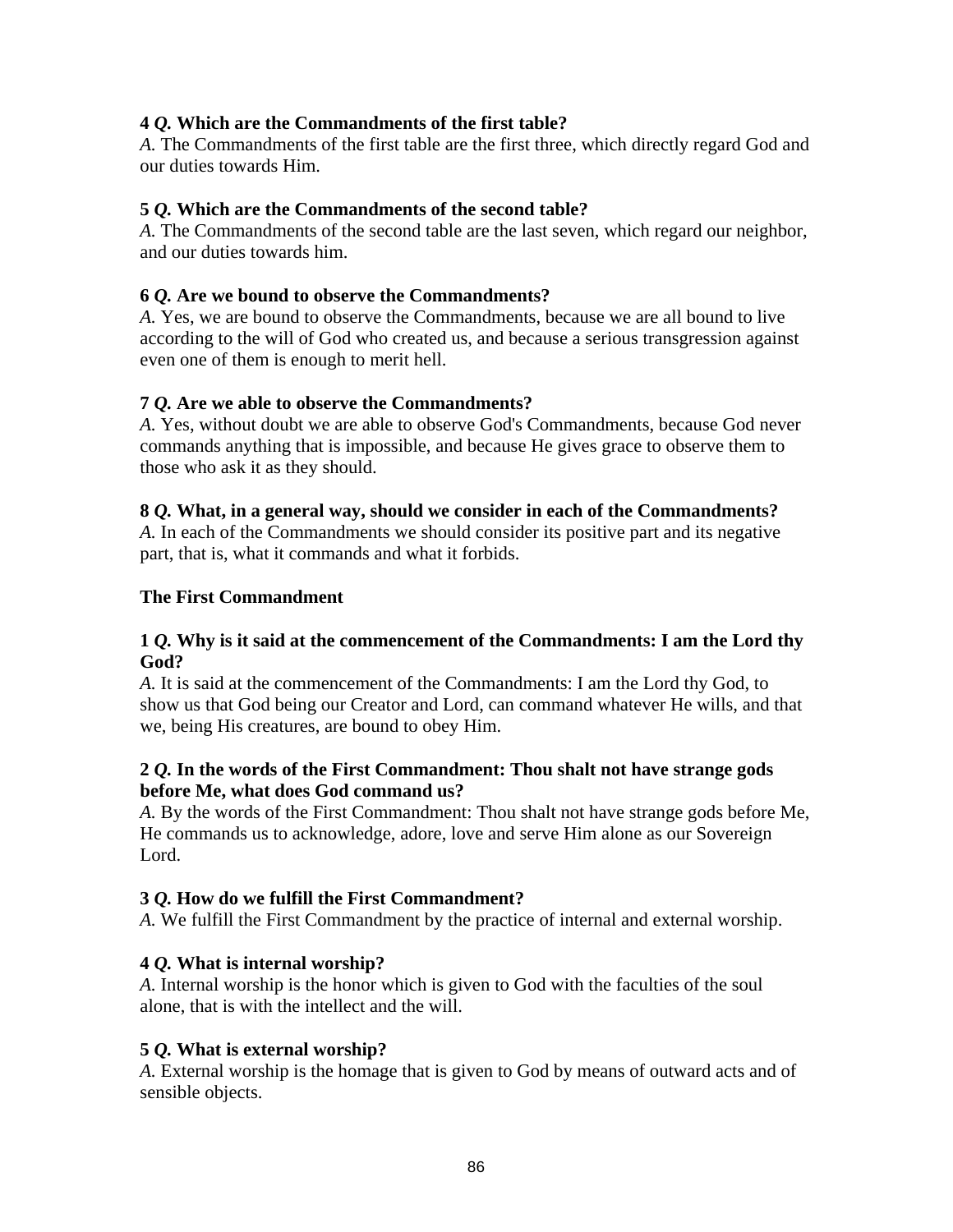## **6** *Q.* **Is it not enough internally to adore God with the heart alone?**

*A.* No, it is not enough internally to adore God with the heart alone; we must also adore Him externally with both soul and body, because He is the Creator and absolute Lord of both.

## **7** *Q.* **Can there be external worship without internal worship?**

*A.* No, in no way can there be external worship without internal, because unless external worship is accompanied by internal, it is destitute of life, of merit, and of efficacy, like a body without a soul

# **8** *Q.* **What is forbidden by the First Commandment?**

*A.* The First Commandment forbids idolatry, superstition, sacrilege, heresy, and every other sin against religion.

# **9** *Q.* **What is idolatry?**

*A.* Idolatry is the giving to any creature, for example, to a statue, to an image, or to a man, the supreme worship of adoration that belongs to God alone.

## **10** *Q.* **How is this prohibition expressed in Holy Scripture?**

*A.* This prohibition is expressed in Holy Scripture in these words: Thou shalt not make to thyself a graven thing, nor the likeness of anything that is in heaven above, or on the earth beneath; and thou shalt not adore them or serve them.

## **11** *Q.* **Do these words forbid every kind of image?**

*A.* Certainly not; but only those of false divinities, made to be adored, as idolaters adore them. So true is this, that God Himself commanded Moses to make images, as, for example, the two statues of the Cherubim for the Ark, and the Brazen Serpent in the desert.

## **12** *Q.* **What is superstition?**

*A.* Superstition is any devotion that is contrary to the teaching and practice of the Church; as also the ascribing to any action or any thing whatever a supernatural virtue which it does not possess.

## **13** *Q.* **What is a sacrilege?**

*A.* A sacrilege is the profanation of a place, of a person, or of a thing consecrated to God and set apart for his worship.

## **14** *Q.* **What is heresy?**

*A.* Heresy is a culpable error of the intellect by which some truth of faith is obstinately denied.

## **15** *Q.* **What else does the First Commandment forbid?**

*A.* The First Commandment also forbids all dealings with the devil, and all association with anti-Christian sects.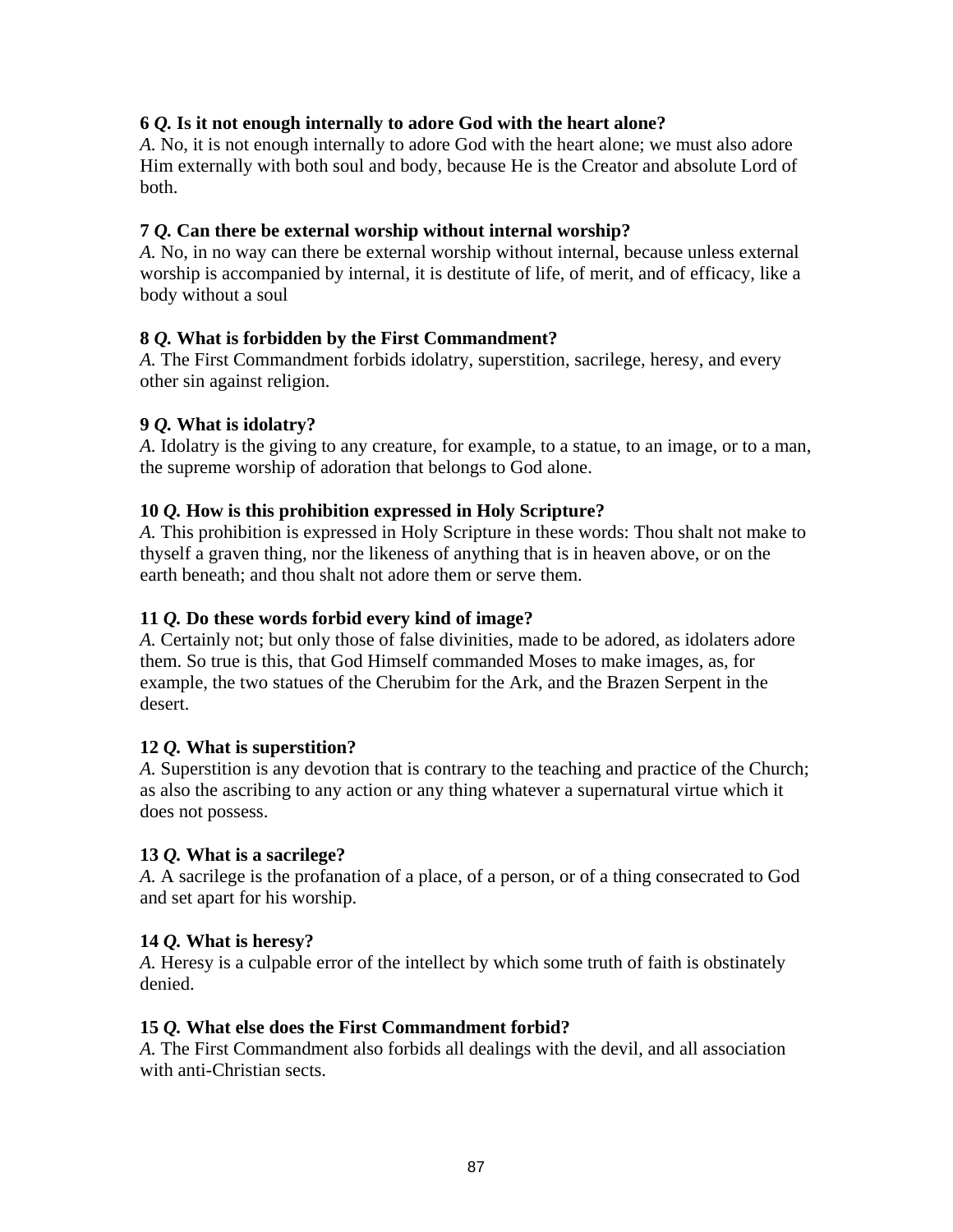### **16** *Q.* **If one were to have recourse to and invoke the devil, would he commit a grave sin?**

*A.* If one were to have recourse to and invoke the devil, he would commit an enormous sin, because the devil is the most wicked enemy both of God and of man.

### **17** *Q.* **Is it lawful to put questions to speaking or writing tables or in any way to consult the souls of the dead by means of spiritism?**

*A.* All the practices of spiritism are unlawful, because they are superstitious; and often they are not free from diabolical intervention; and hence they are rightly condemned by the Church.

### **18** *Q.* **Does the First Commandment forbid us to honor and invoke the Angels and Saints?**

*A.* No, it is not forbidden to honor and invoke the Angels and Saints; on the contrary, we should do so, because it is a good and useful practice highly commended by the Church; for they are God's friends and our intercessors with Him.

## **19** *Q.* **Since Jesus Christ is our only mediator with God, why have recourse also to the intercession of the Blessed Virgin and the Saints?**

*A.* Jesus Christ is our Mediator with God, because being true God and true man He alone in virtue of His own merits has reconciled us to God and obtains us all graces. But in virtue of the merits of Jesus Christ, and through the charity which unites them to God and us, the Blessed Virgin and the Saints help us by their intercession to obtain the graces we ask. And this is one of the great benefits of the Communion of Saints.

## **20** *Q.* **May we also honor the sacred images of Jesus Christ and of the Saints?**

*A.* Yes, because the honor we give the sacred images of Jesus Christ and of the Saints is referred to their very persons.

# **21** *Q.* **May the relics of the Saints be honored?**

*A.* Yes, we should honor the relics of the Saints, because their bodies were living members of Jesus Christ and temples of the Holy Ghost, and will rise gloriously to eternal life.

## **22** *Q.* **What is the difference between the honor we give to God and the honor we give to the Saints?**

*A.* Between the honor we give to God and the honor we give to the Saints there is this difference, that we adore God because of his infinite excellence, whereas we do not adore the Saints, but honor and venerate them as God's friends and our intercessors with Him. The honor we give to God is called Latria, that is, the worship of adoration; the honor we give to the Saints is called Dulia, that is, the veneration of the servants of God; while the special honor we give to the Blessed Virgin is called Hyperdulia, that is, a special veneration of the Mother of God.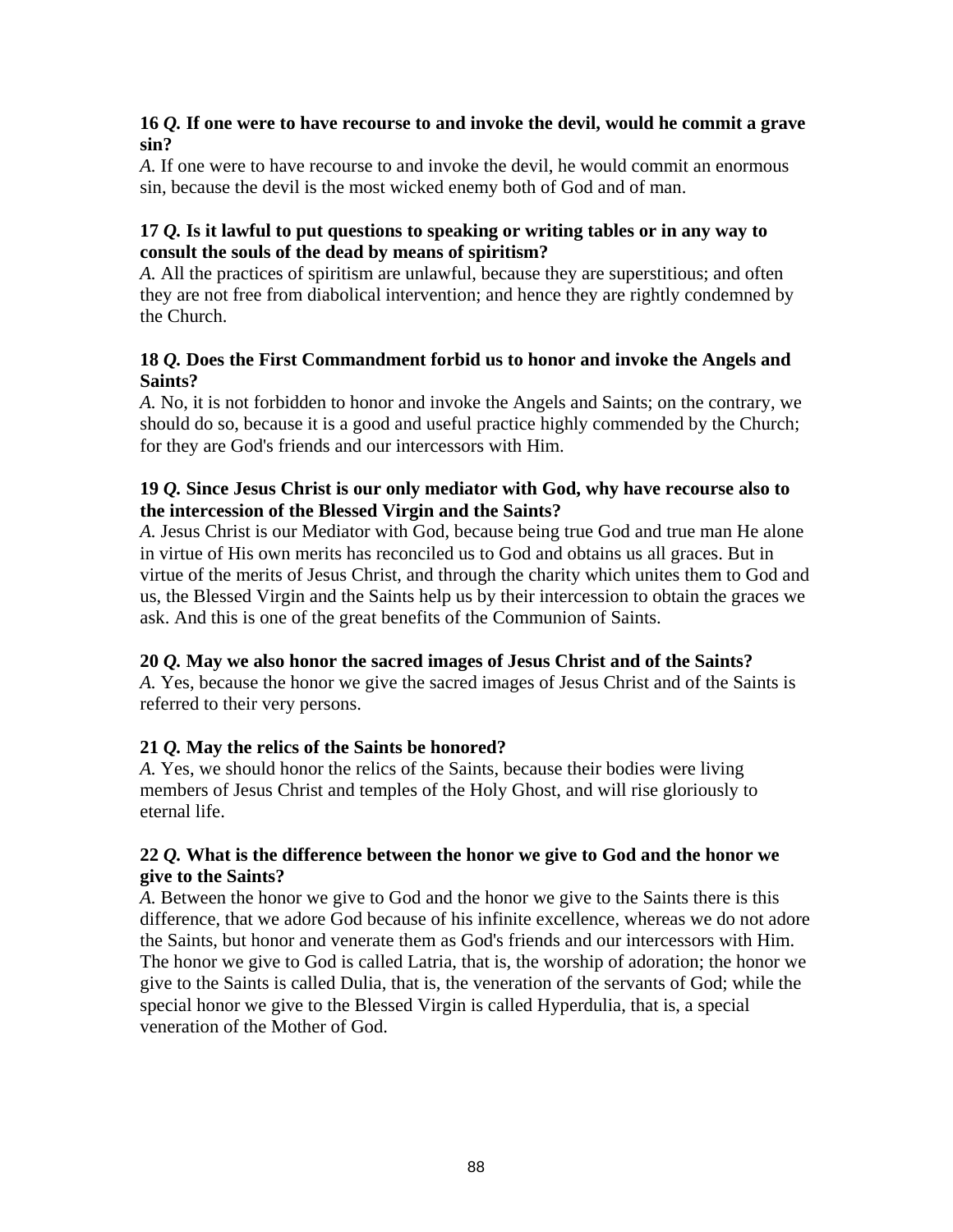### **The Second Commandment**

### **1** *Q.* **What does the Second Commandment: Thou shalt not take the Name of God in vain, forbid?**

*A.* The Second Commandment: Thou shalt not take the Name of God in vain, forbids us: (1) To utter the Name of God irreverently; (2) To blaspheme God, the Blessed Virgin or the Saints; (3) To take false, unnecessary, or unlawful oaths.

### **2** *Q.* **What is meant by: Not to utter the Name of God irreverently?**

*A.* Not to utter the Name of God irreverently means not to mention this Holy Name, or any other name that in a special way refers to God Himself, such as the name of Jesus, of Mary and the Saints, in anger or in joke or in any irreverent way whatsoever.

### **3** *Q.* **What is blasphemy?**

*A.* Blasphemy is a horrible sin which consists in words or acts of contempt or malediction against God, the Blessed Virgin, the Saints, or sacred things.

#### **4** *Q.* **Is there any difference between blasphemy and imprecation?**

*A.* There is a difference, because by blasphemy one wishes evil to or curses God, the Blessed Virgin or the Saints; while by imprecation one wishes evil to or curses one's self or one's neighbor.

### **5** *Q.* **What is an oath?**

*A.* An oath is the calling on God to witness the truth of what one says or promises.

## **6** *Q.* **Is it always forbidden to take an oath?**

*A.* It is not always forbidden to take an oath; an oath is lawful and even gives honor to God, when it is necessary, and when one swears with truth, judgment and justice.

## **7** *Q.* **When is an oath without truth?**

*A.* When one affirms on oath what he knows or believes to be false, or when one promises under oath to do what one has no intention of doing.

## **8** *Q.* **When is an oath without judgment?**

*A.* When one makes oaths imprudently and without mature consideration, or in trivial matters.

## **9** *Q.* **When is an oath without justice?**

*A.* When one makes an oath to do something unjust or unlawful, as, for example, to swear to take revenge, or to steal, and so on.

## **10** *Q.* **Are we obliged to keep an oath to do unjust or unlawful things?**

*A.* Not only are we not obliged, but we should sin by doing such things, because they are forbidden by the laws of God and of the Church.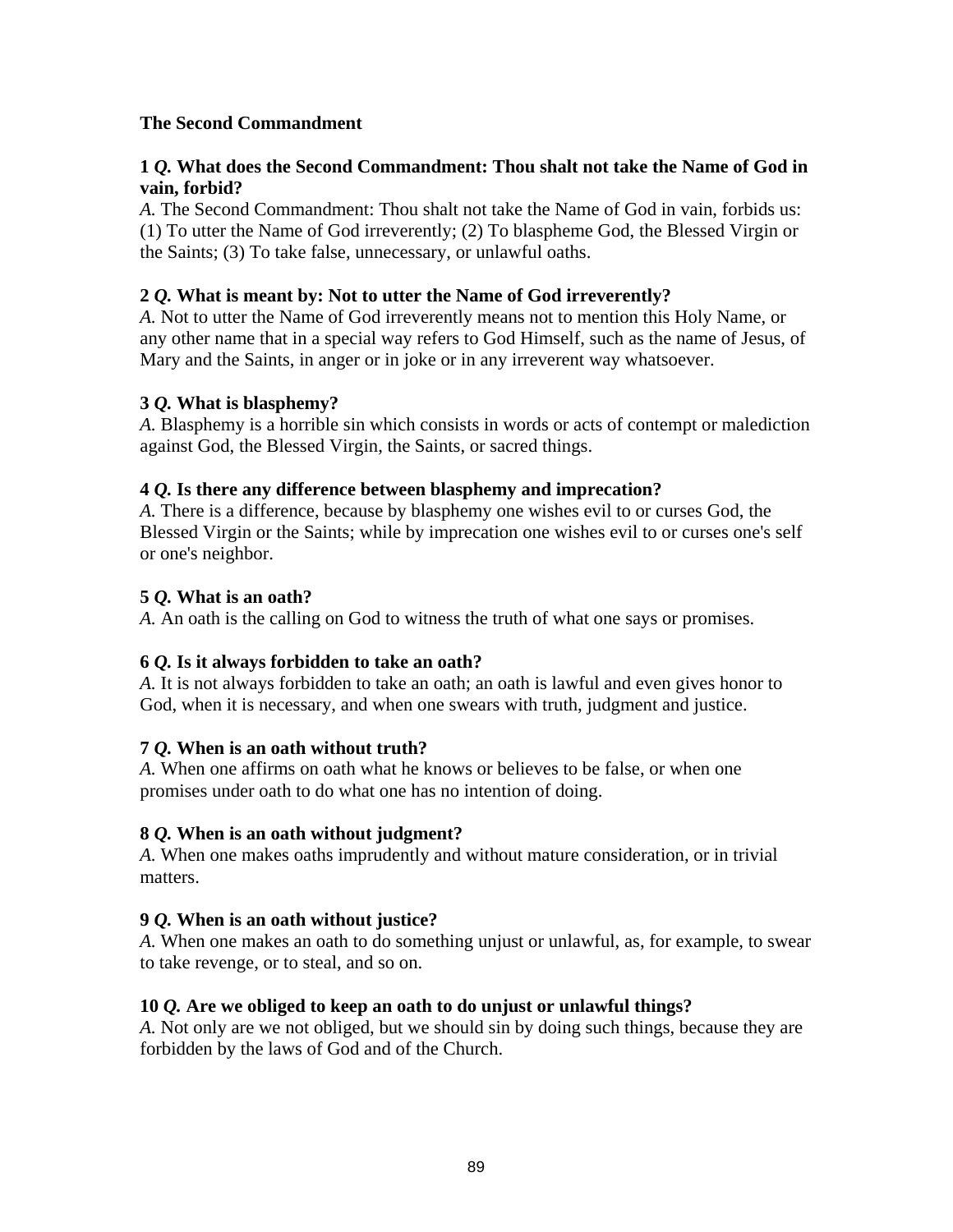### **11** *Q.* **What sin does he commit who swears falsely?**

*A.* He who swears falsely commits a mortal sin, because he grievously dishonors God, the Infinite Truth, by calling Him to witness what is false.

#### **12** *Q.* **What does the Second Commandment command us to do?**

*A.* The Second Commandment commands us to honor the Holy Name of God as well as to keep our oaths and vows.

#### **13** *Q.* **What is a vow?**

*A.* A vow is a promise made to God regarding something which is good, within our power, and better than its opposite, and to the keeping of which we bind ourselves just as if it had been commanded us.

#### **14** *Q.* **If the keeping of a vow were to become very difficult, in whole or in part, what is to be done?**

*A.* Commutation or dispensation may be sought from one's Bishop or from the Pope, according to the character of the vow.

### **15** *Q.* **Is it a sin to break a vow?**

*A.* It is a sin to break a vow and therefore we should not make vows without mature reflection, nor, as a rule, without the advice of our confessor or other prudent person, so as not to expose ourselves to the danger of sinning.

#### **16** *Q.* **May vows be made to our Lady and the Saints?**

*A.* Vows are made to God alone; we may, however, promise God to do something in honor of our Lady or the Saints.

## **The Third Commandment**

### **1** *Q.* **What does the Third Commandment: Remember thou keep holy the Sabbath day, command us to do?**

*A.* The Third Commandment: Remember thou keep holy the Sabbath day, commands us to honor God by acts of worship on festivals.

## **2** *Q.* **What are festivals?**

*A.* In the Old Law they were Saturdays and certain other days regarded as specially solemn by the Jews; in the New Law they are Sundays and other festivals instituted by the Church.

#### **3** *Q.* **Why is Sunday sanctified instead of Saturday in the New Law?**

*A.* Sunday, which means the Lord's Day, was substituted for Saturday, because it was on that day that our Lord rose from the dead.

#### **4** *Q.* **What act of worship is commanded us on festivals?**

*A.* We are commanded to assist devoutly at the Holy Sacrifice of the Mass.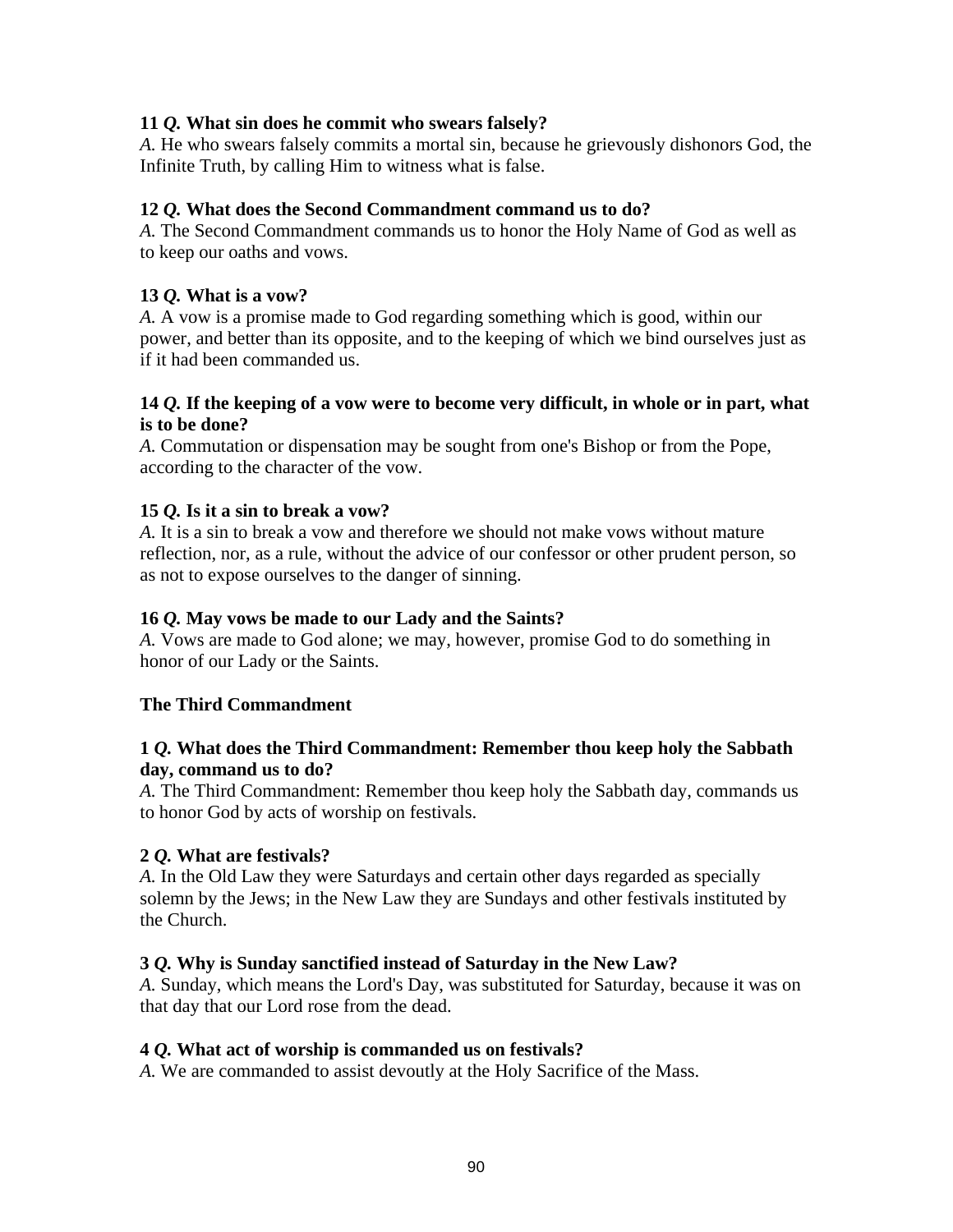### **5** *Q.* **With what other good works does a good Christian sanctify festivals?**

*A.* A good Christian sanctifies festivals: (1) By attending Christian Doctrine, sermons, and the Divine Office; (2) By frequently and devoutly receiving the sacraments of Penance and the Blessed Eucharist; (3) By the practice of prayer and works of Christian charity.

#### **6** *Q.* **What does the Third Commandment forbid?**

*A.* The Third Commandment forbids servile works and any other works that hinder the worship of God.

### **7** *Q.* **What servile works are forbidden on festivals?**

*A.* The servile works forbidden on festivals are those works called manual, that is, those material works in which the body has more part than the mind, such, for instance, as are ordinarily done by servants, labourers, and artisans.

#### **8** *Q.* **What sin does one commit by working on festivals?**

*A.* One commits a mortal sin by working on festivals; brevity of time, however, will excuse from grave sin.

### **9** *Q.* **Is no servile work at all permitted on festivals?**

*A.* On festivals those works are permitted which are necessary for life, or for the service of God; as well as those done for a grave reason, with leave, when possible, from the Pastor.

#### **10** *Q.* **Why is servile work forbidden on festivals?**

*A.* Servile work is forbidden on festivals in order that we may the better attend to divine worship, and to the care of our souls; And to enable us to rest from toil. Hence innocent recreation is not forbidden.

#### **11** *Q.* **What else above all should we avoid on festivals?**

*A.* We should above all avoid sin and whatever leads to sin, such as dangerous diversions and dangerous places of amusement.

#### **The Fourth Commandment**

### **1** *Q.* **What does the Fourth Commandment: Honor thy father and thy mother, command?**

*A.* The Fourth Commandment: Honor thy father and thy mother, commands us to respect our parents, obey them in all that is not sinful, and assist them in their temporal and spiritual needs.

## **2** *Q.* **What does the Fourth Commandment forbid?**

*A.* The Fourth Commandment forbids us to offend our parents by word or by deed or in any other way.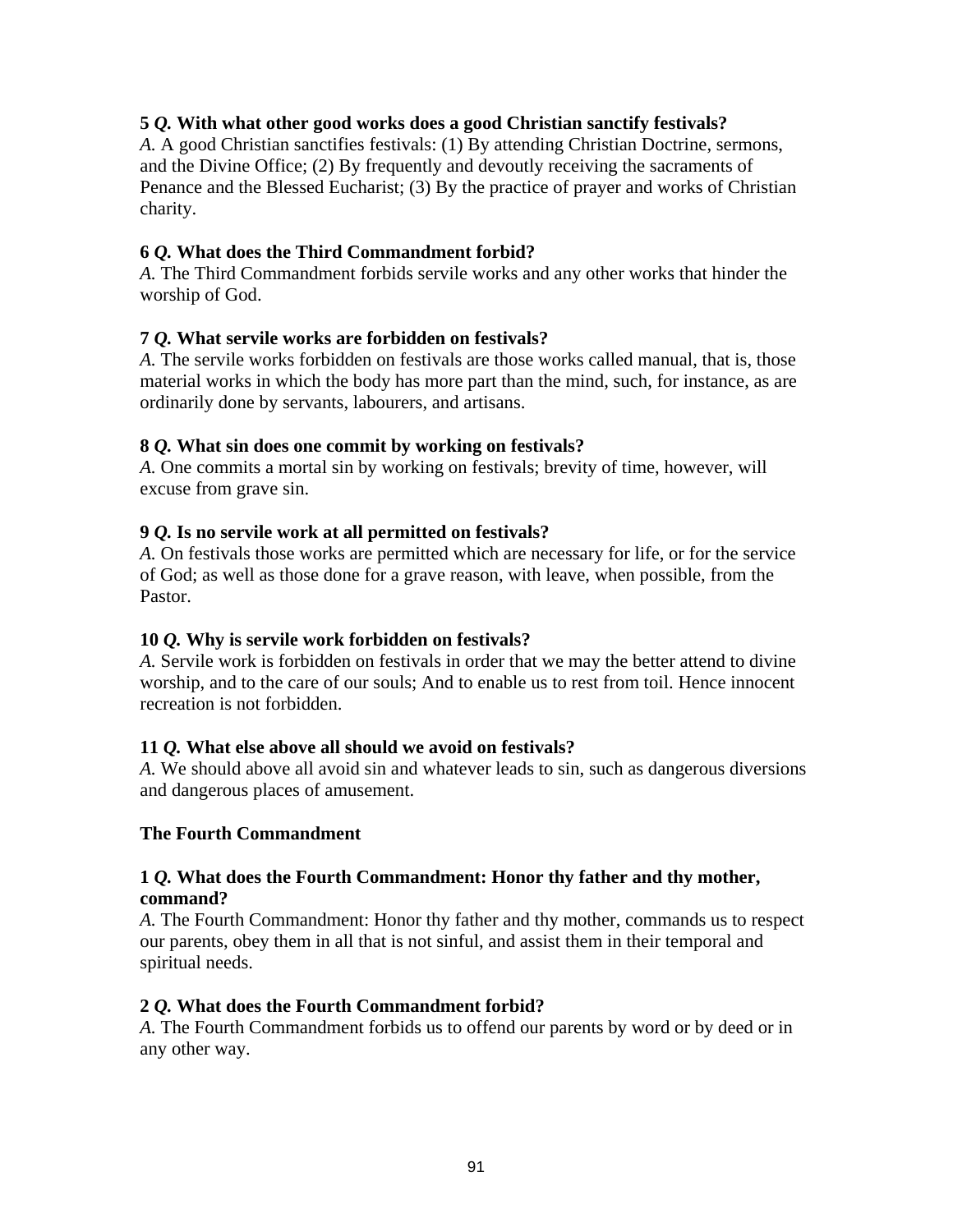### **3** *Q.* **What other persons does this Commandment include under the names of father and mother?**

*A.* Under the names of father and mother this Commandment also includes all our superiors, both ecclesiastical and lay, whom we must consequently obey and respect.

## **4** *Q.* **Whence are derived the authority of parents to command their children and the duty of children to obey their parents?**

*A.* The authority possessed by parents to command their children and the obligation children are under to obey their parents, are derived from God who constituted and established family life in order that in it man might have the first helps that are necessary towards his spiritual and temporal well-being.

# **5** *Q.* **Have parents any duties towards their children?**

*A.* Parents are bound to love, support and maintain their children; to attend to their religious and secular education; to give them good example; to keep them from the occasions of sin; to correct their faults; and to help them to embrace the state to which God has called them.

## **6** *Q.* **Has God given us an example of a perfect family?**

*A.* God gave us an example of a perfect family in the Holy Family in which Jesus Christ lived subject to the Blessed Virgin and St. Joseph until His thirtieth year, that is, until He began the Mission of preaching the Gospel entrusted to Him by His Eternal Father.

## **7** *Q.* **If families were to live alone, cut off one from the other, could they provide for all their material and moral needs?**

*A.* If families lived alone, cut off one from the other, they could not provide for their individual needs, and hence it is necessary that they be united in civil society so as mutually to aid one another for the common good and happiness.

## **8** *Q.* **What is Civil Society?**

*A.* Civil Society is the union of many families under the authority of one head for the purpose of assisting each other in securing their mutual perfection and temporal happiness.

## **9** *Q.* **Whence comes the authority which rules Civil Society?**

*A.* The authority which rules Civil Society comes from God, who established it for the common good.

# **10** *Q.* **Are we under any obligation to obey the authority that governs Civil Society?**

*A.* Yes; all who form part of Civil Society are bound to respect and obey authority because that authority comes from God and because the common good so demands.

## **11** *Q.* **Are all laws imposed by the Civil Authority to be respected?**

*A.* Yes; in accordance with the command and example of our Lord Jesus Christ, all laws imposed by the Civil Authority are to be respected, provided they are not contrary to the law of God.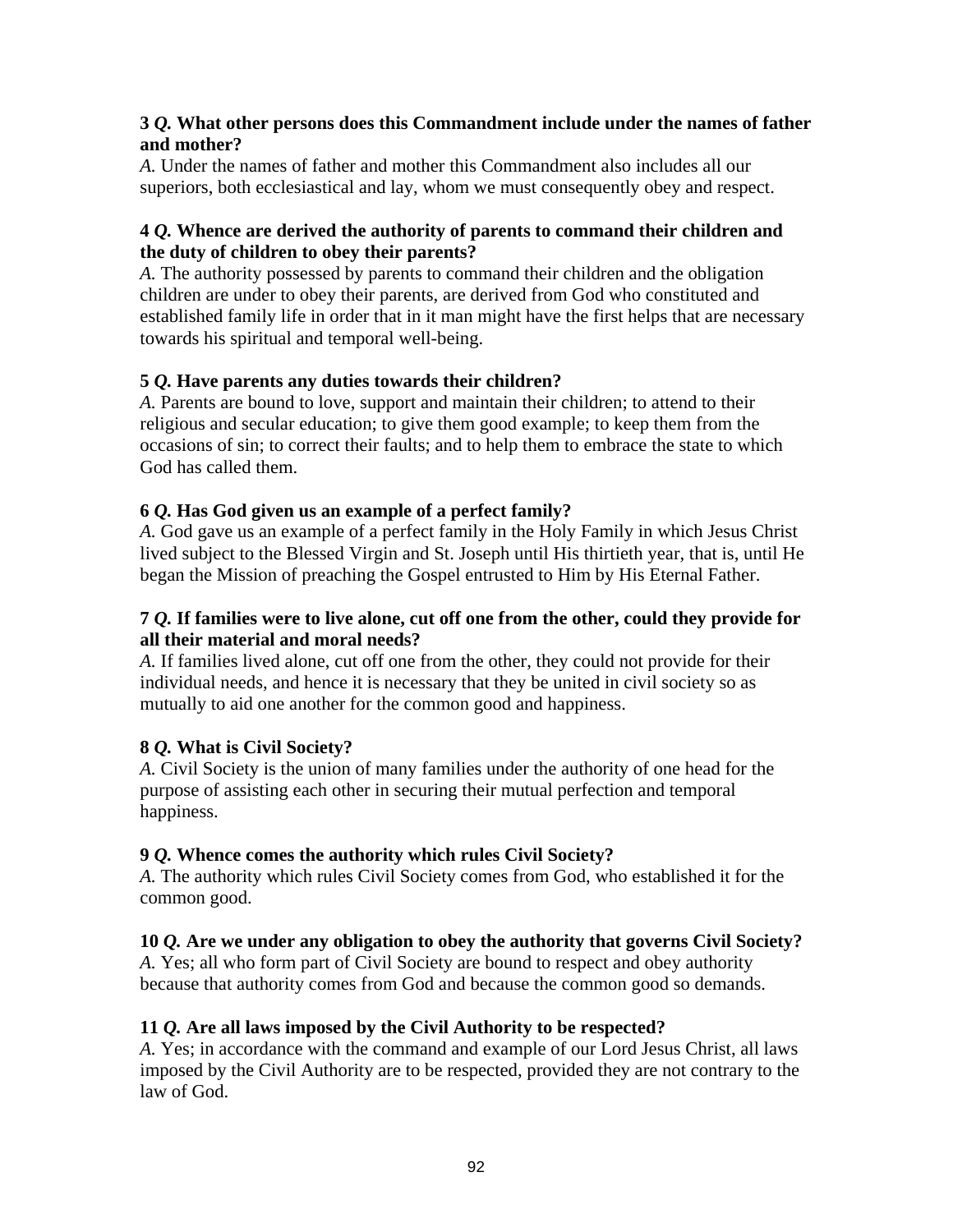## **12** *Q.* **Have those who form part of Civil Society any other duties besides respect and obedience to the laws imposed by authority?**

*A.* Besides the obligation of respect and obedience to the laws, all those who form part of Civil Society are bound to live in peace, and to endeavor, each according to his means and ability, to render that society virtuous, peaceful, orderly and prosperous.

### **The Fifth Commandment**

### **1** *Q.* **What does the Fifth Commandment: Thou shalt not kill, forbid?**

*A.* The Fifth Commandment, Thou shalt not kill, forbids us to kill, strike, wound or do any other bodily harm to our neighbor, either of ourselves or by the agency of others; as also to wish him evil, or to offend him by injurious language. In this Commandment God also forbids the taking of one's own life, or suicide.

### **2** *Q.* **Why is it a grave sin to kill one's neighbor?**

*A.* Because the slayer unjustly invades the right which God alone has over the life of man; because he destroys the security of civil society; and because he deprives his neighbor of life, which is the greatest natural good on earth.

### **3** *Q.* **Are there cases in which it is lawful to kill?**

*A.* It is lawful to kill when fighting in a just war; when carrying out by order of the Supreme Authority a sentence of death in punishment of a crime; and, finally, in cases of necessary and lawful defense of one's own life against an unjust aggressor.

### **4** *Q.* **Does God also forbid us in the Fifth Commandment to do harm to the spiritual life of another?**

*A.* Yes, in the Fifth Commandment God also forbids us to do harm to another's spiritual life by scandal.

#### **5** *Q.* **What is scandal?**

*A.* Scandal is any word, act, or omission which is the occasion of another's committing sin.

#### **6** *Q.* **Is scandal a grave sin?**

*A.* Scandal is a grave sin because, by causing the loss of souls, it tends to destroy the greatest work of God, namely, the redemption; it effects the death of another's soul by depriving it of the life of grace, which is more precious than the life of the body; and is the source of a multitude of sins. Hence God threatens the severest chastisement to those who give scandal.

### **7** *Q.* **Why does God, in the Fifth Commandment, forbid the taking of one's own life or suicide?**

*A.* In the Fifth Commandment God forbids suicide, because man is not the master of his own life no more than of the life of another. Hence the Church punishes suicide by deprivation of Christian burial.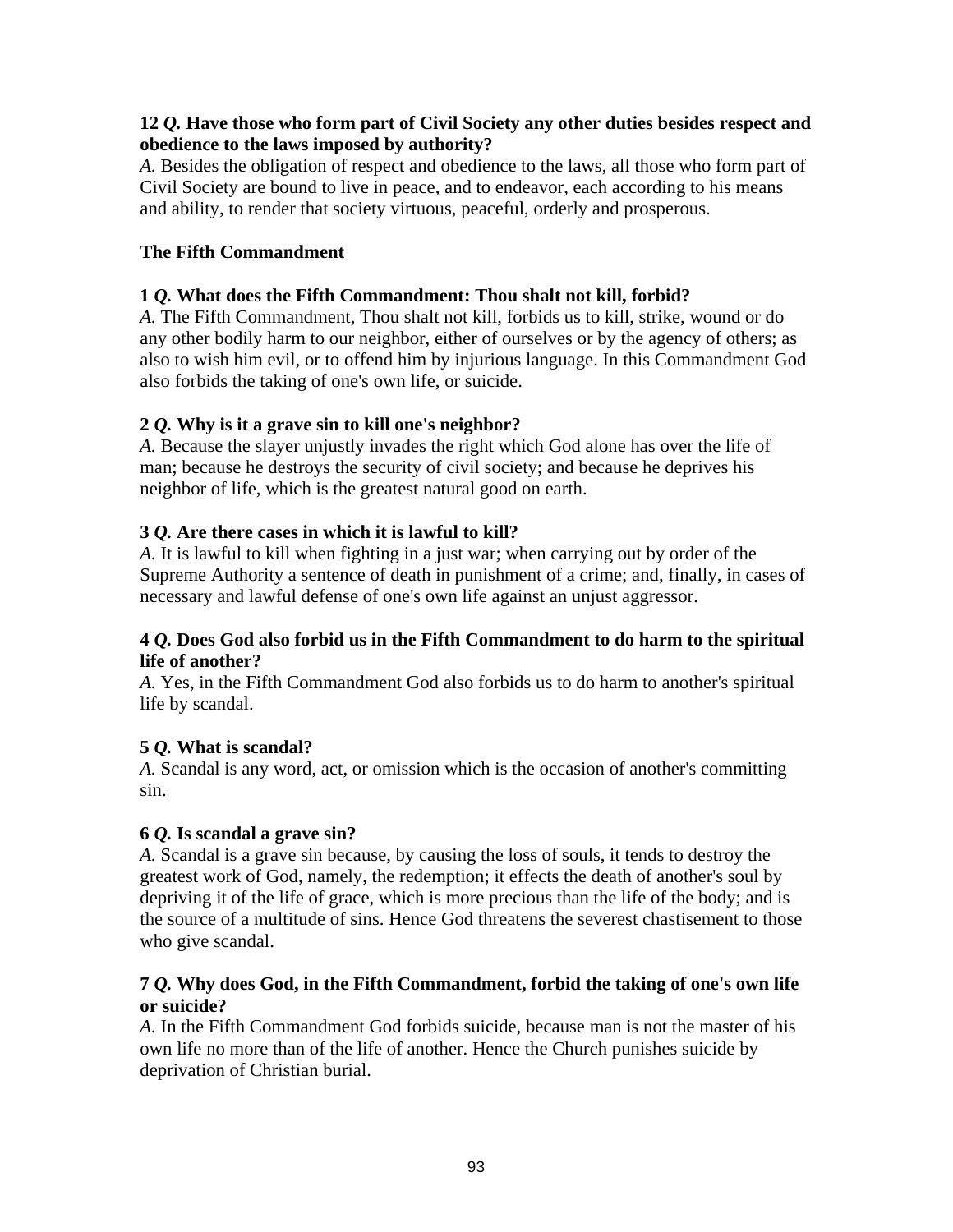## **8** *Q.* **Is dueling also forbidden by the Fifth Commandment?**

*A.* Yes, dueling is also forbidden by the Fifth Commandment, because dueling has in it the guilt both of suicide and of homicide; and whoever voluntarily takes part in it, even as a simple onlooker is excommunicated.

### **9** *Q.* **Is dueling also forbidden when there is no danger of being killed?**

*A.* This sort of dueling is also forbidden, because not only are we forbidden to kill, but even voluntarily to wound ourselves or others.

## **10** *Q.* **Is the defense of one's honor an excuse for dueling?**

*A.* No, because it is not true that the offence is repaired by dueling; and because honor cannot be repaired by an unjust, irrational and barbarous act such as dueling.

### **11** *Q.* **What does the Fifth Commandment command?**

*A.* The Fifth Commandment commands us to forgive our enemies and to wish well to all.

### **12** *Q.* **What should he do who has injured another in the life of either body or soul?**

*A.* He who has injured another must not only confess his sin, but must also repair the harm by compensating his neighbor for the loss he has sustained, by retracting the errors taught, and by giving good example.

### **The Sixth and Ninth Commandment**

### **1** *Q.* **What does the Sixth Commandment, Thou shalt not commit adultery, forbid?**

*A.* The Sixth Commandment, Thou shalt not commit adultery, forbids every act, every look and every word contrary to chastity; it also forbids infidelity in marriage.

## **2** *Q.* **What does the Ninth Commandment forbid?**

*A.* The Ninth Commandment expressly forbids every desire contrary to that fidelity which husband and wife vowed to observe when contracting marriage; and it also forbids every guilty thought or desire of anything that is prohibited by the Sixth Commandment.

## **3** *Q.* **Is impurity a great sin?**

*A.* It is a most grave and abominable sin in the sight of God and man; it lowers man to the condition of the brute; it drags him into many other sins and vices; and it provokes the most terrible chastisements both in this world and in the next.

## **4** *Q.* **Is every thought that comes into the mind against purity a sin?**

*A.* The thoughts that come into the mind against purity are not of themselves sins, but rather temptations and incentives to sin.

## **5** *Q.* **When is a bad thought a sin?**

*A.* Bad thoughts, even though resulting in no bad deed, are sins when we culpably entertain them, or consent to them, or expose ourselves to the proximate danger of consenting to them.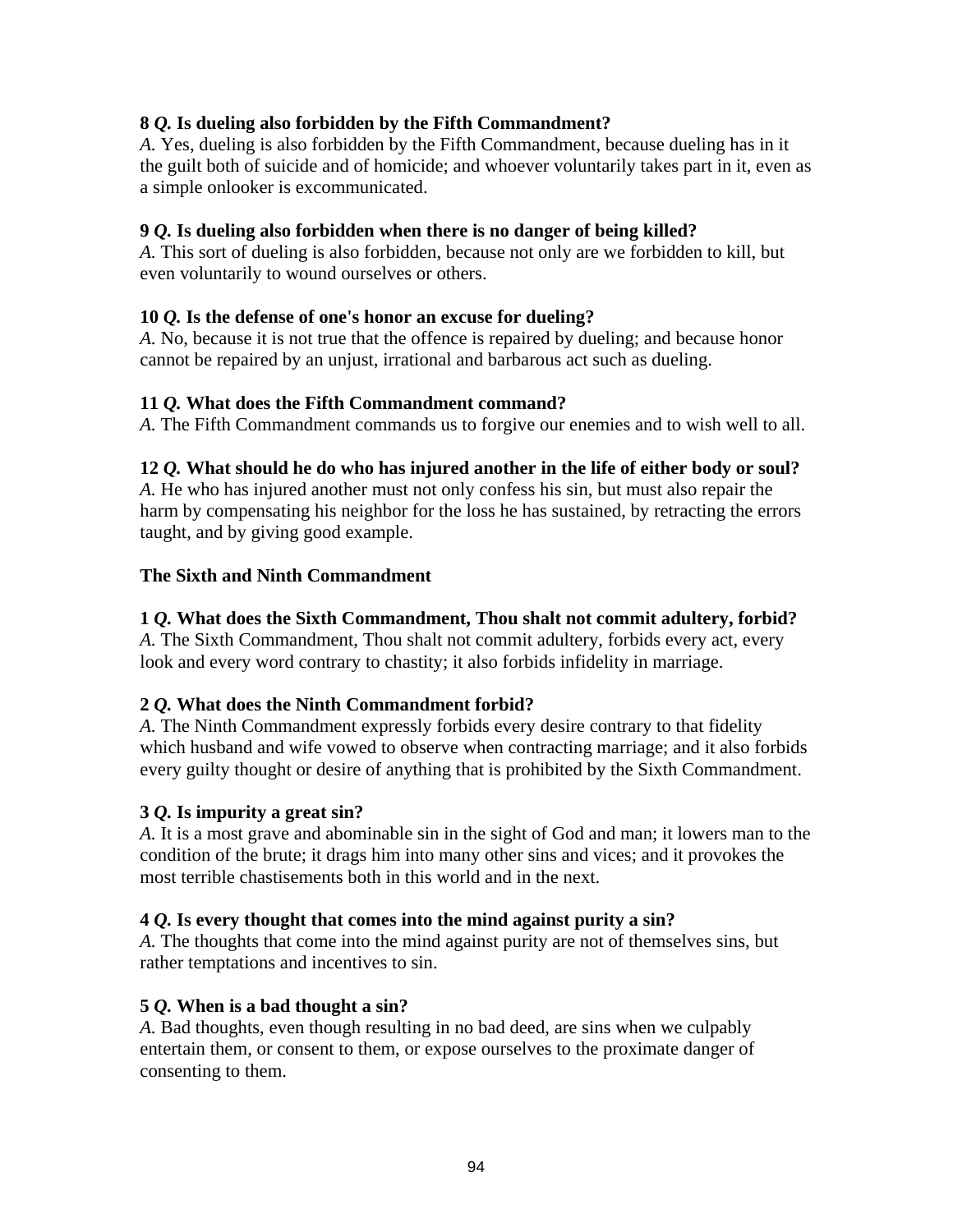## **6** *Q.* **What do the Sixth and Ninth Commandments command?**

*A.* The Sixth Commandment commands us to be chaste and modest in act, in look, in behavior, and in speech. The Ninth Commandment commands us in addition to this to be chaste and pure interiorly, that is, in mind and in heart.

#### **7** *Q.* **What must we do to observe the Sixth and Ninth Commandments?**

*A.* To be able to observe the Sixth and Ninth Commandments, we ought to pray often and from our hearts to God; be devout to the Blessed Virgin, the Mother of purity; remember that God watches us; think on death, on the Divine chastisements, and on the Passion of Jesus Christ; guard the senses; practice Christian mortification; and frequent the Sacraments with the proper dispositions.

### **8** *Q.* **What must we avoid in order to preserve ourselves chaste?**

*A.* To preserve ourselves chaste we must shun idleness, bad companions, the reading of bad books and papers, intemperance, the sight of indecent statues or pictures, licentious theatres, dangerous conversations, and all other occasions of sin.

### **The Seventh Commandment**

## **1** *Q.* **What does the Seventh Commandment, Thou shalt not steal, forbid?**

*A.* The Seventh Commandment, Thou shalt not steal, forbids all unjust taking and all unjust keeping of what belongs to another, and also every other way of wronging our neighbor in his property.

#### **2** *Q.* **What is meant by stealing?**

*A.* It means taking another's goods unjustly and against the owner's will, that is to say, when he has every reason and right to be unwilling to be deprived of them.

## **3** *Q.* **Why is it forbidden to steal?**

*A.* Because a sin is committed against justice and an injury is done to another by taking or keeping against his right and will that which belongs to him.

#### **4** *Q.* **What is meant by another's goods?**

*A.* Everything that belongs to him everything of which he has the ownership, or the use, or the custody.

#### **5** *Q.* **In how many ways can another's goods be unjustly taken?**

*A.* In two ways: by theft and by robbery.

## **6** *Q.* **How is theft committed?**

*A.* Theft is committed by taking another's goods secretly.

#### **7** *Q.* **How is robbery committed?**

*A.* Robbery is committed by taking another's goods openly and with violence.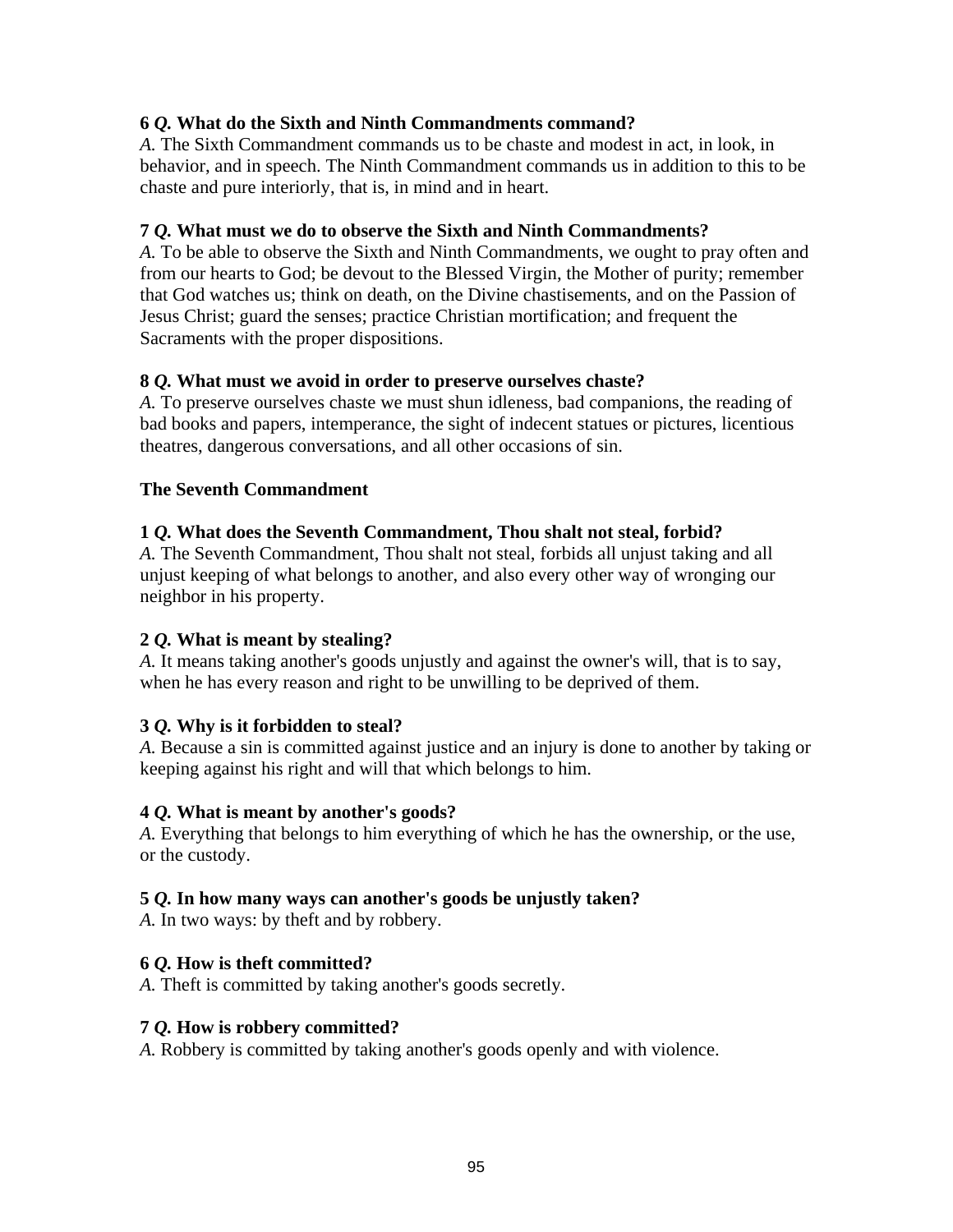### **8** *Q.* **In what cases may another's goods be taken without sin?**

*A.* When the owner consents or even when he unjustly refuses. Thus, one in extreme necessity may take another's goods without sin, provided that he takes only so much as is absolutely necessary to relieve pressing and extreme need.

### **9** *Q.* **Is it only by theft and robbery that another can be injured in his property?**

*A.* He can also be injured by fraud, usury, and any other act of injustice directed against his goods.

### **10** *Q.* **How is fraud committed?**

*A.* Fraud is committed in trade by deceiving another by false weight, measure and money or by bad goods; by falsifying writings and documents; in short, by deceit in buying and selling or in contracts in general, as well as by refusing to pay what is just and agreed upon.

### **11** *Q.* **How is usury committed?**

*A.* Usury is committed by exacting, without just title, an unlawful interest for money lent, thus taking an unfair advantage of another's need or ignorance.

### **12** *Q.* **What other sorts of injustice may be committed with regard to another's goods?**

*A.* By unjustly causing him to lose what he has; by injuring him in his possessions; by not working as in duty bound; by maliciously refusing to pay debts or wages due; by wounding or killing his stock; by damaging property held in custody; by preventing another from making just gains; by aiding thieves; and by receiving, concealing or buying stolen goods.

#### **13** *Q.* **Is it a grave sin to steal?**

*A.* It is a grave sin against justice when the matter is grave; for it is most important for the good of individuals, of families, and of society that each one's right to his property should be respected.

#### **14** *Q.* **When is stolen matter grave?**

*A.* When that which is taken is considerable, as also when serious loss is inflicted on another by taking that which in itself is of little value.

#### **15** *Q.* **What does the Seventh Commandment command?**

*A.* The Seventh Commandment commands us to respect the property of others, to give the laborer fair wages, and to observe justice in all that concerns what belongs to others.

#### **16** *Q.* **Is it enough for one who has sinned against the Seventh Commandment to confess his sin?**

*A.* It is not enough for one who has sinned against the Seventh Commandment to confess his sin; he must also do his best to restore what belongs to others, and to repair the loss he has caused.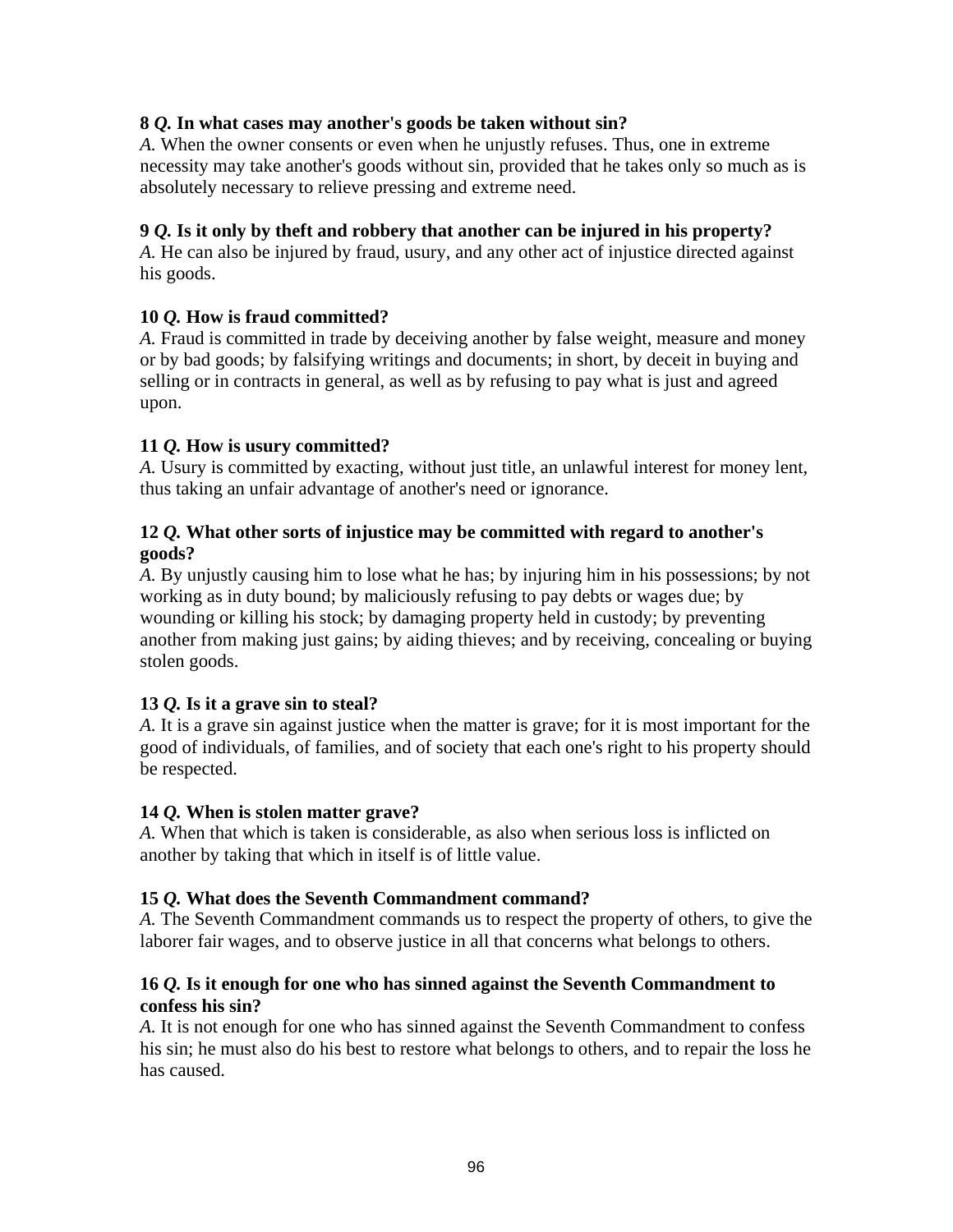### **17** *Q.* **What is meant by repairing the losses caused?**

*A.* Repairing the losses caused means the compensation which must be made to another for the goods or profits lost owing to the theft or other acts of injustice committed to his detriment.

### **18** *Q.* **To whom must stolen property be restored?**

*A.* To him from whom it has been stolen; to his heirs, if he is dead; or if this is really impossible the value of it should be devoted to the poor or to some charity.

### **19** *Q.* **What should one do who finds something of great value?**

*A.* He should diligently seek the owner and faithfully restore it to him.

### **The Eighth Commandment**

#### **1** *Q.* **What does the Eighth Commandment, Thou shalt not bear false witness, forbid?**

*A.* The Eighth Commandment, Thou shalt not bear false witness, forbids false testimony in a court of justice, and it also forbids backbiting, detraction, calumny, adulation, rash judgment and rash suspicion and every sort of lying.

### **2** *Q.* **What is detraction or backbiting?**

*A.* Detraction or backbiting is a sin which consists in making known another's sins and defects without sufficient reason.

#### **3** *Q.* **What is calumny?**

*A.* Calumny is a sin which consists in maliciously attributing to another faults and defects which he did not possess.

## **4** *Q.* **What is adulation?**

*A.* Adulation is a sin which consists in deceiving another by falsely praising him or others for the purpose of profiting thereby.

#### **5** *Q.* **What is rash judgment or rash suspicion?**

*A.* Rash judgment or rash suspicion is a sin which consists in judging or suspecting evil of others without sufficient foundation.

#### **6** *Q.* **What is a lie?**

*A.* A lie is a sin which consists in asserting as true or false by word or act that which one does not believe to be really the case.

#### **7** *Q.* **How many kinds of lies are there?**

*A.* There are three kinds: The jocose lie, the officious lie, and the malicious lie.

#### **8** *Q.* **What is a jocose lie?**

*A.* A jocose lie is that which is told in jest and without injury to anyone.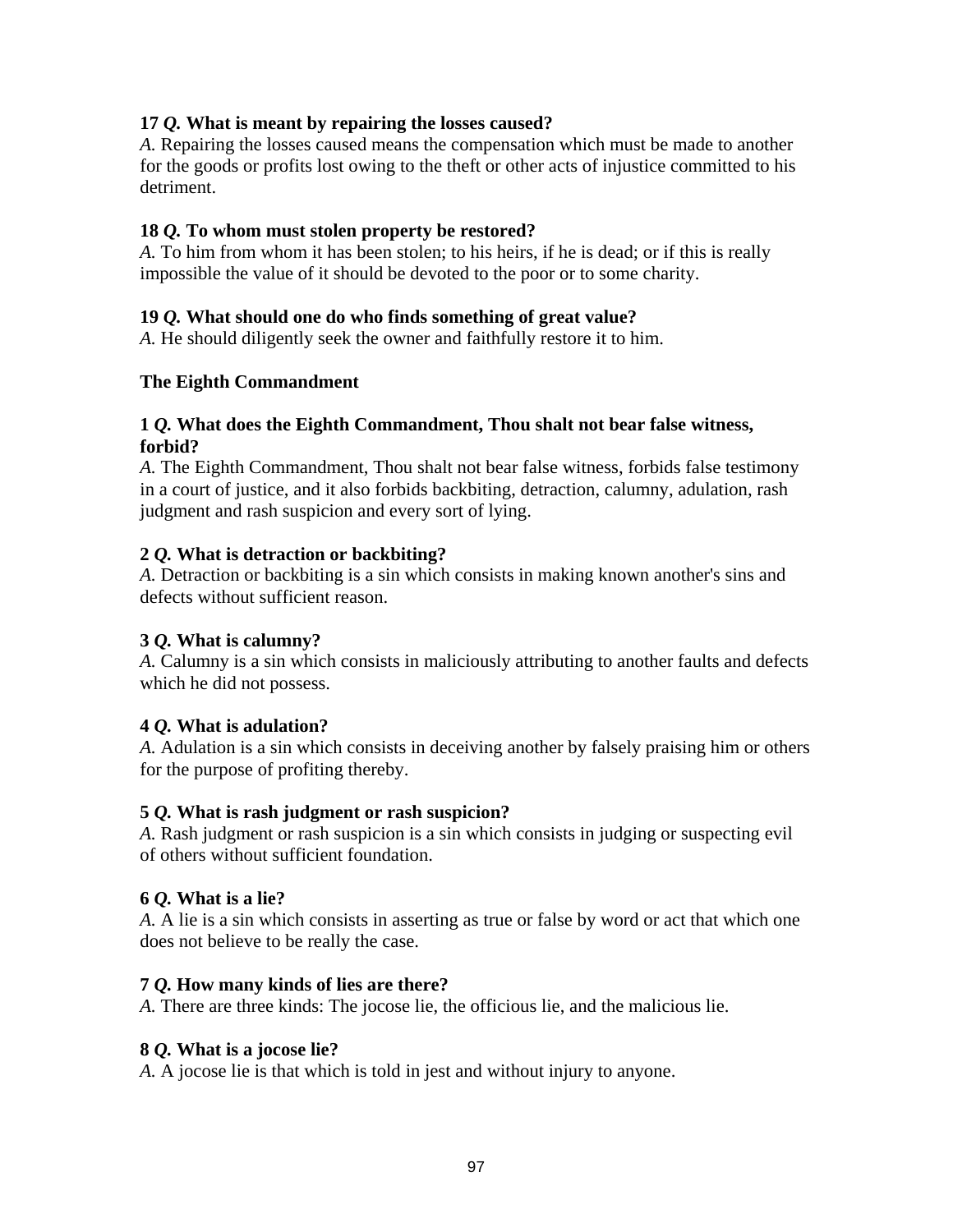### **9** *Q.* **What is an officious lie?**

*A.* An officious lie is a false statement to benefit oneself or another without injuring anyone else.

### **10** *Q.* **What is a malicious lie?**

*A.* A malicious lie is a false statement made to the injury of another.

### **11** *Q.* **Is it ever lawful to tell a lie?**

*A.* It is never lawful to tell a lie, neither in joke, nor for one's own benefit, nor for the benefit of another, because a lie is always bad in itself.

### **12** *Q.* **What kind of sin is a lie?**

*A.* A lie when jocose or officious is a venial sin; but when malicious it is a mortal sin if the harm done is grave.

### **13** *Q.* **Is it always necessary to say all one's mind?**

*A.* It is not always necessary, especially when he who questions you has no right to know what he demands.

#### **14** *Q.* **Is it enough for him who has sinned against the Eighth Commandment to confess the sin?**

*A.* It is not enough for him who has sinned against the Eighth Commandment to confess the sin; he is also obliged to retract whatever he said when calumniating another, and to repair as far as he can the harm he has done.

## **15** *Q.* **What does the Eighth Commandment command us to do?**

*A.* The Eighth Commandment commands us to speak the truth at the proper time and place, and, as far as we can, to put a good interpretation upon the actions of our neighbour.

## **The Tenth Commandment**

### **1** *Q.* **What does the Tenth Commandment, Thou shalt not covet thy neighbor's goods, forbid?**

*A.* The Tenth Commandment, Thou shalt not covet thy neighbor's goods, forbids the wish to deprive another of his goods and the wish to acquire goods by unjust means.

## **2** *Q.* **Why does God forbid even the desire of another's goods?**

*A.* God forbids the unregulated desire of another's goods, because He wishes us to be just even in thought and will, and to hold ourselves completely aloof from unjust acts.

## **3** *Q.* **What does the Tenth Commandment command?**

*A.* The Tenth Commandment commands us to be satisfied with the state in which God has placed us, and to bear poverty patiently should God have placed us in that condition.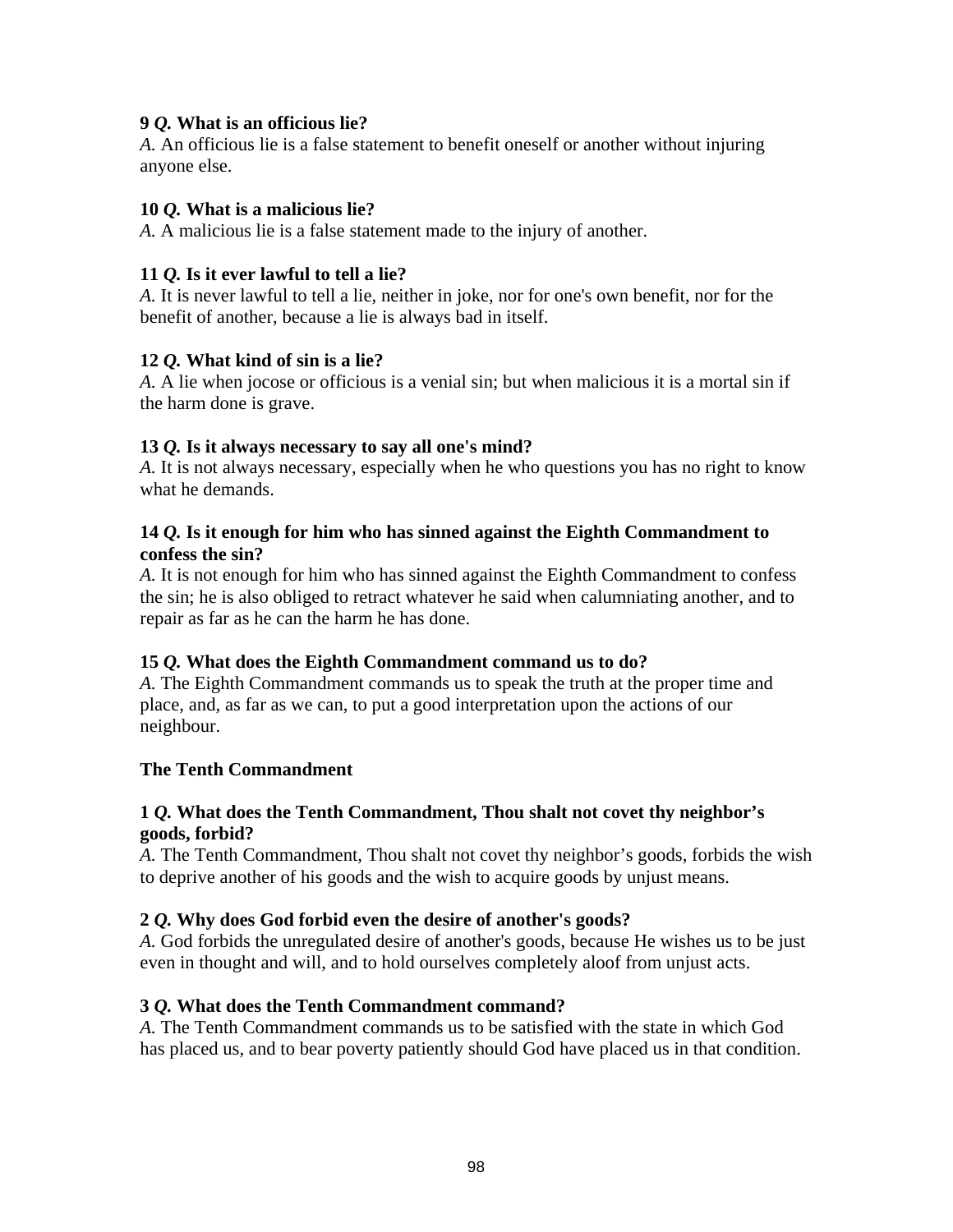## **4** *Q.* **How can a Christian be content in a state of poverty?**

*A.* A Christian can be content in a state of poverty by reflecting that our greatest good is a pure and peaceful conscience; that our true home is heaven; and that Jesus Christ made Himself poor for love of us and has promised a special reward to those who bear poverty patiently.

# **The Precepts of the Church**

*The Precepts of the Church in General [The current regulations are given after each chapter.]*

## **1** *Q.* **Besides the Commandments of God what else must we observe?**

*A.* Besides the Commandments of God we must also observe the Precepts of the Church.

## **2** *Q.* **Are we obliged to obey the Church?**

*A.* Undoubtedly we are obliged to obey the Church, because Jesus Christ Himself commands us to do so, and because the Precepts of the Church help us to observe the Commandments of God.

# **3** *Q.* **When does the obligation to observe the Precepts of the Church begin to bind?**

*A.* As a rule the obligation to observe the Precepts of the Church begins to bind us as soon as we come to the age of reason.

## **4** *Q.* **Is it a sin to transgress a Precept of the Church?**

*A.* Knowingly to transgress a Precept of the Church in grave matter is a mortal sin.

## **5** *Q.* **Who can dispense from a Precept of the Church?**

*A.* Only the Pope, or one who has received from him the power to do so, can dispense from a Precept of the Church.

## **6** *Q.* **Name the Precepts of the Church.**

*A.* The Precepts of the Church are: 1. To hear Mass on all Sundays and on Holydays of obligation. 2. To fast during Lent, on Ember Days and appointed Vigils, and not to eat meat on forbidden days. 3. To confess our sins at least once a year, and to receive Holy Communion at Easter each one in his own parish. 4. To contribute to the support of the Church, according to local custom. 5. Not to solemnize marriage at forbidden times, that is, from the first Sunday in Advent until the Epiphany, and from the first day of Lent until Low Sunday.

## *The First Precept of the Church*

## **7** *Q.* **What does the First Precept of the Church: To hear Mass on all Sundays and on Holydays of obligation, order us to do?**

*A.* The First Precept of the Church: To hear Mass on all Sundays and on Holydays of obligations, orders us to assist devoutly at Mass on all Sundays and on Holydays of obligation.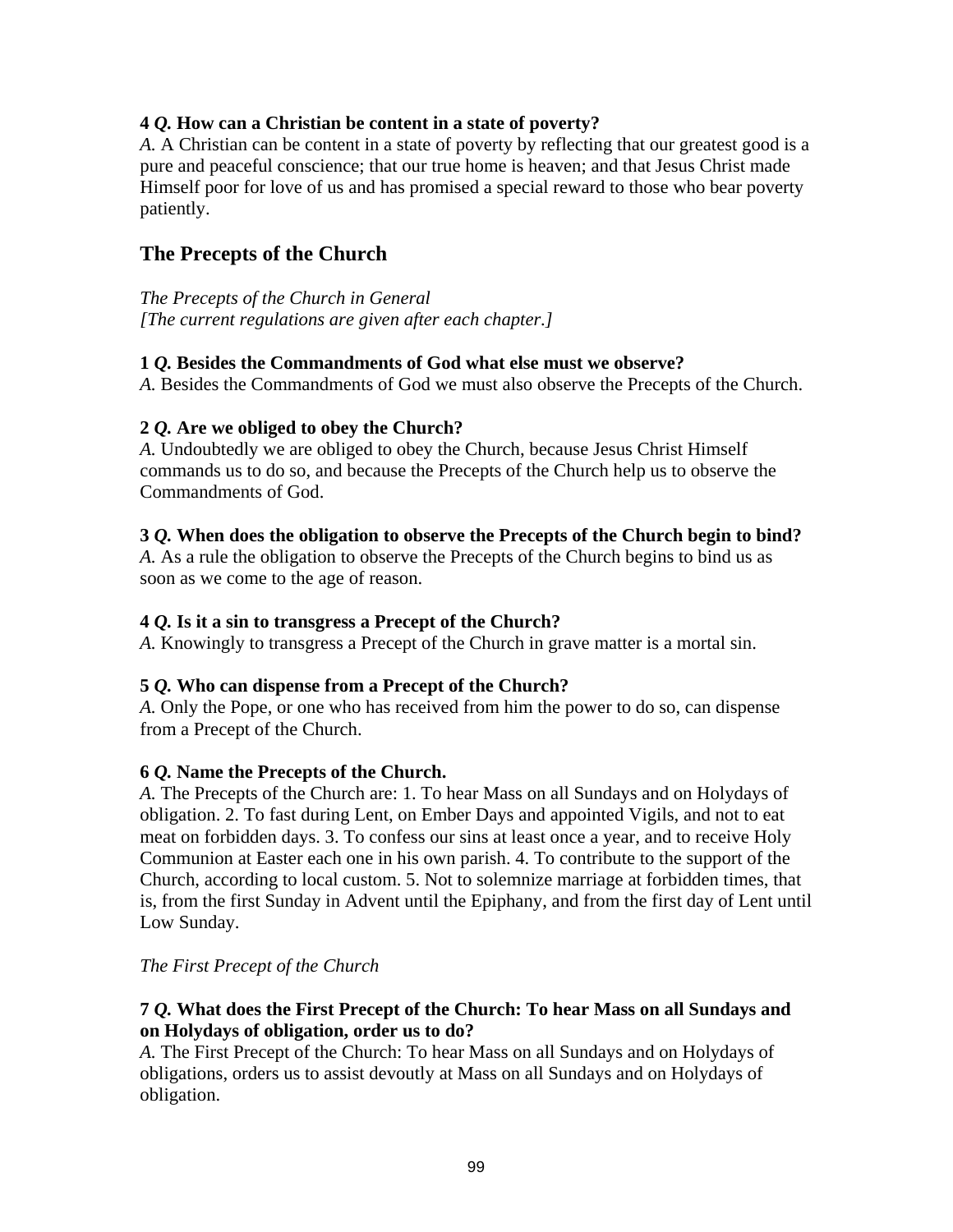### **8** *Q.* **At which Mass does the Church desire us to assist on Sundays and on Holydays of obligation?**

*A.* The Mass at which the Church desires us to assist, if possible, on Sundays and Holydays of obligation is the Parochial Mass.

### **9** *Q.* **Why does the Church recommend the faithful to assist at the Parochial Mass?**

*A.* The Church recommends the faithful to assist at the Parochial Mass: (1) In order that all the parishioners of the same parish may unite in prayer together with their Pastor, who is their head; (2) In order that the parishioners may participate more abundantly in the Holy Sacrifice of the Mass, which is applied principally for them; (3) In order that they may hear the truths of the Gospel, which Pastors are bound to explain during Mass; (4) In order that they may learn the regulations and notices which are published at that Mass.

## **10** *Q.* **What is meant by the Lord's Day?**

*A.* The Lord's Day means the day of the Lord, that is, the day specially consecrated to divine service.

## **11** *Q.* **Why in the First Precept of the Church is special mention made of the Lord's day?**

*A.* In the First Precept of the Church special mention is made of the Lord's Day, because it is the principal Christian festival, as the Sabbath was the principal Jewish festival, and because it was instituted by God Himself.

## **12** *Q.* **What other festivals have been instituted by the Church?**

*A.* The Church has instituted Feasts of our Lord, of the Blessed Virgin, of the Angels and of the Saints.

## **13** *Q.* **Why did the Church institute other Festivals of our Lord?**

*A.* The Church instituted other Festivals of our Lord in memory of His divine Mysteries.

### **14** *Q.* **And why have Festivals of the Blessed Virgin and of the Saints been instituted?**

*A.* Festivals of the Blessed Virgin and of the Saints have been instituted: (1) In memory of the graces which God has given them, and to thank His divine goodness; (2) In order that we may honor them, imitate their example, and be aided by their prayers.

*[The universal law of the Church reckons ten Holydays of obligation: the feasts of Christmas, the Circumcision, the Epiphany, the Ascension, Corpus Christi, the Immaculate Conception, the Assumption, St. Joseph, Sts. Peter and Paul, and All Saints (CIC 1917: Can.1247; CIC 1983, Can. 1246). In many countries, by local concessions, they are reduced.]*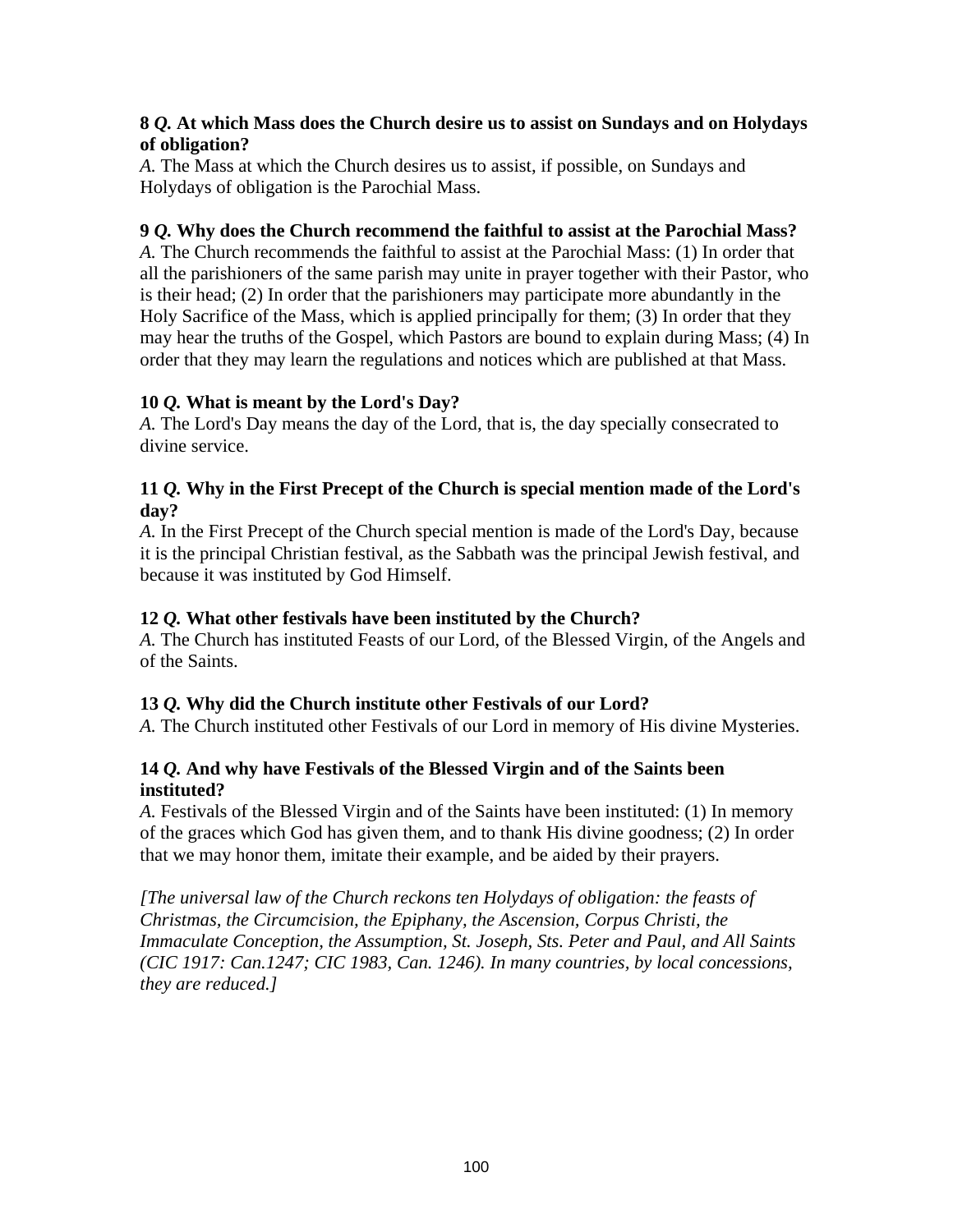### *The Second Precept of the Church*

### **15** *Q.* **What is commanded by the Second Precept of the Church in the words, To fast on the days prescribed?**

*A.* By the words, To fast on the days prescribed, the Second Precept of the Church commands us to observe the fast: (1) During Lent; (2) On certain days of Advent, where this is prescribed; (3) On Ember Days; (4) And on certain Vigils.

### **16** *Q.* **In what does fasting consist?**

*A.* Fasting consists in taking but one meal a day and in abstaining from prohibited kinds of food.

### **17** *Q.* **On fast days may a collation be taken in the evening?**

*A.* Through the concession of the Church, a collation may be taken in the evening on fast days.

### **18** *Q.* **What is the good of fasting?**

*A.* Fasting serves to dispose us better to prayer; to do penance for past sins; and to preserve us from sinning again.

### **19** *Q.* **Who are bound to fast?**

*A.* Every Christian over twenty-one years of age who is not dispensed, or excused for some good reason, is bound to fast.

#### **20** *Q.* **Are those who are not bound to fast, exempt from all mortification?**

*A.* Those who are not bound by the obligation of fasting are not exempt from all mortification, because all are bound to do penance.

## **21** *Q.* **For what purpose has Lent been instituted?**

*A.* Lent has been instituted to imitate in some way the rigorous fast of forty days undergone by Jesus Christ in the desert, and to prepare us by penitential exercises to celebrate the feast of Easter devoutly.

#### **22** *Q.* **Why has the Advent fast been instituted?**

*A.* The Advent fast has been instituted to prepare us to celebrate devoutly the Feast of our Lord's Nativity.

## **23** *Q.* **Why has the fast of Ember Days been instituted?**

*A.* The fast of Ember Days has been instituted: (1) To consecrate each of the Four Seasons of the year by some days' penance; (2) To beg of God the preservation of the fruits of the earth; (3) To thank Him for those already given us; (4) And to beseech Him to give good priests to His Church, the usual days for ordaining priests being the Ember Saturdays.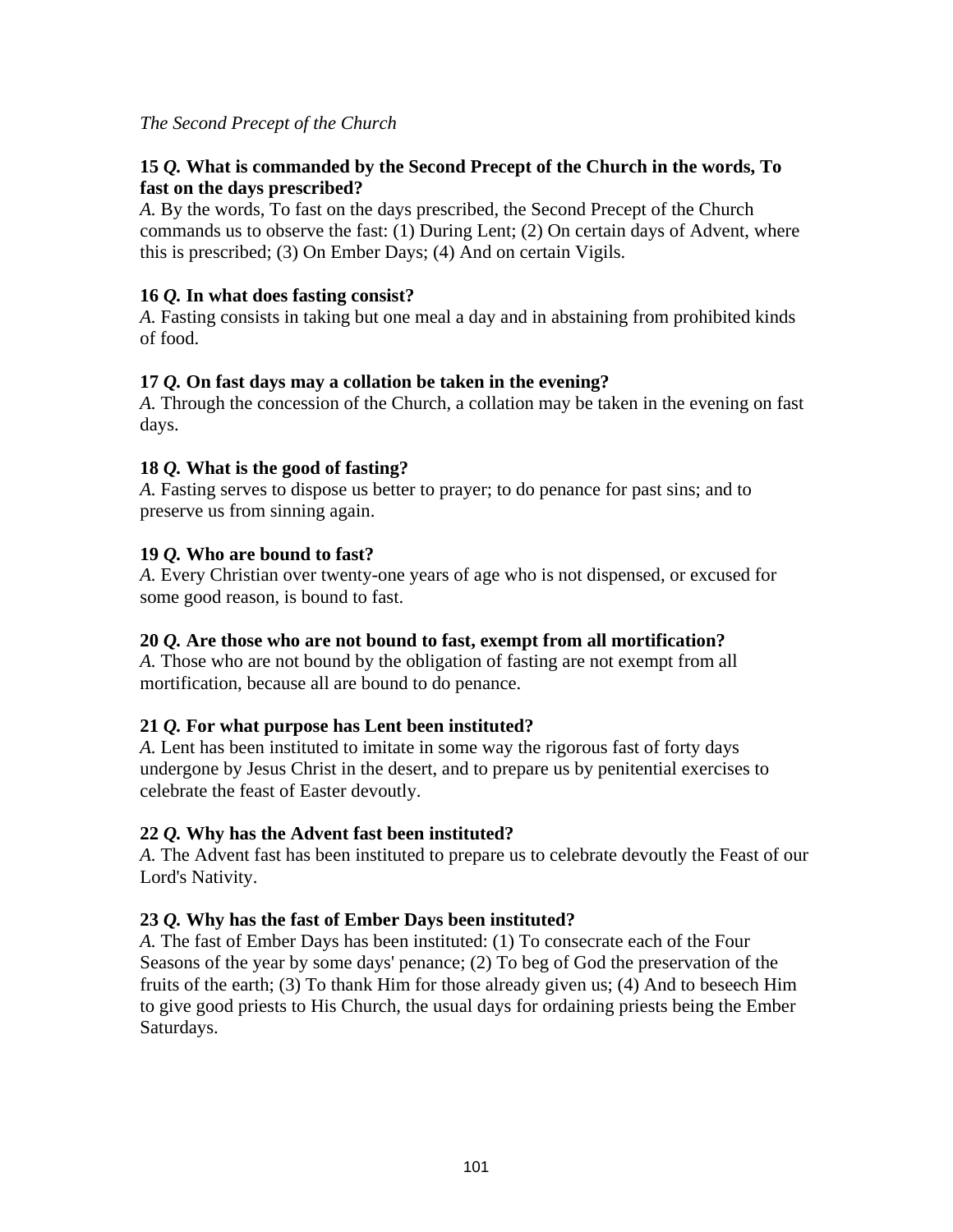### **24** *Q.* **Why has fasting on Vigils been instituted?**

*A.* Fasting on Vigils has been instituted to prepare us to celebrate the principal Feasts devoutly.

#### **25** *Q.* **What is forbidden on Fridays, and also on Saturdays where not dispensed?**

*A.* On Fridays, and also on Saturdays where not dispensed, it is forbidden to eat meat, except in case of necessity.

### **26** *Q.* **Why does the Church wish us to abstain from eating meat on these days?**

*A.* In order that we may do penance each week, and especially on Friday, in honor of the Passion, and on Saturdays in memory of the burial of Jesus Christ, and in honor of the Blessed Virgin.

*[From the Code of Canon Law of 1917, with the modifications approved in 1949, (complete) abstinence only is to be observed on all the Fridays throughout the year. Fast and (complete) abstinence is to be observed on Ash Wednesday, the Fridays of Lent, Ember Fridays, the Vigils of the Assumption and Christmas, and Holy Saturday. Fast only (and partial abstinence) is to be observed on: all weekdays of Lent, Ember Wednesdays and Saturdays, and the Vigils of Pentecost and All Saints.*

*On the days of fast, only one full meal is allowed. Two other meatless snacks, sufficient to maintain strength may be taken according to each one's needs, but together they should not equal another full meal. Meat may be taken at the principal meal on a day of fast except on the days of complete abstinence. Eating between meals is forbidden, but liquids including milk and fruit juices are allowed.*

*On holydays of obligation, except in Lent, there is neither fast nor abstinence.*

*The laws of abstinence binds all who have completed their seventh year of age; the law of fasting binds all persons from the completion of their twenty first year until the beginning of their sixtieth. (The completion of the seventh year means the day after the seventh birthday).*

*According to the 1983 Code of Canon Law, "All Fridays through the year and the time of Lent are penitential days and times throughout the universal Church. Abstinence from eating meat . . . is to be observed on Fridays throughout the year unless they are solemnities; abstinence and fast are to be observed on Ash Wednesday and (Good) Friday. All adults who have completed their fourteenth year are bound by the law of abstinence; all adults (from age 18) are bound by the law of fast up to the beginning of their sixtieth year." The Episcopal Conference can modify these general rules.*

*In the United States, "Catholics are obliged to abstain from the eating of meat on Ash Wednesday and all Fridays during the season of Lent. They are also obliged to fast on Ash Wednesday and on Good Friday. Self-imposed observances of fasting on all weekdays of Lent is strongly recommended. Abstinence from flesh meat on all Fridays of*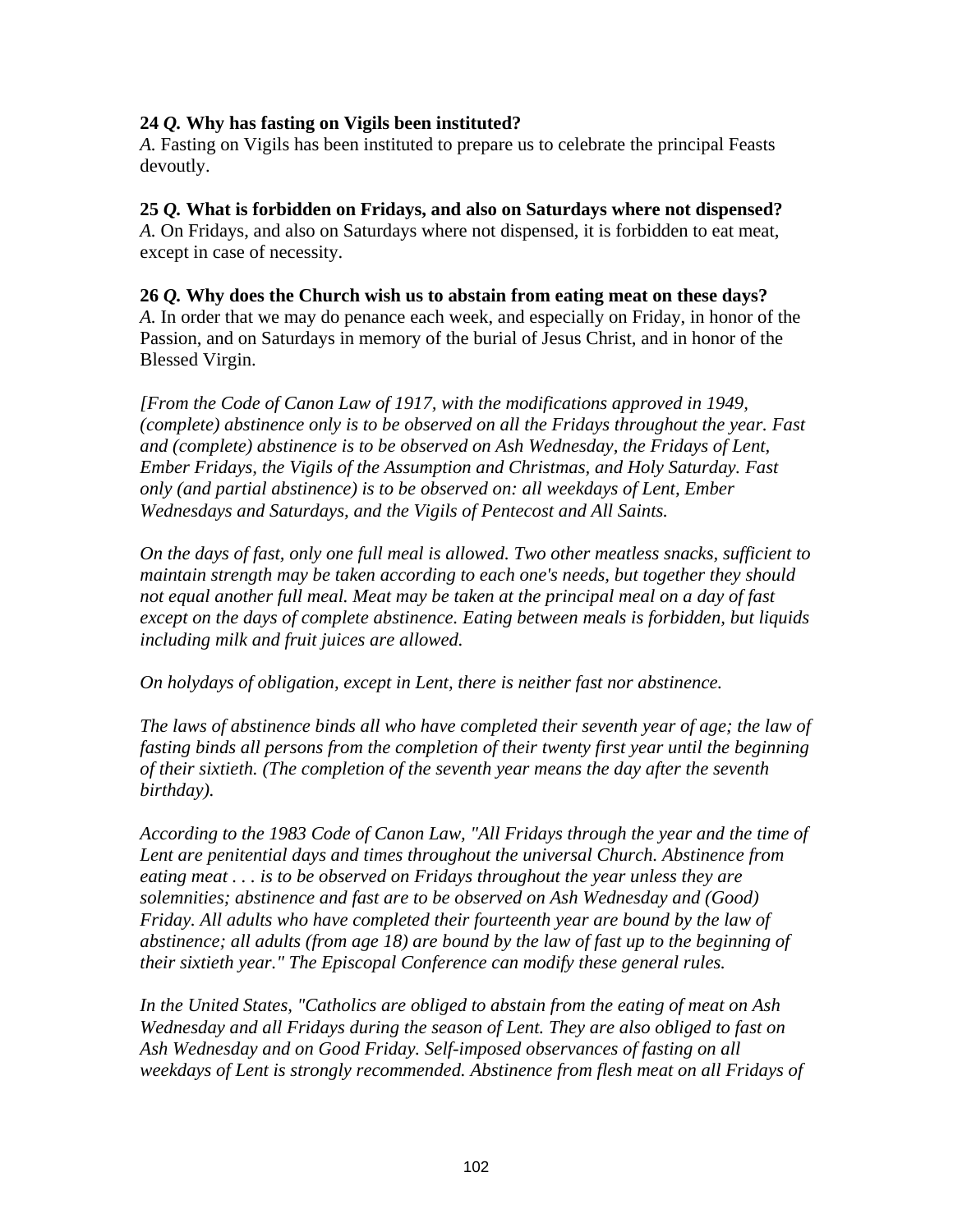*the year is especially recommended to individuals and to the Catholic community as a whole."*

*In Australia, "Abstinence from meat, and fasting, are to be observed on Ash Wednesday and Good Friday. On all other Fridays of the year the law of the common practice of penance is fulfilled by performing any of the following: (a) prayer, as for example Mass attendance, family prayer, . . . (b) self-denial, e.g. not eating meat, not eating sweets or dessert, . . (c) helping others, e.g. special attention to someone who is poor, sick, elderly, . . ."*

*Since a clarity and precision in a law helps for its fulfillment, the faithful are strongly recommended to follow the traditional rules, though only the recent regulations oblige under pain of mortal sin.]*

*The Third Precept of the Church*

## **27** *Q.* **What does the Church command us in the words of the Third Precept: To go to Confession at least once a year?**

*A.* By the words of the Third Precept: To go to Confession a least once a year, the Church obliges all Christians, who have come to the use of reason, to approach the sacrament of Penance at least once a year.

## **28** *Q.* **What is the best time to satisfy the precept of annual Confession?**

*A.* The best time to satisfy the precept of annual Confession is Lent, in accordance with the usage introduced and approved by the whole Church.

## **29** *Q.* **Why does the Church say that we are to confess at least once a year?**

*A.* The Church uses the words at least to let us see her desire that we should approach the sacraments more frequently.

## **30** *Q.* **Is it useful, then, to go often to Confession?**

*A.* It is most useful to go often to Confession, especially as it is difficult for one who goes only rarely to make a good Confession and to avoid mortal sin.

## **31** *Q.* **What does the Church command us to do by the other words of the Third Precept: To receive Holy Communion at Easter, each one in his own parish?**

*A.* By the words of the Third Precept: To receive Holy Communion at Easter, each one in his own parish, the Church obliges all Christians who have come to the age of discretion to receive the Blessed Eucharist every year at Paschal time in their own parish.

# **32** *Q.* **Are we bound to go to Holy Communion at other times besides Easter?**

*A.* We are also bound to go to Holy Communion when in danger of death.

# **33** *Q.* **Why is it said that we are to receive Holy Communion at least at Easter?**

*A.* Because the Church earnestly desires us to approach Holy Communion which is the divine food of our souls, not only at Easter, but as often as we possibly can.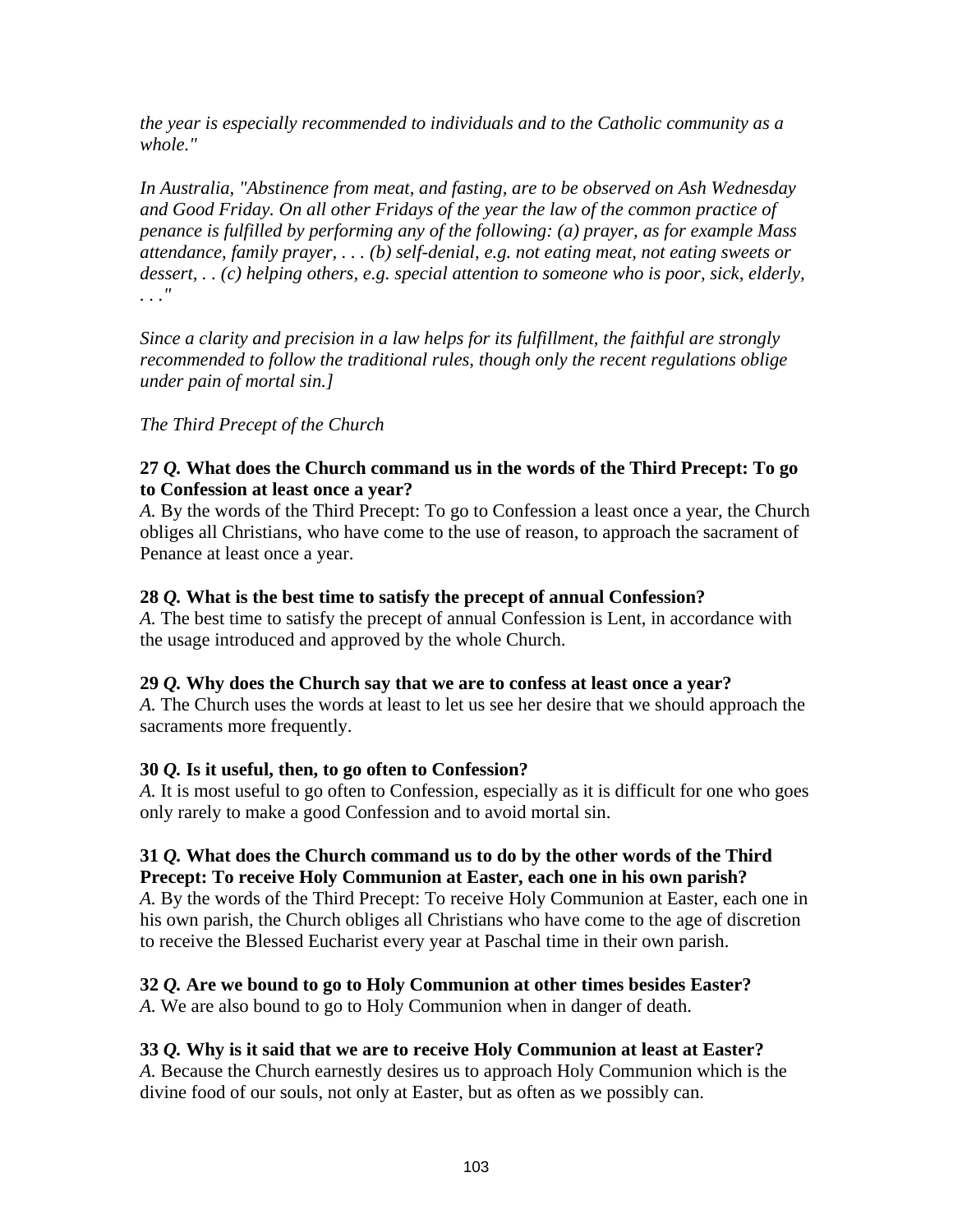## **34** *Q.* **Is this Precept fulfilled by a sacrilegious Confession or a sacrilegious Communion?**

*A.* This Precept of the Church is not fulfilled by sacrilegious Confession and Communion, because the intention of the Church is that we receive those Sacraments for the end on account of which they were instituted, that is, for our sanctification.

# *The Fourth Precept of the Church*

## **35** *Q.* **How are we to observe the Fourth Precept: To contribute to due support of the Church?**

*A.* The Fourth Precept is satisfied by paying the dues or making the offerings which have been established in recognition of God's supreme dominion over all things and as a means of providing for the becoming support of His ministers.

# **36** *Q.* **How are these dues and offerings to be paid?**

*A.* They are to be paid in the way and manner customary in the place in which we live.

*The Fifth Precept of the Church*

### **37** *Q.* **What does the Church forbid in the Fifth Precept: Not to solemnize marriage at forbidden times?**

*A.* In the Fifth Precept the Church does not forbid the celebration of the sacrament of marriage; but only the nuptial solemnities, from the first Sunday of Advent until the Epiphany, and from the first day of Lent until Low Sunday.

# **38** *Q.* **What are the nuptial solemnities which are forbidden?**

*A.* The nuptial solemnities forbidden by this Precept are the celebration of the nuptial Mass, the nuptial benediction, and marriage festivities on a large scale.

# **39** *Q.* **Why are marriage festivities on a large scale out of place in Advent and Lent?**

*A.* Pompous displays are out of place in Advent and Lent because these seasons are specially consecrated to penance and prayer.

# **On the Virtues and Vices**

The Main Virtues

## **Theological Virtues**

# **1** *Q.* **What is a supernatural virtue?**

*A.* A supernatural virtue is a quality infused by God into the soul by which the latter acquires inclination, facility, and promptness to know good and do it towards eternal life.

# **2** *Q.* **How many principal supernatural virtues are there?**

*A.* The principal supernatural virtues are seven: three theological, and four cardinal virtues.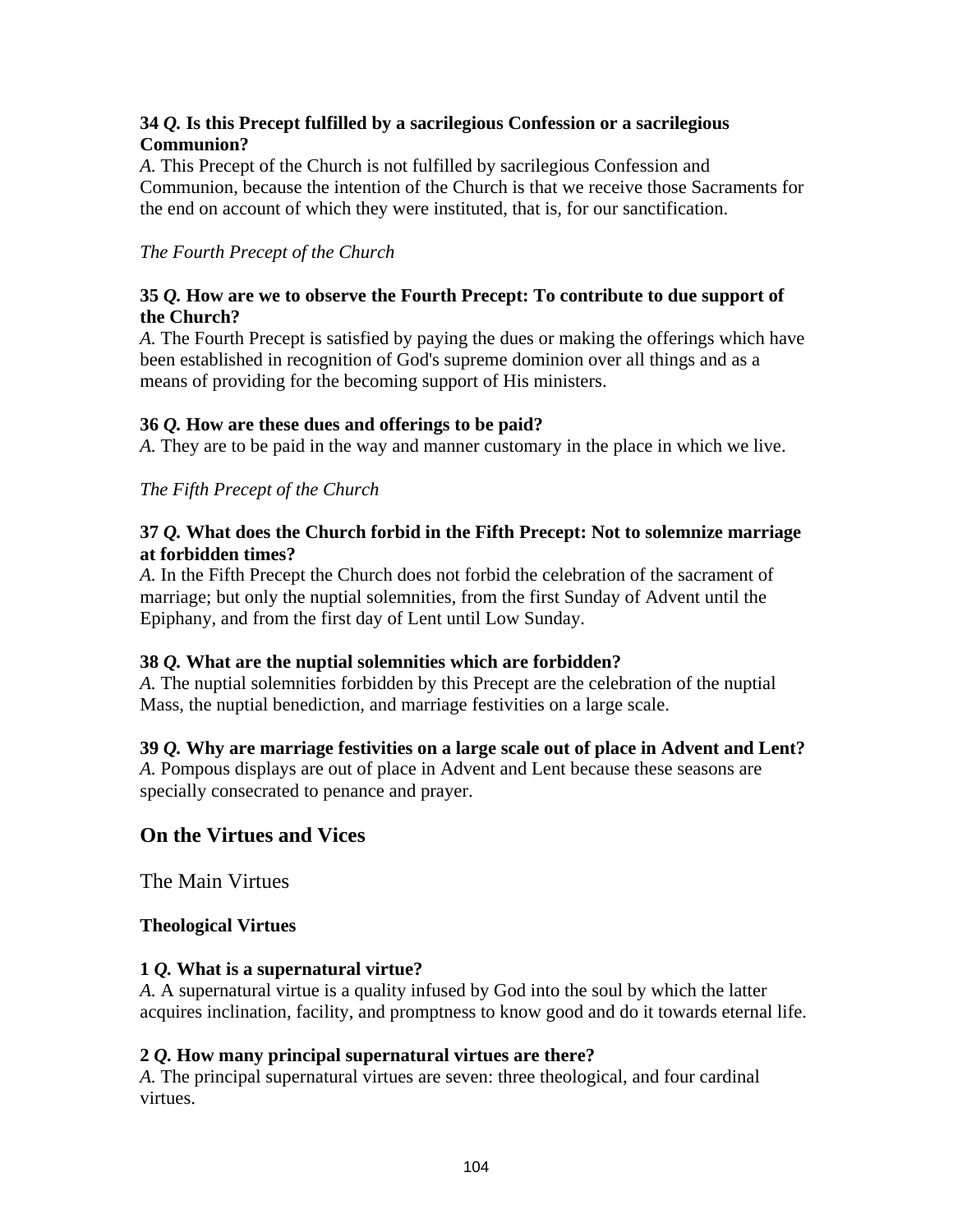### **3** *Q.* **What are the theological virtues?**

*A.* The theological virtues are: Faith, Hope and Charity.

### **4** *Q.* **Why are Faith, Hope and Charity called theological virtues?**

*A.* Faith, Hope and Charity are called theological virtues, because they have God as their immediate and principal object, and are infused by Him.

### **5** *Q.* **How can the theological virtues have God for their immediate object?**

*A.* The theological virtues have God for their immediate object, in this way that by Faith we believe in God, and believe all He has revealed; by Hope, we hope to possess God; and by Charity, we love God and in Him we love ourselves and our neighbor.

## **6** *Q.* **When does God infuse the theological virtues into the soul?**

*A.* God in His goodness infuses the theological virtues into the soul when adorning us with His sanctifying grace; and hence when receiving Baptism we were enriched with these virtues and, along with them, with the gifts of the Holy Ghost.

#### **7** *Q.* **Is it enough towards salvation, to have received the theological virtues in Baptism?**

*A.* For one who has come to the use of reason, it is not enough to have received the theological virtues in Baptism; it is also necessary to make frequent acts of Faith, Hope and Charity.

#### **8** *Q.* **When are we obliged to make acts of Faith, Hope and Charity?**

*A.* We are obliged to make acts of Faith, Hope and Charity, when we come to the use of reason; often during life; and when in danger of death.

## **On Faith**

## **9** *Q.* **What is Faith?**

*A.* Faith is a supernatural virtue, which God infuses into our souls, and by which, relying on the authority of God Himself, we believe everything which He has revealed and which through His Church He proposes for our belief.

## **10** *Q.* **How do we know the truths God has revealed?**

*A.* We know the revealed truths by means of the Church, which is infallible; that is, by means of the Pope, the successor of St. Peter, and by means of the Bishops, the successors to the Apostles, who were taught by Jesus Christ Himself.

#### **11** *Q.* **Are we certain of the truths the Church teaches us?**

*A.* We are most certain of the truths the Church teaches, because Jesus Christ pledged His word that the Church should never be led into error.

#### **12** *Q.* **By what sin is the Faith lost?**

*A.* Faith is lost by denying or voluntarily doubting even a single article proposed for our belief.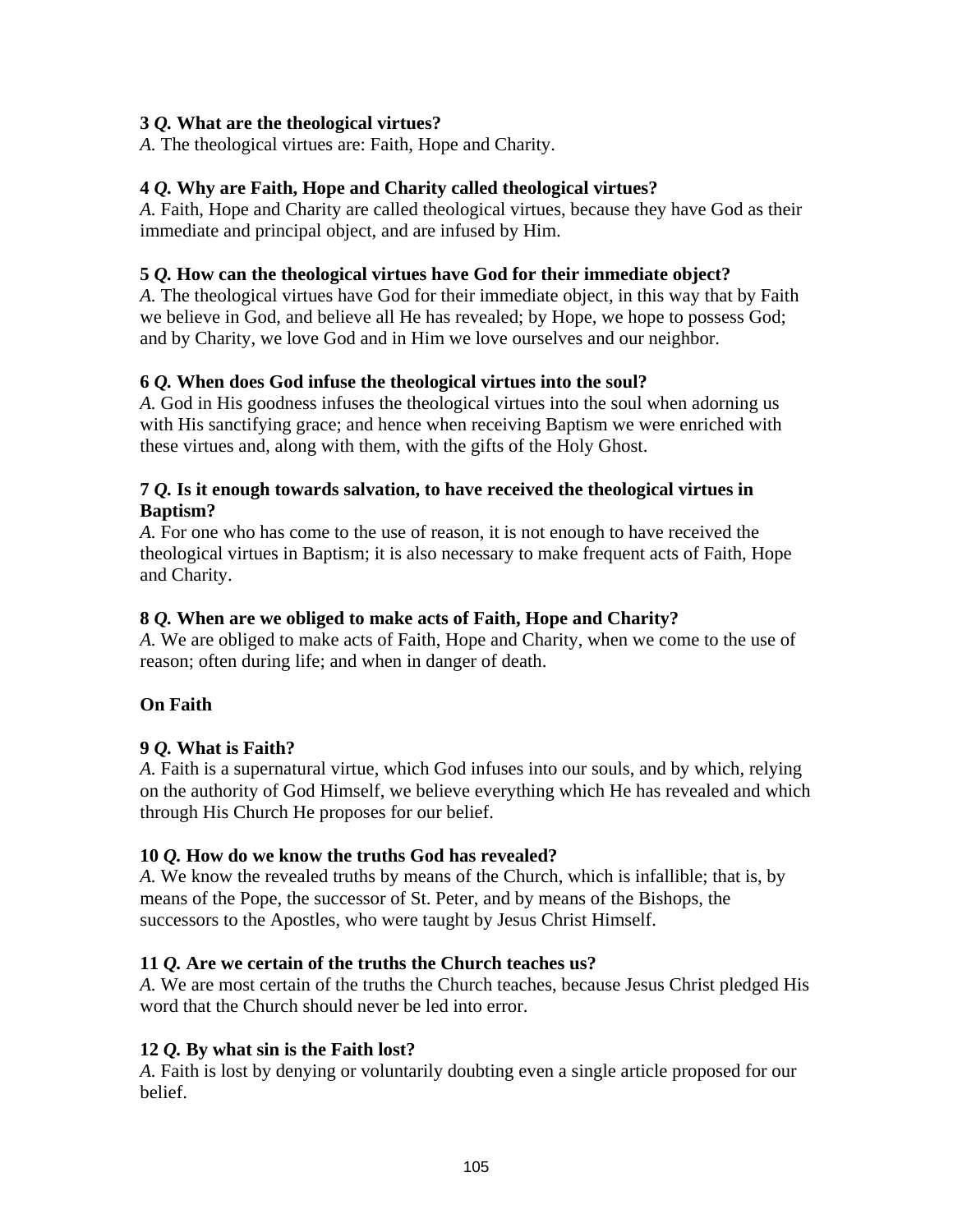### **13** *Q.* **How is lost Faith recovered**

*A.* Lost Faith is recovered by repenting of the sin committed and by believing anew all that the Church believes.

### **The Mysteries of Faith**

### **14** *Q.* **Can we comprehend all the truths of Faith?**

*A.* No, we cannot comprehend all the truths of Faith, because some of these truths are mysteries.

### **15** *Q.* **What are mysteries?**

*A.* Mysteries are truths above reason and which we are to believe even though we cannot comprehend them.

### **16** *Q.* **Why must we believe mysteries?**

*A.* We must believe mysteries because they are revealed to us by God, who, being infinite Truth and Goodness, can neither deceive nor be deceived.

#### **17** *Q.* **Are mysteries contrary to reason?**

*A.* Mysteries are above, not contrary to, reason; and even reason itself persuades us to accept the mysteries.

### **18** *Q.* **Why cannot the mysteries be contrary to reason?**

*A.* The mysteries cannot be contrary to reason, because the same God who has given us the light of reason has also revealed the mysteries, and He cannot contradict Himself.

## **On Holy Scripture**

## **19** *Q.* **Where are the truths which God has revealed contained?**

*A.* The truths which God has revealed are contained in Holy Scripture and in Tradition.

#### **20** *Q.* **What is Holy Scripture?**

*A.* Holy Scripture is the collection of books written under the inspiration of the Holy Ghost, by the Prophets and the Hagiographers, the Apostles and the Evangelists. These books have been received by the Church as inspired.

#### **21** *Q.* **How is Holy Scripture divided?**

*A.* Holy Scripture is divided into two parts, the Old and the New Testament.

#### **22** *Q.* **What is the Old Testament?**

*A.* The Old Testament comprises the inspired books written before the coming of Jesus Christ.

#### **23** *Q.* **What is the New Testament?**

*A.* The New Testament comprises the inspired books written after the coming of Jesus Christ.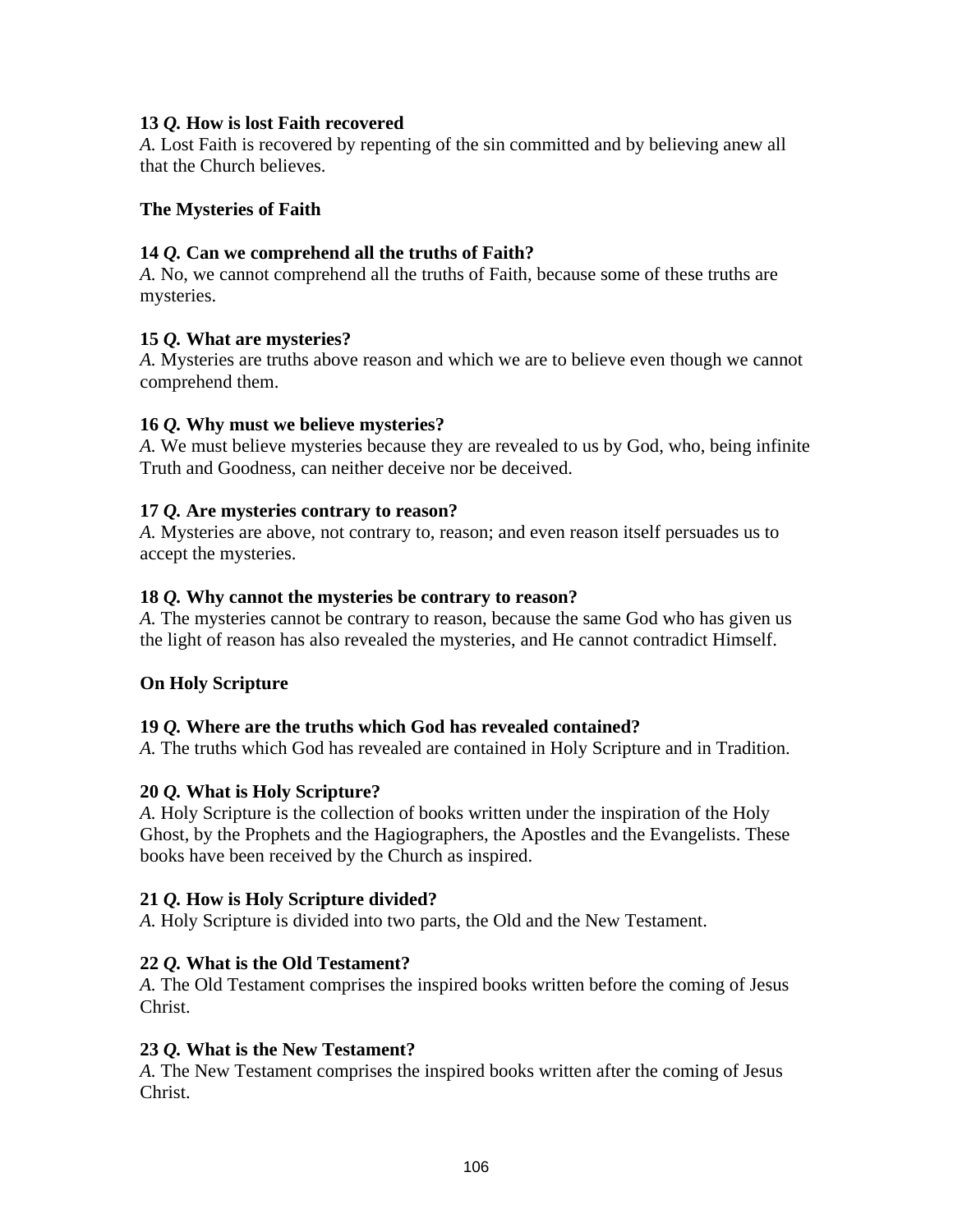### **24** *Q.* **What is the common name for Holy Scripture?**

*A.* The common name for Holy Scripture is the Holy Bible.

### **25** *Q.* **What is the meaning of the word Bible?**

*A.* The word Bible means the collection of holy books, the Book par excellence, the book of books, the book inspired by God.

#### **26** *Q.* **Why is Holy Scripture called the book "par excellence"?**

*A.* Holy Scripture is so called because of the surpassing merit of the content as well as the author who inspired it.

### **27** *Q.* **Can there be any error in Holy Scripture?**

*A.* There cannot be any error in Holy Scripture since indeed it is inspired by God. The Author of all of the books is God Himself. This does not prevent that in copies and translations that have been made, some errors on the part of the copyists or translators may have crept into it.

#### **28** *Q.* **Is the reading of the Bible necessary to all Christians?**

*A.* The reading of the Bible is not necessary to all Christians since they are instructed by the Church; however its reading is very useful and recommended to all.

### **29** *Q.* **May any translation of the Bible, in the vernacular, be read?**

*A.* We can read those translations of the Bible in the vernacular which have been acknowledged as faithful by the Catholic Church and which have explanations also approved by the Church.

#### **30** *Q.* **Why may we only read translations of the Bible approved by the Church?**

*A.* We may only read translations of the Bible approved by the Church because she alone is the lawful guardian of the Bible.

## **31** *Q.* **Through which means can we know the true meaning of the Holy Scripture?**

*A.* We can only know the true meaning of Holy Scripture through the Church's interpretation, because she alone is secure against error in that interpretation.

### **32** *Q.* **What should a Christian do who has been given a Bible by a Protestant or by an agent of the Protestants?**

*A.* A Christian to whom a Bible has been offered by a Protestant or an agent of the Protestants should reject it with disgust, because it is forbidden by the Church. If it was accepted by inadvertence, it must be burnt as soon as possible or handed in to the Parish Priest.

## **33** *Q.* **Why does the Church forbid Protestant Bibles?**

*A.* The Church forbids Protestant Bibles because, either they have been altered and contain errors, or not having her approbation and footnotes explaining the obscure meanings, they may be harmful to the Faith. It is for that same reason that the Church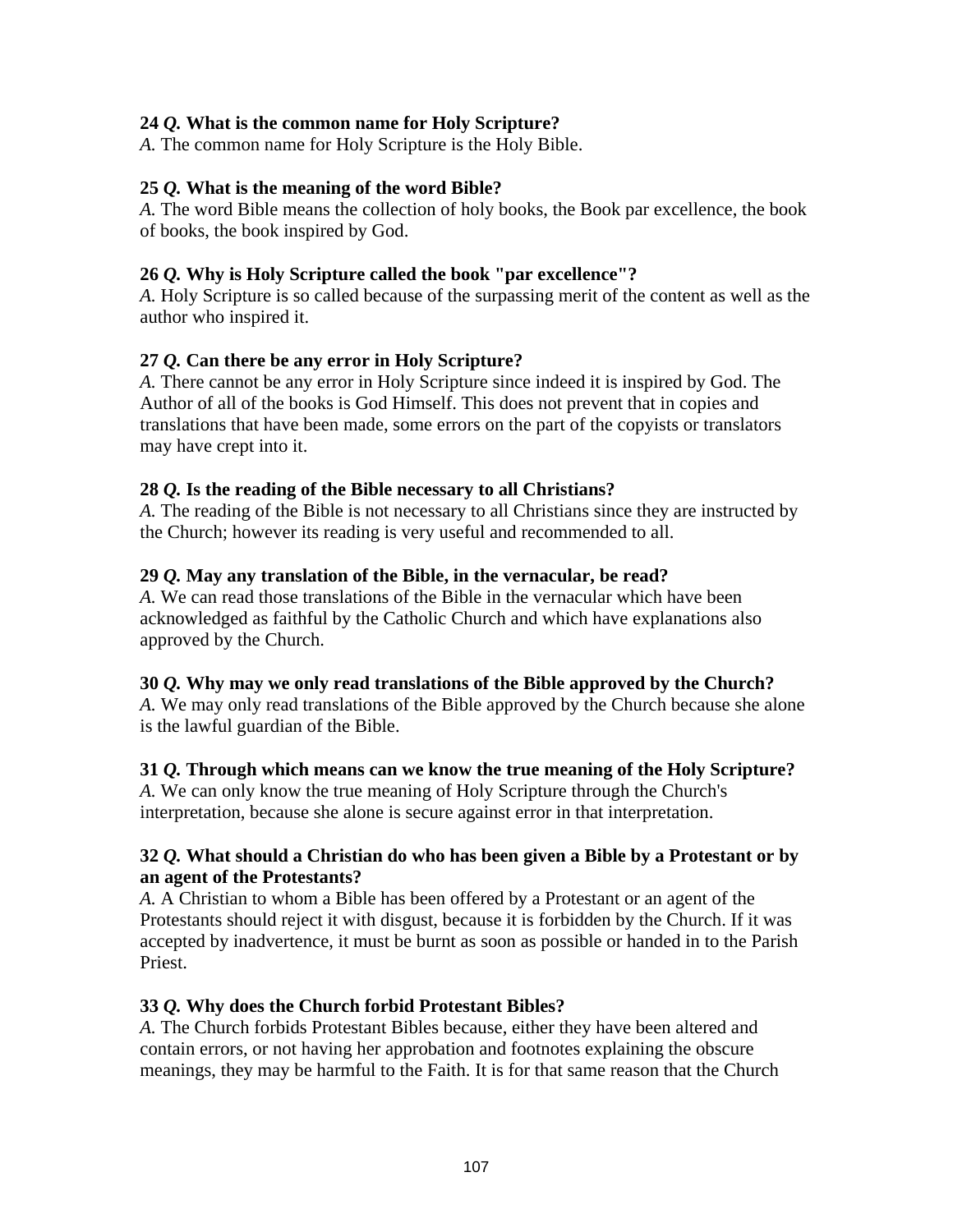even forbids translations of the Holy Scriptures already approved by her which have been reprinted without the footnotes approved by her.

## **On Tradition.**

# **34** *Q.* **What is meant by Tradition?**

*A.* Tradition is the non-written word of God, which has been transmitted by word of mouth by Jesus Christ and by the apostles, and which has come down to us through the centuries by the means of the Church, without being altered.

# **35** *Q.* **Where are the teachings of Tradition kept?**

*A.* The teachings of Tradition are kept chiefly in the Councils' decrees, the writings of the Holy Fathers, the Acts of the Holy See and the words and practices of the sacred Liturgy.

## **36** *Q.* **What importance must we attach to Tradition?**

*A.* We must attach to Tradition the same importance as the revealed word of God which Holy Scripture contains.

# **On Hope**

# **37** *Q.* **What is Hope?**

*A.* Hope is a supernatural virtue, infused by God into the soul, by which we desire and expect that eternal life that God has promised to His servants, as well as the means necessary to attain it.

## **38** *Q.* **What grounds have we to hope that God will give us Heaven and the means necessary to secure it?**

*A.* We hope that God will give us Heaven and the necessary means to attain it, because the all-merciful God, through the merits of our Lord Jesus Christ, has promised it to those who faithfully serve Him; and, being both faithful and omnipotent, He never fails in His promises.

## **39** *Q.* **What are the conditions necessary to obtain Heaven?**

*A.* The conditions necessary to obtain Heaven are the grace of God, the practice of good works, and perseverance until death in His holy love.

## **40** *Q.* **How is Hope lost?**

*A.* Hope is lost as often as Faith is lost; and it is also lost by the sins of despair and presumption.

## **41** *Q.* **How is lost Hope regained?**

*A.* Lost Hope is regained by repenting of the sin committed, and by exciting anew confidence in the divine goodness.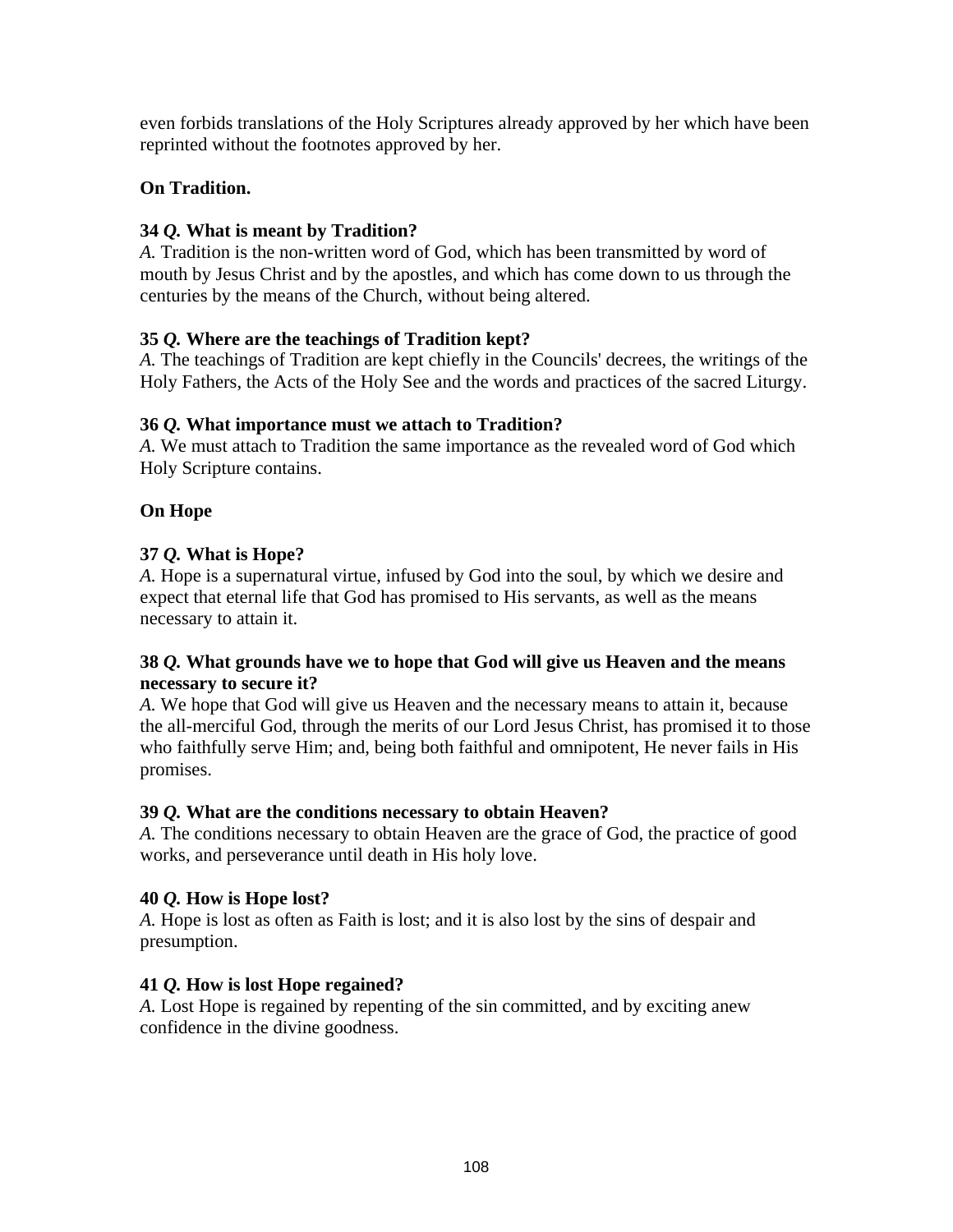# **On Charity**

## **42** *Q.* **What is Charity?**

*A.* Charity is a supernatural virtue, infused into our soul by God, by which we love God above all for His own sake, and our neighbor as ourselves for the love of God.

## **43** *Q.* **Why should we love God?**

*A.* We should love God because He is the Supreme Good, infinitely good and perfect; and also, because He commands us to do so, and because of the many benefits we receive from Him.

## **44** *Q.* **How are we to love God?**

*A.* We are to love God above all things else, with our whole heart, with our whole mind, with our whole soul, and with all our strength.

# **45** *Q.* **What is meant by loving God above all other things?**

*A.* To love God above all other things means to prefer Him to all creatures, even the dearest and most perfect, and to be willing to lose everything rather than offend Him or cease to love Him.

# **46** *Q.* **What is meant by loving God with our whole heart?**

*A.* To love God with our whole heart means consecrating all our affections to Him.

# **47** *Q.* **What is meant by loving God with our whole mind?**

*A.* To love God with our whole mind means directing all our thoughts to Him.

## **48** *Q.* **What is meant by loving God with our whole soul?**

*A.* To love God with our whole soul means consecrating to Him the use of all the powers of our soul.

# **49** *Q.* **What is meant by loving God with all our strength?**

*A.* To love God with all our strength means striving to grow ever more and more in His love, and so to act that all our actions should have as their one motive and end the love of Him and the desire of pleasing Him.

# **50** *Q.* **Why should we love our neighbor?**

*A.* We should love our neighbor for the love of God, because God commands it, and because every man is made to God's image.

# **51** *Q.* **Are we obliged to love even our enemies?**

*A.* We are obliged to love even our enemies, because they are our neighbors also and because Jesus Christ has made this love the object of an express command.

## **52** *Q.* **What is meant by loving our neighbor as ourselves?**

*A.* To love our neighbor as ourselves means to wish him and do him, as far as possible, the good which we ought to wish for ourselves, and not to wish or to do him any evil.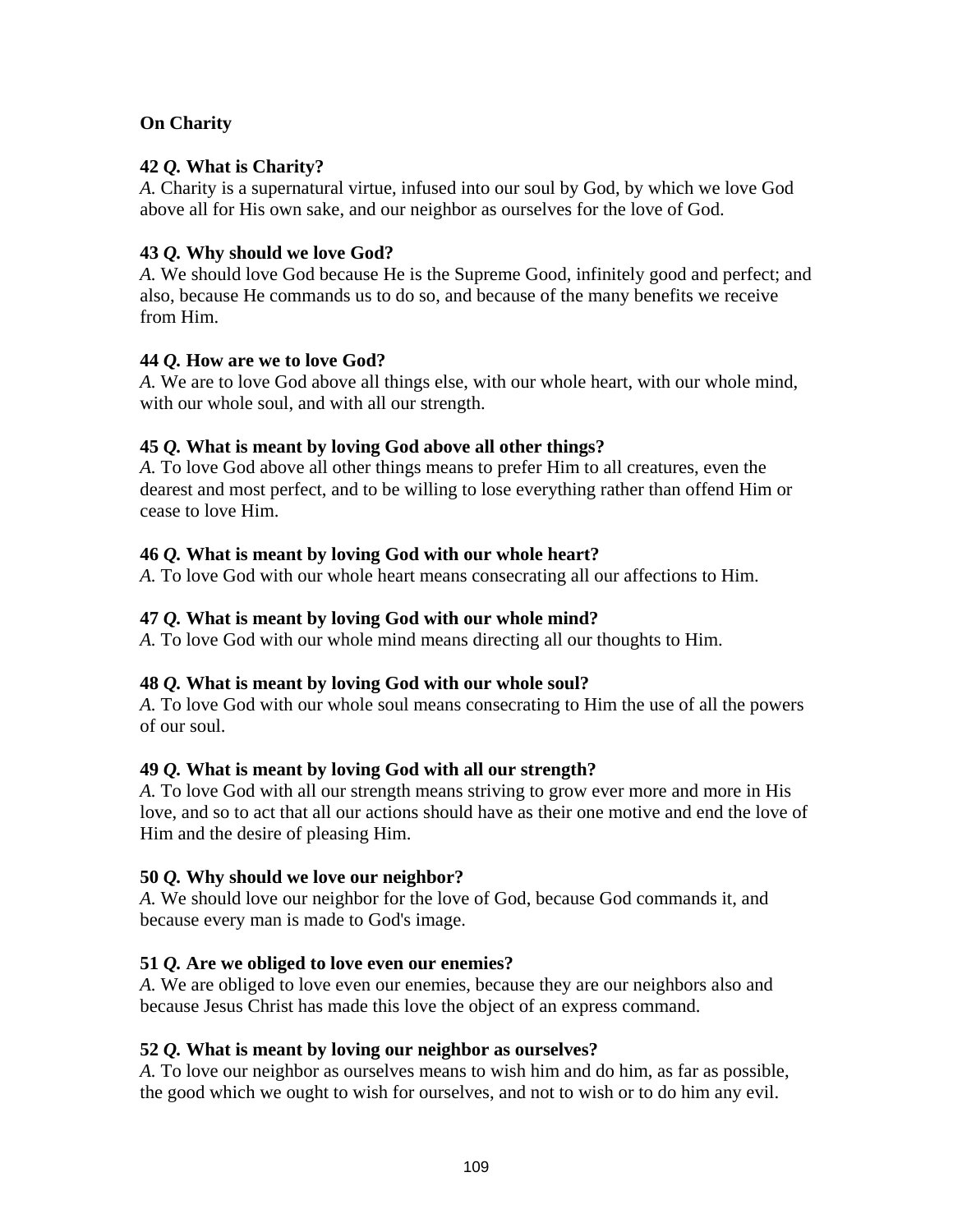### **53** *Q.* **When do we love ourselves as we ought?**

*A.* We love ourselves as we ought when we endeavor to serve God and to place all our happiness in Him.

### **54** *Q.* **How is charity lost?**

*A.* Charity is lost by each and every mortal sin.

### **55** *Q.* **How is charity regained?**

*A.* Charity is regained by making acts of the love of God, by duly repenting and making a good confession.

### **On The Cardinal Virtues**

### **56** *Q.* **Name the Cardinal Virtues.**

*A.* The Cardinal Virtues are Prudence, Justice, Fortitude and Temperance.

### **57** *Q.* **Why are Prudence, Justice, Fortitude and Temperance called Cardinal virtues?**

*A.* Prudence, Justice, Fortitude and Temperance are called cardinal virtues because all the moral virtues are founded and hinged around them. (in Latin, cardo means hinge)

### **58** *Q.* **What is Prudence?**

*A.* Prudence is the virtue that directs each action towards its lawful end and consequently seeks the proper means in order that the action be well accomplished in all points of view and thereby pleasing to Our Lord.

## **59** *Q.* **What is Justice?**

*A.* Justice is the virtue which disposes us to give everyone what belongs to him.

## **60** *Q.* **What is Fortitude?**

*A.* Fortitude is the virtue which renders us courageous to the point of not fearing danger, not even death, for the service of God.

#### **61** *Q.* **What is temperance?**

*A.* Temperance disposes us to control the inordinate desires that please the senses and makes us use temporal goods with moderation.

#### **The Gifts of the Holy Ghost**

#### **1** *Q.* **Name the seven gifts of the Holy Ghost.**

*A.* The seven gifts of the Holy Ghost are, Wisdom, Understanding, Counsel, Fortitude, Knowledge, Piety and the Fear of the Lord.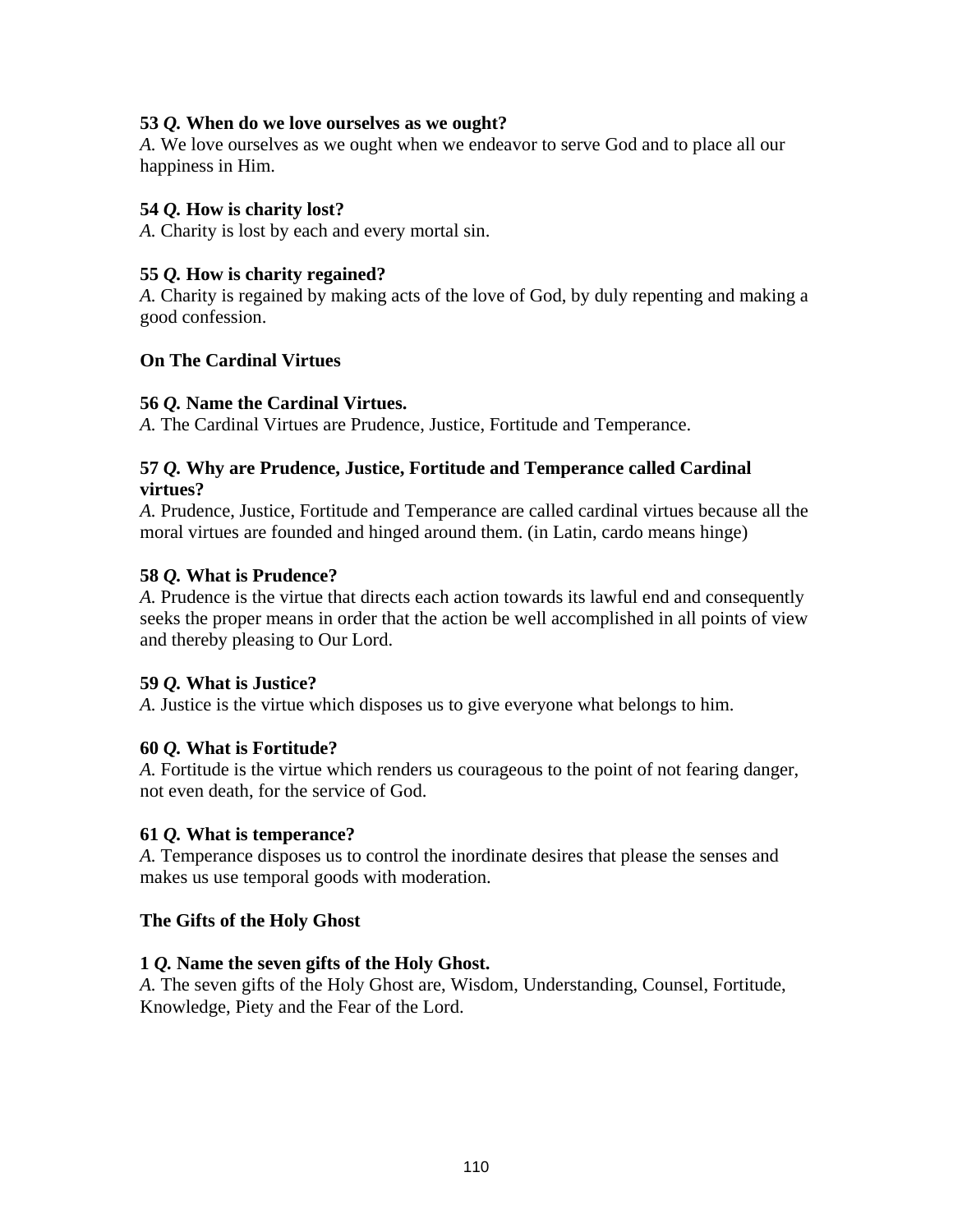### **2** *Q.* **What purpose do these gifts serve?**

*A.* The gifts of the Holy Ghost serve to establish us in Faith, Hope and Charity, and to render us prompt in the exercise of those acts of virtue necessary towards attaining the perfection of a Christian life.

### **3** *Q.* **What is Wisdom?**

*A.* Wisdom is a gift by which the mind is lifted up from earthly and transitory things, enabling us to contemplate things eternal, that is to say, God Himself, the eternal truth, and to relish and love Him, in which consists all our good.

### **4** *Q.* **What is Understanding?**

*A.* Understanding is a gift which facilitates, as far as this is possible to mortal man, the understanding of the truths of faith and of the mysteries of God, which we are unable to know by the natural light of the intellect.

### **5** *Q.* **What is Counsel?**

*A.* Counsel is a gift by which, amidst the doubts and uncertainties of human life, we are enabled to recognize those things that redound more to God's glory, to our own salvation, and to that of our neighbor.

### **6** *Q.* **What is Fortitude?**

*A.* Fortitude is a gift which inspires us with valor and courage to observe faithfully the holy law of God and of the Church, by conquering all obstacles and all the assaults of our enemies.

## **7** *Q.* **What is Knowledge?**

*A.* Knowledge is a gift enabling us to estimate created things at their proper worth, and to learn how to use them rightly and to direct them to our last end, which is God.

## **8** *Q.* **What is Piety?**

*A.* Piety is a gift enabling us to venerate and love God and His Saints, and to preserve a pious and benevolent mind towards our neighbor for the love of God.

#### **9** *Q.* **What is the Fear of the Lord?**

*A.* The Fear of the Lord is a gift which makes us respect God and fear to offend His Divine Majesty, and which detaches us from evil while inciting us to good.

## **The Beatitudes**

## **1** *Q.* **Name the Beatitudes?**

*A.* The Beatitudes are eight: (1) Blessed are the poor in spirit, for theirs is the kingdom of heaven. (2) Blessed are the meek, for they shall possess the land. (3) Blessed are they that mourn, for they shall be comforted. (4) Blessed are they that hunger and thirst after justice, for they shall be filled. (5) Blessed are the merciful, for they shall obtain mercy. (6) Blessed are the clean of heart, for they shall see God. (7) Blessed are the peace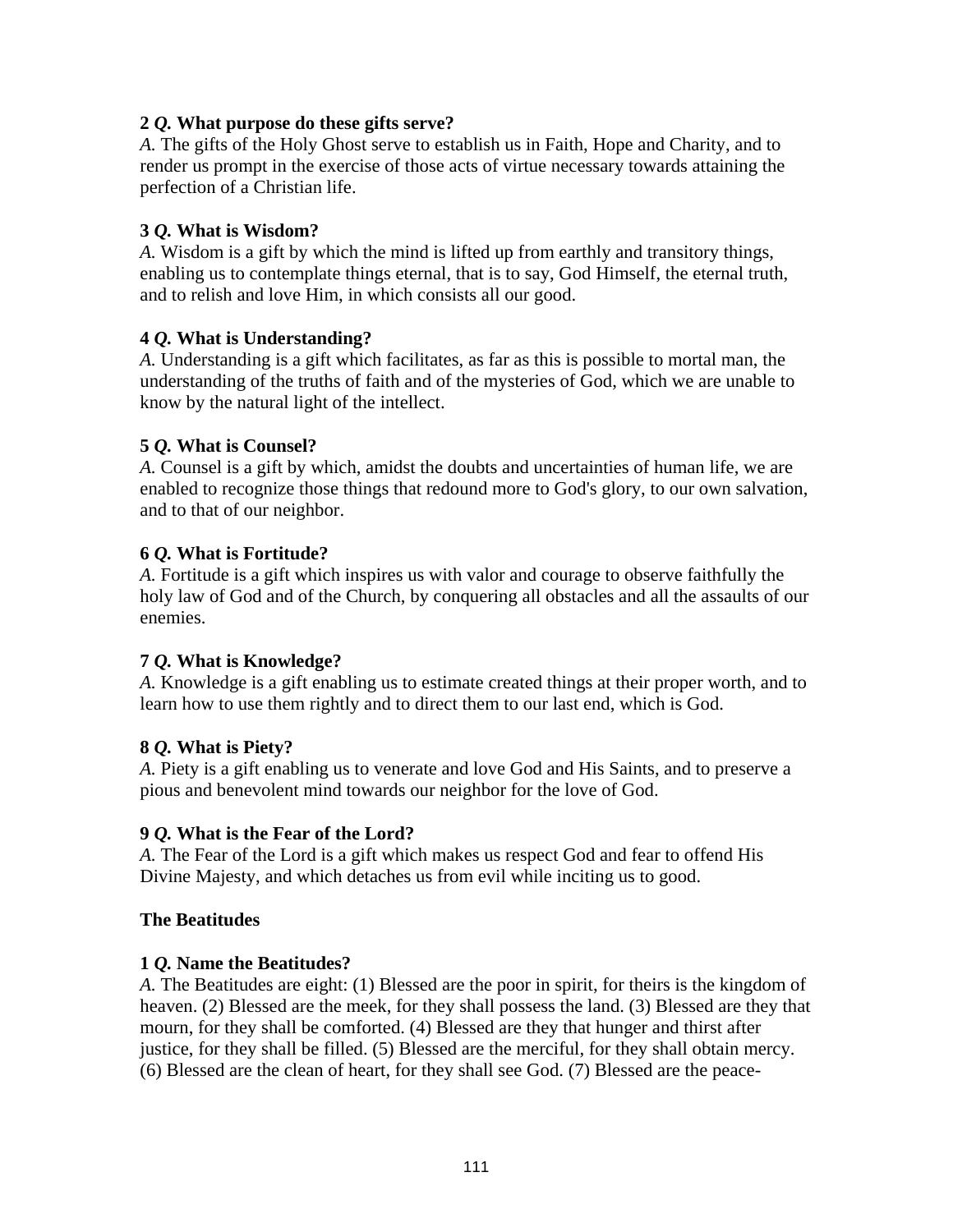makers, for they shall be called the children of God. (8)Blessed are they that suffer persecution for justice' sake for of such is the kingdom of heaven.

## **2** *Q.* **Why did Jesus Christ propose the Beatitudes to us?**

*A.* Jesus Christ proposed the Beatitudes to us to make us detest the maxims of the world, and to invite us to love and practice the maxims of the gospel.

# **3** *Q.* **Who are they whom the world calls happy?**

*A.* The world calls those happy who abound in riches and honors, who lead a pleasant life, and who meet with no occasions of suffering.

# **4** *Q.* **Who are the poor in spirit whom Jesus Christ calls blessed?**

*A.* The poor in spirit are, according to the gospel, those whose hearts are detached from riches; who make good use of riches should they have any; who do not seek them too eagerly, if they have none; and who suffer the loss of such things with resignation when deprived of them.

# **5** *Q.* **Who are the meek?**

*A.* The meek are those who act tenderly towards their neighbor, bear patiently with his defects, and accept the offences and injuries they receive from him without contention, resentment, or vengeance.

# **6** *Q.* **Who are they that mourn, yet are called happy?**

*A.* They that mourn, yet are called happy, are they who suffer tribulations with resignation, and who mourn over sins committed, over the evils and scandals that prevail in the world, over Paradise because it is so distant, and over the danger there is of losing it.

## **7** *Q.* **Who are they that hunger and thirst after justice?**

*A.* They that hunger and thirst after justice, are those who ardently desire to increase daily more and more in divine grace and in the exercise of good and virtuous works.

## **8** *Q.* **Who are the merciful?**

*A.* The merciful are those who love their neighbor in God and for God's sake, compassionate his miseries, spiritual as well as corporal, and endeavor to succor him according to their means and position.

## **9** *Q.* **Who are the clean of heart?**

*A.* The clean of heart are those who retain no affection for sin and keep aloof from it, and who above all else avoid every sort of impurity.

## **10** *Q.* **Who are the peace-makers?**

*A.* The peace-makers are those who preserve peace with their neighbor and with themselves, and who endeavor to bring about peace and concord between those who are at variance.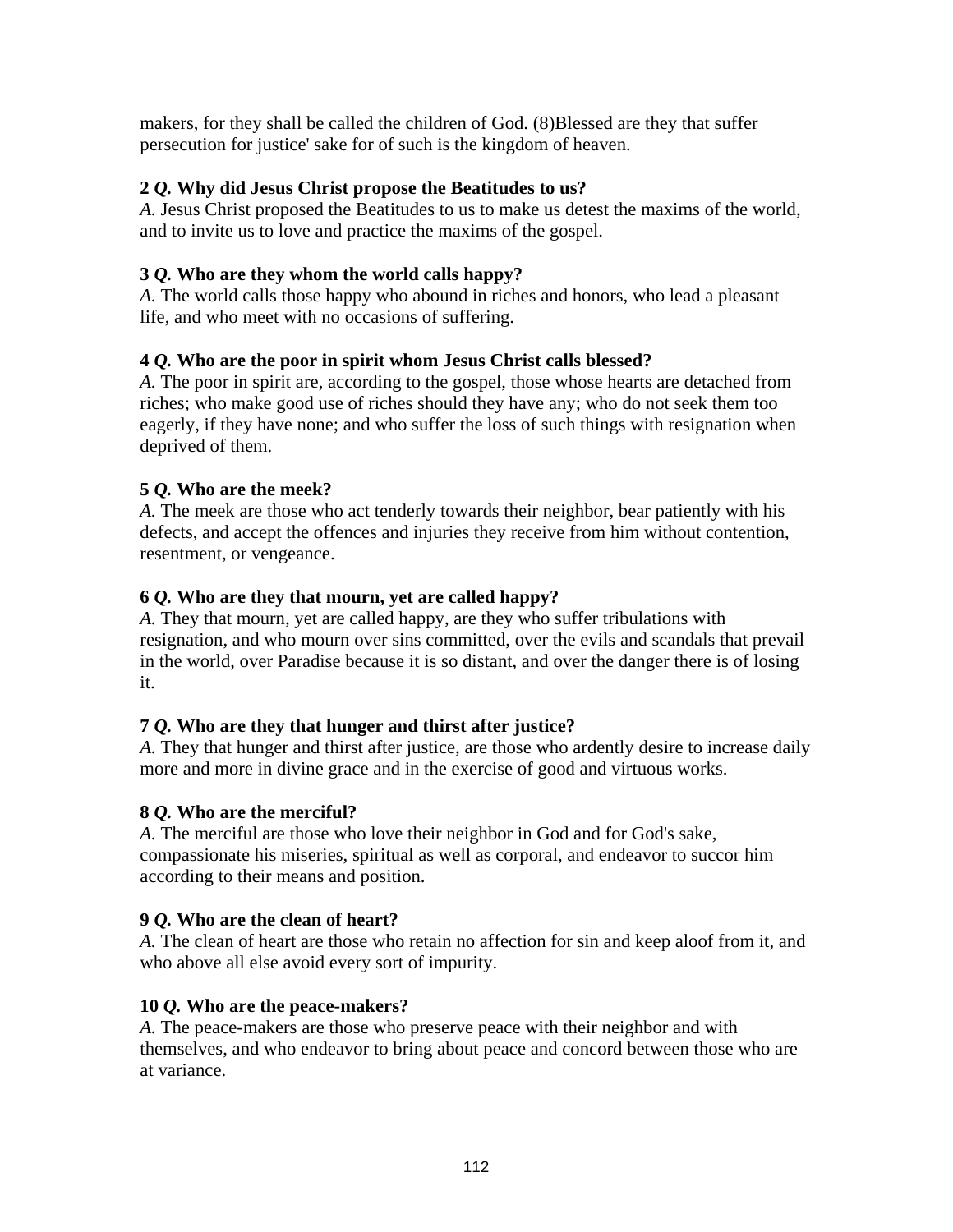### **11** *Q.* **Who are they that suffer persecution for justice' sake?**

*A.* They who suffer persecution for justice' sake are those who patiently bear derision, reproof, and persecution for the sake of the faith and of the law of Jesus Christ.

### **12** *Q.* **What do the various rewards promised by Jesus Christ in the Beatitudes denote?**

*A.* The various rewards promised by Jesus Christ in the Beatitudes all denote under different names the eternal glory of Paradise.

### **13** *Q.* **Do the Beatitudes procure us the glory of Paradise alone?**

*A.* The Beatitudes not only procure us the glory of Paradise, but are also the means of leading a happy life, as far as this is possible here on earth.

### **14** *Q.* **Do those who follow the path of the Beatitudes receive any reward in this life?**

*A.* Yes, certainly; those who follow the path of the Beatitudes do receive a reward even in this life, inasmuch as they enjoy interior peace and contentment, which is the beginning, even though an imperfect one, of the happiness of heaven.

### **15** *Q.* **Can those who follow the maxims of the world be called truly happy?**

*A.* No, because they have no true peace of soul, and are in danger of being lost eternally.

#### **The Main Kinds of Sins**

#### **1** *Q.* **How many kinds of sin are there?**

*A.* There are two kinds of sin: original sin and actual sin.

#### **2** *Q.* **What is original sin?**

*A.* Original sin is the sin in which we are all born, and which we contracted by the disobedience of our first parent, Adam.

#### **3** *Q.* **What evil effects has the sin of Adam brought upon us?**

*A.* The evil effects of the sin of Adam are: The privation of grace, the loss of Paradise, together with ignorance, inclination to evil, death, and all our other miseries.

## **4** *Q.* **How is original sin cancelled?**

*A.* Original sin is cancelled by holy Baptism.

## **5** *Q.* **What is actual sin?**

*A.* Actual sin is that which man, after coming to the use of reason, commits of his own free will.

#### **6** *Q.* **How many kinds of actual sin are there?**

*A.* There are two kinds of actual sin: mortal and venial.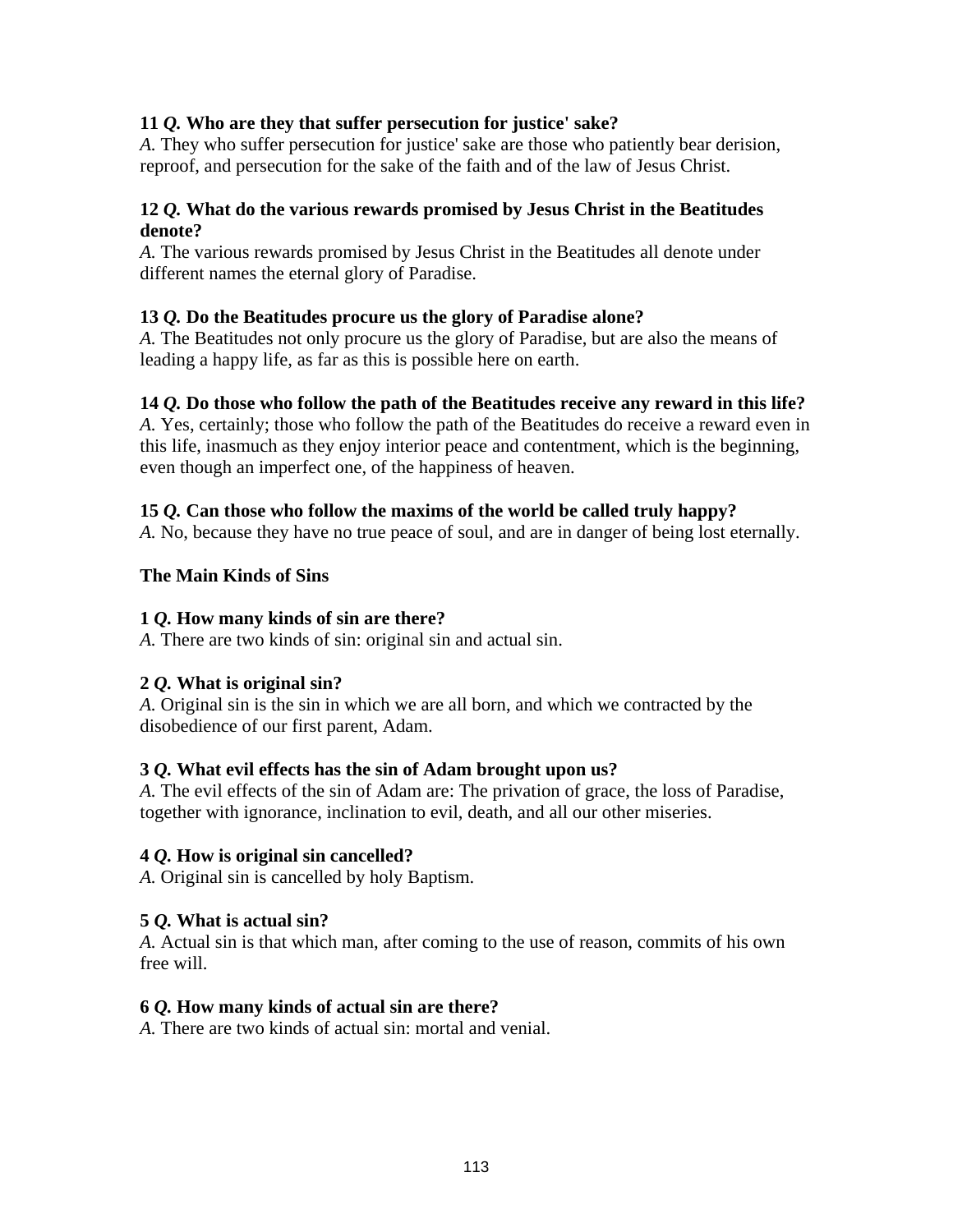## **7** *Q.* **What is mortal sin?**

*A.* Mortal sin is a transgression of the divine Law by which we seriously fail in our duties towards God, towards our neighbor, or towards ourselves.

# **8** *Q.* **Why is it called mortal?**

*A.* It is called mortal because it brings death on the soul by making it lose sanctifying grace which is the life of the soul, just as the soul itself is the life of the body.

# **9** *Q.* **What injury does mortal sin do the soul?**

*A.* (1) Mortal sin deprives the soul of grace and of the friendship of God; (2) It makes it lose Heaven; (3) It deprives it of merits already acquired, and renders it incapable of acquiring new merits; (4) It makes it the slave of the devil; (5) It makes it deserve hell as well as the chastisements of this life.

# **10** *Q.* **Besides grave matter, what is required to constitute a mortal sin?**

*A.* To constitute a mortal sin, besides grave matter there is also required full consciousness of the gravity of the matter, along with the deliberate will to commit the sin.

# **11** *Q.* **What is venial sin?**

*A.* Venial sin is a lesser transgression of the divine Law, by which we slightly fail in some duty towards God, towards our neighbor, or towards ourselves.

## **12** *Q.* **Why is it called venial?**

*A.* It is called venial because it is light compared with mortal sin; because it does not deprive us of divine grace; and because God more readily pardons us.

## **13** *Q.* **Then little account need be made of venial sin?**

*A.* That would be a very great mistake, not only because venial sin is always an offence against God; but also because it does no little harm to the soul.

## **14** *Q.* **What harm does venial sin do the soul?**

*A.* Venial sin: (1) Weakens and chills charity in us; (2) Disposes us to mortal sin; (3) Renders us deserving of great temporal punishments both in this world and in the next.

## **The Vices and other Very Grievous Sins**

## **1** *Q.* **What is a vice?**

*A.* A vice is an evil disposition of the mind to shirk good and do evil, arising from the frequent repetition of evil acts.

## **2** *Q.* **What difference is there between a sin and a vice?**

*A.* Between sin and vice there is this difference that sin is a passing act, whereas vice is a bad habit, contracted by continually falling into some sin.